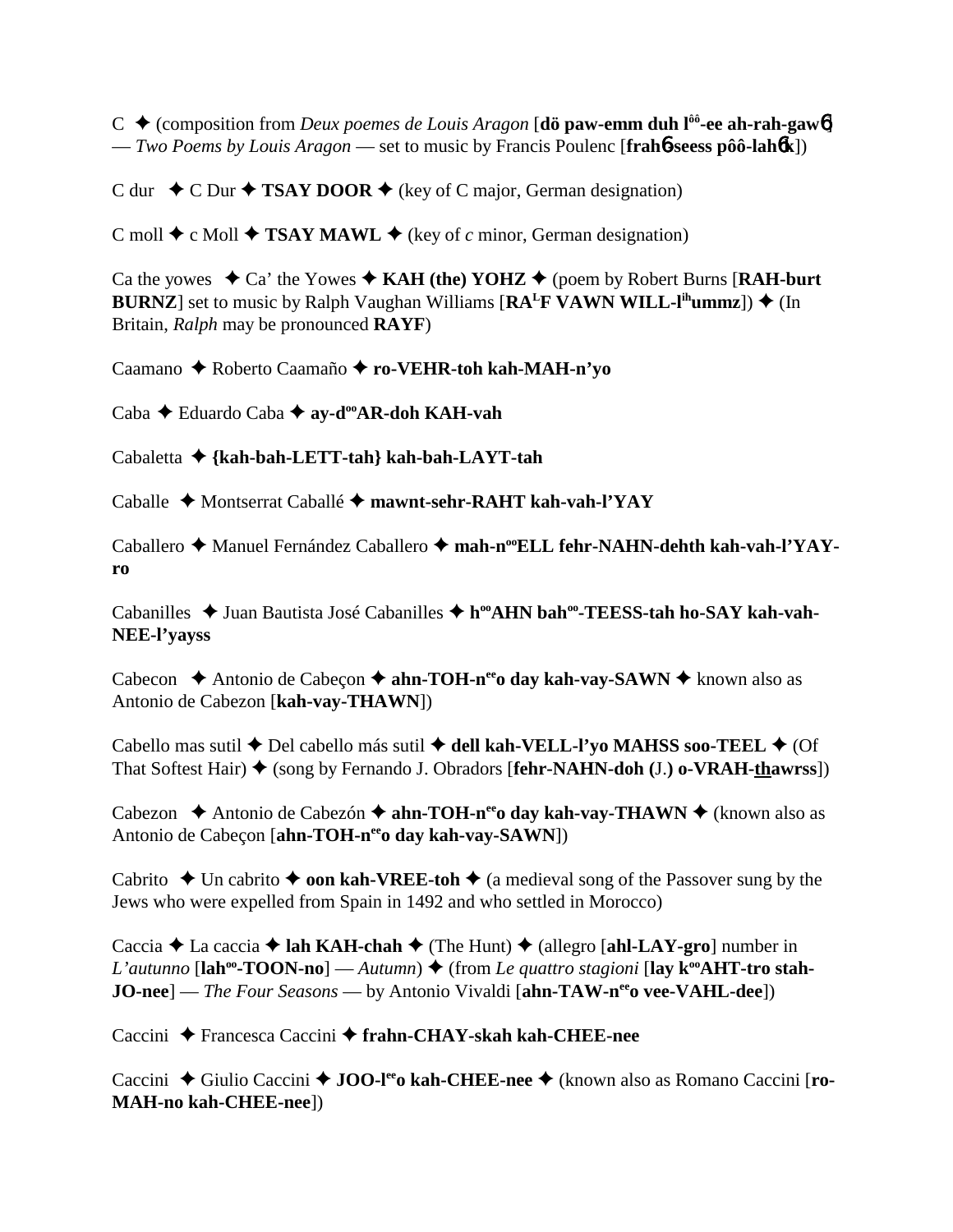Cachemaille Gilles Cachemaille **zheel kahsh-mahy'**

Cacilie  $\triangle$  Cäcilie  $\triangle$  tseh-TSEE-l<sup>ih</sup>uh  $\triangle$  (Cecilia)  $\triangle$  (poem by Heinrich Hart [H**I**N-rihh HART] set to music by Richard Strauss [**RIH-hart SHTRAHÔÔSS**])

Cacioppo ◆ George Cacioppo ◆ JAW-urj kah-CHOHP-po ◆ (known also as George Emanuel [**ih-MANN-yuh-wull**] Cacioppo)

Cadeac **→** Pierre Cadéac → peehr kah-day-ahk

Cadena ◆ Candelario Huízar García de la Cadena ◆ kahn-day-LAH-r<sup>ee</sup>o <sup>00</sup>EE-sar gar-SEE**ah day lah kah-THAY-nah ♦** (known also as Candelario Huízar)

Cadenza ◆ kah-DAYN-zuh ◆ (excerpt from *Cello Concerto No. 1* by Dmitri Shostakovich [**d'MEE-tree shuss-tah-KAW-vihch**])

Cadenza finale  $\triangleleft$  Cadenza Finale  $\triangleleft$  kah-DAYN-tsah fee-NAH-lay  $\triangleleft$  (excerpt from the *Serenade in A* by Igor Stravinsky [**EE-gur strah-VINN-skee**])

Cadenza on the night plain  $\triangle$  Cadenza on the Night Plain  $\triangle$  kuh-DENN-zuh (on the Night **Plain)**  $\triangle$  (composition by Terry Riley [**TEHR-ree RI**-lee])

Cadicamo E. Cadícamo **(**E.**) kah-THEE-kah-mo**

Cadiz ◆ Cádiz ◆ KAH-dihth ◆ (composition from *Suite Española* [s<sup>ü</sup>eet ayss-pah-n'YO**lah**] — *Spanish Suite* — by Isaac Albéniz [**ee-SAHK ahl-VAY-neeth**])

Cadoni Fernanda Cadoni **fayr-NAHN-dah kah-DOH-nee**

Caduca fiamma ◆ kah-DOO-kah f<sup>ee</sup>AHM-mah ◆ (song by Giulio Caccini [JOO-l<sup>ee</sup>o kah-**CHEE-nee**])

Caduff **→** Sylvia Caduff **→ SÜL-f<sup>ih</sup>ah KAH-dôôf** 

Caecilia virgo et martyr ◆ Caecilia, virgo et martyr ◆ chay-CHIH-l<sup>ih</sup>uh, VEER-go ett MAR**tür ♦** (Cecilia, Virgin and Martyr) ♦ (an oratorio by Marc Antoine Charpentier [mark ah**6twahn shar-pah<sup>6</sup>-t<sup>ee</sup>ay**]; also a character in the oratorio)

Caesar **→** Irving Caesar **→ UR-vihng SEE-zur** 

Cafaro **←** Pasquale Cafaro ← **pah-sk<sup>oo</sup>AH-lay kah-FAH-ro** ← (known also as Pasquale Caffaro [**kahf-FAH-ro**])

Caffarelli **kahf-fah-RAYL-lee** (known also as Gaetano Majorano [**gahay-TAH-no mahjo-RAH-no**])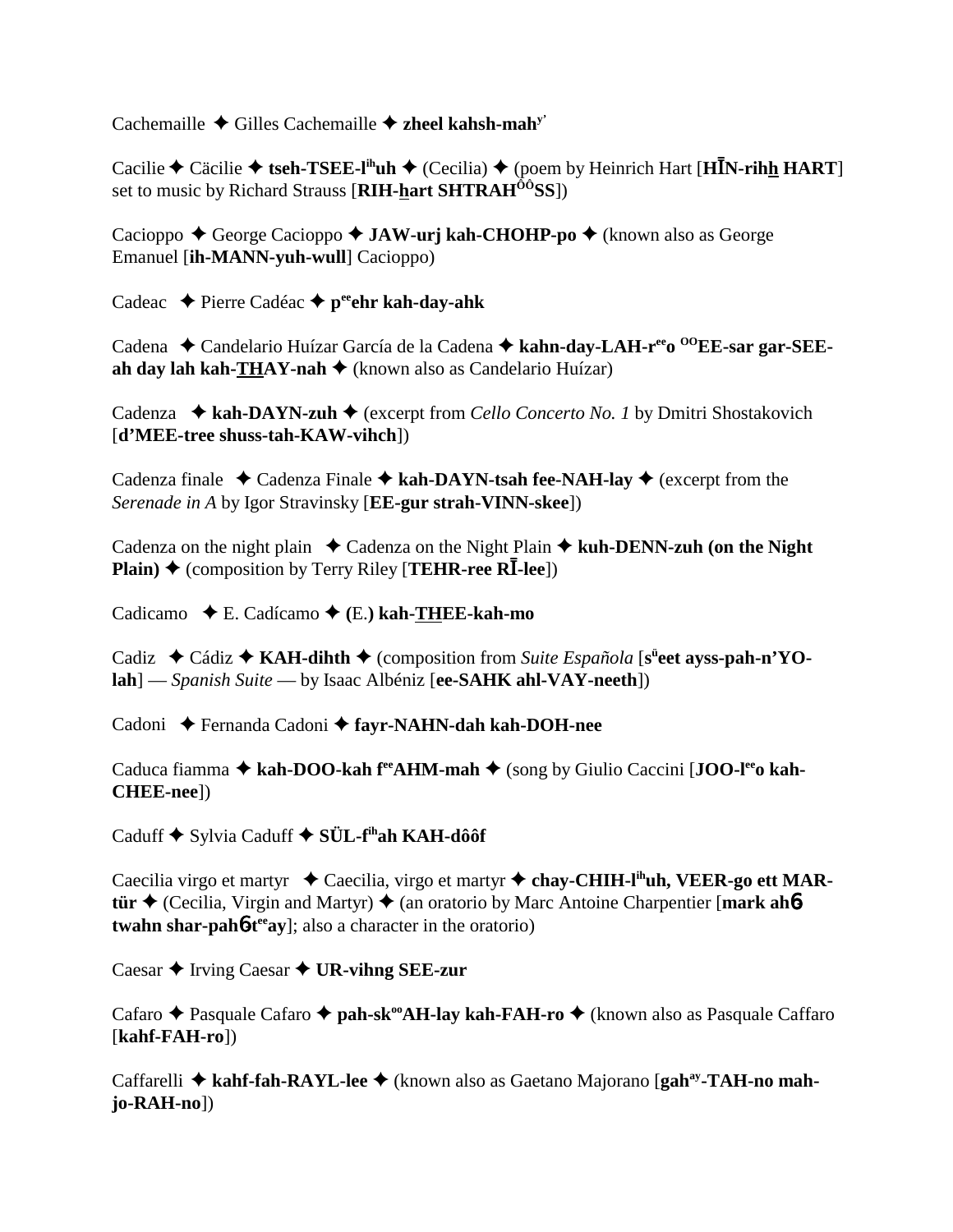Caffaro ◆ Pasquale Caffaro ◆ pah-sk<sup>oo</sup>AH-lay kahf-FAH-ro ◆ (known also as Pasquale Cafaro [**kah-FAH-ro**])

Caffi Francesco Caffi **frahn-CHAY-sko KAHF-fee**

Caffrey ◆ Greg Caffrey ◆ GREGG KAFF-ree

Cage aux folles  $\triangle$  La cage aux folles  $\triangle$  lah kahzh o fawl  $\triangle$  (Broadway show, with music by Jerry Herman [**JEHR-ree HUR-munn**])

Cagnoni **←** Antonio Cagnoni ← ahn-TAW-n<sup>ee</sup>o kah-n'YO-nee

Cahier **→** Mme. Charles Cahier → mah-dahm sharl kah-yay

Cahn **→** Sammy Cahn **→ SAMM-mee KAHN** 

Cahn speyer ◆ Rudolf Cahn-Speyer ◆ ROO-dawlf KAH<sup>AH</sup>N-SP<sup><sup>1</sup>-ur</sup>

Cailliet Lucien Cailliet **{LOO-sh'n KAHEE-leeett} lü-seeah**6 **keh-yeh**

Caine **↓** Hugh Le Caine ◆ **h'YOO luh KAYN** 

Caiphas ◆ KAH<sup>ih</sup>-fuss ◆ (character in the cantata [kunn-TAH-tuh] *Forsaken of Man* by Leo Sowerby [LEE-o  $\text{SOW-ur-beel}$ ]  $\blacklozenge$  (character in the *Brockes* [BRAW-kuss] *Passion* by George Frideric Handel [**JAW-urj FRIH-duh-rick HANN-d'l**])

Caireles  $\triangle$  kah<sup>ee</sup>-RAY-layss  $\triangle$  (character in the opera *El gato montés* [ell GAH-toh mawn-**TAYSS**] — *The Wildcat*; words and music by Manuel Penella [**mah-n<sup>oo</sup>ELL pay-NAY-l'yah**])

Cairns David Cairns **DAY-vudd KEHRNZ** (known also as David Adam [**A-dumm**] Cairns)

Caissons go rolling along  $\blacklozenge$  The Caissons Go Rolling Along  $\blacklozenge$  (The) KAYSS-sahnz (Go **Rolling Along)** (march by Gruber [**GROO-bur**])

Caius  $\blacklozenge$  Dr. Caius  $\blacklozenge$  (Dr.) **KAH<sup>EE</sup>-ooss**  $\blacklozenge$  (character in the opera *Falstaff* [**FAHL-stahf**]; music by Giuseppe Verdi [**joo-ZAYP-pay VAYR-dee**]; libretto by Arrigo Boito [**ar-REE-go bo-EE-toh**] after William Shakespeare [WILL-l<sup>ih</sup>umm SHAYK-spih<sup>uh</sup>r])

Caix dhervelois Louis de Caix d'Hervelois **l ôô-ee duh keh dehr-vuh-l'wah**

Cajus  $\rightarrow$  Dr. Cajus  $\rightarrow$  (Dr.) **KAH-yooss**  $\rightarrow$  (character in the opera *Die lustigen Weiber von Windsor* [dee LÔÔ-stih-gunn V<sup>I</sup>-bur fawn VINNT-zur] — *The Merry Wives of Windsor*; music by Otto Nicolai [**AWT-toh NEE-ko-lahih**]; libretto by Salomon Hermann Mosenthal [**ZAHAH-lo-mawn HEHR-mahn MO-zunn-tahl**] after William Shakespeare [**WILL-lihumm**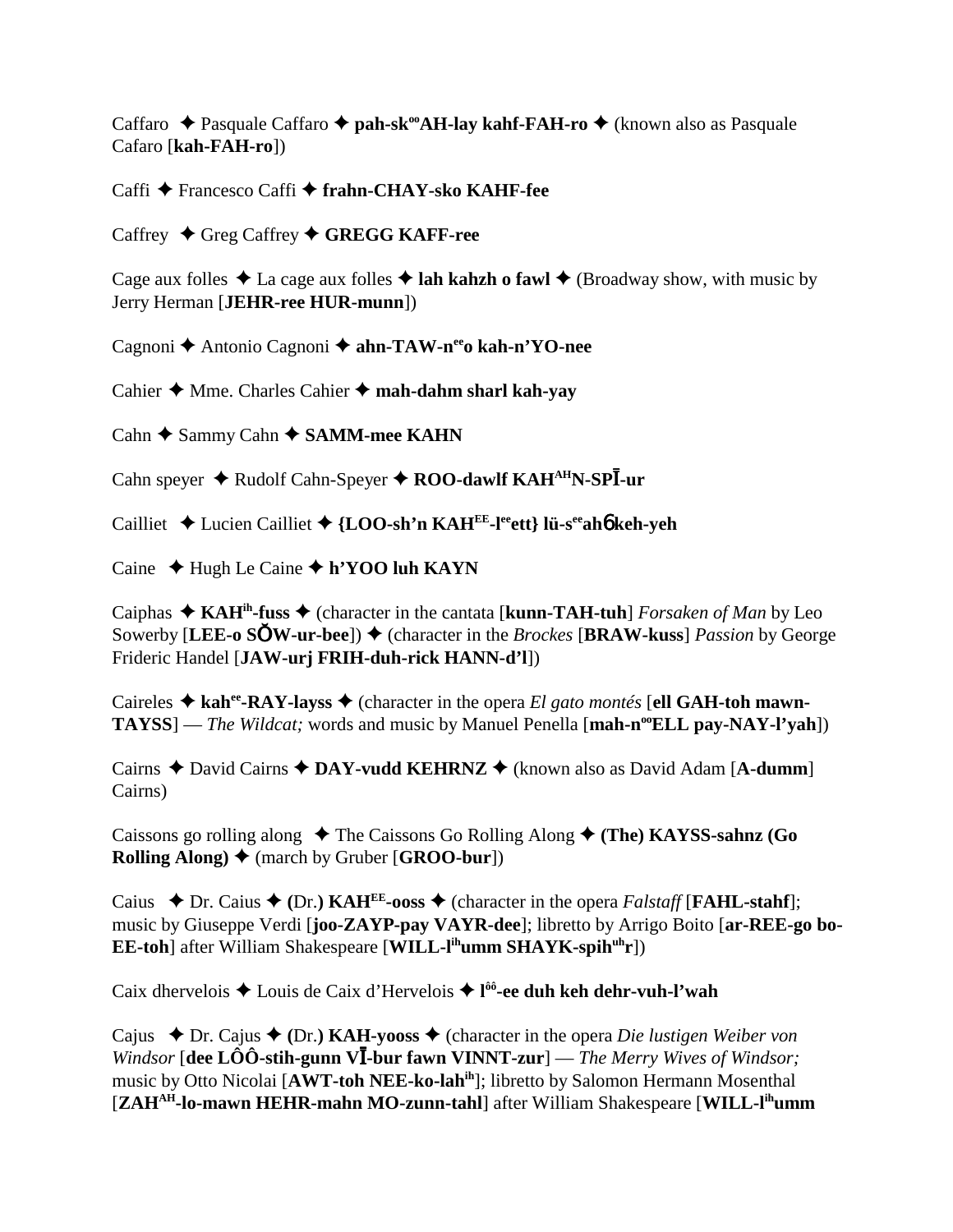# SHAYK-spih<sup>uh</sup>r])

Calabrese Franco Calabrese **FRAHN-ko kah-lah-BRAY-zay**

Calabro Louis Calabro **LOO-uss kah-LAH-bro**

Calaf  $\triangle$  **KAH-lahf**  $\triangle$  (character in the opera *Turandot* [**TOO-rahn-doht**]; music by Giacomo Puccini [**JAH-ko-mo poo-CHEE-nee**]; libretto by Giuseppe Adami [**joo-ZAYP-pay ah-DAHmee**] and Renato Simoni [**ray-NAH-toh see-MO-nee**] after Carlo Gozzi [**KAR-lo GOHT-tsee**])

Calamnius ◆ Ilmari Calamnius ◆ ILL-mah-rih KAH-lahm-n<sup>ih</sup>ooss

Caland  $\triangle$  Elisabeth Caland  $\triangle$  ay-LEE-zah-bett KAH-lahnt

Calatrava **→ Il Marchese di Calatrava → eel mar-KAY-zay dee kah-lah-TRAH-vah →** (The Marquis of Calatrava)  $\blacklozenge$  (character in the opera *La Forza del Destino* [**lah FOHR-tsah dayl day-STEE-no**] — *The Force of Destiny*; music by Giuseppe Verdi [**joo-ZAYP-pay VAYR**dee]; libretto by Francesco Maria Piave [frahn-CHAY-sko mah-REE-ah peeAH-vay] after Angel P. De Saavedra [**ahn-HELL (**P.**) day sah-VAY-drah**])

Calbo ◆ KAHL-bo ◆ (character in the opera *Maometto secondo* [**mah-o-MAYT-toh say-KOHN-doh**] — *Mahomet* [mah-HO-mett] *II*; music by Gioachino Rossini [j<sup>oh</sup>ah-KEE-no</sub> **rohss-SEE-nee**] and libretto by Cesare della Valle [**chay-ZAH-ray dayl-lah VAHL-lay**])

Calcabigi **→** Ranieri di Calcabigi → rah-n<sup>ee</sup>AY-ree dee kahl-kah-BEE-jee → (known also as Ranieri de' Calzabigi [rah-n<sup>ee</sup>AY-ree day kahl-tsah-BEE-jee], Raniero de' Calzabigi [rah**neeAY-ro day kahl-tsah-BEE-jee**] , and Ranieri Simone Francesco Maria di Calzabigi [**rahneeAY-ree see-MO-nay frahn-CHAY-sko mah-REE-ah dee kahl-tsah-BEE-jee**])

Calcano ◆ José Antonio Calcaño ◆ ho-SAY ahn-TOH-n<sup>ee</sup>o kahl-KAH-n'yo

Calchas  $\triangle$  kahl-shahss  $\triangle$  (character in the opera *La belle Hélène* [lah bell ay-lenn] — *The Fair Helen*; music by Jacques Offenbach [**ZHACK AWF-funn-bahk**]; libretto by Henri Meilhac [**ah**6**-ree meh-yack**] and Ludovic Halévy [**lü-daw-veek ah-lay-vee**])

Caldara ◆ Antonio Caldara ◆ ahn-TAW-n<sup>ee</sup>o kahl-DAH-rah

Caldicott  $\triangle$  Alfred James Caldicott  $\triangle$  A<sup>L</sup>-frudd JAYMZ KAHL-dih-kaht

Calegari **←** Antonio Calegari ← ahn-TAW-nee kah-lay-GAH-ree

Caletti ◆ Pier Francesco Cavalli Caletti ◆ p<sup>ee</sup>AYR frahn-CHAY-sko kah-VAHL-lee kah-**LAYT-tee ◆** (known also as Pier Francesco Cavalli)

Calhe **←** Lo calhé ← lo kah-yay ← (The Quail) ← (excerpt from *Chants d'Auvergne* [shah**6**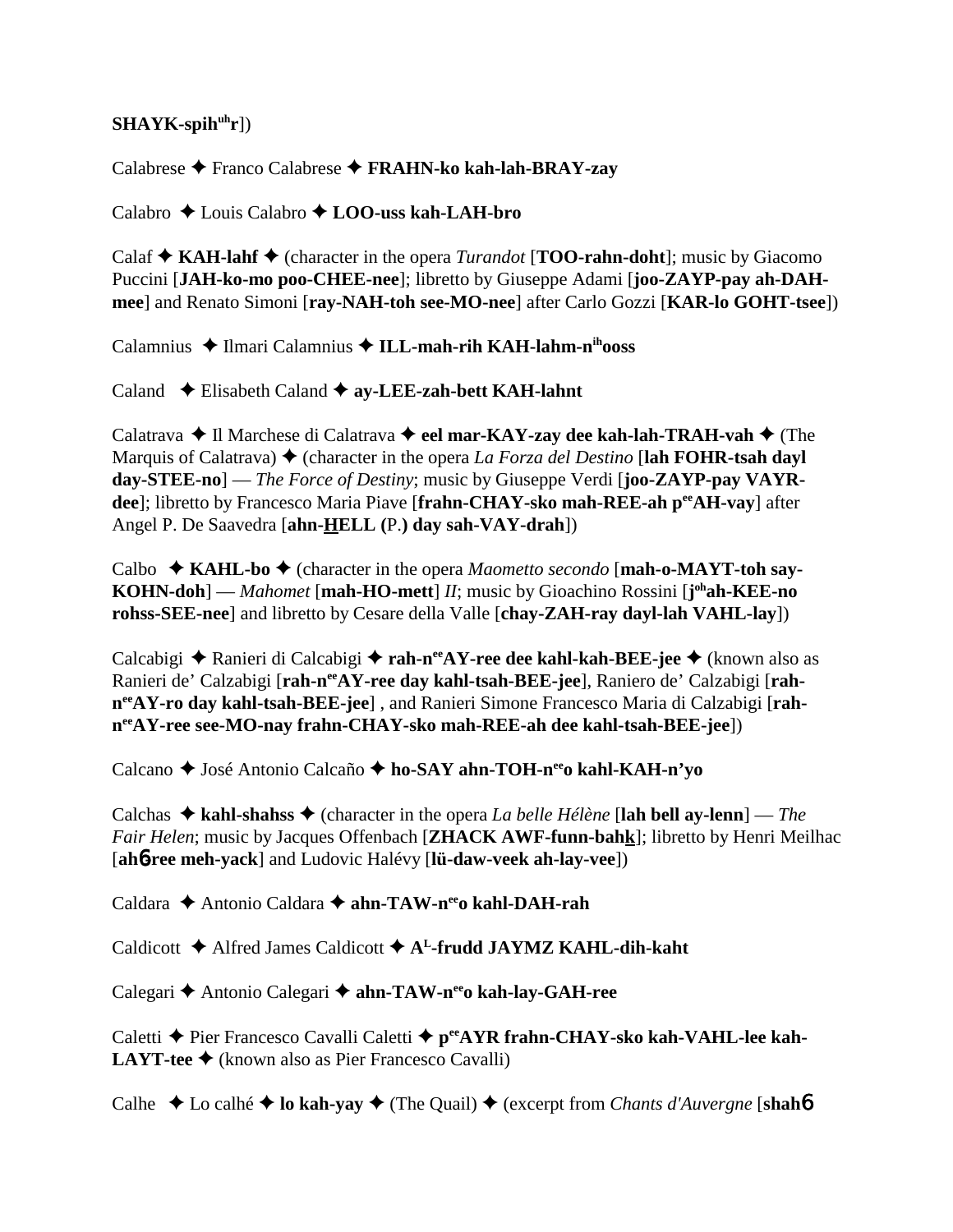**doh-vehrny'**] — *Songs of the Auvergne* [**o-vehrny** '], French folk songs collected by Joseph Canteloube [**zho-zeff kah**6**-t'lôôb**])

Calistratus  $\triangle$  kah-l<sup>Y</sup>ih-STRAH-tôôss  $\triangle$  (song by Modest Moussorgsky [mah-D<sup>Y</sup>ESST] **MOOSS-surk-skee**])

Calkin **→** John Baptiste Calkin **→ JAHN BAPP-tusst KAHL-k'n** 

Callaerts **→** Joseph Callaerts **→ YO-zeff KAHL-lartss** 

Callas ◆ Maria Callas ◆ mah-REE-ah KAHL-lahss

Callcott **←** John Callcott ← **JAHN KAHL-kaht** 

Calle **→** Alicia de Larrocha y de la Calle → ah-LEE-th<sup>ee</sup>ah day lar-RO-chah ee day lah KAH**l'yay** (known also as Alicia de Larrocha)

Calleja Gómez Rafael Calleja **GO-mehth rah-fah-ELL kah-l'YAY-hah**

Calligaris ◆ Sergio Calligaris ◆ SAYR-jo kahl-lee-GAH-reess

Callinet François Callinet **frah**6**-swah kahl-lee-neh**

Callinet Louis Callinet **l ôô-ee kahl-lee-neh**

Callinicos ♦ Constantine Callinicos ♦ kohn-stahn-DEEN kahl-LEE-nee-kawss ♦ (in Greece, the first name of this Greek national is known as Constantinos [**kohn-stahn-DEE-nawss**])

Calm **←** Birgit Calm ← **BIHR-ghitt KAHLM** 

Calma  $\triangle$  La calma  $\triangle$  lah KAHL-mah  $\triangle$  (Calm)  $\triangle$  (excerpt from *Colectici intim* [ko-leck-**TEE-see EEN-teem**] — *Personal Collection* — by Vicente Ascencio [**vee-SENN-teh ahss-SENN-seeo**])

Calmatevi idol mio non mi dir ◆ Calmatevi, idol mio — Non mi dir ◆ kahl-mah-TAY-vee, **EE-dohl MEE-o — NOHN mee DEER**  $\blacklozenge$  (recitative [**reh-suh-tuh-TEEV**] and aria from the opera *Don Giovanni* [**dohn jo-VAHN-nee**]; music by Wolfgang Amadeus Mozart [**VAWLFgahng ah-mah-DAY-ôôss MO-tsart**] and libretto by Lorenzo da Ponte [**lo-RAYN-tso dah POHN-tay**])

Calme des nuits **→ kahlm day n<sup>ü</sup>ee →** (Nocturnal Calm) ◆ (composition by Camille Saint-Saëns [**{kah-meel seh**6**-sah**6**ss} kah-meey' seh-sah**6**ss**])

Calo José López-Calo **ho-SAY LO-pehth-KAH-lo**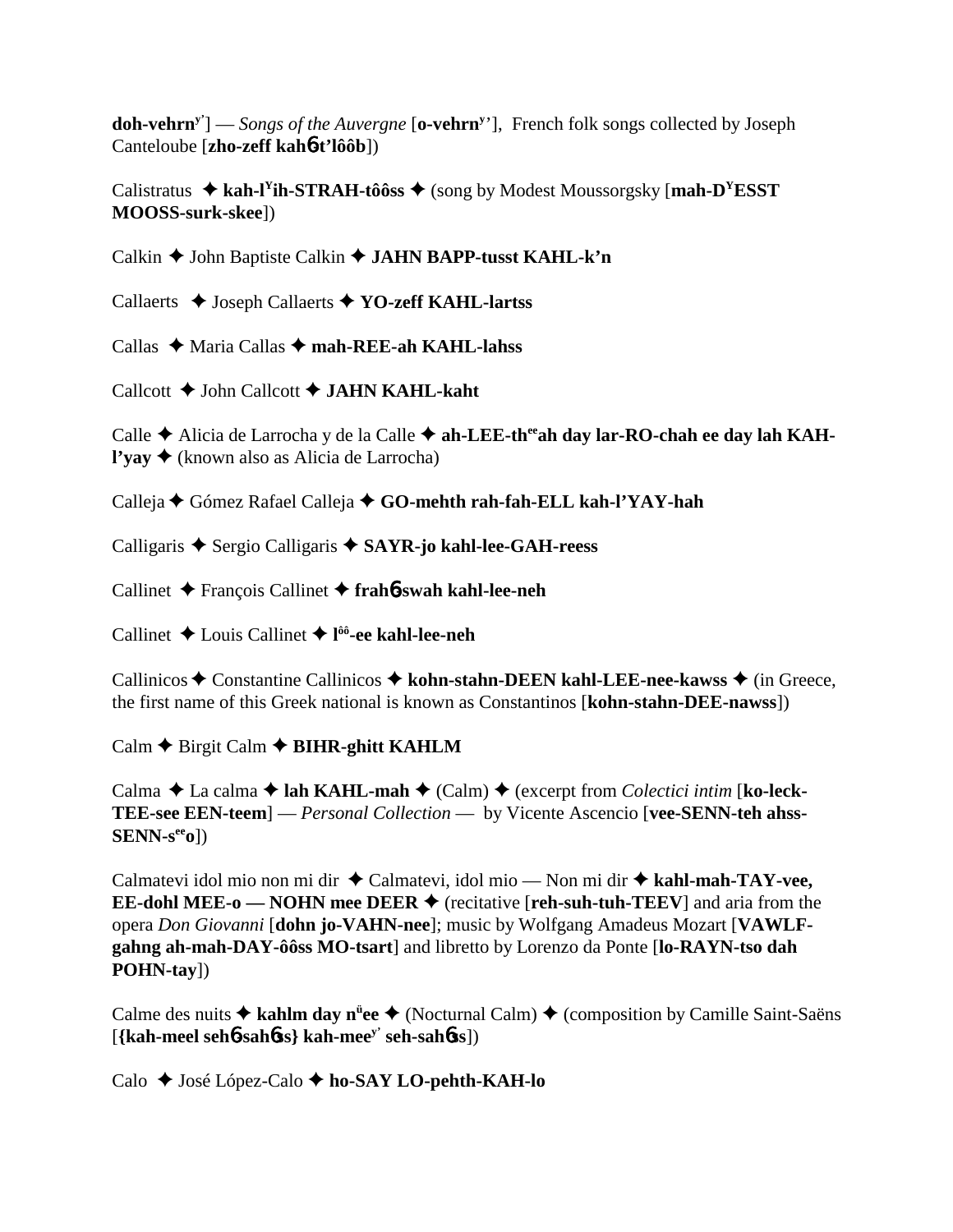Calunnia  $\triangle$  La calunnia  $\triangle$  **lah kah-LOON-n<sup>ee</sup>ah**  $\triangle$  (aria from the opera *Il barbiere di Siviglia* [**eel bar-beeAY-ray dee see-VEE-leeah**] — *The Barber of Seville* [**suh-VILL**]; music by Gioachino Rossini [**j**<sup>oh</sup>ah-KEE-no rohss-SEE-nee]; libretto by Cesare Sterbini [chay-ZAH-ray **stayr-BEE-nee**] after Pierre-Augustin Caron de Beaumarchais [**peeehr-o-güss-teh**6 **kah-raw**6 **duh bo-mar-sheh**] and Giuseppe Petrosellini [**joo-ZAYP-pay pay-tro-zayl-LEE-nee**])

Calunnia e un venticello ◆ La calunnia è un venticello ◆ lah kah-LOON-n<sup>ee</sup>ah ay oon vayn**tee-CHAYL-lo ♦** (aria from the opera *Il barbiere di Siviglia* [eel bar-b<sup>ee</sup>AY-ray dee see-VEEl<sup>ee</sup>ah] — *The Barber of Seville* [suh-VILL]; music by Gioachino Rossini [j<sup>oh</sup>ah-KEE-no rohss-**SEE-nee**]; libretto by Cesare Sterbini [**chay-ZAH-ray stayr-BEE-nee**] after Pierre-Augustin Caron de Beaumarchais [p<sup>ee</sup>ehr-o-güss-teh**6** kah-raw**6** duh bo-mar-sheh] and Giuseppe Petrosellini [**joo-ZAYP-pay pay-tro-zayl-LEE-nee**])

Calve Emma Calvé **emm-mah kahl-vay** (known also as Rosa-Noémie [**raw-zah-naway-mee**] Emma Calvé)

Calvisius **→** Sethus Calvisius → SEH-tôôss kahl-VIH-s<sup>ih</sup>ôôss

Calvocoressi ◆ Michel Dimitri Calvocoressi ◆ mee-SHELL thee-MEE-tree kahl-vo-ko-**RESS<sup>ss</sup> ♦ (the first name of this Greek National is known in Greece as Michalis [<b>mee-KAH-liss**] or Michail [**mee-kah-EEL**])

Calzabigi **→** Ranieri de' Calzabigi → rah-n<sup>ee</sup>AY-ree day kahl-tsah-BEE-jee → (known also as Ranieri di Calcabigi [rah-n<sup>ee</sup>AY-ree dee kahl-kah-BEE-jee], Raniero de' Calzabigi [rah-n<sup>ee</sup>AY**ro day kahl-tsah-BEE-jee**], and Ranieri Simone Francesco Maria di Calzabigi [**rah-neeAY-ree see-MO-nay frahn-CHAY-sko mah-REE-ah dee kahl-tsah-BEE-jee**])

Camarata **→** Salvador Camarata → SA<sup>L</sup>-vah-dohr ka-muh-RAH-tuh

Camargo guarnieri ◆ Mozart Camargo Guarnieri ◆ maw-ZAR-chee kah-MAH-gôô g<sup>oo</sup>ah**nihEH-ree**

Cambert Robert Cambert **ro-behr kah**6**-behr**

Cambini **←** Giuseppe Maria Cambini ← joo-ZAYP-pay mah-REE-ah kahm-BEE-nee ← (known also as Giuseppe Maria Gioacchino [**j ohahk-KEE-no**] Cambini)

Cambreling ◆ Sylvain Cambreling ◆ seel-veh**6** kah**6**-br'-leeng

Cambridge singers Cambridge Singers **KAYM-bridj (Singers)**

Cameran singers Cameran Singers **kah-meh-RAHN (Singers)**

Camerata **kah-may-RAH-tah**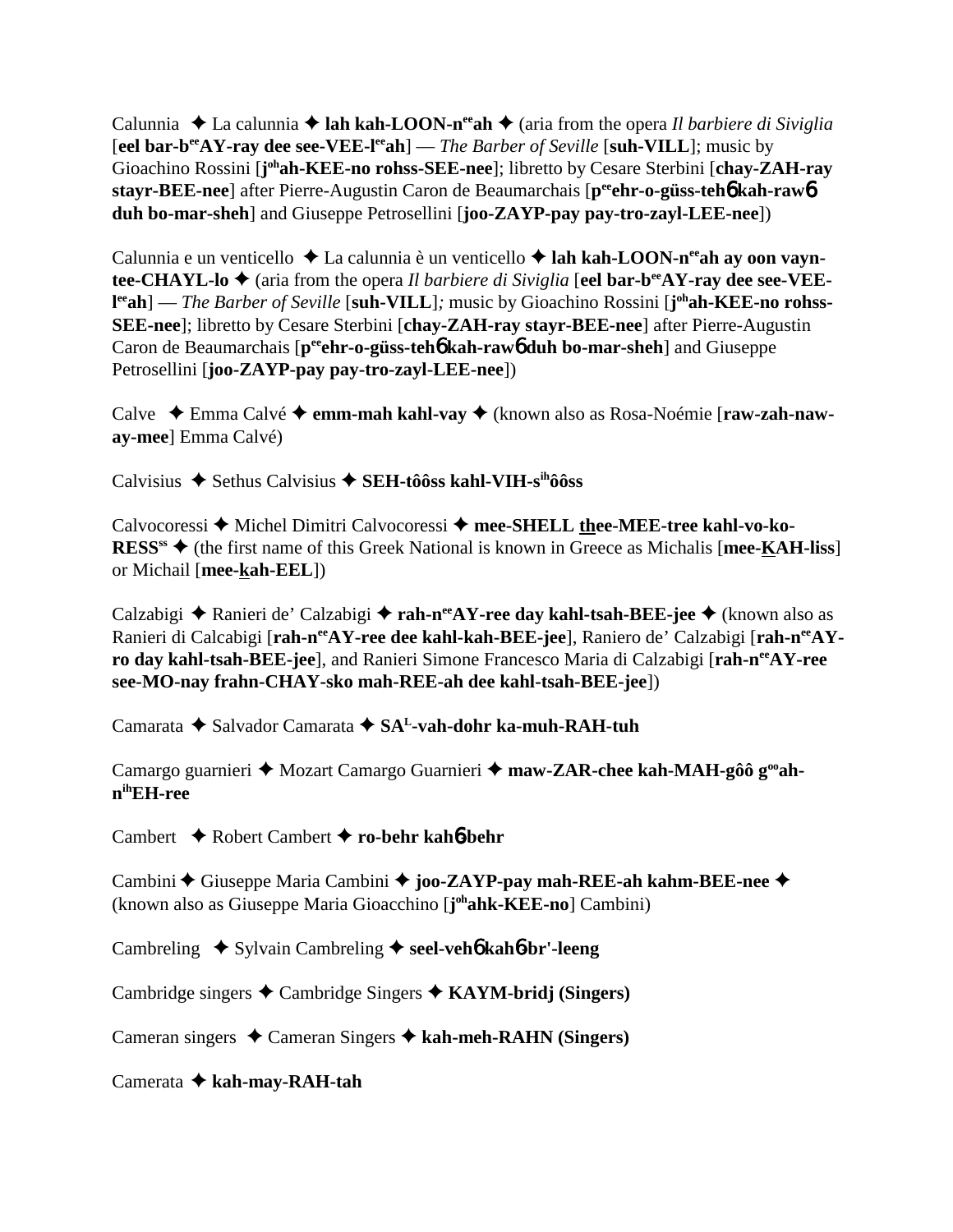Camerata academica Camerata Academica **kah-may-RAH-tah ah-kah-DAY-mee-kah**

Camerata academica des mozarteums salzburg ◆ Camerata Academica des Mozarteums Salzburg **kah-may-RAH-tah ah-kah-DAY-mee-kah dess mo-TSAR-tay-ôômss ZAHLTSS-poork**

Camerata bern **←** Camerata Bern ← kah-may-RAH-tah BEHRN

Camerata cassovia ◆ Camerata Cassovia ◆ kah-may-RAH-tah kahss-SO-v<sup>ee</sup>ah ◆ (Košice [**KAW-shih-tseh**] Teachers' Choir)

Cameron ◆ Basil Cameron ◆ **BA-zull KA-muh-runn** ◆ (known also as George [**JAW-urj**] Basil Cameron])

Cametti Alberto Cametti **ahl-BAYR-toh kah-MAYT-tee**

Camidge **→** Matthew Camidge → MATH-yoo KA-midj

Camille  $\triangle$  {kah-meel} kah-mee<sup>y'</sup>  $\triangle$  (character in the operetta *Die lustige Witwe* [dee LÔO**stih-guh VITT-vuh**] — *The Merry Widow;* music by Franz Lehár [**FRAHNZ leh-HAHAHR**]; libretto by Victor Léon [**veek-tawr lay-aw**6] and Leo Stein [**LAY-o SHTN**] after Henri Meilhac [**ah**6**-ree meh-yack**])

Camilo **→** Michel Camilo → mih-SHELL kah-MEE-lo

Caminito  $\blacklozenge$  **kah-mee-NEE-toh**  $\blacklozenge$  (composition by J. de D. Filiberto [(J.) **day** (D.) fee-lee-**VEHR-toh**] and G. C. Peñaloza [**(**G. C.**) pay-n'yah-LO-thah**]

Cammarano ◆ Salvadore Cammarano ◆ sahl-vah-DOH-ray kahm-mah-RAH-no ◆ (known also as Salvatore [**sahl-vah-TOH-ray**] Cammarano)

Campagnoli ◆ Bartolommeo Campagnoli ◆ bar-toh-lohm-MAY-o kahm-pah-n'YO-lee

Campana Fabio Campana **FAH-beeo kahm-PAH-nah**

Campanari Giuseppe Campanari **joo-ZAYP-pay kahm-pah-NAH-ree**

Campanari ◆ Leandro Campanari ◆ lay-AHN-dro kahm-pah-NAH-ree

Campanella Bruno Campanella  **BROO-no kahm-pah-NAYL-lah**

Campanella Michele Campanella **mee-KAY-lay kahm-pah-NAYL-lah**

Campanello del sagrestano **↓ kahm-pah-NAYL-lo dayl sah-gray-STAH-no ◆** (Sacristy [**SAY-kriss-tee**] Bell) ♦ (composition after Giovanni Gabrieli [**jo-VAHN-nee gahb-r<sup>ee</sup>AY-lee**])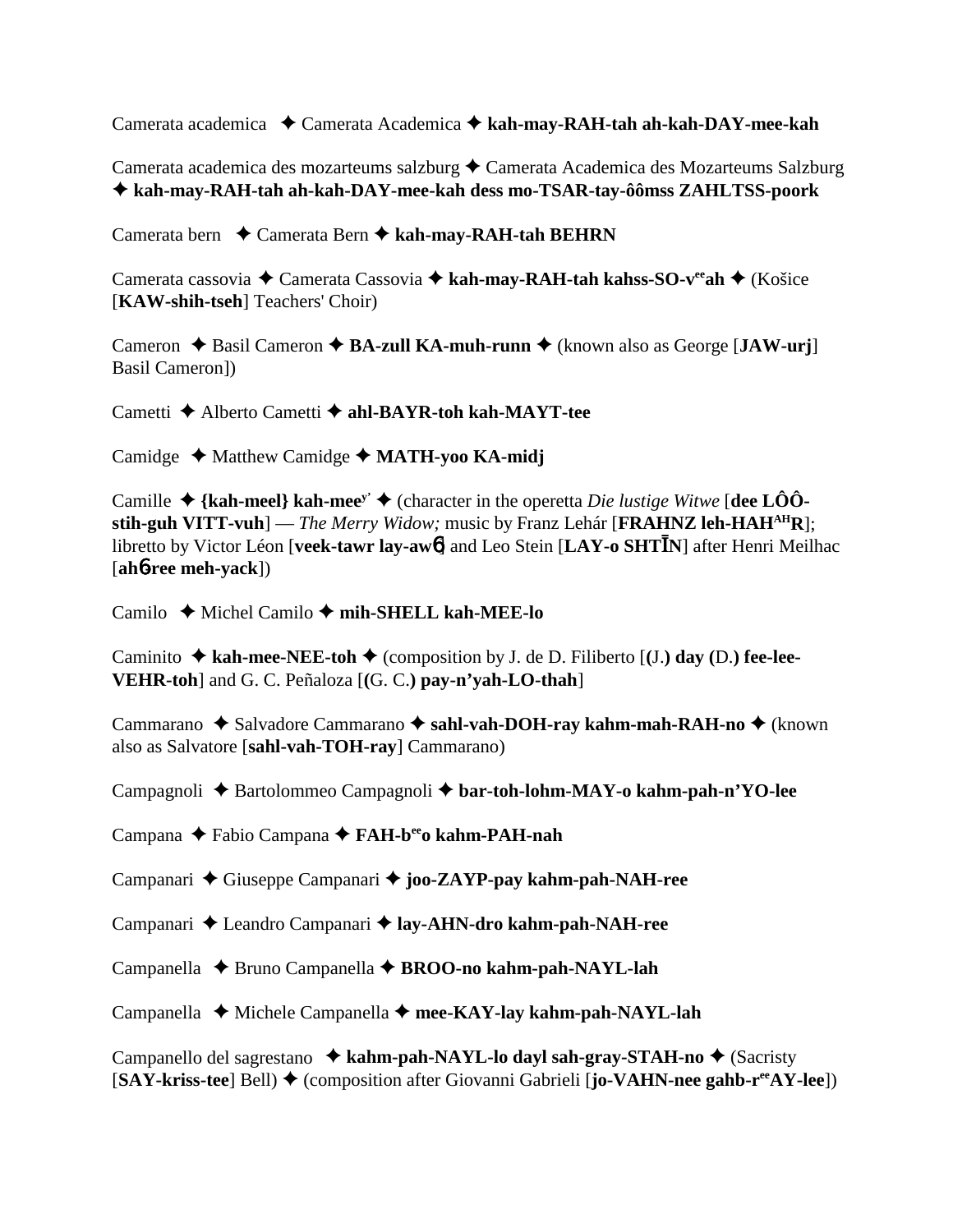Campanini Cleofonte Campanini **klay-o-FOHN-tay kahm-pah-NEE-nee**

Campanini ◆ Italo Campanini ◆ ee-TAH-lo kahm-pah-NEE-nee

Campbell **←** Enrique Bátiz Campbell ← ayn-REE-kay BAH-teess KAMM-buhl ← (known also as Enrique Bátiz)

Campbell **→** William Campbell ◆ WILL-l<sup>ih</sup>umm KAMM-buhl

Campenhout François van Campenhout **frah**6**-SWAH vunn KAHM-penn-hoht**

Campi Enrico Campi **ayn-REE-ko KAHM-pee**

Campi **←** Flos Campi ← **FLOHSS KAHM-pee** 

Campina ◆ Eduardo Granados y Campiña ◆ ay-th<sup>oo</sup>AR-doh grah-NAH-thawss ee kahm-**PEE-n'yah ♦** (known also as Eduardo Granados)

Campina ◆ Enrique Granados y Campiña ◆ ayn-REE-kay grah-NAH-thawss ee kahm-PEE**n'vah ◆** (known also as Enrique Granados)

Campion François Campion **frah**6**-swah kah**6**-peeaw**6

Campion **→** Thomas Campion → TAH-muss KAMM-p<sup>ih</sup>unn → (known also as Thomas Campian [**KAMM-pihunn**])

Campioni ◆ Carlo Antonio Campioni ◆ KAR-lo ahn-TAW-n<sup>ee</sup>o kahm-p<sup>ee</sup>O-nee

Campo **←** Conrado del Campo ← kawn-RAH-tho dell KAHM-po ← (known also as Conrado del Campo y Zabaleta [**kawn-RAH-tho dell KAHM-po ee thah-vah-LAY-tah**])

Campo **← Frank Campo ← FRANGK KAMM-po** 

Campo tasso ◆ Le Baron de Campo Tasso ◆ luh bah-raw<sub>0</sub> duh KAHM-po TAHSS-so ◆ (character in the opera *Les brigands* [**leh bree-gah**6] — *The Brigands* [**BRIH-gunndz**]; music by Jacques Offenbach [**ZHACK AWF-funn-bahk**]; libretto by Henri Meilhac [**ah**6**-ree meh-yack**] and Ludovic Halévy [**lü-daw-veek ah-lay-vee**])

Campoamor  $\triangle$  R. de Campoamor  $\triangle$  (R.) duh kah**6**-p'wah-mawr

Campora Giuseppe Campora **joo-ZAYP-pay kahm-PO-rah**

Campos parsi **→** Héctor Campos Parsi **→ ECK-tawr KAHM-pawss PAR-see** → (known also as Héctor Campos-Parsi)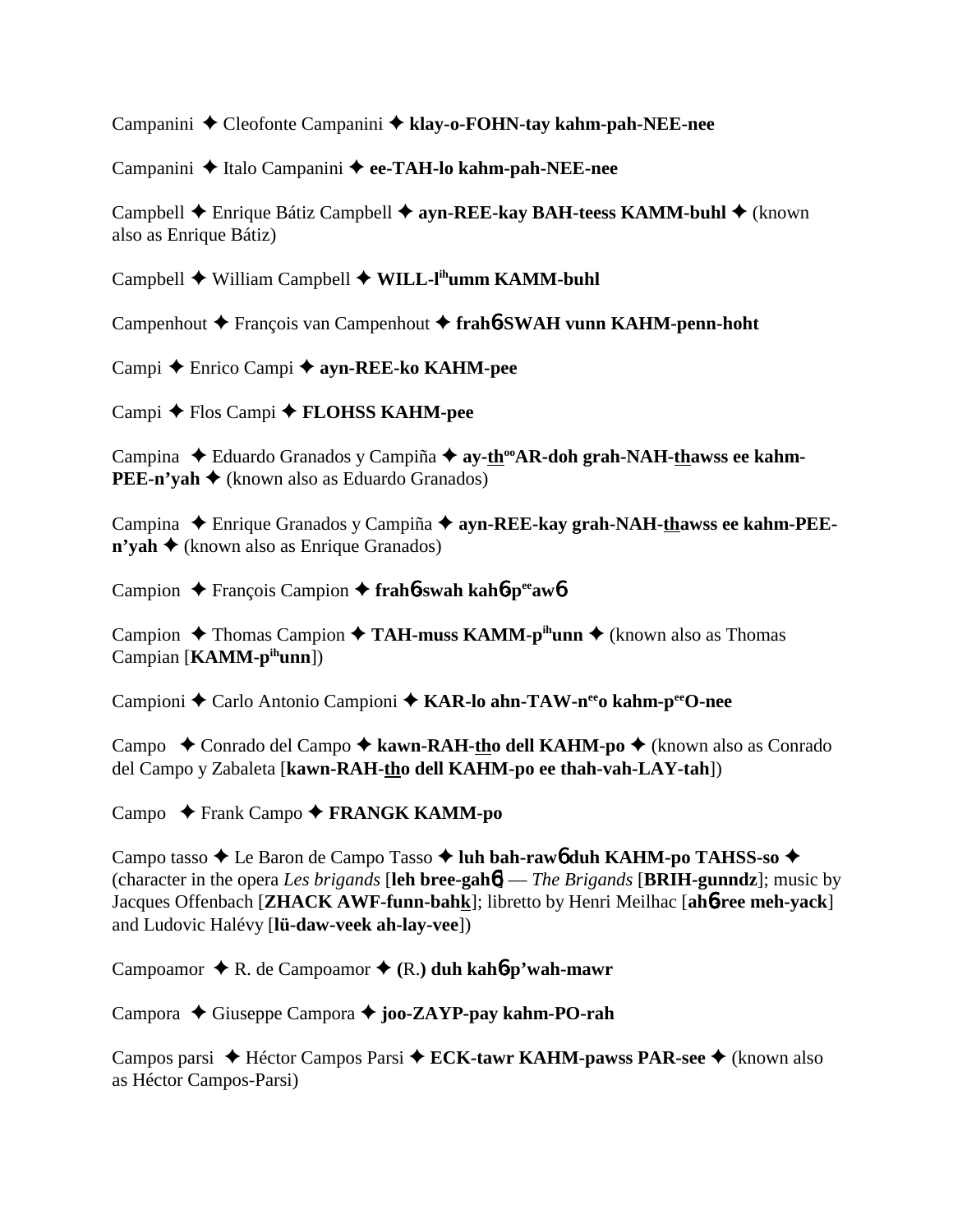Campra André Campra **ah**6**-dray kah**6**-prah**

Camps Pompeyo Camps **pawm-PAY-yo KAHMPSS**

Camussi Ezio Camussi **AY-tseeo kah-MOOSS-see**

Canal ◆ Marguerite Canal ◆ **mar-gö-reet kah-nahl** 

Canali **→** Anna-Maria Canali → **AHN-nah-mah-REE-ah kah-NAH-lee** 

Canareis  $\triangleleft$  **kah-NAH-riss**  $\triangleleft$  (anonymous early Scottish tune)

Canario ◆ kah-NAH-r<sup>ee</sup>o ◆ (excerpt from *Fantasia para un gentilhombre* [fahn-tah-SEE-ah **PAH-rah oon hayn-tee-LAWM-bray**] by Joaquín Rodrigo [**ho-ah-KEEN rohd-REE-go**]; composition by Francisco Guerau [**frahn-THEESS-ko GAY-rahoo**])

Canarios  $\triangle$  kah-NAH-r<sup>ee</sup>awss  $\triangle$  (composition by Gaspar Sanz [gahss-PAR SAHNTH])

Cancao do poeta do seculo Canção do poeta do sêculo **kah**6**-SAH**6**ôô dôô po-EH-tuh dôô SEH-koo-lôô ♦** (Song of the Poet of the Century) ♦ (composition by Heitor Villa-Lobos [**ay-TAWR VEEL-luh-LO-bôôsh**])

Cancion  $\triangle$  Canción  $\triangle$  kahn-thee-AWN  $\triangle$  (Song)  $\triangle$  (folk song set to music by Manuel de Falla [**mah-n<sup>oo</sup>ELL day** {**FAH-yah**} **FAH-l'yah**]) ♦ (excerpt from the *Suite compostelana* [s<sup>ü</sup>eet kawm-pawss-tay-LAH-nah], pertaining to the people of Santiago de Compostela [sahn-t<sup>ee</sup>AH**go day kawm-pawss-TAY-lah**], a small administrative district in northwestern Spain, by Federico Mompou [**feh-theh-REE-ko mawm-PO**<sup>00</sup>])

Cancion al arbol del olvido Canción al árbol del olvido **kahn-s'YAWN ahl ar-VAWL dell awl-VEE-tho**  $\blacklozenge$  (Song to the Tree of Oblivion)  $\blacklozenge$  (poem by Fernán Silva y Valdés [fehr-**NAHN SEEL-vah ee vahl-DAYSS**] set to music by Alberto Ginastera [**ahl-VEHR-toh heenahss-TAY-rah**])

Cancion de jinete  $\triangle$  kahn-th<sup>ee</sup>AWN day hee-NAY-tay  $\triangle$  (Song of the Rider)  $\triangle$  (excerpt from *Madrigals* [**MADD-rih-gullz**] by George Crumb [**JAW-urj KRUMM**])

Cancion de la paloma  **←** Canción de la paloma ← kahn-th<sup>ee</sup>AWN day lah pah-LO-mah ← (Song of the Dove)  $\triangle$  (excerpt from the zarzuela [thar-th<sup>oo</sup>AY-lah] *El barberillo de Lavapiés* [ell bar-bay-REE-l'yo day lah-vah-peeAYSS]; music by Francisco Asenjo Barbieri [frahn-**THEESS-ko ah-SAYN-ho bar-v<sup>ee</sup>AY-ree**] and libretto by Larra [LAR-rah])

Cancion del beso robado ◆ Canción del beso robado ◆ kahn-s<sup>ee</sup>AWN dell BAY-so ro-VAH**thoh ♦** (The Stolen Kiss) ♦ (song attributed to Alberto Ginastera [ahl-VEHR-toh hee-nahss-**TAY-rah**])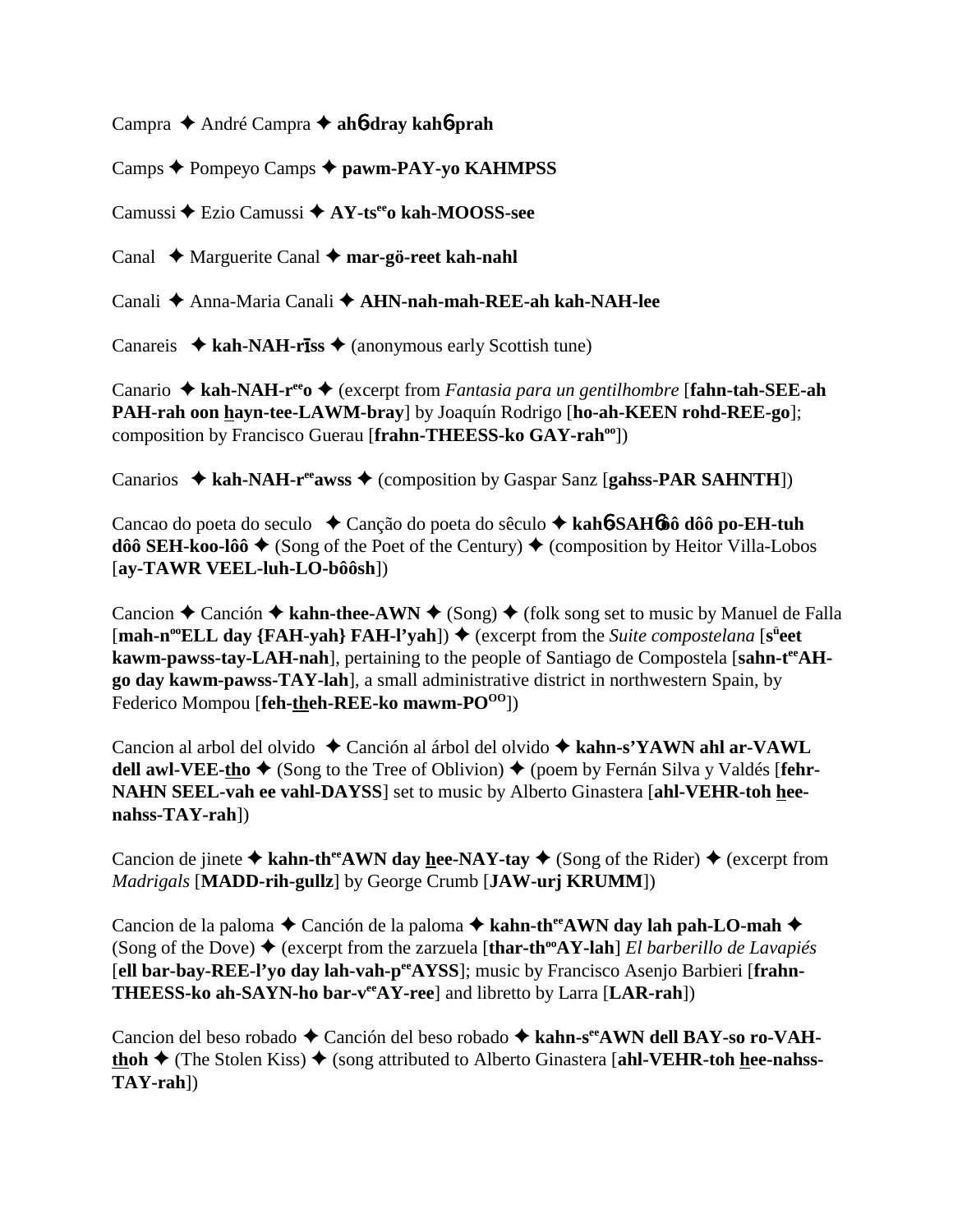Cancion del carretero **←** Canción del carretero ← kahn-s<sup>ee</sup>AWN dell kah-ray-TAY-ro ← (The Wagoner's Song)  $\blacklozenge$  (poem by Gustavo Caraballo [**gooss-TAH-vo kah-rah-VAHL-lo**] set to music by Carlos López Buchardo [**KAR-lawss LO-pess boo-CHAR-doh**])

Cancion del emperador ◆ La canción del emperador ◆ lah kahn-th<sup>ee</sup>AWN dell aym-pay-rah-**THAWR**  $\triangle$  (The Song of the Emperor)  $\triangle$  (composition by Luis de Narváez [l<sup>oo</sup>**EESS** day nar-**VAH-ehth**])

Cancion del naranjo seco **←** Canción del naranjo seco ← kahn-th<sup>ee</sup>AWN dell nah-RAHN-ho **say-ko ♦** (Song of the Withered Orange) ♦ (excerpt from *Madrigals* [MADD-rih-gullz] by George Crumb [**JAW-urj KRUMM**])

Cancion del sembrador ◆ Canción del sembrador ◆ kahn th<sup>ee</sup>AWN dell saym-vrah-THAWR  $\triangle$  (The Sower's Song)  $\triangle$  (excerpt from *La rosa del azafrán* [**lah RO-sah dell ah-thah-FRAHN**] by Jacinto Guerrero [**hah-THEEN-toh gayr-RAY-ro**])

Cancion hungara Canción húngara **kahn-theeAWN OON-gah-rah** *Hungarian Song* from the zarzuela [thar-th<sup>oo</sup>AY-lah] *Alma de Dios* [AHL-mah day DEE-awss]; music by José Serrano [**ho-SAY sehr-RAH-no**]; libretto by Carlos Arniches [**KAR-lawss ar-NEE-chayss**] and Enrique García Alvarez [**ayn-REE-kay gar-THEE-ah ahl-vah-REHTH**])

Cancion ranchera **←** Canción ranchera ← kahn-s<sup>ee</sup>AWN rahn-CHAY-rah ← (Ranch Song) ← (generic description of a group of Mexican songs)

Cancion vals  $\triangle$  Canción vals  $\triangle$  kahn-s<sup>ee</sup>AWN VAHLSS  $\triangle$  (Waltz Song)  $\triangle$  (a Mexican song)

Cancionero de segovia **→** Cancionero de Segovia **→ kahn-th<sup>ee</sup>o-NAY-ro day say-GO-v<sup>ee</sup>ah** → (Songbook of Segovia [**suh-GO-veeah**])

Canciones ◆ kahn-th<sup>ee</sup>O-nayss ◆ (excerpt from the suite *Marizápalos* [mah-ree-THAH-pah**lawss**] by Gaspar Sanz [**gahss-PAR SAHNTH**])

Canciones espanolas ◆ Canciones españolas ◆ kahn-th<sup>ee</sup>O-nayss ayss-pah-n'YO-lahss ◆ (Spanish Songs) ♦ (compositions by Manuel de Falla [**mah-n<sup>oo</sup>ELL day {FAH-yah} FAHl'yah**])

Canco de lladre ◆ KAHN-ko day l'YAH-dray ◆ (Catalan [KAH-t'-lunn] folk song arranged by Miguel Llobet [**mee-GHELL l'yo-BETT**])

Candia ◆ Giovanni Matteo Mario, Cavaliere de Candia ◆ jo-VAHN-nee maht-TAY-o MAH**reeo, kah-vah-leeAY-ray day KAHN-deeah**

Candide ◆ kahn-DEED ◆ (an operetta, with music by Leonard Bernstein [LEH-nurd BURN**stIn**] and libretto by R. Wilbur [**R. WILL-bur**], J. Latouche [**J. lah-TOOSH**], D. Parker [**D. PAR-kur**], and Leonard Bernstein after L. Hellman [**L. HELL-munn**] after Voltaire [**vawl-**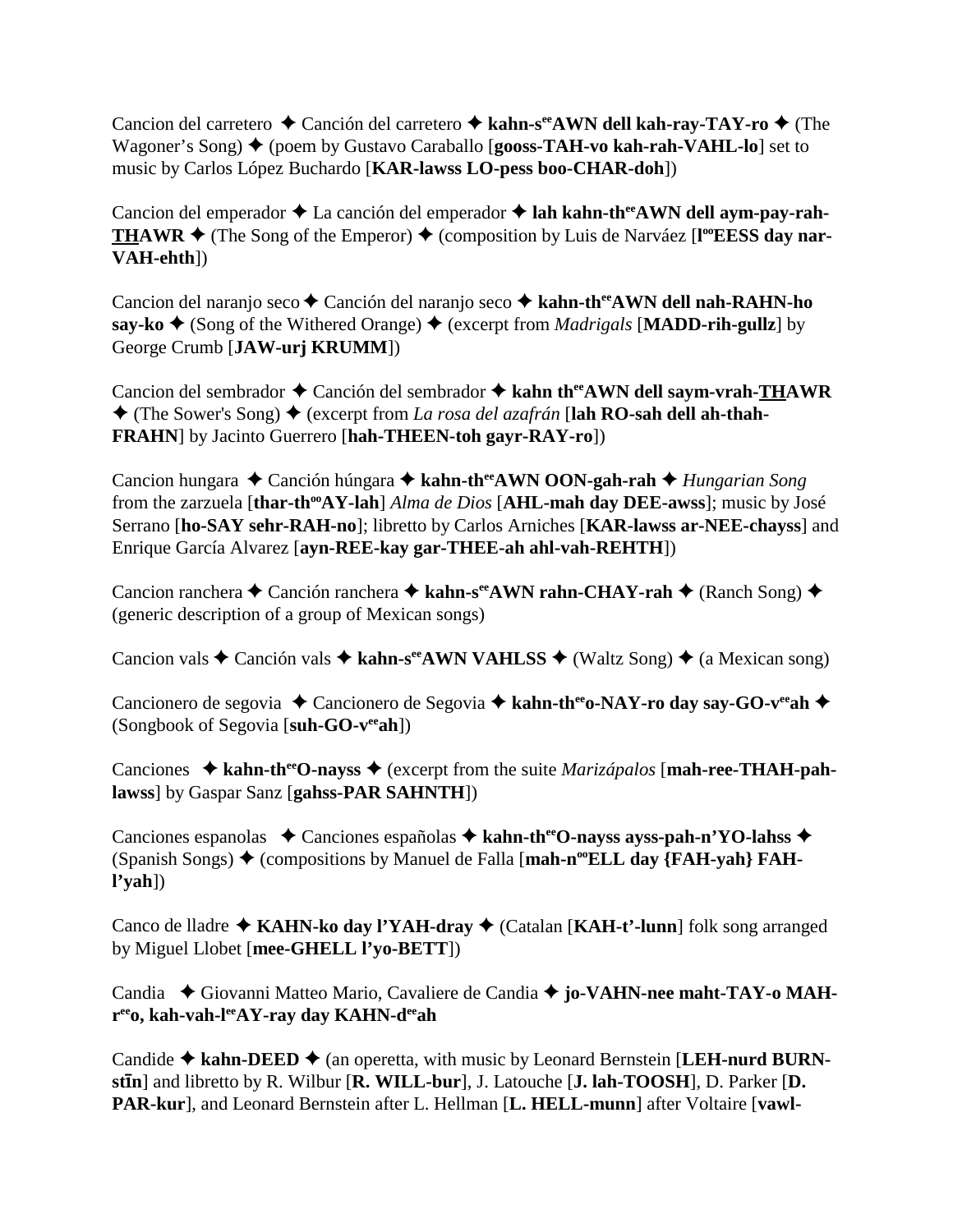**tehr**]; also a character in the operetta)

Caniglia Maria Caniglia **mah-REE-ah kah-NEE-leeah**

Canino Bruno Canino **BROO-no kah-NEE-no**

Canio pagliaccio  $\triangle$  Canio (Pagliaccio)  $\triangle$  KAH-n<sup>ee</sup> (pah-l<sup>ee</sup>AH-cho)  $\triangle$  (character in the opera *Pagliacci* [pah-l<sup>ee</sup>AH-chee]; libretto and music by Ruggero Leoncavallo [rood-JAY-ro lay-ohn**kah-VAHL-lo**])

Cannabich **→** Christian Cannabich **→ KRIH-st<sup>ih</sup>ahn KAHN-nah-bihh →** (known also as Johann Christian Innocenz Bonaventura Cannabich [**YO-hahn KRIH-stihahn INN-no-tsenntss bo-nah-fenn-TOO-rah KAHN-nah-bihh**])

Cannaregio ◆ Andrea di Cannaregio ◆ ahn-DRAY-ah dee kahn-nah-RAY-jo ◆ (known also as Andrea Gabrieli [**ahn-DRAY-ah gahb-r<sup>ee</sup>AY-lee**])

Cannio o surdato nnammurato ◆ Cannio - O Surdato 'nnammurato ◆ KAHN-n<sup>ee</sup>o - o soor-**DAH-toh 'n-nahm-moo-RAH-toh**  $\blacklozenge$  (aria from the opera *La Gioconda* [lah jo-KOHN-dah] — *The Smiling One*; music by Amilcare Ponchielli [ah-meel-KAH-ray pohn-k<sup>ee</sup>AYL-lee]; libretto by Arrigo Boito [**ar-REE-go bo-EE-toh**] under the pseudonym of Tobia Gorrio [**TAWbeeah GAWR-reeo**])

Cannone del porto  $\triangle$  Il cannone del porto  $\triangle$  **eel kahn-NO-nay dayl POHR-toh**  $\triangle$  (flower duet from the opera *Madama* [**mah-DAH-mah**] *Butterfly* — *Madam* [**MA-dumm**] *Butterfly*; music by Giacomo Puccini [jah-ko-mo poo-CHEE-nee]; libretto by Luigi Illica [l<sup>oo</sup>EE-jee eel-LEE**kah**] and Giuseppe Giacosa [**joo-ZAYP-pay jah-KO-zah**] after David Belasco [**DAY-vudd buh-LASS-ko**] and John Luther Long [**JAHN LOO-thur LAWNG**])

Canon  $\star$ **KUH-nohn**  $\star$  (composition by Johann Pachelbel [**YO-hahn pah-KELL-b'l**] — the pronunciation of the title of this well-known composition is Americanized to **KA-nunn**) (composition by Johann Sebastian Bach [**YO-hahn {suh-BASS-tihunn BAHK} zay-BAHst<sup>ih</sup>ahn BAH<u>K</u>]) ◆ (composition from** *Notturni per due flauti e due corni* **[<b>no-TOOR-nee payr DOO-ay flah<sup>oo</sup>-tee ay DOO-ay KOHR-nee**] — (Nocturnes for Two Flutes and Two Horns) by Franz Joseph Haydn [**FRAHNTSS YOHOH-zeff H-d'n**])

Canon a four quaerendo invenientis ◆ Canon a 4 quaerendo invenientis ◆ KUH-nohn ah 4 **k<sup>oo</sup>ay-RENN-doh een-veh-n<sup>ih</sup>AYN-tiss ♦** (Four-Part Canon) ♦ (excerpt from *Musikalisches Opfer* [**moo-zee-KAHAH-lih-shuss AWP-fur**] — *Musical Offering* — by Johann Sebastian Bach [**YO-hahn {suh-BASS-tihunn BAHK} zay-BAH-stihahn BAHK**])

Canon a two cancrizans **→** Canon a 2 cancrizans → KUH-nohn ah 2 KAHN-krih-dzahnss → (Two-Part "Crab" Canon) ♦ (composition from *Musikalisches Opfer* [**moo-zee-KAH**<sup>AH</sup>-lih**shuss AWP-fur**] — *Musical Offering* — by Johann Sebastian Bach [**YO-hahn {suh-BASSt ihunn BAHK} zay-BAH-stihahn BAHK**])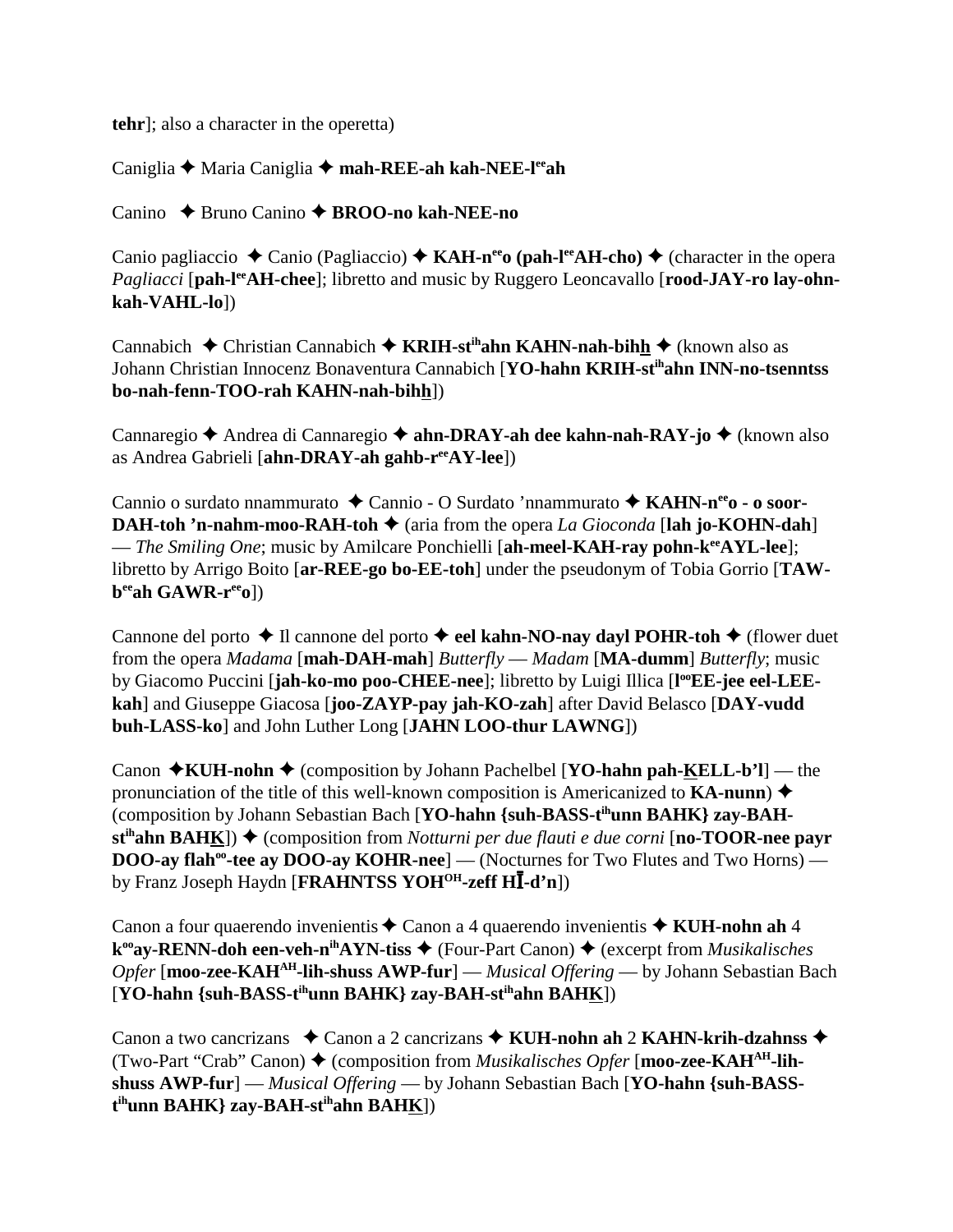Canon a two per augmentationem contrario motu  $\triangle$  Canon a 2 per augmentationem, contrario motu **→ KUH-nohn ah 2 pehr ah<sup>oo</sup>g-mayn-TAH-t<sup>ih</sup>o-nemm, kohn-TRAH-r<sup>ih</sup>o MO-too ◆** (Two-Part Canon in Augmentation, Contrary Motion) (composition from *Musikalisches Opfer* [**moo-zee-KAHAH-lih-shuss AWP-fur**] — *Musical Offering* — by Johann Sebastian Bach [**YOhahn {suh-BASS-tihunn BAHK} zay-BAH-stihahn BAHK**])

Canon a two per motum contrarium  $\triangle$  Canon a 2 per motum contrarium  $\triangle$  KUH-nohn ah 2 **pehr MO-tôôm kohn-TRAH-r<sup>ih</sup>ôôm ♦** (Two-Part Canon in Contrary Motion) ♦ (composition from *Musikalisches Opfer* [**moo-zee-KAHAH-lih-shuss AWP-fur**] — *Musical Offering* — by Johann Sebastian Bach [**YO-hahn {suh-BASS-tihunn BAHK} zay-BAH-stihahn BAHK**])

Canon a two per tonos  $\triangle$  Canon a 2 per tonos  $\triangle$  KUH-nohn ah 2 pehr TAW-nohss  $\triangle$  (Two-Part Modulating Canon) ♦ (composition from *Musikalisches Opfer* [**moo-zee-KAH<sup>AH</sup>-lih-shuss AWP-fur**] by Johann Sebastian Bach [**YO-hahn {suh-BASS-tihunn BAHK} zay-BAH-stihahn BAHK**])

Canon a two quaerendo invenientis ◆ Canon a 2 quaerendo invenientis ◆ KUH-nohn ah 2 **k<sup>oo</sup>ay<sup>ee</sup>-RENN-doh een-vee-n<sup>ih</sup>AYN-tiss ♦ (Two-Part Canon) ♦ (composition from** *Musikalisches Opfer* [**moo-zee-KAHAH-lih-shuss AWP-fur**] — *Musical Offering* — by Johann Sebastian Bach [**YO-hahn {suh-BASS-tihunn BAHK} zay-BAH-stihahn BAHK**])

Canon a two violini in unisono ◆ Canon a 2 violini in unisono ◆ KUH-nohn ah 2 vee-o-LEE**nee een oo-nih-ZAW-no**  $\triangle$  (Canon for 2 violins in unison  $\triangle$  (composition from *Musikalisches Opfer* [**moo-zee-KAHAH-lih-shuss AWP-fur**] — *Musical Offering* — by Johann Sebastian Bach [**YO-hahn {suh-BASS-tihunn BAHK} zay-BAH-stihahn BAHK**])

Canon perpetuus ◆ KUH-nohn payr-PEH-tôô-ôôss ◆ (composition from *Musikalisches Opfer* [**moo-zee-KAHAH-lih-shuss AWP-fur**] — *Musical Offering* — by Johann Sebastian Bach [**YOhahn {suh-BASS-tihunn BAHK} zay-BAH-stihahn BAHK**])

Canon perpetuus super thema regium **KUH-nohn payr-PEH-tôô-ôôss SÔÔ-pehr TEHmuh RAY-jôôm**  $\triangle$  (composition from *Musikalisches Opfer* [**moo-zee-KAH**<sup>AH</sup>-lih-shuss AWP**fur**] — *Musical Offering* — by Johann Sebastian Bach [**YO-hahn {suh-BASS-tihunn BAHK} zay-BAH-stihahn BAHK**])

Canon und gigue  $\triangle$  KUH-nohn ôônt ZHEEG  $\triangle$  (Canon and Gigue)  $\triangle$  (compositions by Johann Pachelbel [**YO-hahn pah-KELL-b'l**])

Cant dels ocells  $\triangle$  El cant dels ocells  $\triangle$  ell KAHNT dellss o-SELLSS  $\triangle$  (*The Song of the Birds*, an anonymous Catalonian carol)

# Cantabile **kahn-TAH-bee-lay**

Cantabile ed espressivo **kahn-TAH-bee-lay ayd ay-sprayss-SEE-vo**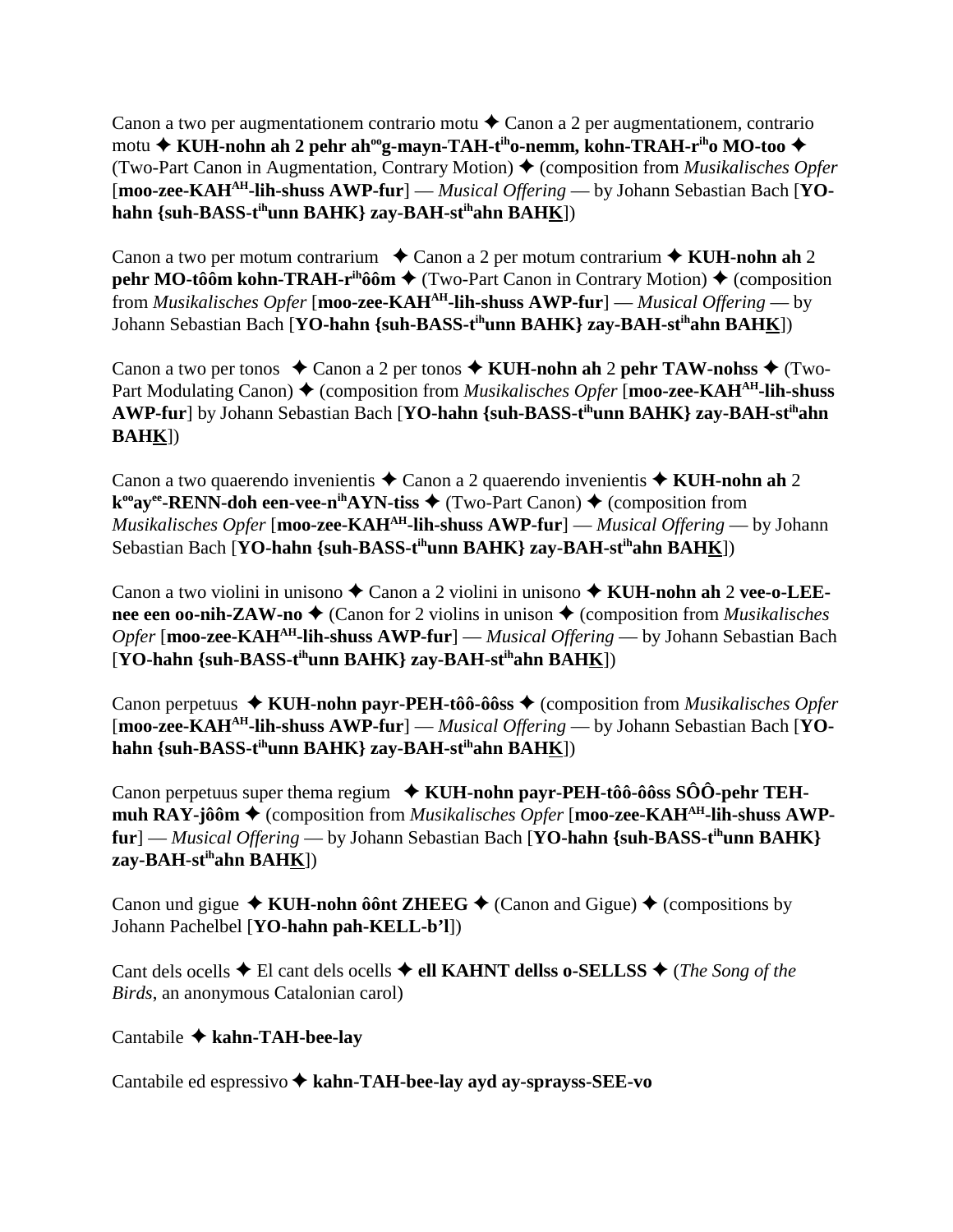Cantabile senza accompagnamento **kahn-TAH-bee-lay SAYN-tsahk-kohm-pah-n'yah-MAYN-toh** (excerpt from the *Konzert für 2 Cembali und Orchester Es-dur* [**KAWN-tsehrt für 2 TSEMM-bah-lee ôônt awr-KEH-stur** *Es***-DOOR**] — *Concerto for 2 Harpsichords and Orchestra in E Flat Major* — by Carl Philipp Emanuel Bach [KARL FEE-lipp ay-MAH<sup>AH</sup>**nooayl BAHK**])

Cantai hor piango  $\triangleq$  kahn-TAH<sup>ih</sup> hawr p<sup>ih</sup>AHN-go  $\triangleq$  (I Sung Sometime the Freedom of My Fancy) (composition by Orlando de Lassus) [**awr-lah**6**-doh duh lahss-sü**])

Cantares ◆ kahn-TAH-rayss ◆ (song by Joaquín Turina [ho-ah-KEEN too-REE-nah])

Cantata **{kunn-TAH-tuh} kahn-TAH-tah**

Cantata a voce sopra la ciaccona **→** Cantata a voce sopra la ciaccona → kahn-TAH-tah ah **VO-chay SO-prah lah chahk-KO-nah ♦** (song by Giovanni Felice Sances [**jo-VAHN-nee fay-LEE-chay SAHN-chayss**])

Cantata a voce sopra la passacaglia **kahn-TAH-tah ah VO-chay SO-prah lah pahss-sah-KAH-l'vah ♦** (song by Giovanni Felice Sances [**jo-VAHN-nee fay-LEE-chay SAHN-chayss**])

Cantata criolla **↓** La cantata criolla **→ lah kahn-TAH-tah kr<sup>ee</sup>O-l'yah →** (music by Antonio Estévez [ahn-TOH-n<sup>ee</sup>o ayss-TAY-vehth] and libretto by Alberto Arvelo Torrealba [ahl-**VEHR-toh ar-VAY-lo tohr-ray-AHL-vah**])

Cantata criolla florentino el que canto con el diablo  $\triangle$  La cantata criolla, "Florentino, el que cantó con el diablo" ◆ lah kahn-TAH-tah kr<sup>ee</sup>O-l'yah, "flo-rayn-TEE-no, ell kay kahn-TOH kohn **ell dee-AHV-lo"** (a cantata [**kunn-TAH-tuh**], with music by Antonio Estévez [**ahn-TOHneeo ayss-TAY-vehth**] and libretto by Alberto Arvelo Torrealba [**ahl-VEHR-toh ar-VAY-lo tohr-ray-AHL-vah**])

Cantate  $\triangle$  kahn-TAH-tuh  $\triangle$  (Latin spelling and pronunciation)

Cantate  $\triangle$  kah**6**-taht  $\triangle$  (cantata)  $\triangle$  (French spelling and pronunciation)

Cantate con me **→ kahn-TAH-tay kohn MAY** → (song by Cherubini [**kay-roo-BEE-nee**] and Bixio [**BEEK-seeo**])

Cantate domino  $\triangle$  Cantate Domino  $\triangle$  kahn-TAH-tuh DOH-mih-no  $\triangle$  (Sing to the Lord)  $\triangle$ (title used by various composers)

Cantate profane **kah**6**-taht praw-fahn** (secular cantata [**kunn-TAH-tuh**])

Cantelli **←** Guido Cantelli ←  $g^{\omega}EE$ -doh kahn-TAYL-lee

Cantelo **→** April Cantelo **→ AY-prull kahn-TEH-lo →** (known also as April Rosemary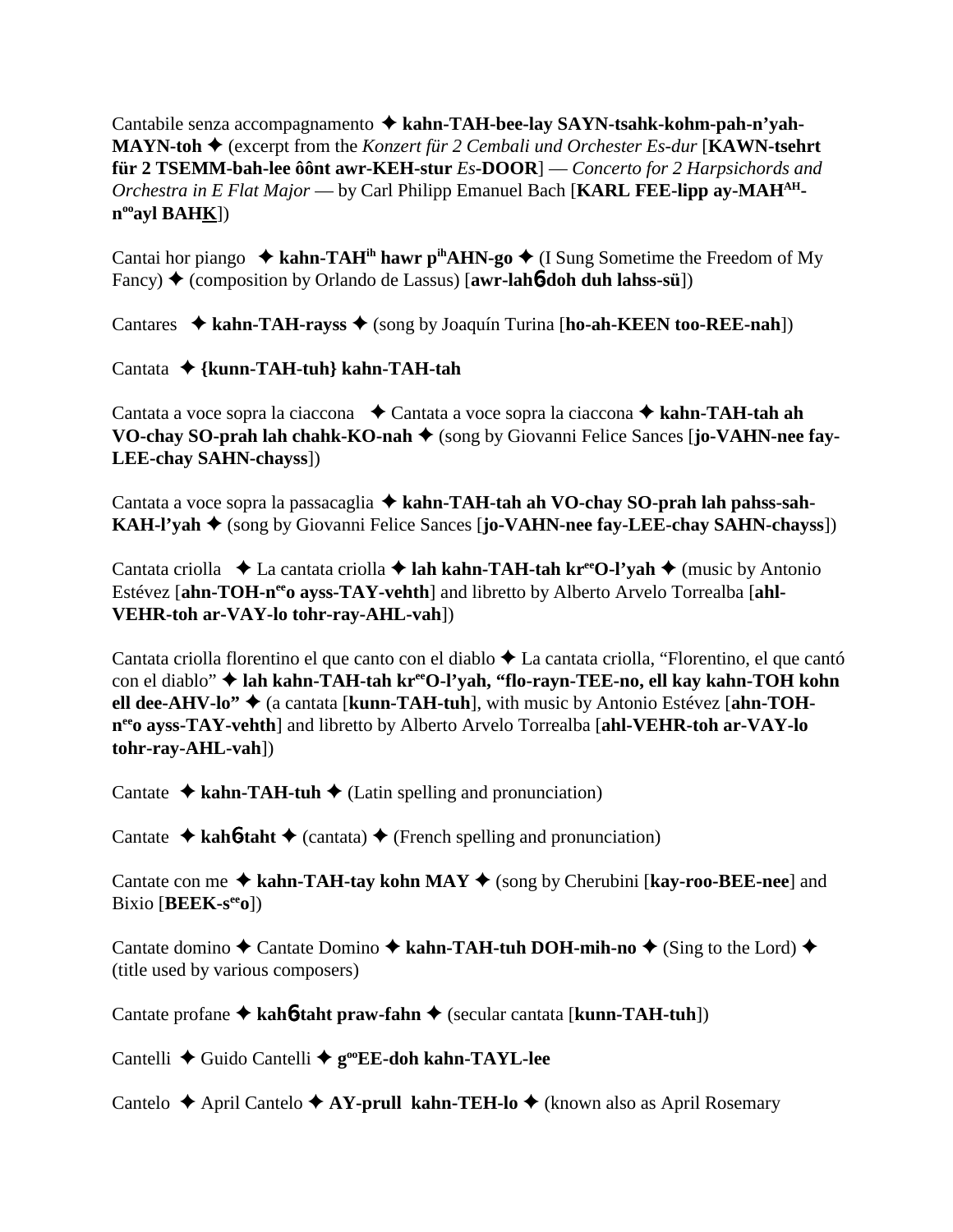[**ROHZ-meh-ree**] Cantelo)

Canteloube Joseph Canteloube **zho-zeff kah**6**-t'lôôb** (known also as Joseph Canteloube de Malaret [**zho-zeff kah**6**-t'lôôb duh mah-lah-reh**], Marie-Joseph Canteloube [**mah-ree-zhozeff kah**6**-t'lôôb**], and Marie-Joseph Canteloube de Malaret [**mah-ree-zho-zeff kah**6**-t'lôôb duh mah-lah-reh**])

Canterbury **KANN-tur-buh-rih**

Canterbury clerkes  $\triangle$  Canterbury Clerkes  $\triangle$  **KANN-tur-buh-rih KLARKS**  $\triangle$  (musical group)

Canti del sole  $\triangle$  Canti del Sole  $\triangle$  **KAHN-tee dayl SO-lay**  $\triangle$  (song cycle by Bernard Rands [**BUR-nurd RANNDZ**)

Canti lunatici ◆ KAHN-tee loo-nah-TEE-chee ◆ (song cycle by Bernard Rands [BUR-nurd **RANNDZ**])

Cantiam la bella clori ◆ Cantiam la bella Clori ◆ KAHN-t<sup>ee</sup>ahm lah BAYL-lah KLO-ree ◆ (composition by Luca Marenzio [**LOO-kah mah-RAYN-tseeo**])

Cantico di san francesco ◆ Cantico di San Francesco ◆ kahn-TEE-ko dee SAHN frahn-**CHAY-sko** (composition by Franz Liszt [**FRAHNZ LISST**])

Cantiga de santa maria ◆ Cantiga de Santa Maria ◆ kahn-TEE-gah day SAHN-tah mah-**REE-ah**  $\triangle$  (sacred music from 13th-century Spain)

Cantiga no forty eight  $\triangle$  Cantiga No. 48  $\triangle$  kahn-TEE-gah (No. 48)  $\triangle$  (song from the Court of Alfonso [**ahl-FAWN-so**] the 10th)

Cantiones profanae  $\triangleq$  kahn-t<sup>ih</sup>AW-ness praw-FAH-nay  $\triangleq$  (poems from the 13th-century manuscript *Carmina Burana* [**kar-MEE-nah boo-RAH-nah**] set to music by Carl Orff [**KARL AWRF**])

Cantique  $\triangle$  **kah<sup>6</sup>-teek**  $\triangle$  (Religious Chant)  $\triangle$  (poem by Jean Racine [**zhah<sup>6</sup> rah-seen**] set to music by Reynaldo Hahn [**ray-NAHL-doh HAHN**])

Cantique de jean racine Cantique de Jean Racine **kah**6**-teek duh zhah**6 **rah-seen** (requiem [**REH-kôôee-umm**] composed by Gabriel Fauré [**gah-breeell fo-ray**])

Cantique de noel ◆ Cantique de Noël ◆ kah**6-teek duh naw-ell** ◆ (composition by Adolphe Adam [**ah-dawlf ah-dah**6])

Cantique sur le bonheur des justes et sur le malheur des reprouves  $\triangle$  Cantique sur le bonheur des justes et sur le malheur des réprouvés **kah**6**-teek sür luh baw**6**-nör day zhüst ay sür luh mah-lör day ray-prôô-vay**  $\triangleleft$  (Canticle on the Happiness of the Righteous and the Unhappiness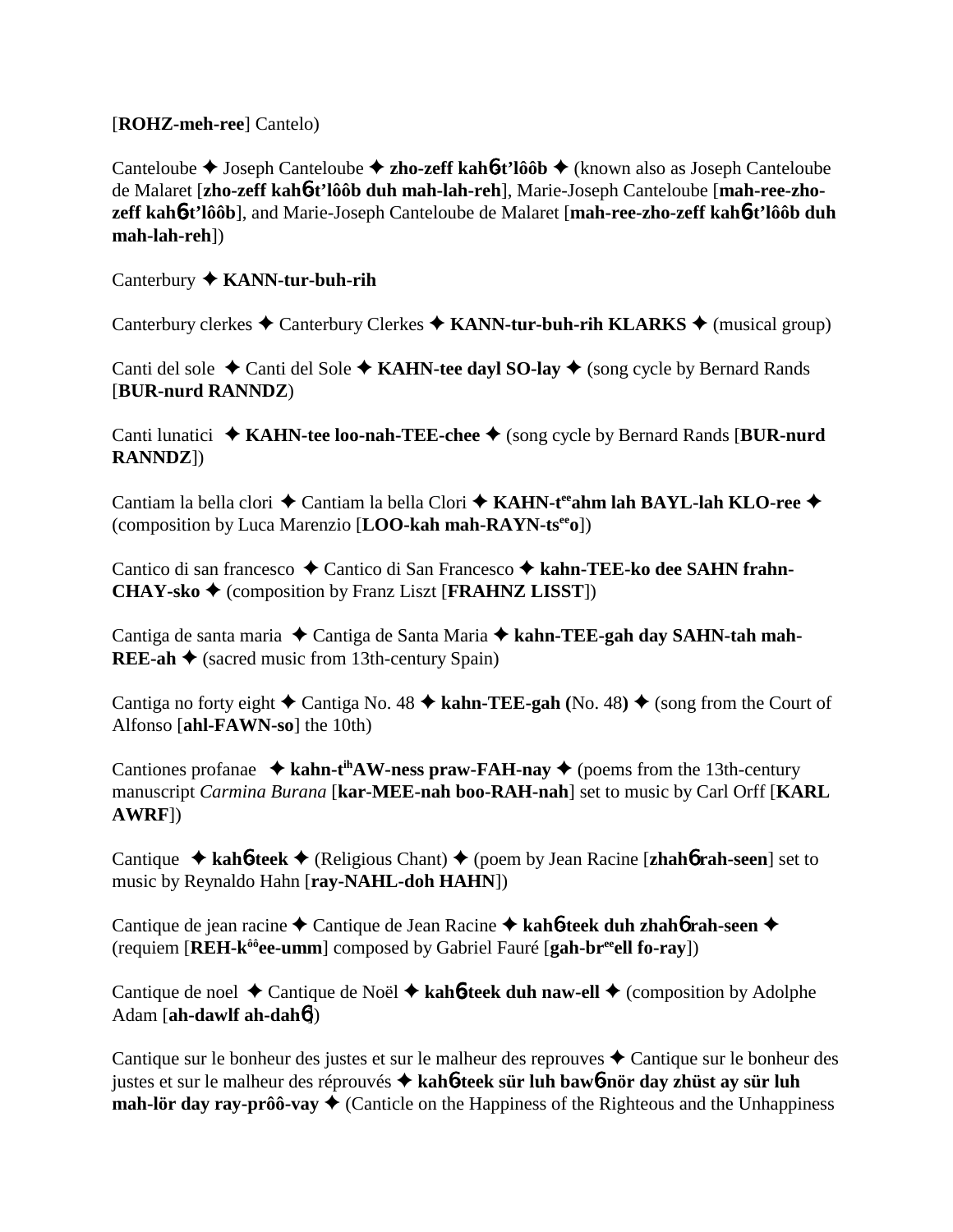of the Sinners) (poem by Jean Racine [**zhah**6 **rah-seen**] set to music by Reynaldo Hahn [**ray-NAHL-doh HAHN**])

Canto a murcia **→** Canto a Murcia **→ KAHN-toh ah MOOR-th<sup>ee</sup>ah →** (Song of Murcia) ◆ (excerpt from *La parranda* [**lah pah-RAHN-dah**] — *The Party* — by Francisco Alonso [**frahn-THEESS-ko ah-LAWN-so**])

Canto de entrada  $\triangle$  **KAHN-toh day ayn-TRAH-thah**  $\triangle$  (Entrance song from the *Misa flamenca* [**MEE-sah flah-MAYN-kah**] — *Flamenco* [**flah-MENN-ko**] *Mass* — by Paco Peña [**PAH-ko PAY-n'yah**])

Canto del cigno  $\triangle$  Il canto del cigno  $\triangle$  eel KAHN-toh dayl CHEE-n'yo  $\triangle$  (The Song of the Swan) ◆ (song by Camille Saint-Saens [{kah-meel sehb-sahbss} kah-mee<sup>y'</sup> sehb-sahbss])

Canto eucaristico y despedida **→** Canto eucaristico y despedida → **KAHN-toh ay<sup>oo</sup>-kah-REESS-tee-ko ee dayss-pay-THEE-thah ♦** (section of the *Misa flamenca* [MEE-sah flah-**MAYN-kah**] — *Flamenco* [**flah-MENN-ko**] *Mass* — set to music by Paco Peña [**PAH-ko PAY-n'yah**])

Canto in modo nono **↓** Canto in modo nono **↓ KAHN-toh een MO-doh NO-no ◆** (composition by Konrad Boehmer [**KAWN-raht BÖ-mur**])

Canto penitencial tientos  $\triangle$  Canto penitencial — tientos  $\triangle$  KAHN-toh pay-nee-tayn-th<sup>ee</sup>AHL — t<sup>ee</sup>AYN-tawss ◆ (section of the *Misa flamenca* [MEE-sah flah-MAYN-kah] — *Flamenco* [**flah-MENN-ko**] *Mass* — set to music by Paco Peña [**PAH-ko PAY-n'yah**])

Canto popolare  $\triangle$  **KAHN-toh po-po-LAH-ray**  $\triangle$  (excerpt from *In the South* by Edward Elgar [**EDD-wurd ELL-gar**])

Canto popolare in moonlight from in the south  $\triangle$  Canto popolare (In moonlight) from *In the South*  $\triangle$  **KAHN-toh po-po-LAH-ray (In Moonlight) (from)** *In the South*  $\triangle$  (composition by Edward Elgar [**EDD-wurd ELL-gar**])

Canto rapsodico ◆ Canto: rapsodico ◆ KAHN-toh: rahp-so-DEE-ko ◆ (excerpt from *Sonata* [**so-NAH-tah**] by Alberto Ginastera [**ahl-VEHR-toh hee-nahss-TAY-rah**])

Cantor Philippe Cantor **fee-leep kah**6**-tawr**

Cantore  $\triangle$  **kahn-TOH-ray**  $\triangle$  (character in the opera *La Gioconda* [la jo-KOHN-dah] — *The Smiling One*; music by Amilcare Ponchielli [ah-meel-KAH-ray pohn-k<sup>ee</sup>AYL-lee]; libretto by Arrigo Boito [**ar-REE-go bo-EE-toh**] under the pseudonym of Tobia Gorrio [**TAW-beeah GAWR-reeo**])

Cantos de espana ◆ Cantos de España ◆ KAHN-tawss day ayss-PAH-n'yah ◆ (Songs of Spain) ♦ (compositions by Isaac Albéniz [ee-SAHK ahl-VAY-neeth])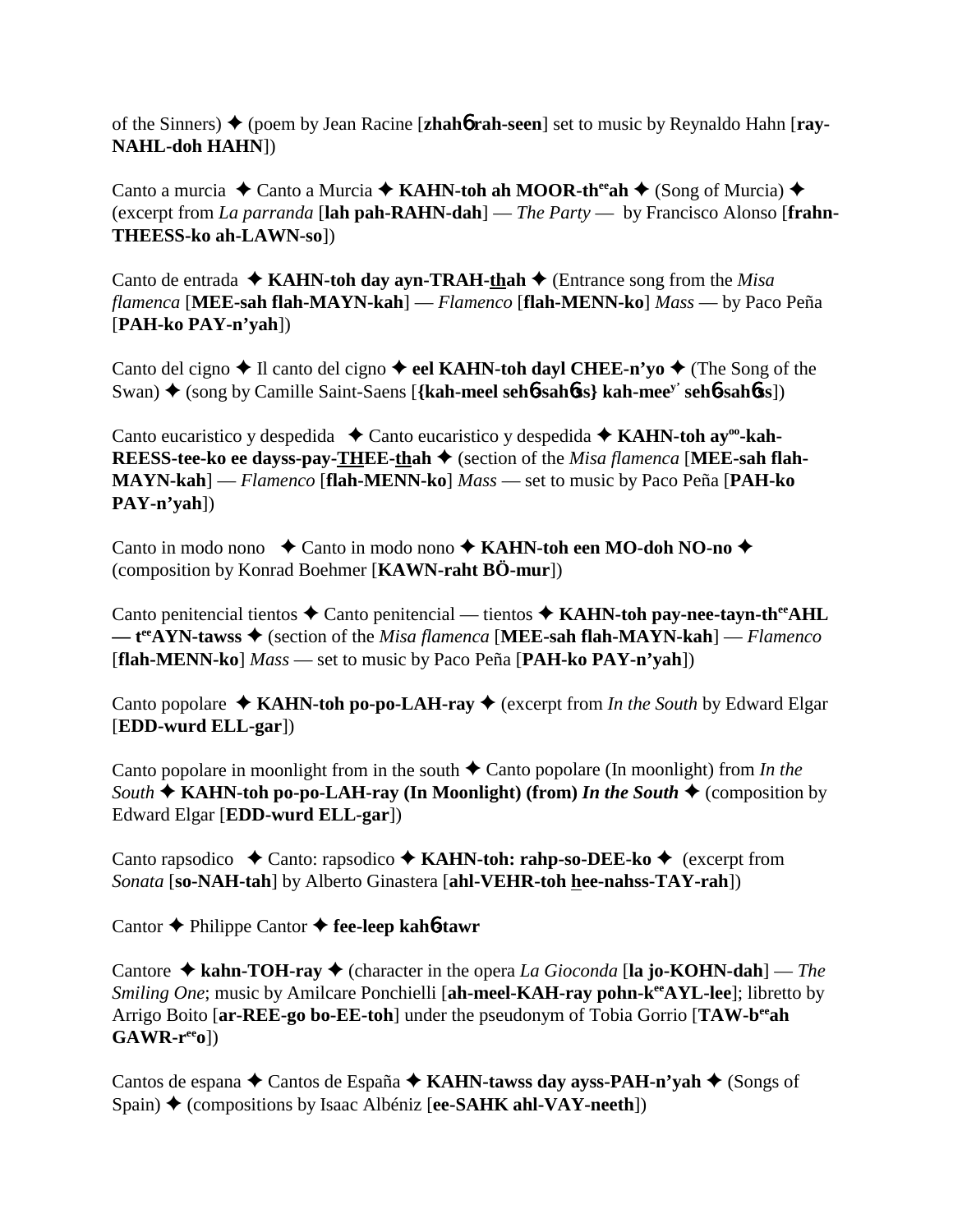Cantus contra cantum iv **→** Cantus Contra Cantum IV ◆ KAHN-tôôss KOHN-trah KAHN**tôôm IV**  $\blacklozenge$  (poem by Andreas Gryphius [ahn-DRAY-ahss GREE-f<sup>ee</sup> usubs] set to music by Jacques Louis Monod [**zhack** l<sup>ôô</sup>-ee maw-no])

Canzon francese del principe ◆ Canzon francese del principe ◆ kahn-TSOHN frahn-CHAY**zay dayl PREEN-chee-pay ♦** (madrigal [MADD-rih-gull] by Carlo Gesualdo [KAR-lo jay**zooAHL-doh**])

Canzon la lusignuola ◆ Canzon "La lusignuola" ◆ kahn-TSOHN "lah loo-zee-n<sup>oo</sup>O-lah" ◆ (composition by Tarquinio Merula [tar-k<sup>oo</sup>EE-n<sup>ee</sup>o may-ROO-lah])

Canzon prima  $\triangle$  kahn-TSOHN PREE-mah  $\triangle$  (composition by Girolamo Frescobaldi [jee-RO**lah-mo fray-sko-BAHL-dee**])

# Canzona **kahn-TSO-nah**

Canzona la novella ◆ Canzona - La novella ◆ kahn-TSO-nah - lah-no-VAYL-lah ◆ (composition by Andrea Cima [**ahn-DRAY-ah CHEE-mah**])

Canzona per sonare no one ◆ Canzona per sonare No. 1 ◆ kahn-TSO-nah payr so-NAH-ray **(No. 1)**  $\blacklozenge$  (composition by Giovanni Gabrieli [**jo-VAHN-nee gahb-r<sup>ee</sup>AY-lee**])

Canzone a otto voci per suonar a four liutti overo fantasia **kahn-TSO-nay ah OHT-toh VOchee payr s<sup>∞</sup>O-nar ah 4<sup>e</sup> OOT-tee o-VAY-ro fahn-tah-ZEE-ah ◆ (composition by Giovanni** Antonio Terzi [**jo-VAHN-nee ahn-TAW-n<sup>ee</sup>o TAYR-tsee**])

Canzone a tre liuti ◆ Canzone a tre liuti ◆ kahn-TSO-nay ah TRAY l<sup>ee</sup>OO-tee ◆ (composition by Alessandro Piccinini **ah-layss-SAHN-dro pee-chee-NEE-nee**

Canzone choir **←** Canzone Choir ← kahn-TSO-nay (Choir)

Canzone dellamore  $\triangle$  La canzone dell'amore **← lah kahn-TSO-nay dayl-lah-MO-ray** ← (song by Cherubini [**kay-roo-BEE-nee**] and Bixio [**BEEK-seeo**])

Canzonet  $\triangle$  kahn-tso-NAYT  $\triangle$  (song)

Canzonetta  $\blacklozenge$  **kahn-tso-NAYT-tah**  $\blacklozenge$  (Little Song)  $\blacklozenge$  (composition by Carl Loewe [LÖ-vuh]) (composition by Peter Ilyich Tchaikovsky [**p'YAW-t'r ill-YEECH {chahih-KAWF-skee} chay-KAWF-skee**] from the *Concerto in D*)  $\bigstar$  (excerpt from the *Suite Concertante* [s<sup>ü</sup>eet kaw6**sehr-tah**6**t**] *for Violin and Orchestra* by César Cui [**say-zar kü ee**])

Canzonetta luci care Canzonetta: Luci Care **kahn-tso-NAYT-tah: LOO-chee KAH-ray** (song by Wolfgang Amadeus Mozart [**VAWLF-gahng ah-mah-DAY-ôôss MO-tsart**])

Canzonetta piu non si trovano ◆ Canzonetta: Piu non si trovano ◆ kahn-tso-NAYT-tah: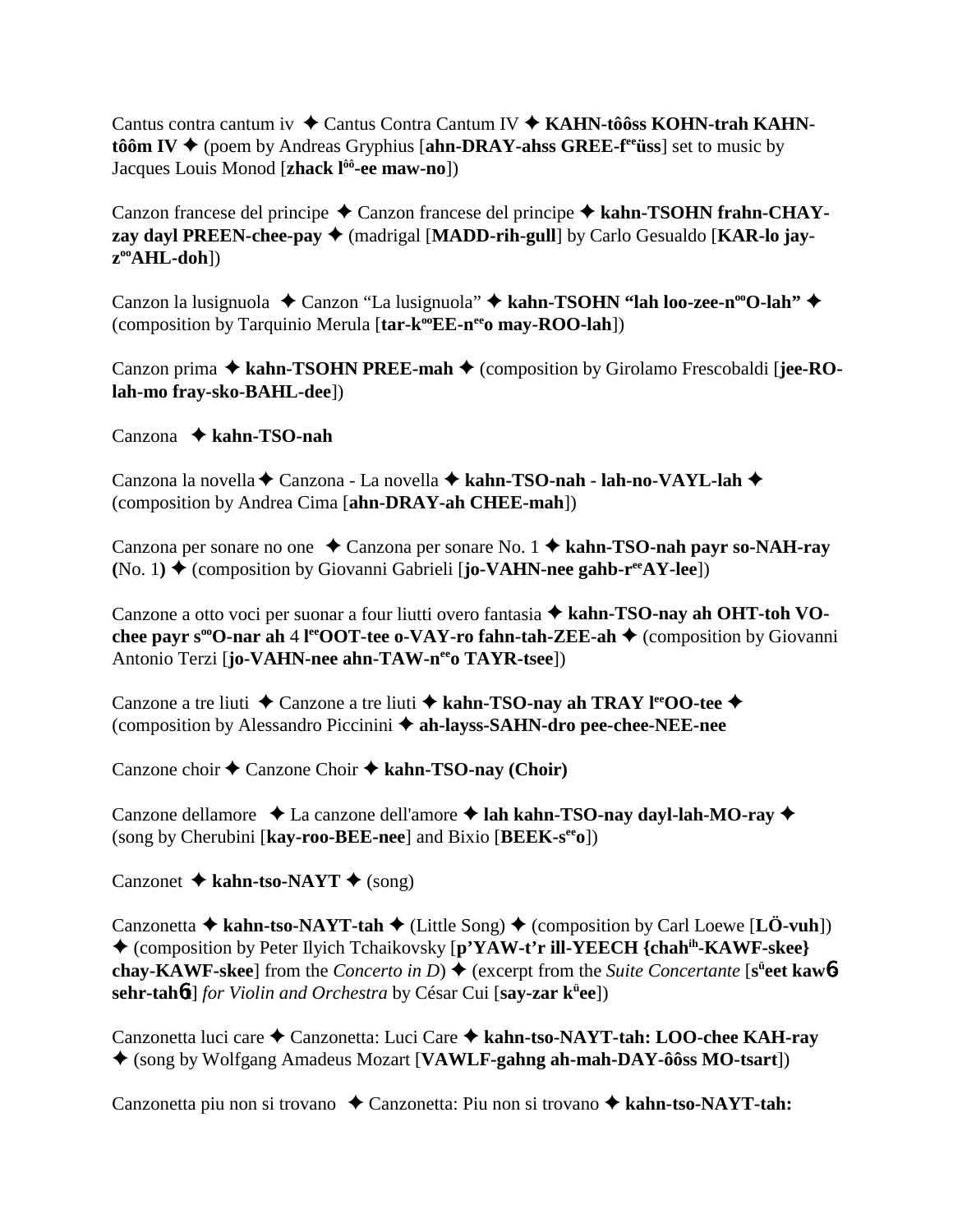**p<sup>ee</sup>OO NOHN see tro-VAH-no ♦** (song by Wolfgang Amadeus Mozart [VAWLF-gahng ah**mah-DAY-ôôss MO-tsart**])

Canzonetta spagnuola **↓ kahn-tso-NAYT-tah spah-n<sup>oo</sup>O-lah ↓** (A Little Spanish Song) ◆ (song by Gioachino Rossini [**j ohah-KEE-no rohss-SEE-nee**])

Canzonetta veneziana **←** Canzonetta veneziana ← kahn-tso-NAYT-tah vay-nay-ts<sup>ee</sup>AH-nah ← (A Little Venetian Song)  $\triangle$  (composition by Ludwig van Beethoven [**LOOT-vihh funn BAY**<sup>AY</sup>**toh-funn**])

Capacelli ◆ Pirro Albergati Capacelli ◆ PEER-ro ahl-bayr-GAH-tee kah-pah-CHAYL-lee ◆ (known also as Pirro d'Albergati Capacelli [**dahl-bayr-GAH-tee**] Capacelli, and Pirro, Conte [**KOHN-tay**] d'Albergati Capacelli)

Capderou Janine Capderou **zhah-neen kahp-duh-rôô**

Capdevielle  $\triangle$  Pierre Capdevielle  $\triangle$  p<sup>ee</sup>ehr kahp-duh-v<sup>ee</sup>ell

Cape **→** Safford Cape **→ SAFF-furd KAYP** 

Capecchi Renato Capecchi **ray-NAH-toh kah-PAYK-kee**

Capell Richard Capell **RIH-churd kuh-PELL**

Capella fidicinia leipzig ← Capella Fidicinia Leipzig ← kuh-PAYL-luh fih-dih-CHIH-n<sup>ih</sup>uh **LP-tsihh**

Capella istropolitana ◆ Capella Istropolitana ◆ kuh-PAYL-luh iss-tro-paw-lih-TAH-nuh ◆ (Slovak Philharmonic Choir)

Capella sagittariana dresden Capella Sagittariana Dresden **kuh-PAYL-luh suh-gheet-tahrihAH-nuh DRESS-tunn**

Capella savaria ◆ Capella Savaria ◆ kah-PELL-lah suh-VAH-r<sup>ih</sup>uh ◆ (chamber ensemble)

Capellen **←** George Capellen ← GAY-awrk KAH<sup>AH</sup>-puhl-lunn

Capellio generosi amici ◆ O di capellio generosi amici ◆ **o dee kah-PAYL-l<sup>ee</sup>o jay-nay-RO-zee ah-MEE-chee** (excerpt from the opera *I Capuleti e i Montecchi* [**ee kah-poo-LAY-tee ay ee mohn-TAYK-kee**] — *The Capulets* [**KA-p'yuh-luttss**] *and the Montagues* [**MAHN-tuhgh'yooz**]; music by Vincenzo Bellini [**veen-CHAYN-tso bayl-LEE-nee**] and libretto by Felice Romani [**fay-LEE-chay ro-MAH-nee**])

Capet Lucien Capet  **lü-seeah**6 **kah-peh**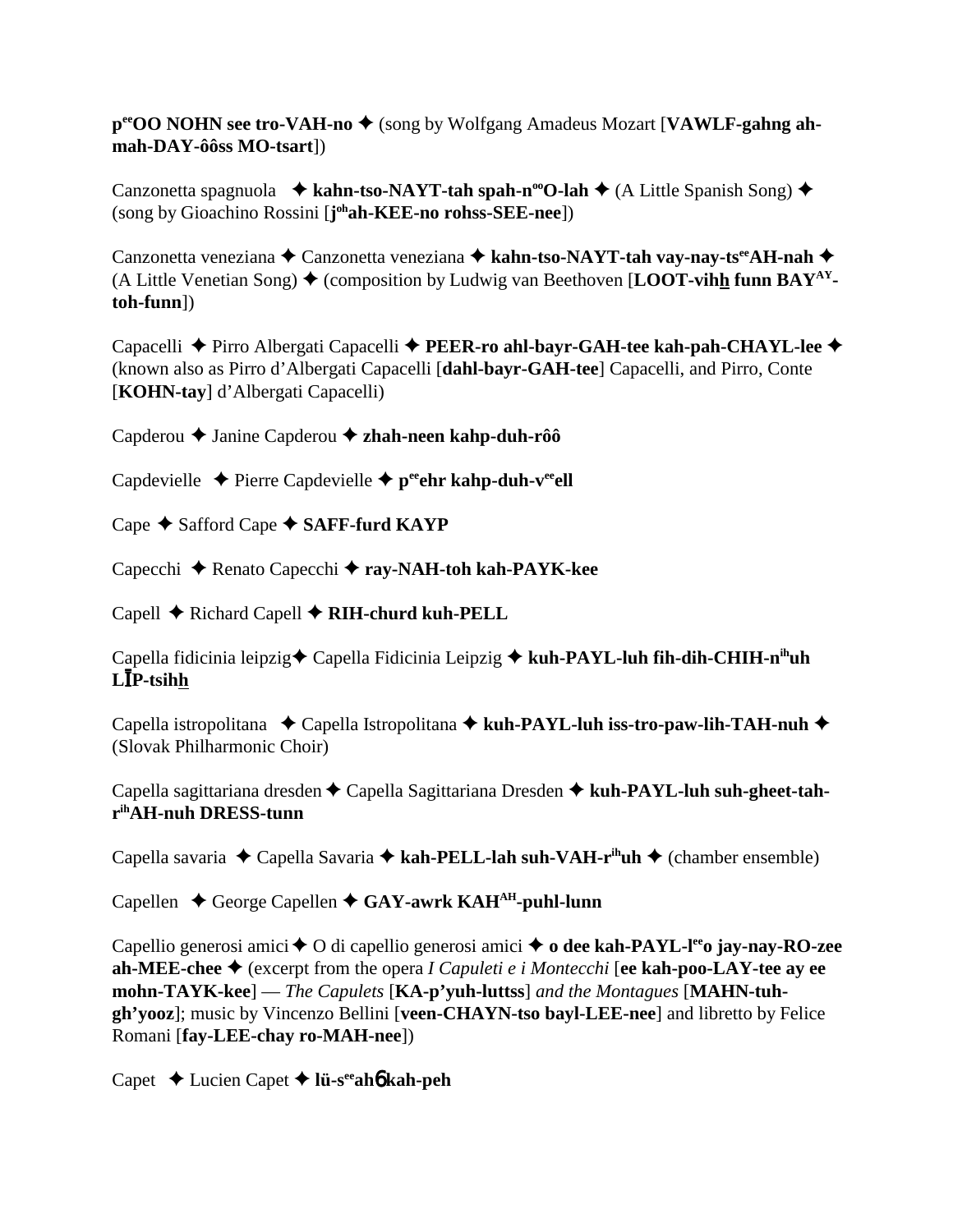Capim di pranta **★ kah-PEEM dee PRAHN-tah ◆** (song by Francisco Ernani Braga [frah6-**SEESS-kôô ehr-NAH-nee BRAH-guh**])

Capitaine dapertutto  $\triangle$  Le capitaine Dapertutto  $\triangle$  luh kah-pee-tenn dah-pehr-tüt-toh  $\triangle$  (a magician)  $\triangle$  (character in the opera *Les contes d'Hoffmann* [**leh kaw6t dawf-mahn**] — *The Tales of Hoffmann;* music by Jacques Offenbach [**ZHACK AWF-f'n bahk**]; libretto by Jules Barbier [**zhül bar-beeay**] and Michel Carré [**mee-shell kar-ray**])

Capitan sevillano **→** Un capitán sevillano → **oon kah-pee-TAHN say-vee-l'YAH-no** → (a medieval song of the Jews who were expelled from Spain in 1492 and who settled in Morocco)

Capitano  $\triangle$  **kah-pee-TAH-no**  $\triangle$  (Captain)  $\triangle$  (character in the opera *Simon Boccanegra* [**SEEmohn bohk-kah-NAY-grah**]; music by Giuseppe Verdi [**joo-ZAYP-pay VAYR-dee**]; libretto by Francesco Maria Piave [**frahn-CHAY-sko mah-REE-ah peeAH-vay**] and G. Montanelli [**(**G.**)** mohn-tah-NAYL-lee] after Antonio García Gutiérrez [ahn-TOH-n<sup>ee</sup>o gar-THEE-ah goo**t eeAYR-rehth**])

Capitulum audite insulae ◆ Capitulum: Audite insulae ◆ kuh-PIH-tôô-lôôm: ah<sup>oo</sup>-DEE-tay **EEN-sôô-lay**  $\triangleleft$  (composition by Claudio Monteverdi [**KLAH<sup>00</sup>-d<sup>ee</sup>o mohn-tay-VAYR-dee**])

Caplet André Caplet **ah**6**-dray kahp-leh**

Capocci ◆ Gaetano Capocci ◆ gah<sup>ay</sup>-TAH-no kah-PO-chee

Capoianu ◆ Dumitru Capoianu ◆ doo-MEE-troo kah-paw-<sup>ee</sup>AH-noo

Capone ◆ Gloria Capone ◆ GLO-ree-uh kuh-POHN

Capoul Victor Capoul ◆ veek-tawr kah-pôôl ◆ (known also as Joseph-Amédée-Victor Capoul [**zho-zeff-ah-may-day-veek-tawr kah-pôôl**])

Cappella  $\triangle$  a cappella  $\triangle$  {ah kahp-PELL-lah} ah kahp-PAYL-lah

Cappuccilli ◆ Piero Cappuccilli ◆ p<sup>ee</sup>AY-ro kahp-poo-CHEEL-lee

Capraro che dorme  $\triangle$  Il capraro che dorme **→ eel kah-PRAH-ro kay DOR-may** ◆ (*Largo e pianissimo sempre* [**LAR-go ay peeah-NEESS-see-mo saym-pray**] number in *La primavera* [**lah pree-mah-VAY-rah**] — *Spring* — from *Le quattro stagioni* [lay k<sup>oo</sup>AHT-tro stah-JO-nee] — *The Four Seasons* — by Antonio Vivaldi [**ahn-TAW-n<sup>ee</sup>o vee-VAHL-dee**])

Capriccio  $\triangle$  kah-PREE-cho  $\triangle$  (an opera, with music by Richard Strauss [RIH-hart] **SHTRAH<sup>ôô</sup>SS**]; libretto by Strauss and Clemens Krauss [**KLAY-mennss KRAH<sup>ôô</sup>SS**])  $\blacklozenge$ (excerpt by Johannes Brahms [**yo-HAHN-nuss {BRAHMZ} BRAHAHMSS**] from the series of compositions entitled *Fantasien* [**fahn-tah-ZEE-unn**])  $\triangle$  (composition from *Partita No. 2* by Johann Sebastian Bach [**YO-hahn {suh-BASS-t<sup>ih</sup>unn BAHK} zay-BAH-st<sup>ih</sup>ahn BAHK]) ◆**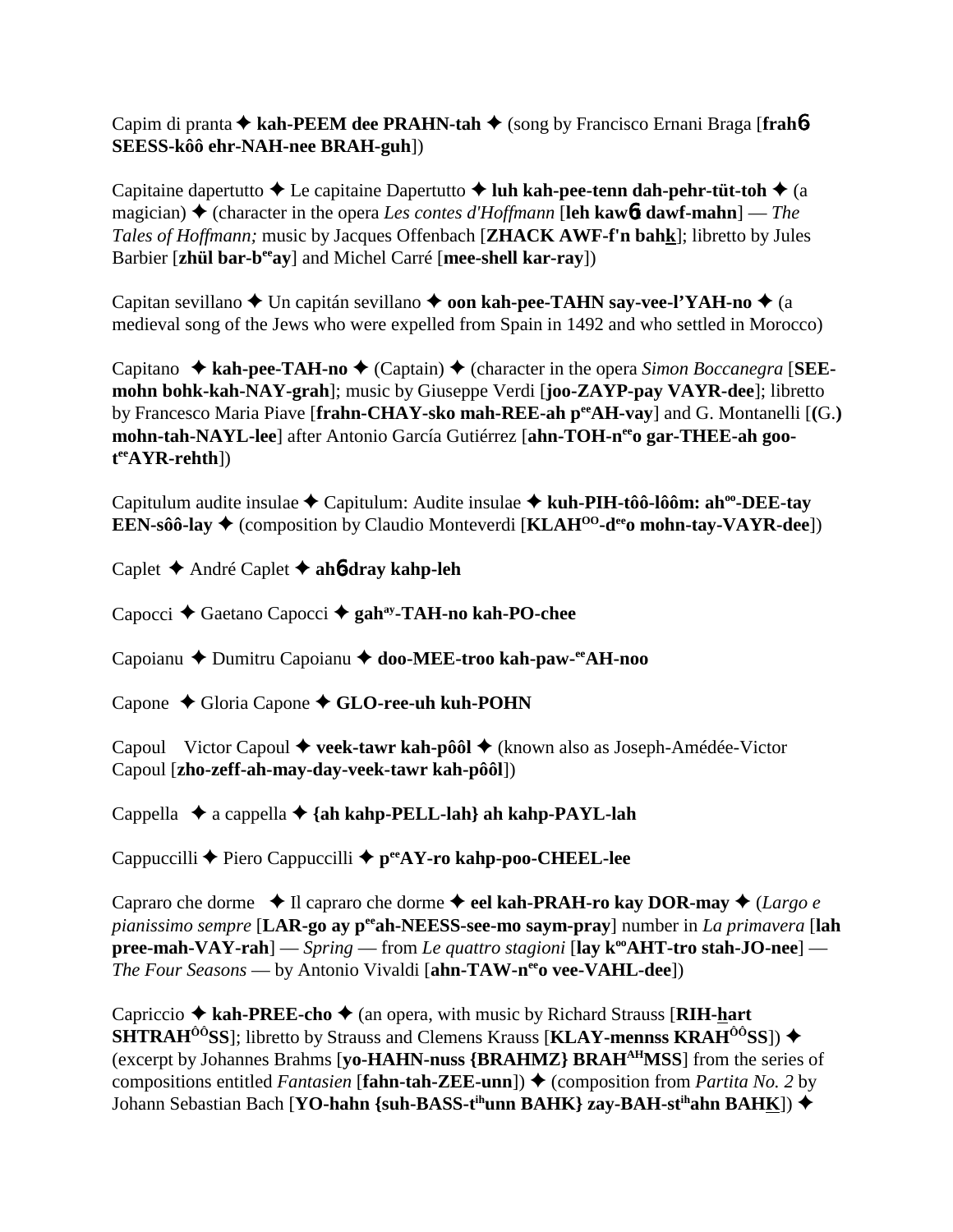(composition by Johannes Brahms [yo-HAHN-nuss {BRAHMZ} BRAH<sup>AH</sup>MSS]) ♦ (excerpt from *Three Pieces for Flute and Piano* by Rosy Wertheim [**RO-zee WERT-him**])

Capriccio sinfonico ◆ Capriccio sinfonico ◆ kah-PREE-cho seen-FO-nee-ko ◆ (composition by Giacomo Puccini [**JAH-ko-mo poo-CHEE-nee**])

Capriccio sopra la lontananza del fratello dilettissimo **kah-PREE-cho SO-prah lah lohn-tah-NAHN-tsah dayl frah-TAYL-lo dee-layt-TEESS-see-mo ♦ (composition by Johann Sebastian** Bach [**YO-hahn {suh-BASS-tihunn BAHK} zay-BAH-stihahn BAHK**])

Capricciosa partite diverse sopra una aria dinventione  $\triangle$  La capricciosa — partite diverse sopra una aria d'inventione **lah kah-pree-CHO-zah — par-teet dee-verss SO-prah oo-nah AH-** $\mathbf{r}^{\text{ee}}$ **ah deen-vayn-t<sup>ee</sup>O-nay**  $\blacklozenge$  (Diverse Variations on an Invented Air)  $\blacklozenge$  (composition by Dietrich Buxtehude [**DEE-trihh BÔÔK-stuh-hoo-duh**])

Caprice **kah-preess** (composition by Camille Saint-Saëns [**{kah-meel seh**6**-sah**6**ss} kahmeey' seh**6**-sah**6**ss**])

Caprice dapres letude en forme de valse de saint saens  $\triangle$  Caprice d'après l'étude en forme de valse de Saint-Saens **kah-preess dah-preh lay-tüd ah**6 **fawrm duh vahlss duh seh**6**-sah**6**ss** (Caprice on a) **seh**6**-sah**6**ss** (waltz) **ay-tüd**)

Caprice viennois ◆ kah-preess v<sup>ee</sup>enn-n'wah ◆ (composition by Fritz Kreisler [**FRITTSS KRSS-lur**])

Capricieuse  $\triangle$  La capricieuse  $\triangle$  **lah kah-pree-s'yöz**  $\triangle$  (composition by Sir Edward Elgar) [**EDD-wurd ELL-gar**])

Capriol suite **KA-pree-ohl sweet** (suite of instrumental music by Peter Warlock [**PEE-tur WAWR-lahk**])

Caprioli **←** Alberto Caprioli ← ahl-BAYR-toh kah-pree-O-lee

Capron Henri Capron **{HENN-ree kah-PROHN} ah**6**-ree kah-praw**6

Captain balstrode  $\bullet$  (Captain)  $BA^L$ -strohd  $\bullet$  (character in the opera *Peter Grimes* [**PEE-tur GRMZ**]*,* with music by Benjamin Britten [**BENN-juh-munn BRITT-tunn**] and libretto by Montagu Slater [**MAHN-tah-gh'yoo SLAY-tur**])

Captif  $\triangle$  Un Captif  $\triangle$  **ü<sub>6</sub>** kahp-teef  $\triangle$  (A prisoner)  $\triangle$  (character in the opera *Médée* [**mayday**], with music by Marc Antoine Charpentier [mark ah**6-twahn shar-pah6-t<sup>ee</sup>ay**] and libretto by Pierre Corneille [peehr kawr-neh<sup>y'</sup>])

Captive  $\triangle$  La captive  $\triangle$  **lah kahp-teev**  $\triangle$  (The Captive Maid (Oriental Song))  $\triangle$  (poem by Victor Hugo [**{VICK-tur h'YOO-go} veek-tawr ü-go**] set to music by Hector Berlioz [**eck-**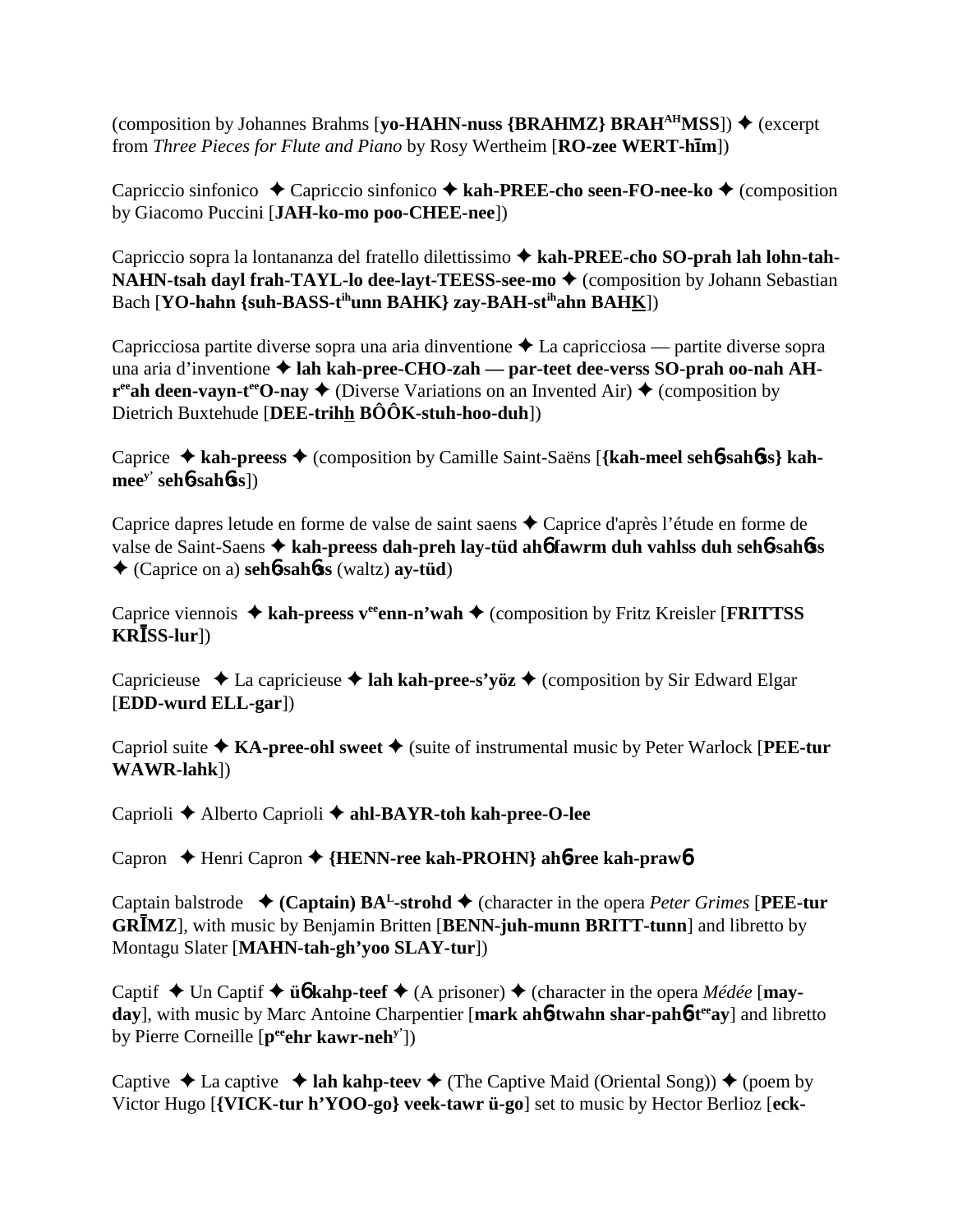#### **tawr behr-leeawz**])

Captive orientale  $\triangle$  La captive (orientale)  $\triangle$  lah kahp-teev (aw-r<sup>ee</sup>ah**6-tahl)**  $\triangle$  (The Captive Maid (Oriental Song)) ♦ (poem by Victor Hugo [**{VICK-tur h'YOO-go} veek-tawr ü-go**] set to music by Hector Berlioz [**eck-tawr behr-leeawz**])

Capture of bacchus  $\blacklozenge$  The Capture of Bacchus  $\blacklozenge$  (The Capture of) BACK-kuss  $\blacklozenge$  (a song, with music by Dudley Buck [**DUDD-lee BUCK**] and lyric by Charles Swain [**CHAH-rullz SWAYN**])

Capua ◆ Eduardo di Capua ◆ av-d<sup>oo</sup>AR-doh dee KAH-p<sup>oo</sup>ah

Capua ◆ Rinaldo di Capua ◆ **ree-NAHL-doh dee KAH-p<sup>oo</sup>ah** ◆ (known also as Rinaldo da [**dah**] Capua)

Capuana Franco Capuana **FRAHN-ko kah-pooAH-nah**

Capurro Giovanni Capurro **jo-VAHN-nee kah-POOR-ro**

Caput ejus ◆ KUH-pôôt AY-yooss ◆ (motet [mo-TETT] by Giovanni da Palestrina [jo-**VAHN-nee dah pah-lay-STREE-nah**])

Cara armonia  $\triangle$  O cara armonia  $\triangle$  **o KAH-rah ar-MO-n<sup>ee</sup>ah**  $\triangle$  (variations by Fernando Sor **[fehr-NAHN-doh SAWR**] on a theme from the opera *Die Zauberflöte* [dee tsAH<sup>00</sup>-bur flö**tuh**] — *The Magic Flute;* music by Wolfgang Amadeus Mozart [**VAWLF-gahng ah-mah-**DAY-ôôss MO-tsart]; libretto by Emanuel Schikaneder [ay-MAH<sup>AH</sup>-n<sup>oo</sup>ayl SHEE-kah-nay**dur**])

Cara immagine ridente Cara immágine ridente **KAH-rah eem-MAH-jee-nay ree-DAYN-** $\text{tav}$   $\blacklozenge$  (excerpt from the opera *Il barbiere di Siviglia* [eel bar-b<sup>ee</sup>AY-ray dee see-VEE-l<sup>ee</sup>ah] – *The Barber of Seville* [**suh-VILL**]; music by Gioachino Rossini [**j ohah-KEE-no rohss-SEE-nee**]; libretto by Cesare Sterbini [**chay-ZAH-ray stayr-BEE-nee**] after Pierre-Augustin Caron de Beaumarchais [p<sup>ee</sup>ehr-o-güss-teh**6** kah-rawb duh bo-mar-sheh] and Giuseppe Petrosellini [joo-**ZAYP-pay pay-tro-zayl-LEE-nee**])

Carabella Ezio Carabella **AY-tseeo kah-rah-BAYL-lah**

Carabiniers  $\triangle$  Le chef des carabiniers  $\triangle$  luh sheff day kah-rah-bee-n<sup>ee</sup>ay  $\triangle$  (The Chief of Police)  $\triangle$  (character in the opera *Les brigands* [leh bree-gah $\phi$ ] — *The Brigands* [BRIH**gunndz**]; music by Jacques Offenbach [**ZHACK AWF-funn-bahk**]; libretto by Henri Meilhac [**ah**6**-ree meh-yack**] and Ludovic Halévy [**lü-daw-veek ah-lay-vee**])

Carabiniers  $\triangle$  Les carabiniers  $\triangle$  **leh kah-rah-bee-n<sup>ee</sup>ay**  $\triangle$  (The police)  $\triangle$  (characters in the opera *Les brigands* [**leh bree-gah**6] — *The Brigands* [**BRIH-gunndz**]; music by Jacques Offenbach [**ZHACK AWF-funn-bahk**]; libretto by Henri Meilhac [**ah**6**-ree meh-yack**] and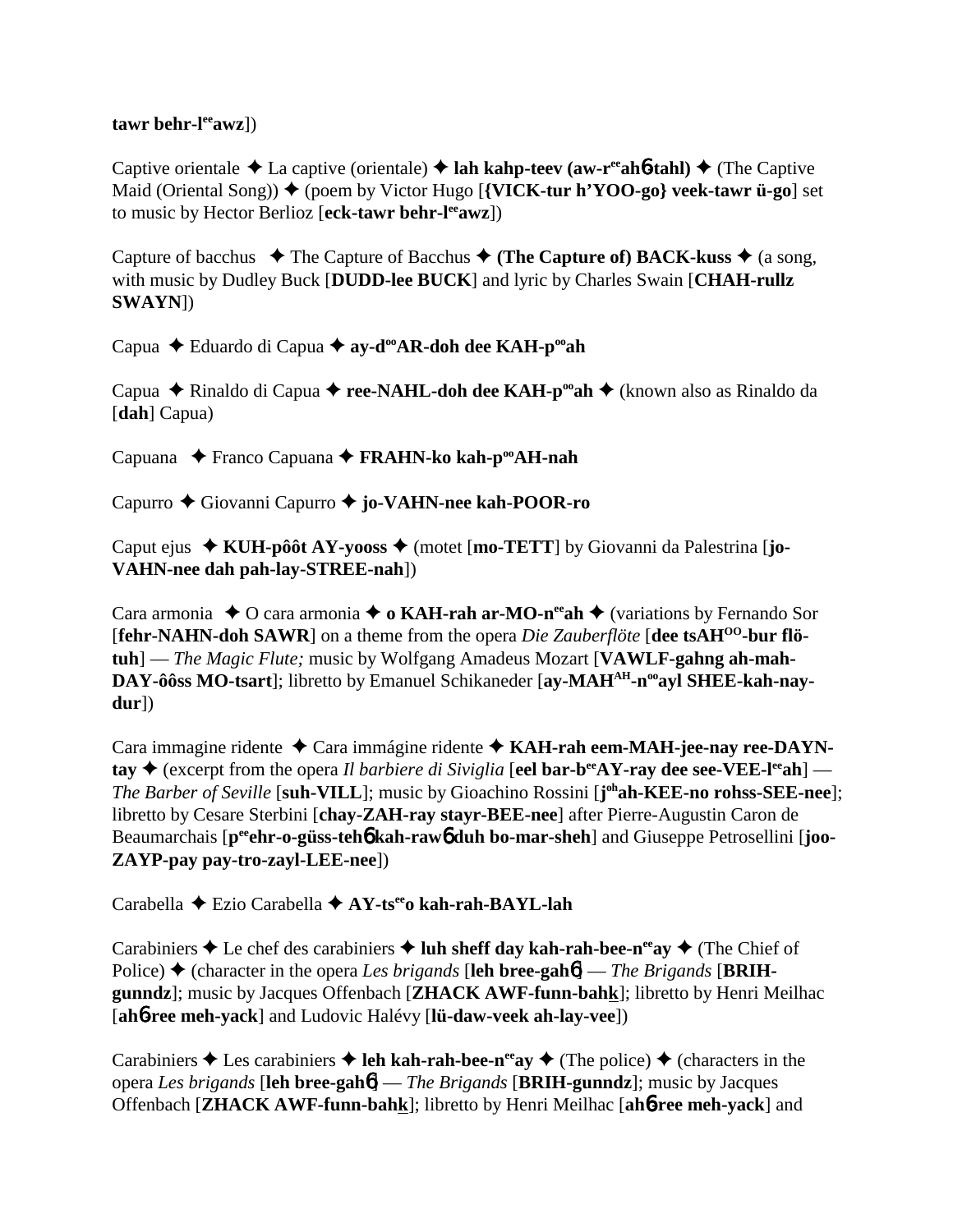Ludovic Halévy [**lü-daw-veek ah-lay-vee**])

Caracciolo Franco Caracciolo **FRAHN-ko kah-rah-CHO-lo**

Caracciolo Luigi Caracciolo **l ooEE-jee kah-rah-CHO-lo**

Carafa **→** Michele Carafa → mee-KAY-lay kah-RAH-fah → (known also as Michele Enrico-Francesco-Vincenzo-Aloisio-Paolo Carafa de Colobrano [**mee-KAY-lay ayn-REE-ko-frahn-CHAY-sko-veen-CHAYN-tso-ah-LOY-zeeo-PAHO-lo kah-RAH-fah day ko-lo-BRAH-no**], Michele Carafa de Colobrano, and Michele Enrico-Francesco-Vincenzo-Aloisio-Paolo Carafa)

Carafon  $\triangle$  Le carafon  $\triangle$  **luh kah-rah-faw<sub>0</sub>**  $\triangle$  (The Little Water Jug)  $\triangle$  (poem by Maurice Carême [**mo-reess kah-remm**] set to music by Francis Poulenc [**frah**6**-seess pôô-lah**6**k**])

Caramello  $\triangle$  **kah-rah-MAYL-lo**  $\triangle$  (character in the operetta *Eine Nacht in Venedig* [I-nuh **NAHKT inn fay-NAY-dihh**] — *A Night in Venice;* music by Johann Strauss II [**YO-hahn SHTRAHÔÔSS II**]; libretto by Camillo Walzel [**kah-MEEL-lo VAHL-tsull**] and Richard Genée [**RIH-hart zhuh-nay**])

Carapetyan ◆ Armen Carapetyan ◆ {AR-munn kah-ruh-PETT-yunn} ar-MENN kah-ruh**pett-YAHN**

Carbonari ◆ Virgilio Carbonari ◆ veer-JEE-l<sup>ee</sup>o kar-bo-NAH-ree

Carbonell **→** Juan Vert Carbonell ◆ h<sup>oo</sup>AHN VEHRT kar-vo-NELL

Carceriere  $\triangle$  kar-chay-r<sup>ee</sup>AY-ray  $\triangle$  (jailer)  $\triangle$  (character in the opera *Tosca* [**TOH-skah**]; music by Giacomo Puccini [JAH-ko-mo poo-CHEE-nee]; libretto by Luigi Illica [l<sup>oo</sup>EE-jee eel-**LEE-kah**] and Giuseppe Giacosa [**joo-ZAYP-pay jah-KO-zah**] after Henri Murger [**ah**6**-ree mür-zhay**])

Carceriere  $\triangle$  Un carceriere  $\triangle$  **oon kar-chay-r<sup>ee</sup>AY-ray**  $\triangle$  (jailer)  $\triangle$  (character in the opera *Tosca* [**TOH-skah**]; music by Giacomo Puccini [**JAH-ko-mo poo-CHEE-nee**]; libretto by Luigi Illica [**l ooEE-jee eel-LEE-kah**] and Giuseppe Giacosa [**joo-ZAYP-pay jah-KO-zah**] after Henri Murger [**ah**6**-ree mür-zhay**])

Cardellino ◆ Il cardellino ◆ eel kar-dayl-LEE-no ◆ (song by Saverio Mercadante [sah-VAY**r<sup>ee</sup>o mayr-kah-DAHN-tay**]) ♦ (known also as Giuseppe Saverio Raffaele Mercadante [**joo-**ZAYP-pay sah-VAY-r<sup>ee</sup>o rahf-fah-AY-lay mayr-kah-DAHN-tay])

Cardenal ◆ Peire Cardenal ◆ pehr kar-d'nahl

Cardew Cornelius Cardew **KAWR-nee-lihuss KAR-d'yoo**

Cardillo ◆ Salvatore Cardillo ◆ sahl-vah-TOH-ray kar-DEEL-lo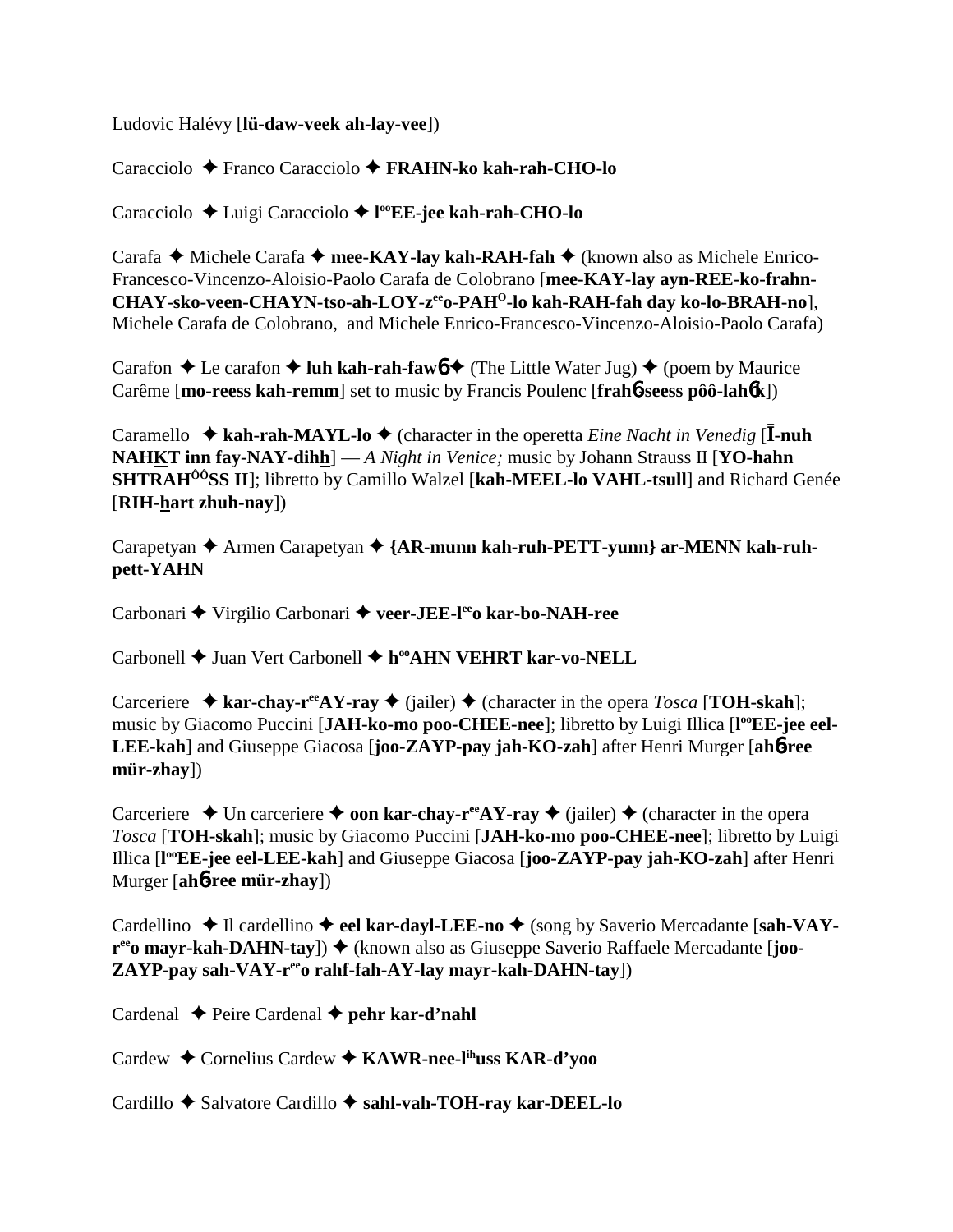## Cardoso **→** Manuel Cardoso → mah-n<sup>oo</sup>ELL kar-DOH-zôô

Care compagne come per me sereno sovra il sen  $\triangle$  Care compagne ... Come per me sereno ... Sovra il sen **KAH-ray kohm-PAH-n'yay ... KO-may payr MAY say-RAY-no ... SO-vrah** eel SAYN  $\blacklozenge$  (Dear companions ... How brightly this day ... Place your hand)  $\blacklozenge$  (recitative [**rehsuh-tuh-TEEV**], aria, and cabaletta [**kah-bah-LETT-tah**) featuring Amina [**ah-MEE-nah**] in Act I of the opera *La sonnambula* [**lah sohn-NAHM-boo-lah** — *The Sleepwalker*]; music by Vincenzo Bellini [**veen-CHAYN-tso bayl-LEE-nee**] and libretto by Felice Romani [**fay-LEEchay ro-MAH-nee**])

Carelli Gabor Carelli **GAH-bor kah-RAYL-lee**

Carestini ◆ Giovanni Carestini ◆ jo-VAHN-nee kah-ray-STEE-nee

Carewe ◆ John Carewe ◆ JAHN kah-ROO ◆ (known also as John Maurice Foxall Carewe [**JAHN MAW-russ FAHK-sull kah-ROO**])

Carey Henry Carey **HENN-ree KEH-ree**

Cari amici **KAH-ree ah-MEE-chee** (excerpt from the opera *Il barbiere di Siviglia* [**eel bar-b<sup>ee</sup>AY-ray dee see-VEE-l<sup>ee</sup>ah**] — *The Barber of Seville* [**suh-VILL**]; music by Gioachino Rossini [j<sup>oh</sup>ah-KEE-no rohss-SEE-nee]; libretto by Cesare Sterbini [chay-ZAH-ray stayr-**BEE-nee**] after Pierre-Augustin Caron de Beaumarchais [p<sup>ee</sup>ehr-o-güss-teh**6** kah-raw6 duh bo**mar-sheh**] and Giuseppe Petrosellini [**joo-ZAYP-pay pay-tro-zayl-LEE-nee**])

Cari musici  $\triangle$  Cari musici  $\triangle$  KAH-ree MOO-zee-chee  $\triangle$  (solo motet [**mo-TETT**] for soprano, violins, and continuo [kunn-TIH-n'yuh-wo] by Bianca Maria Meda [b<sup>ee</sup>AHN-kah mah-REE**ah MAY-dah**])

Caridis ◆ Miltiades Caridis ◆ meel-tee-AH-thayss kah-REE-thiss

Carissimi ◆ Giacomo Carissimi ◆ JAH-ko-mo kah-REESS-see-mee

Caritas **kah-REE-tahss** (character in *Ordo virtutum* [**OHR-doh veer-TOO-tôôm**], a musical drama by Hildegard von Bingen [**HILL-tuh-gart fawn BIHNG-unn**])

Caritas dei  $\triangle$  Caritas Dei  $\triangle$  kah-REE-tahss DAY<sup>EE</sup>  $\triangle$  (Gregorian [grih-GO-r<sup>ee</sup>unn] chant)

Carlid Göte Carlid **YÖ-tuh KARUH-leed**

Carlin ◆ Mario Carlin ◆ MAH-r<sup>ee</sup>o KAR-leen

Carlo ◆ Don Carlo ◆ **dohn KAR-lo** ◆ (an opera, with music by Giuseppe Verdi [**joo-ZAYPpay VAYR-dee**]; libretto by François Méry [**frah**6**-swah may-ree**] and Camille Du Locle [**{kahmeel dü law-kl'} kah-meey' dü law-kl'**] after Friedrich von Schiller [**FREET-rihh fawn**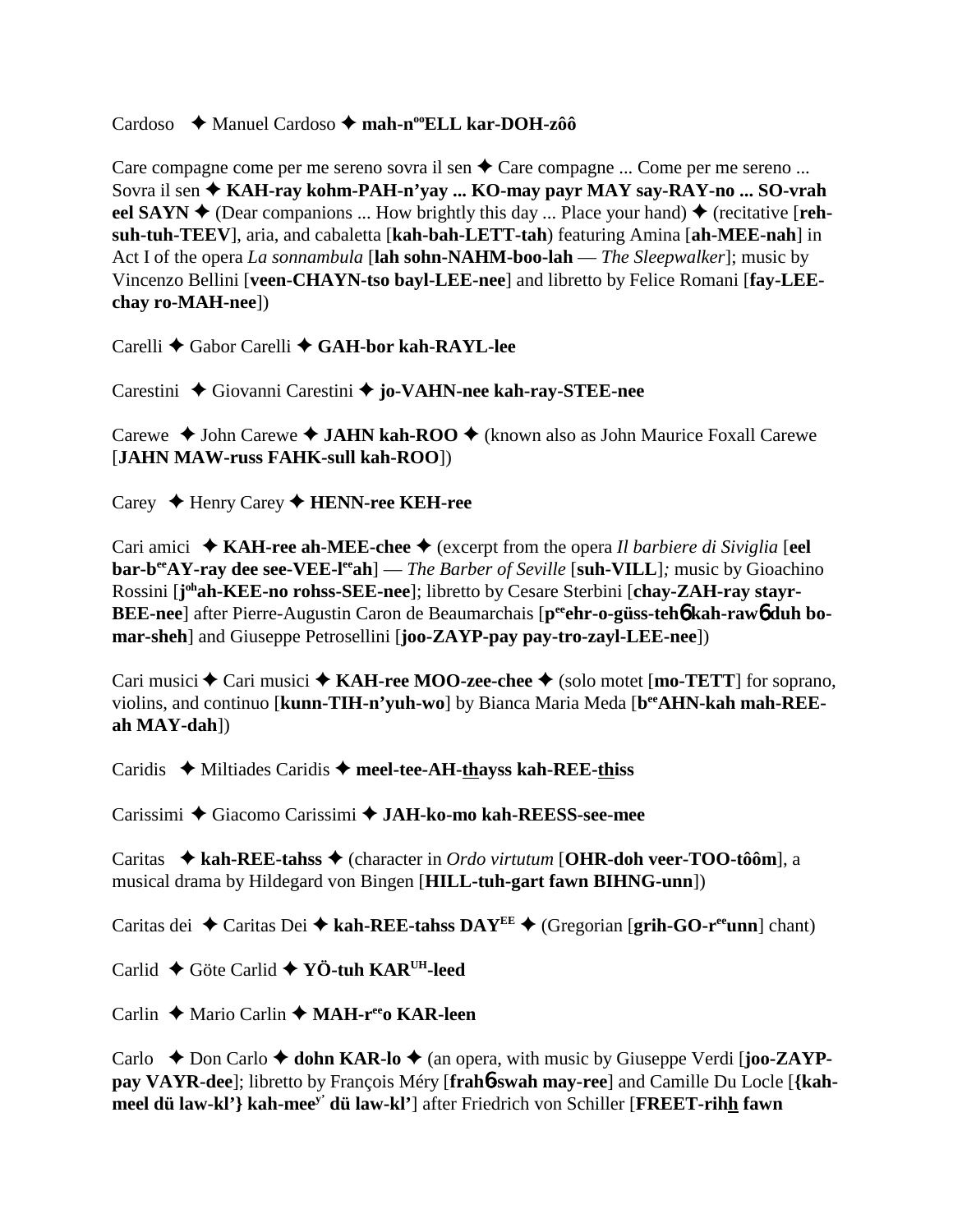#### **SHILL-lur**]; also a character in the opera)

Carlo ascolta  $\rightarrow$  O Carlo, ascolta  $\rightarrow$  **o KAR-lo, ah-SKOHL-tah**  $\rightarrow$  (O Charles, listen)  $\rightarrow$  (aria from the opera *Don Carlos* [**dohn KAR-lohss**]; music by Giuseppe Verdi [**joo-ZAYP-pay VAYR-dee**]; libretto by François Méry [**frah**6**-swah may-ree**] and Camille Du Locle [**{kah-meel dü law-kl'} kah-meey' dü law-kl'**] after Friedrich von Schiller [**FREET-rihh fawn SHILL-lur**])

Carlo di vargas  $\triangle$  Don Carlo di Vargas  $\triangle$  dohn KAR-lo dee VAR-gahss  $\triangle$  (character in the opera *La forza del destino* [**lah FOHR-tsah dayl day-STEE-no**] — *The Force of Destiny;* music by Giuseppe Verdi [**joo-ZAYP-pay VAYR-dee**]; libretto by Francesco Maria Piave [**frahn-CHAY-sko mah-REE-ah peeAH-vay**] after Angel P. De Saavedra [**ahn-HELL (**P.**) day sah-VAY-drah**])

Carlo vive  $\triangle$  **KAR-lo VEE-vay**  $\triangle$  (excerpt from the opera *I Masnadieri* [ee mahss-nah**deeAY-ree**] — *The Bandits*; music by Giuseppe Verdi [**joo-ZAYP-pay VAYR-dee**]; libretto by Andrea Maffei [**ahn-DRAY-ah mahf-FAYEE**] after Friedrich von Schiller [**FREET-rihh fawn SHILL-lur**])

Carlos  $\triangle$  Don Carlos  $\triangle$  dohn KAR-lohss  $\triangle$  (an opera, with music by Giuseppe Verdi [**joo**-**ZAYP-pay VAYR-dee**]; libretto by François Méry [**frah**6**-swah may-ree**] and Camille Du Locle [**{kah-meel dü law-kl'} kah-meey' dü law-kl'**] after Friedrich von Schiller [**FREET-rihh fawn SHILL-lur**]; also a character in the opera) ♦ (Note: *Don Carlos* is an opera about a Spaniard, *Carlos*. The original libretto in French was later translated to Italian. The Italian version is generally known as *Don Carlo*. The usual pronunciation in the United States, given here, combines the Italian pronunciation of *Don* with an Italianized pronunciation of *Carlo*s. The *Don Carlo* version would be pronounced **dohn KAR-lo**.)

Carlstedt Jan Carlstedt **YAHN KARL-stett**

Carlyss Earl Carlyss **URL KAR-liss**

Carmagnola  $\triangle$  **kar-mah-n'YO-lah**  $\triangle$  (character in the opera *Les brigands* [leh bree-gah**6**] — *The Brigands* [**BRIH-gunndz**]; music by Jacques Offenbach [**ZHACK AWF-funn-bahk**]; libretto by Henri Meilhac [**ah**6**-ree meh-yack**] and Ludovic Halévy [**lü-daw-veek ah-lay-vee**])

Carmen  $\triangle$  **KAR-m'n**  $\triangle$  (an opera, with music by Georges Bizet [**zhawrzh bee-zay**]; libretto by Henri Meilhac [**ah**6**-ree meh-yack**] and Ludovic Halévy [**lü-daw-veek ah-lay-vee**])

Carmen carmela **←** Carmen-Carmela ← KAR-mayn-kar-MAY-lah ← (Spanish-Californian folk song harmonized and set for piano by Gertrude Ross [**GUR-trood RAWSS**])

Carmichael ♦ Hoagy Carmichael ♦ HO-ghee KAR-mī-k'l

Carmignola Giuliano Carmignola **joo-leeAH-no kar-mee-n'YO-lah**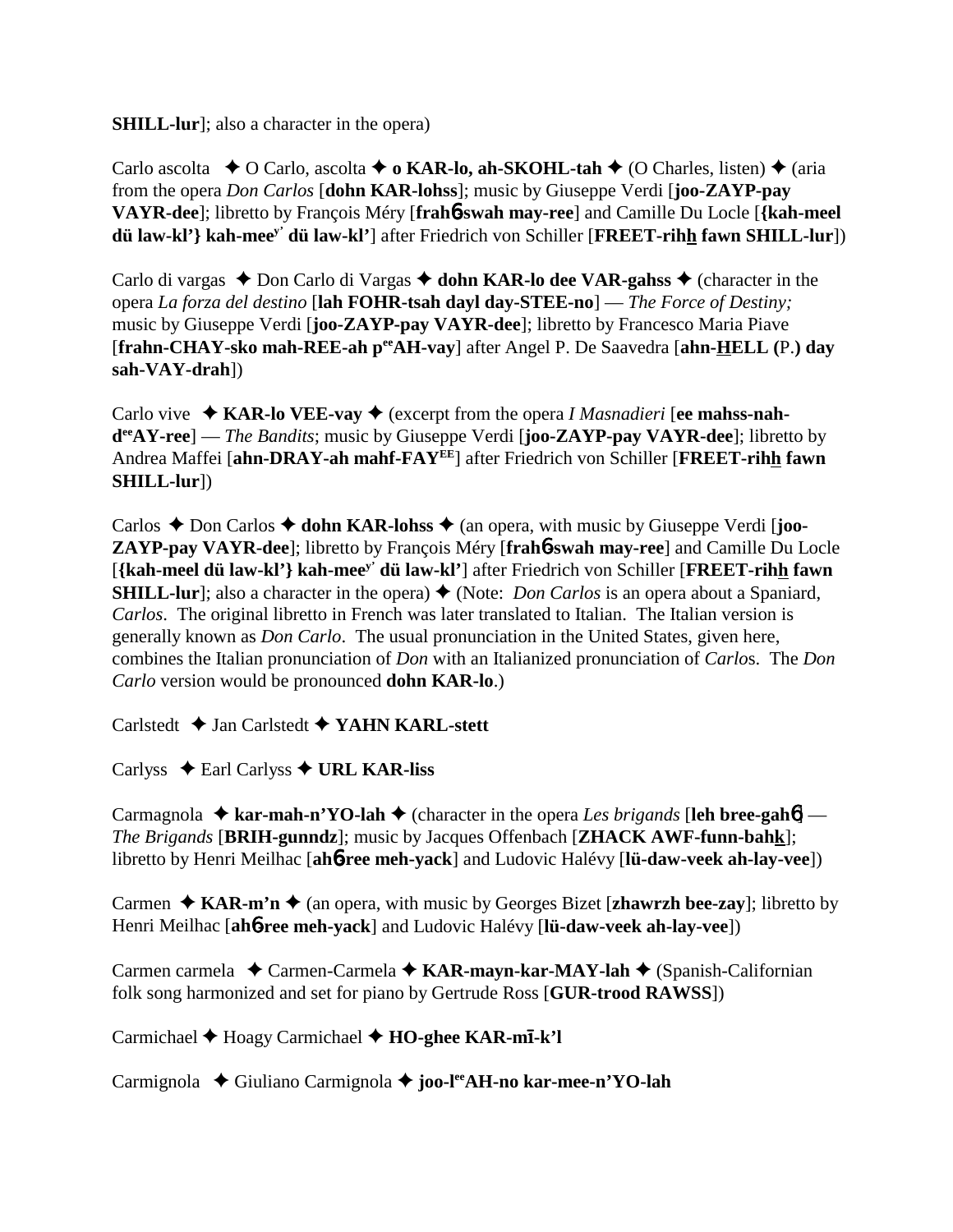Carmina burana ◆ Carmina Burana ◆ kar-MEE-nah boo-RAH-nah ◆ (a 13th-century manuscript containing medieval poetry from various sources)

Carmirelli Pina Carmirelli  **PEE-nah kar-mee-RAYL-lee**

Carnaval **→ kar-nah-vahl →** (Carnival) → (suite by Robert Schuman [**ROH<sup>OH</sup>-bert SHOOmahn**])

Carnaval des animaux  $\triangle$  Le carnaval des animaux  $\triangle$  luh kar-nah-vahl day-zah-nee-mo  $\triangle$  (The Carnival of the Animals) ♦ (composition by Camille Saint-Saëns [{kah-meel sehb-sahbss} kah**meey' seh**6**-sahss**])

Carnaval romain **→** Le carnaval romain **→ luh kar-nah-vahl raw-meh6 →** (Roman Carnival) → (overture, orchestral composition by Hector Berlioz [**eck-tawr behr-leeawz**])

Carner **→** Mosco Carner → **MAWSS-ko KAR-nur** 

Carnero ◆ Count Carnero ◆ (Count) kar-NAY-ro ◆ (character in the operetta *Der Zigeunerbaron* [**dayr tsee-GOY-nur-pah-rohn**] — *The Gypsy Baron;* music by Johann Strauss II [**YO-hahn SHTRAHÔÔSS II**], libretto by Ignaz Schnitzer [**IGG-nahtss SHNITT-tsur**] after Mor Jókai [MOHR YOH<sup>OH</sup>-kah<sup>ih</sup>])

Carneyro Claudio Carneyro  **KLAHOO-dihôô kar-NAY-rôô**

Carnicer **→** Ramón Carnicer → rah-MAWN kar-nee-THEHR → (known also as Ramón Carnicer y Batlle [**rah-MAWN kar-nee-THEHR ee BAHT-l'yay**])

Caro elisir trallarallara esulti pur la barbara  $\triangle$  Caro elisir ... Trallarallara ... Esulti pur la barbara **KAH-ro ay-lee-ZEER ... TRAHL-lah-rahl-LAH-rah ... ay-ZOOL-tee poor lah bar-BAHrah** (duet from the opera *L'elisir d'amore* [**lay-lee-ZEER dah-MO-ray**] — *The Elixir of Love*; music by Gaetano Donizetti [gah<sup>ay</sup>-TAH-no doh-nee-TSAYT-tee]; libretto by Felice Romani [**fay-LEE-chay ro-MAH-nee**] after Eugène Scribe [**ö-zhenn skreeb**])

Caro mio ben  $\triangle$  KAH-ro MEE-o BAYN  $\triangle$  (My Dear Love)  $\triangle$  (song by Giuseppe Giordani (?) [**joo-ZAYP-pay jor-DAH-nee**])

Carol berard Carol-Bérard **kah-rawl-bay-rahr**

Carolan ◆ Turlough Carolan ◆ **TUR-lo KA-ruh-lunn ◆** (known also as Turlough O'Carolan [**TUR-lo o-KA-ruh-lunn**])

Carolans concerto **←** Carolan's concerto ← **KA-ruh-lunnz kunn-CHER-toh** ← (composition for harp by Turlough Carolan [**TUR-lo KA-ruh-lunn**])

Caroli Consuelo Caroli **kaw**6**-sü ay-lo kah-raw-lee**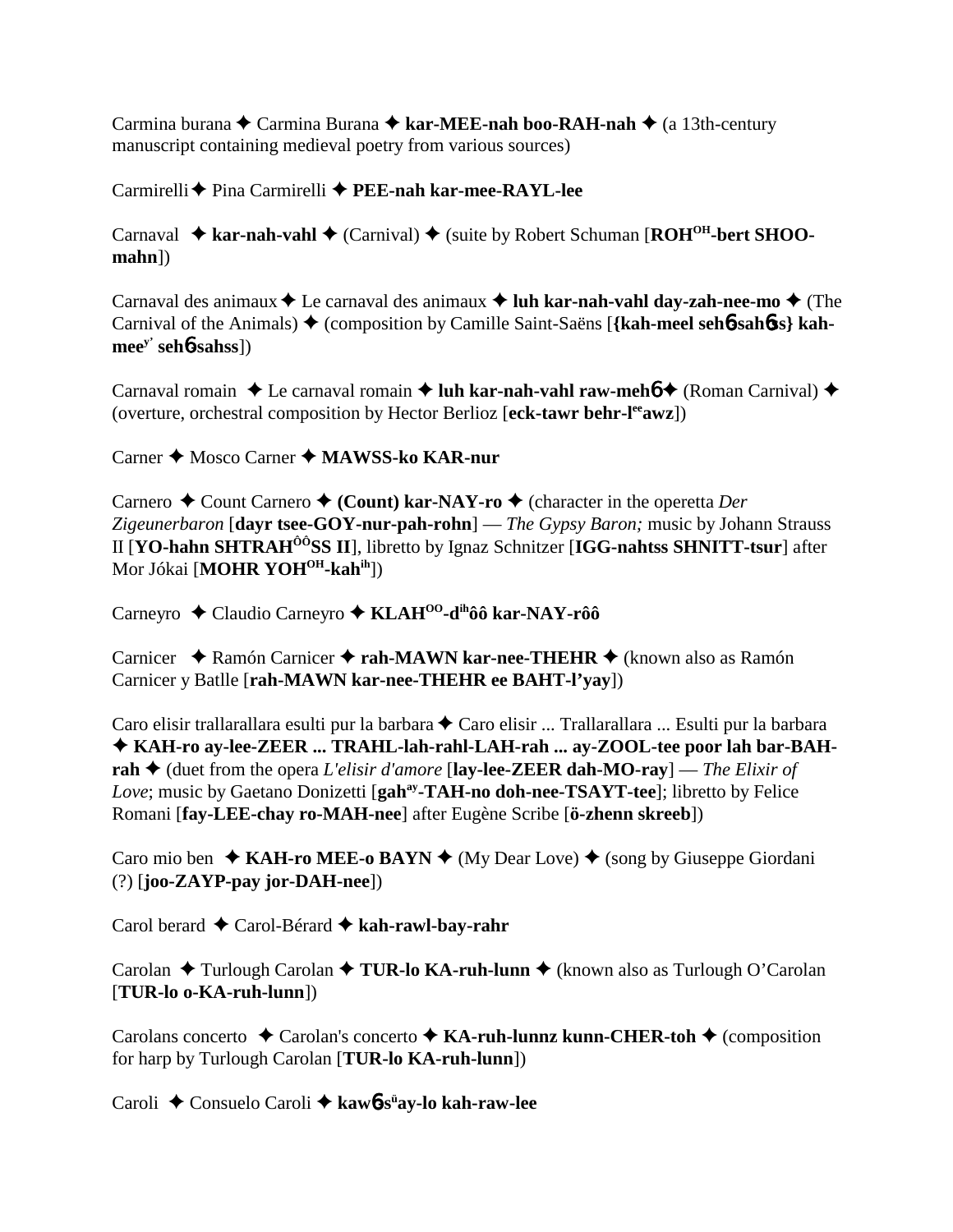Carolsfeld Ludwig Schnorr von Carolsfeld **LOOT-vihh SHNAWR fawn KAH-rawlssfellt**

Carolsfeld ◆ Malvina Schnorr von Carolsfeld ◆ mahl-FEE-nah SHNAWR fawn KAH**rawlss-fellt**

Caron **← Philippe Caron ← fee-leep kah-raw6** 

Caron ◆ Rose Caron ◆ **rawz kah-raw6** ◆ (known also as Rose Lucille [**lü-seel**] Caron)

Carosio ◆ Margherita Carosio ◆ mar-gay-REE-tah kah-RAW-z<sup>ee</sup>o

Carousel ◆ KA-ruh-sell ◆ (musical play by Richard Rodgers [RIH-churd RAHD-jurz] and Oscar Hammerstein [AW-skur HAMM-mur-stin])

Carpani ◆ Giuseppe Carpani ◆ **joo-ZAYP-pay kar-PAH-nee** ◆ (known also as Giuseppe Antonio Carpani [**joo-ZAYP-pay ahn-TAW-n<sup>ee</sup>o kar-PAH-nee**])

Carpe  $\triangle$  La carpe  $\triangle$  **lah karp**  $\triangle$  (The Carp)  $\triangle$  (excerpt from *Le bestiaire (ou le cortege d'Orphée)* [**luh bess-teeehr (ôô luh kawr-tehzh dawr-fay)**] — *The Bestiary* [**BESS-chee-eh-ree**] *(or the Procession of Orpheus* [**AWR-fee-uss**]) — (six songs for voice by Francis Poulenc [**frah**6**-seess pôô-lah**6**k**])

Carpentier  $\triangle$  Adolphe-Clair Le Carpentier  $\triangle$  ah-dawlf-klehr luh kar-pah**6**-t<sup>ee</sup>ay

Carpentras **kar-pah**6**-trah** (known in Italy as Il Carpentrasso [**eel kar-payn-TRAHSS-so**])

Carpentrasso **→ Il Carpentrasso → eel kar-payn-TRAHSS-so** → (known in France as Carpentras [**kar-pah**6**-trah**])

Carpitella Diego Carpitella **deeAY-go kar-pee-TAYL-lah**

Carranza ◆ Gustavo Eduardo Carranza ◆ gooss-TAH-vo av-d<sup>oo</sup>AR-doh kar-RAHN-tsah

Carraud Michel-Gaston Carraud **mee-shell-gahss-taw**6 **kahr-ro**

Carre Albert Carré **ahl-ber kar-ray**

Carre Michel Carré **mee-shell kar-ray**

Carreno **←** Inocente Carreño ← ee-no-SAYN-tay kar-RAY-n'yo

Carreno ◆ Teresa Carreño ◆ tay-RAY-sah kar-RAY-n'yo ◆ (known also as Maria [mah-**REE-ah**] Teresa Carreño)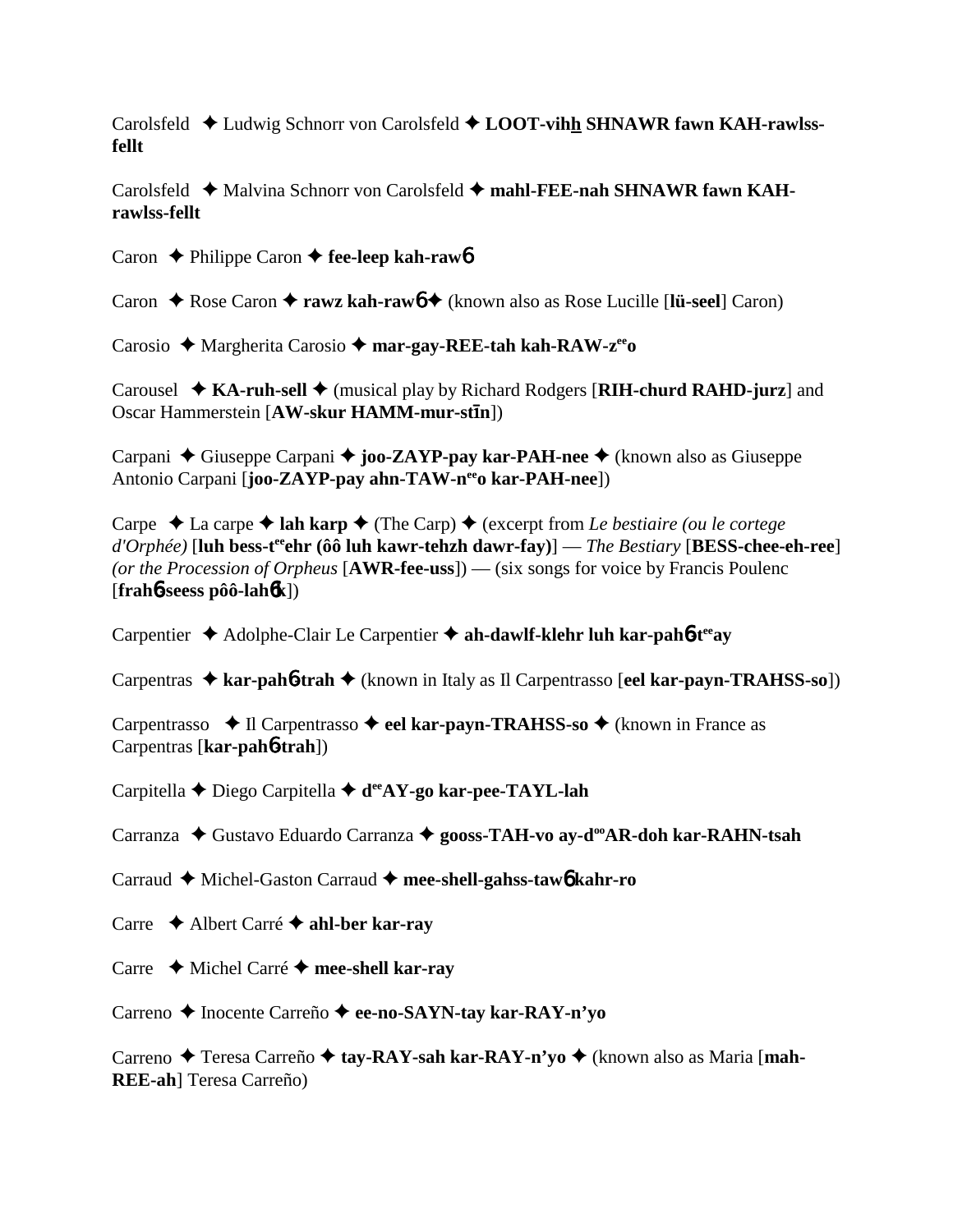Carrer el guitarrista  **←** El carrer el guitarrista **← ell kar-REHR ell ghee-tar-REESS-tah** ← (The Street, the Guitarist)  $\triangle$  (an excerpt from the suite *Suburbis* [**soo-BÔÔR-biss**] — *Suburbs*  $-$  by Federico Mompou [**feh-theh-REE-ko mawm-PO**<sup>00</sup>])

Carreras **→** José Carreras → ho-SAY kar-RAY-rahss

Carreras ◆ Nicole Carreras ◆ nee-kawl kar-reh-rah

Carretieri  $\triangle$  kar-ray-t<sup>ee</sup>AY-ree  $\triangle$  (carters)  $\triangle$  (characters in the opera *La bohème* [lah baw**emm**] — *Bohemian Life*; music by Giacomo Puccini [**JAH-ko-mo poo-CHEE-nee**]; libretto by Luigi Illica [**l ooEE-jee eel-LEE-kah**] and Giuseppe Giacosa [**joo-ZAYP-pay jah-KO-zah**] after Henri Murger [**ah**6**-ree mür-zhay**])

Carrillo ◆ Julián Carrillo ◆ hoo-l<sup>ee</sup>AHN kar-REE-l'yo ◆ (known also as Julián Antonio Carrillo-Trujillo [hoo-l<sup>ee</sup>AHN ahn-TOH-neeo kar-REE-l'yo-troo-HEE-l'yo])

Carrington  $\triangle$  Simon Carrington  $\triangle$  S**I**-munn KA<sup>R</sup>-rihng-t'n

Carrion **←** Antonio Literes Carrión ← ahn-TOH-n<sup>ee</sup>o lee-TAY-rayss kar-r<sup>ee</sup>AWN

Carrodus ◆ John Carrodus ◆ JAHN kahr-RO-duss ◆ (known also as John Tiplady [TIPP**lay-dee**] Carrodus)

Carros de galicia **→** Carros de Galicia → **KAR-rohss day gah-LEE-th<sup>ee</sup>ah** → (Carriages of Galicia  $[\text{guh-LIH-shuh}]$   $\blacklozenge$  (an excerpt from the suite *Paisajes*  $[\text{pah}^{\text{ee}}\text{-SAH-hayss}]$ ) —*Landscapes* — by Federico Mompou [**feh-theh-REE-ko mawm-PO**<sup>00</sup>])

Carse Adam Carse **A-dumm KARSS** (known also as Adam von Ahn Carse [**A-dumm vahn ahn KARSS**])

Cartan **→** Jean Cartan ◆ zhah**6** kar-tah

Carte ◆ Richard D'Oyly Carte ◆ RIH-churd DOY-lee KART

Cartier  $\triangle$  Jean-Baptiste Cartier  $\triangle$  zhah-bah-teest kar-t<sup>ee</sup>ay

Carturan **→** Gabriella Carturan → gahb-r<sup>ee</sup>AYL-lah kar-TOO-rahn

Carulli **←** Ferdinando Carulli ← favr-dee-NAHN-doh kah-ROOL-lee

Carulli Fernando Carulli **fayr-NAHN-doh kah-ROOL-lee**

Caruso Enrico Caruso **ayn-REE-ko kah-ROO-zo**

Caruso  $\blacklozenge$  J. A. Caruso  $\blacklozenge$  (J. A.) kah-ROO-zo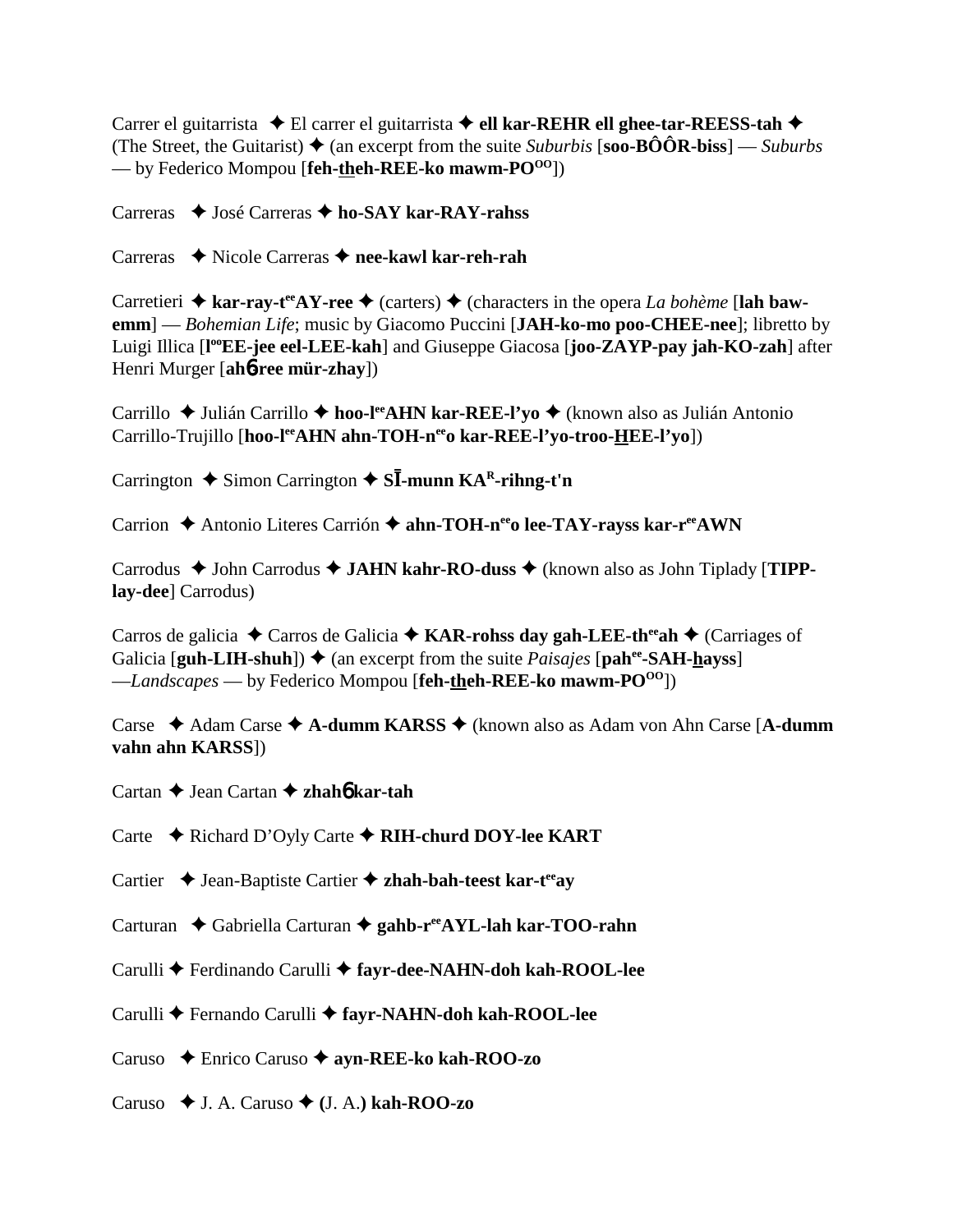Carvalho **→** Caroline Carvalho → kah-raw-leen kar-VAH-l'vôô → (known also as Caroline-Marie-Félix Carvalho-Miolan [**kah-raw-leen-mah-ree-fay-leecks kar-VAH-l'yôô-mee-awlah**6])

Carvalho Eleazar de Carvalho **eh-lee-uh-ZAR jee kar-VAH-l'yôô**

Carvalho João de Sousa Carvalho **zhôôAH**6**ôô duh SO-zuh kar-VAH-l'yôô**

Carvalho Léon Carvalho  **lay-aw**6 **kar-VAH-l'yôô**

Casa Lisa della Casa **LEE-zah dayl-lah KAH-zah**

Casabona Francisco Casabona **frah**6**-SEESS-kôô kah-zuh-BO-nuh**

Casadesus François Louis Casadesus **frah**6**-swah lôô-ee kah-zah-deh-zü**

Casadesus Gaby Casadesus **gah-bee kah-zah-deh-zü**

Casadesus Henri Casadesus **ah**6**-ree kah-zah-deh-zü**

Casadesus ◆ Jean Casadesus ◆ zhah**6** kah-zah-deh-zü ◆ (known also as Jean Claude Michel Casadesus [**zhah**6 **klohd mee-shell kah-zah-deh-zü**])

Casadesus Marius Casadesus **mah-reeüss kah-zah-deh-zü**

Casadesus Robert Casadesus **ro-behr kah-zah-deh-zü**

Casals Pablo Casals **PAHV-lo kah-SAHLSS** (known also as Pablo Pau Carlos Salvador Defilló Casals [PAHV-lo PAH<sup>00</sup> KAR-lawss sahl-vah-DAWR day-fee-l'YO kah-SAHLSS])

Casamorata Luigi Fernando Casamorata **l ooEE-jee fayr-NAHN-doh kah-zah-mo-RAHtah**

Casanova André Casanova **ah**6**-dray kah-zah-naw-vah**

Casanovas Narciso Casanovas **nar-THEE-so kah-sah-NO-vahss**

Casapietra **→** Celestina Casapietra → chay-lay-STEE-nah kah-zah-p<sup>ee</sup>AY-trah

#### Casarini **kah-zah-REE-nee**

Casars tod **←** Cäsars Tod ← TSAY-zarss TOHT ← (Caesar's Death) ← (excerpt from *Der Silbersee* [**dayr ZILL-bur-zay**] by Kurt Weill [**KÔÔRT VL**])

Casas Bartolomeo Pérez Casas **bar-toh-lo-MAY-o PAY-rehth KAH-sahss**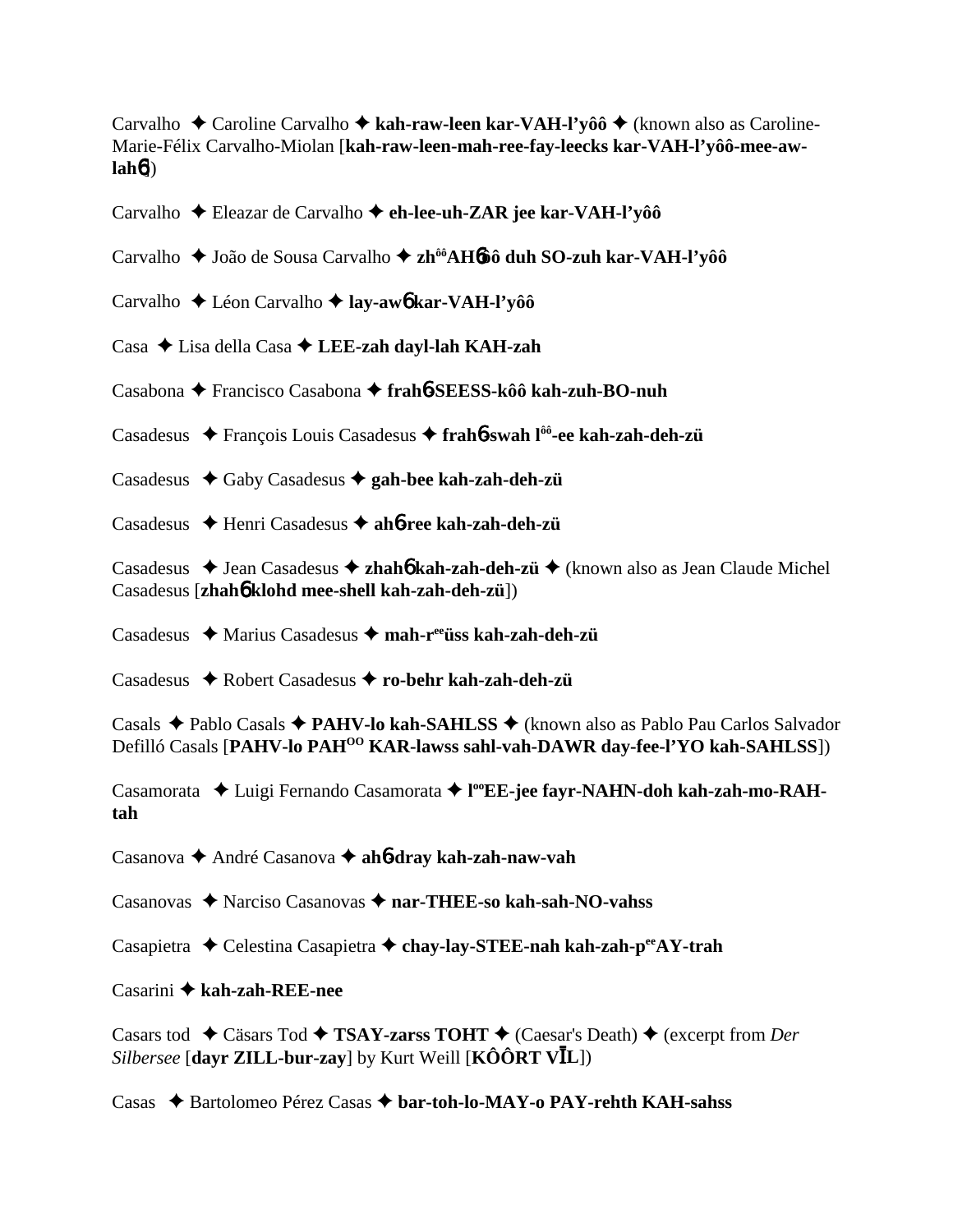Casavola Franco Casavola  **FRAHN-ko kah-zah-VO-lah**

Casazza Elvira Casazza **ayl-VEE-rah kah-ZAHT-tsah**

Casazza Giulio Gatti-Casazza **JOO-leeo GAHT-tee-kah-SAHT-tsah**

Cascada  $\blacklozenge$  **kahss-KAH-dah**  $\blacklozenge$  (character in the operetta *Die lustige Witwe* [dee LÔÔ-stih-guh **VITT-vuh**] — *The Merry Widow;* music by Franz Lehár [**FRAHNZ** leh-HAH<sup>AH</sup>R]; libretto by Victor Léon [**veek-tawr lay-aw**6] and Leo Stein [**LAY-o SHTN**] after Henri Meilhac [**ah**6**-ree meh-yack**])

Cascia **→** Giovanni da Cascia **→ jo-VAHN-nee dah KAH-sh<sup>ee</sup>ah →** (known also as Giovanni de Florentia [**jo-VAHN-nee day flo-RAYN-t<sup>ee</sup>ah**])

Casella Alfredo Casella **ahl-FRAY-doh kah-ZAYL-lah**

Casella **←** Pietro Casella ← p<sup>ee</sup>AY-tro kah-ZAYL-lah

Caselli Dario Casselli **DAH-reeo kahss-SAYL-lee**

Caserta Anthonello da Caserta **ahn-toh-NAYL-lo dah kah-ZAYR-tah**

Casi Giambattista Casi **jahm-baht-TEE-stah KAH-zee**

Casida de la mujer tendida **↓ kah-SEE-thah day lah moo-HEHR tayn-DEE-thah ◆** Casida [**kah-SEE-dah**] of the Reclining Woman ♦ (excerpt from *Madrigals* [MADD-rih-gullz] by George Crumb [**JAW-urj KRUMM**])

Casida de los ramos ◆ kah-SEE-thah de lawss RAH-mawss ◆ (Casida [kah-SEE-dah] of the Branches) (excerpt from *Madrigals* [**MADD-rih-gullz**] by George Crumb [**JAW-urj KRUMM**])

Casimiri ◆ Raffaele Casimiro Casimiri ◆ rahf-fah-AY-lay kah-zee-MEE-ro kah-zee-MEE-ree

Casinha pequenina  $\blacklozenge$  A casinha pequenina  $\blacklozenge$  **ah kah-ZEE-n'yuh peh-keh-NEE-nuh**  $\blacklozenge$  (A Tiny House) (song by Francisco Ernani Braga [**frah**6**-SEESS-kôô ehr-NAH-nee BRAHguh**])

Casini Giovanni Maria Casini **jo-VAHN-nee mah-REE-ah kah-ZEE-nee**

Caso madama  $\blacklozenge$  Se a caso madama  $\blacklozenge$  say ah KAH-zo mah-DAH-mah  $\blacklozenge$  (arrangement for woodwinds and string bass by Johann Nepomuk Wendt [**YO-hahn NAY-po-môôk VENNT**] of an excerpt from the opera *Le nozze di Figaro* [**lay NOHT-tsay dee FEE-gah-ro**] — *The Marriage of Figaro*; music by Wolfgang Amadeus Mozart [**VAWLF-gahng ah-mah-DAY-ôôss MO-tsart**]; libretto by Lorenzo da Ponte [**lo-RAYN-tso dah POHN-tay**] after Pierre-Augustin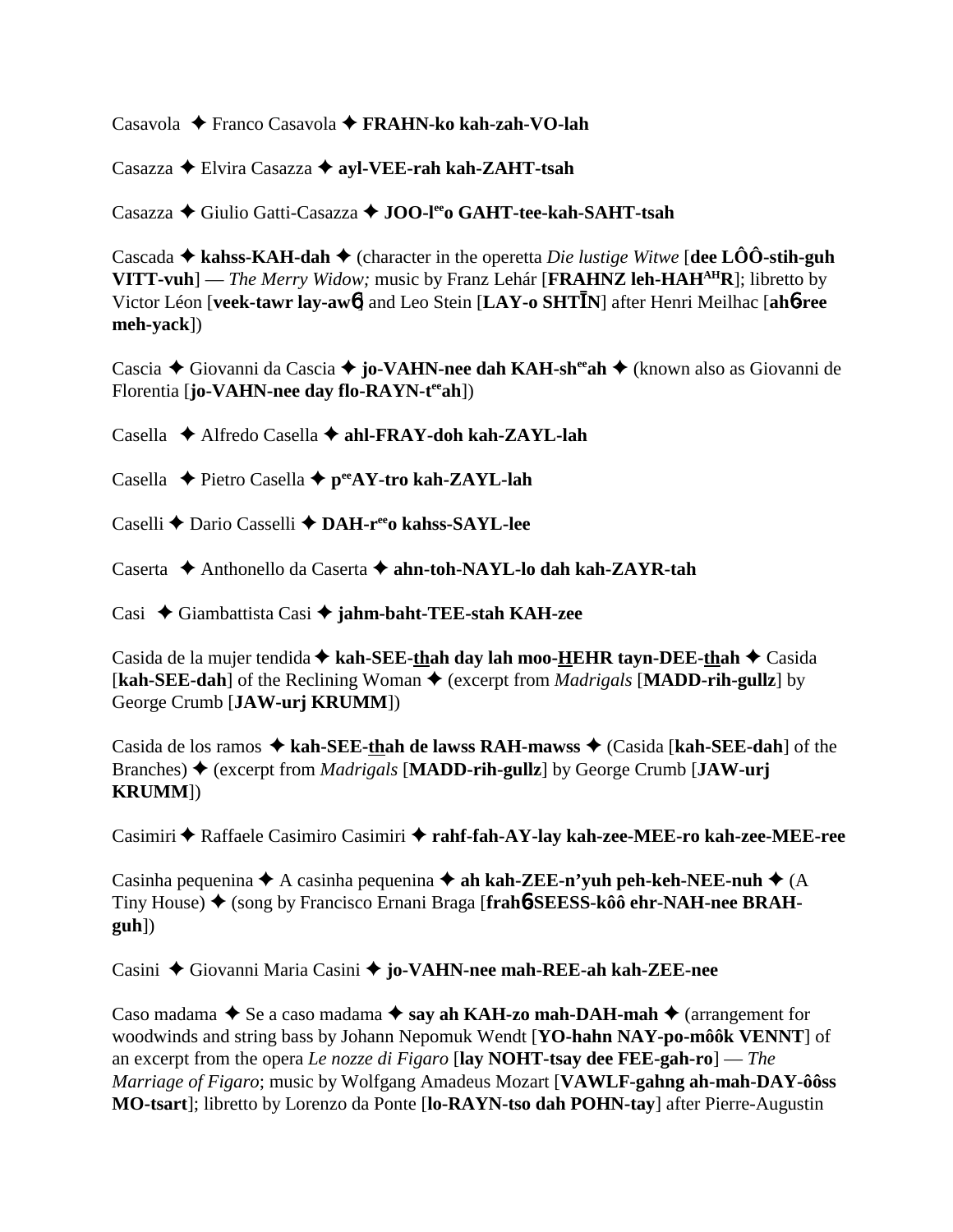Caron de Beaumarchais [**peeehr-o-güss-teh**6 **kah-raw**6 **duh bo-mar-sheh**])

Casper  $\triangle$  Bernd Casper  $\triangle$  **BEHRNT KAHSS-pur** 

Cassado ◆ Gaspar Cassadó ◆ gahss-PAR kahss-sah-THO ◆ (known also as Gaspar Cassadó Moreau [**gahss-PAR kahss-sah-THO maw-ro**])

Cassado ◆ Joaquín Cassadó ◆ ho-ah-KEEN kahss-sah-THO ◆ (known also as Joaquín Cassadó Valls [**ho-ah-KEEN kahss-sah-THO VAHLSS**])

Cassanea de mondonville Jean-Joseph Cassanéa de Mondonville **zhah**6**-zho-zeff kahsssah-nay-ah duh maw**6**-daw**6**-veel**

Casse noisette / Casse-Noisette / **kahss-n'wah-zett** / (The Nutcracker) / (ballet [**BAL-lay**] by Peter Ilyich Tchaikovsky [**p'YAW-t'r ill-YEECH {chahih-KAWF-skee} chay-KAWF-skee**])

Cassel Walter Cassel **WAWL-tur KASS'l** (known also as John [**JAHN**] Walter Cassel)

Cassetti J. Cassetti **(**J.**) kahss-SAYT-tee**

Cassidy Patrick Cassidy **PATT-rick KASS'-dee**

Cassilly Richard Cassilly  **RIH-churd KASS-suh-lee**

Cassinelli Riccardo Cassinelli **reek-KAR-doh kahss-see-NAYL-lee**

Cassio  $\triangle$  KAHSS-s<sup>ee</sup>  $\triangle$  (character in the opera *Otello* [**o-TAYL-lo**]; music by Giuseppe Verdi [**joo-ZAYP-pay VAYR-dee**]; libretto by Arrigo Boito [**ar-REE-go bo-EE-toh**] after William Shakespeare [**WILL-l<sup>ih</sup>umm SHAYK-spih<sup>uh</sup>r**])

Cassiodorus ◆ Magnus Aurelius Cassiodorus ◆ MAH-n'yôôss ah<sup>oo</sup>-RAY-l<sup>ih</sup>ôôss kahss-s<sup>ih</sup>aw-**DOH-rôôss**

Cassirer Fritz Cassirer **FRITTSS KAHSS-sih-rur**

Cassis  $\triangle$  Le Comte de Gloria Cassis  $\triangle$  luh kaw6**t duh glaw-r<sup>ee</sup>ah kahss-see**  $\triangle$  (character in the opera *Les brigands* [**leh bree-gah**6] — *The Brigands* [**BRIH-gunndz**]; music by Jacques Offenbach [**ZHACK AWF-funn-bahk**]; libretto by Henri Meilhac [**ah**6**-ree meh-yack**] and Ludovic Halévy [**lü-daw-veek ah-lay-vee**])

Cassolas Constantine Cassolas **kohn-STAHN-tih-nay kahss-SO-lahss**

Cassuto ◆ Alvaro Cassuto ◆ ahl-VAH-rôô kahss-SOO-tôô ◆ (known also as Alvaro Leon Cassuto [**ahl-VAH-rôô lee-W**6 **kahss-SOO-tôô**])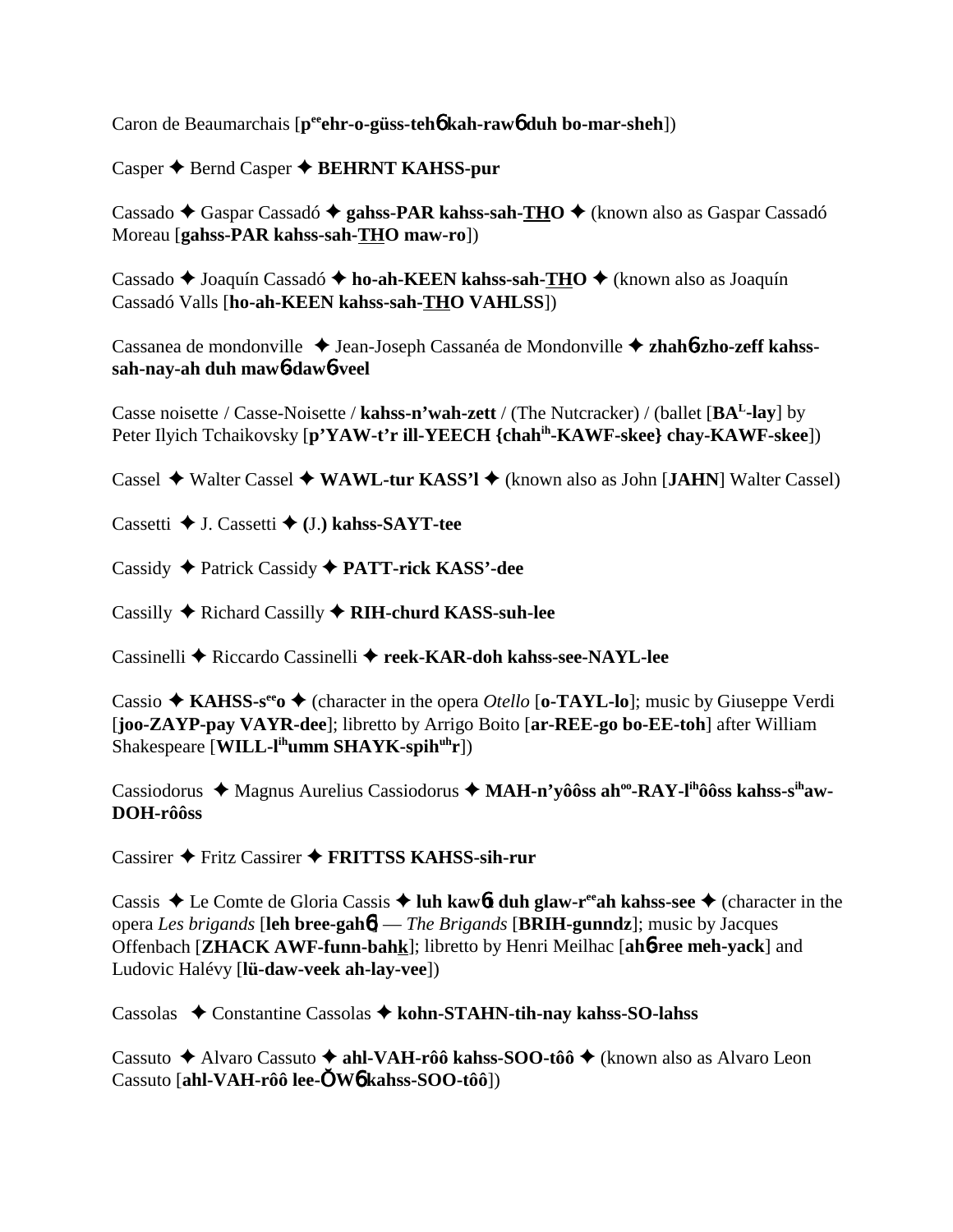Casta diva  $\rightarrow$  kah-stah DEE-vah  $\rightarrow$  (aria from the opera *Norma* [**{NAWR-muh} NOHRmah**]; music by Vincenzo Bellini [**veen-CHAYN-tso bayl-LEE-nee**] and libretto by Felice Romani [**fay-LEE-chay ro-MAH-nee**])

Castagna Bruna Castagna **BROO-nah kah-STAH-n'yah**

Castagnone Riccardo Castagnone **reek-KAR-doh kah-stah-n'YO-nay**

Castaldi Alfonso Castaldi **ahl-FOHN-so kah-STAHL-dee**

Castaldo ◆ Joseph Castaldo ◆ **JO-zuff kuh-STAHL-doh** 

Castan Comte Armand de Castan **kaw**6**t ar-mah**6 **duh kahss-tah**6

Castel Louis-Bertrand Castel **l ôô-ee-behr-trah**6 **kass-tell**

Castel Nico Castel **NEE-ko kass-tell**

Castellanos **→** Joaquín Nin y Castellanos → ho-ah-KEEN NEEN ee kahss-tay-l'YAH-nawss → (known also as Joaquín Nin)

Castellanos ◆ José Inzenga y Castellanos ◆ ho-SAY een-THAYN-gah ee kahss-tay-l'YAH**nawss** <del>♦</del> (known also as José Inzenga)

Castellar Francisco Andreví y Castellar **frahn-THEESS-ko ahn-dray-VEE ee kahss-tayl'YAR**  $\triangle$  (known also as Francisco Andreví)

Castelli Ignaz Franz Castelli **IGG-nahtss FRAHNTSS kah-STAYL-lee**

Castello Dario Castello **DAH-reeo kah-STAYL-lo**

Castello di kenilworth ♦ Il Castello di Kenilworth ♦ eel kah-STAYL-lo dee KEH-null-wurth **★** (Kenilworth Castle) ◆ (an opera, with music by Gaetano Donizetti [gah<sup>ay</sup>-TAH-no doh-nee-**TSAYT-tee**]; libretto by Andrea Leone Tottola [**ahn-DRAY-ah lay-O-nay toht-TOH-lah**] after Victor Hugo [**{VICK-tur h'YOO-go} veek-tawr ü-go**])

Castelmary **kahss-t'l-mah-ree**

Castelnuovo tedesco ◆ Mario Castelnuovo-Tedesco ◆ {MEH-r<sup>ee</sup>o kass-t'l-n<sup>ôô</sup>O-vo tuh-DESS-ko} MAH-r<sup>ee</sup>o kah-stayl-n<sup>oo</sup>O-vo tay-DAY-sko

Castera ◆ René d'Avezac Castéra ◆ ruh-nay dah-vuh-zahk kahss-tay-rah

Castets Maryse Castets **mah-reez kahss-teh**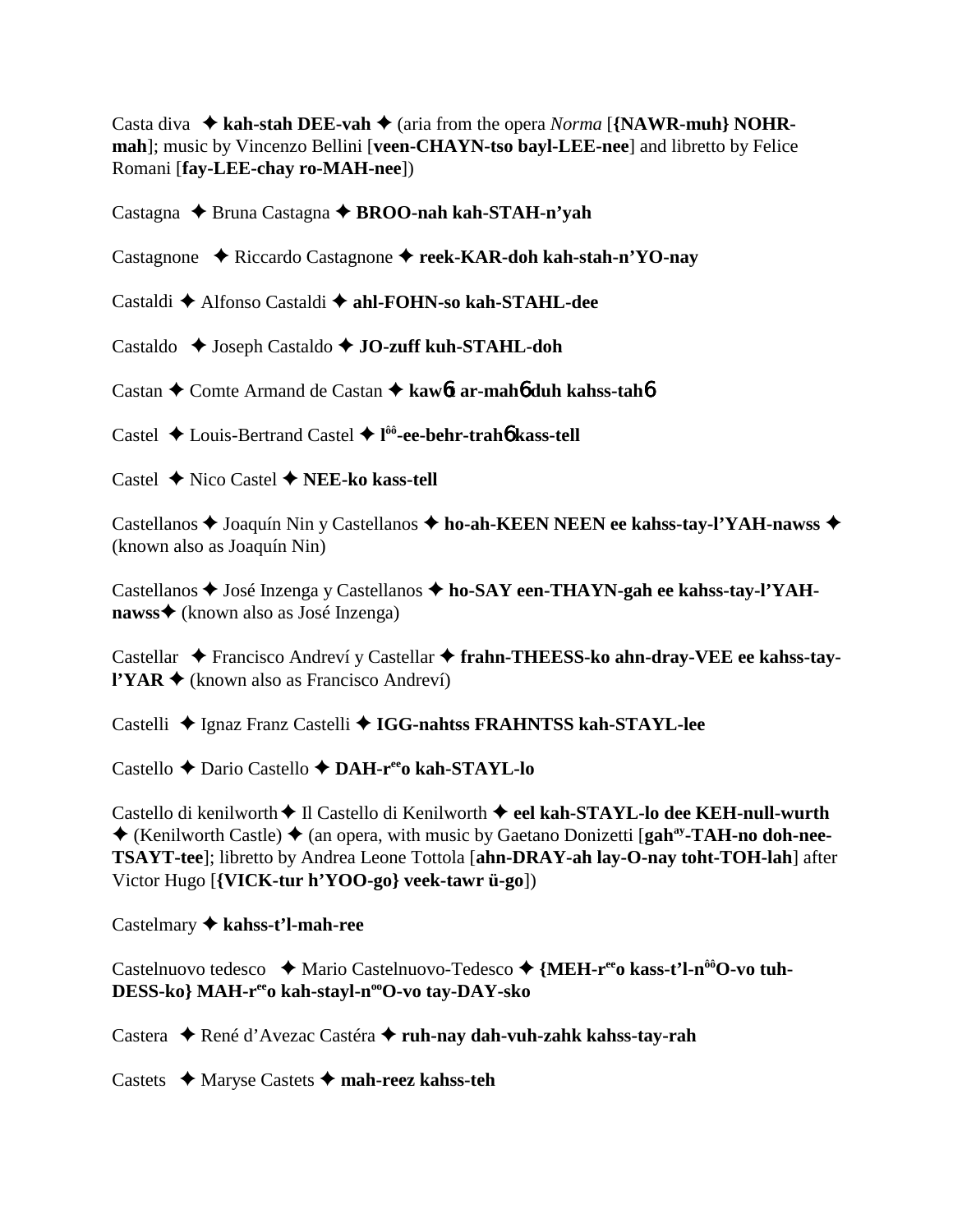Castiglioni ◆ Niccolò Castiglioni ◆ neek-ko-LO kah-stee-l<sup>ee</sup>O-nee

Castil blaze François-Henri-Joseph Castil-Blaze [**frah**6**-swah-ah**6**-ree-zho-zeff kahss-teelblahz ◆** (known also as François-Henri-Joseph Blaze])

Castileti Johannes Castileti **yo-HAHN-nuss kah-stee-LAY-tee** (known also as Jean de Châtelet [**zhah**6 **duh shah-t'leh**] and Jean Guyot [**zhah**6 **gü-yo**])

Castilla **→** Alberto Castilla → ahl-VEHR-toh kahss-TEE-l'yah

Castillo C. Castillo **(**C.**) kah-STEE-l'yo**

Castillon  $\triangle$  Alexis Castillon  $\triangle$  ah-leck-see kahss-tee-yaw<sub>0</sub>  $\triangle$  (known also as Marie Alexis Castillon de Saint-Victor [**mah-ree ah-leck-see kahss-tee-yaw**6 **duh seh**6**-veek-tawr**])

Castitas **kah-STEE-tahss** (character in *Ordo virtutum* [**OHR-doh veer-TOO-tôôm**], a musical drama by Hildegard von Bingen [**HILL-tuh-gart fawn BIHNG-unn**])

Caston **→ Saul Caston → SAWL KASS-t'n** 

Castro Esteban Salas y Castro **ayss-TAY-vahn SAH-lahss ee KAHSS-tro**

Castro ◆ Jean de Castro ◆ zhah**6** deh kahss-tro ◆ (known also as Juan de Castro [h<sup>oo</sup>AHN **day KAHSS-tro**])

Castro José María Castro **ho-SAY mah-REE-ah KAHSS-tro**

Castro ◆ Juan José Castro ◆ h<sup>oo</sup>AHN ho-SAY KAHSS-tro

Castro Ricardo Castro **ree-KAR-doh KAHSS-tro**

Castro Washington Castro **wah-shihng-TAWN KAHSS-tro**

Castrone ◆ Mathilde Marchesi de Castrone ◆ mah-TILL-duh mar-KAY-zee day kah-**STRO-nay**

Castrone  $\triangle$  Salvatore Marchesi de Castrone  $\triangle$  sahl-vah-TOH-ray mar-KAY-zee day kah-**STRO-nay**

Castrucci **←** Pietro Castrucci ← p<sup>ee</sup>AY-tro kah-STROO-chee

Caswell Edward Caswell **EDD-wurd KAZZ-well**

Catalani Alfredo Catalani **ahl-FRAY-doh kah-tah-LAH-nee**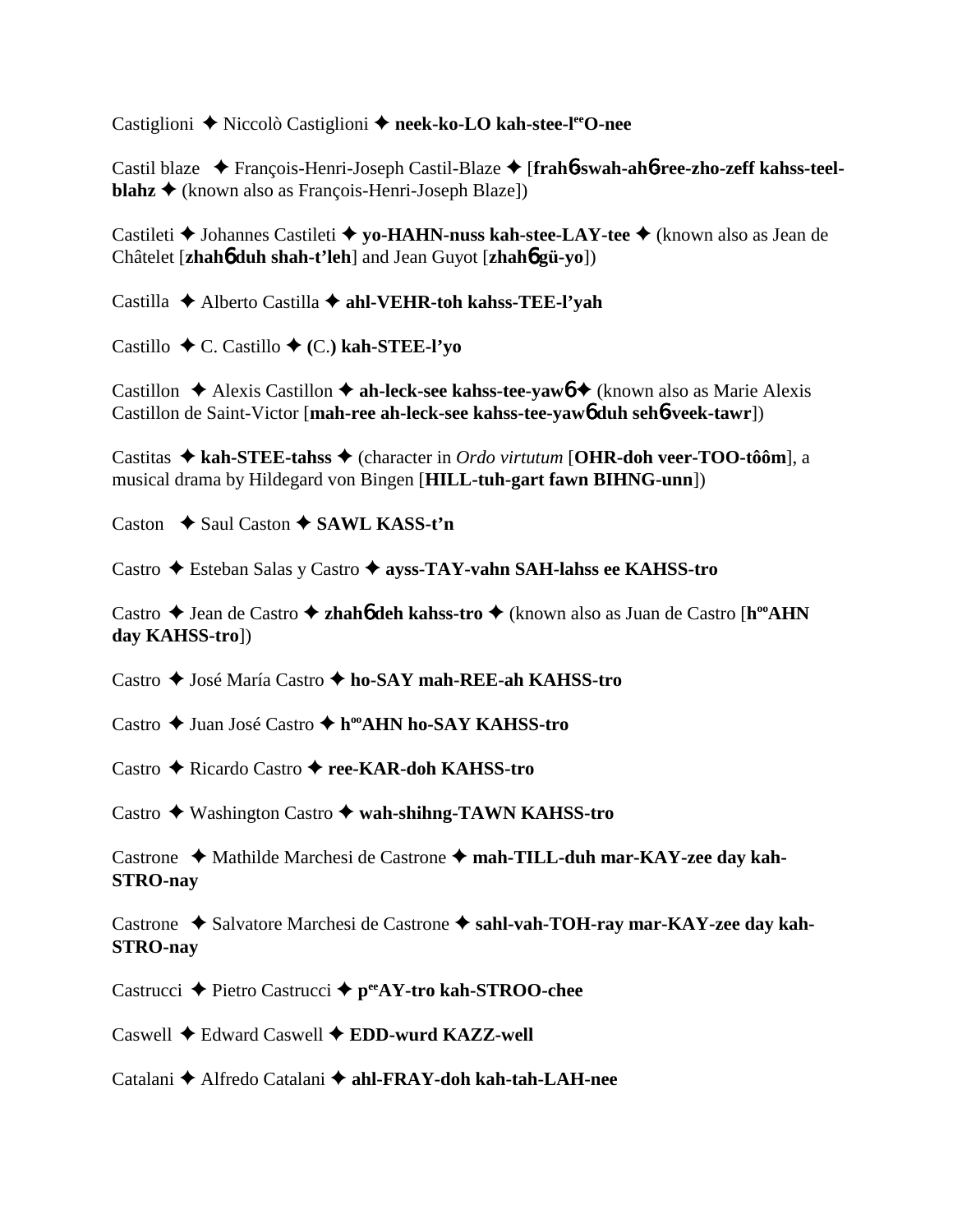Catalani Angelica Catalani **ahn-JAY-lee-kah kah-tah-LAH-nee**

Catalina catalina Catalina, Catalina! **kah-tah-LEE-nah, kah-tah-LEE-nah!**  (anonymous song)

Catel Charles-Simon Catel **sharl-see-maw**6 **kah-tell**

Catelani Angelo Catelani **AHN-jay-lo kah-tay-LAH-nee**

Catemario ◆ Edoardo Catemario ◆ ay-d<sup>oh</sup>AR-doh kah-tay-MAH-r<sup>ee</sup>o

Catharina ◆ Amalia Catharina von Erbach ◆ ah-MAH<sup>AH</sup>-l<sup>ee</sup>ah kah-tah-REE-nah fawn EHR**pahk**

Cathedrale engloutie La cathédrale engloutie **lah kah-tay-drahl ah**6**-glôô-tee** (The Submerged Cathedral)  $\blacklozenge$  (composition by Claude Debussy [**klohd deh-büss-see**])

Catherwood ◆ David Catherwood ◆ DAY-vudd KA-thur-wôôd

Catlett **←** Sidney Catlett ← SIDD-nee KATT-lutt

Catoire Georgi Lvovitch Catoire **gay-AWR-ghee l'VAW-vihch kah-twar**

Catulli carmina ◆ Catulli carmina ◆ kah-TOOL-lee kar-MEE-nah ◆ (a group of compositions by Carl Orff [**KARL AWRF**])

Catunda Eunice Catunda **ayôô-NEE-say kah-TÔÔ**6**-duh**

Caturla Alejandro García Caturla **ah-lay-HAHN-dro gar-SEE-ah kah-TOOR-lah**

Cauchie **←** Maurice Cauchie ← mo-reess ko-shee

Caudella Edoardo Caudella **yeh-daw-AR-daw kahoo-DELL-lah**

Caudle **↓** Mark Caudle ♦ **MARK KAW-d'l** 

Caudle Theresa Caudle **tuh-REE-suh KAW-d'l**

Caurroy **→** Eustache du Caurroy → **öss-tahsh dü kohr-r'wah** → (known also as François-Eustache du Caurroy **frah**6**-swah-öss-tahsh dü kohr-r'wah**

Causley Charles Causley **CHAH-rullz KAWZ-lee**

Caussade Georges Caussade **zhawrzh kohss-sahd**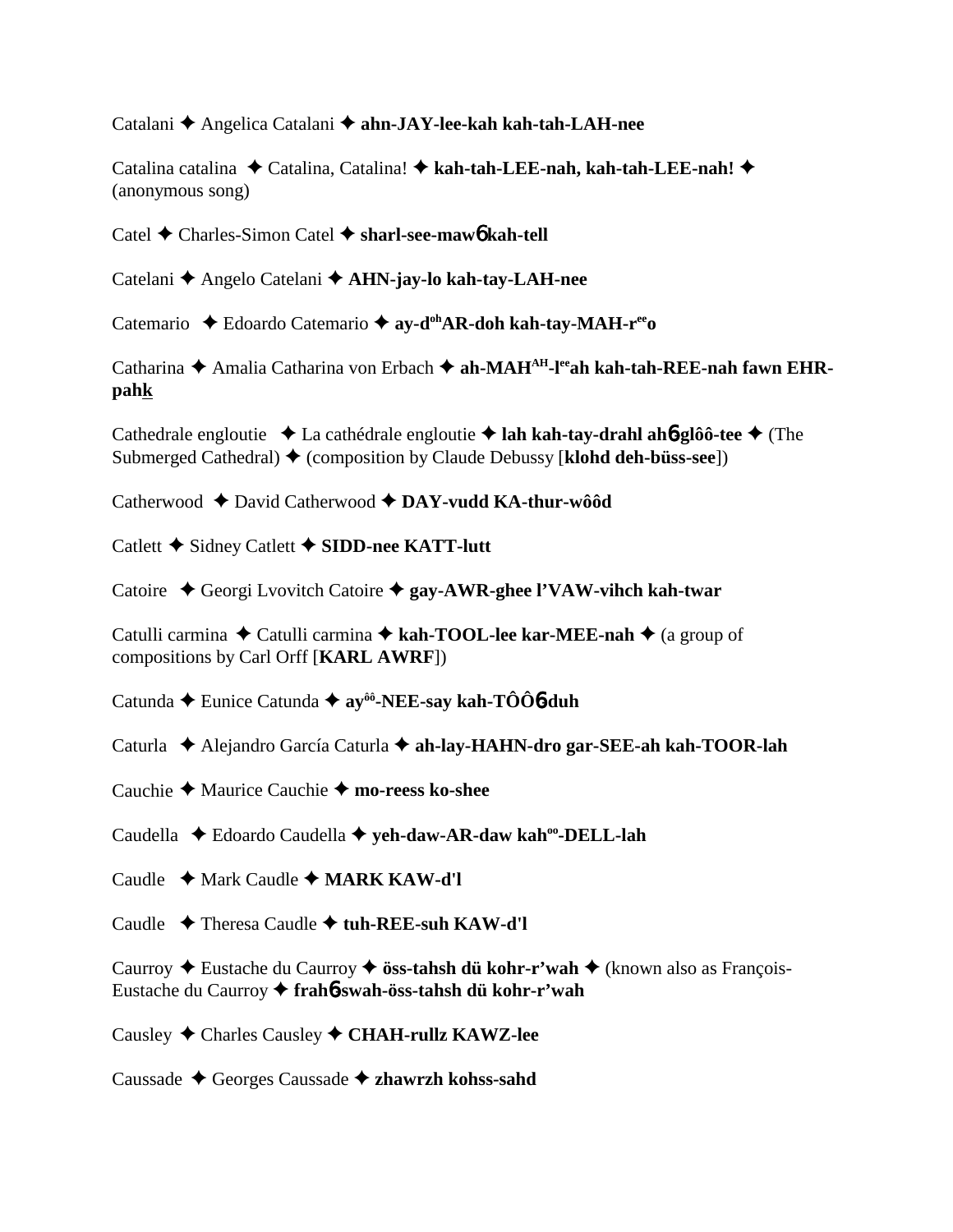Caussade **→** Simone Plé-Caussade → see-mohn play-kohss-sahd

Causse Gérard Caussé  **zhay-rar kohss-say**

Cavaccio Giovanni Cavaccio  **jo-VAHN-nee kah-VAH-cho**

Cavaille coll Aristide Cavaillé-Coll **ah-reess-teed kah-veh-yay-kawl**

Cavalier belfiore  $\triangle$  Cavalier Belfiore  $\triangle$  kah-vah-l<sup>ee</sup>ay bell-f<sup>ee</sup>awr  $\triangle$  (character in *Il viaggio a Reims* [**eel veeAHD-jo ah reh**6**ss**] — *The Journey to Rheims* [**REEMZ**] — a stage cantata [kunn-TAH-tuh] with ballet [BA<sup>L</sup>-lay]; music by Gioachino Rossini [j<sup>oh</sup>ah-KEE-no rohss-SEE**nee**] and libretto by Luigi Balocchi [**l ooEE-jee bah-LOHK-kee**])

Cavaliere de candia ◆ Giovanni Matteo Mario, Cavaliere de Candia ◆ jo-VAHN-nee maht-**TAY-o MAH-reeo, kah-vah-leeAY-ray day KAHN-deeah**

Cavalieri Catarina Cavalieri **kah-tah-REE-nah kah-vah-leeAY-ree**

Cavalieri Emilio del Cavalieri **ay-MEE-leeo dayl kah-vah-leeAY-ree**

Cavalieri Katharina Cavalieri **kah-tah-REE-nah kah-vah-leeAY-ree**

Cavalieri ◆ Lina Cavalieri ◆ LEE-nah kah-vah-l<sup>ee</sup>AY-ree ◆ (known also as Natalina [nah**tah-LEE-nah**] Cavalieri)

Cavallari **→** Rina Cavallari → REE-nah kah-vahl-LAH-ree

Cavalleria rusticana ◆ kah-vahl-lay-REE-ah roo-stee-KAH-nah ◆ (Rustic Chivalry) ◆ (an opera, with music by Pietro Mascagni [**peeAY-tro mah-SKAH-n'yee**]; libretto Giovanni Targioni-Tozzetti [jo-VAHN-nee tar-JO-nee-toht-TSAYT-tee] and Guido Menasci [ $g^{\omega}EE$ **doh may-NAH-shee**] after Giovanni Verga [**jo-VAHN-nee VAYR-gah**])

Cavalli Francesco Cavalli **frahn-CHAY-sko kah-VAHL-lee**

Cavalli ♦ Pier Francesco Cavalli ♦ p<sup>ee</sup>AYR frahn-CHAY-sko kah-VAHL-lee ♦ (known also as Pier Francesco Cavalli Caletti [**kah-LAYT-tee**])

Cavallo Enrica Cavallo **ayn-REE-kah kah-VAHL-lo**

Cavaradossi ◆ Mario Cavaradossi ◆ MAH-r<sup>ee</sup>o kah-vah-rah-DOHSS-see ◆ (character in the opera *Tosca* [**TOH-skah**]; music by Giacomo Puccini [**JAH-ko-mo poo-CHEE-nee**]; libretto by Luigi Illica [**l ooEE-jee eel-LEE-kah**] and Giuseppe Giacosa [**joo-ZAYP-pay jah-KO-zah**] after Henri Murger [**ah**6**-ree mür-zhay**])

Cavatina **ka-vuh-TEE-nuh** (American pronunciation)  **kah-vah-TEE-nah** (Italian and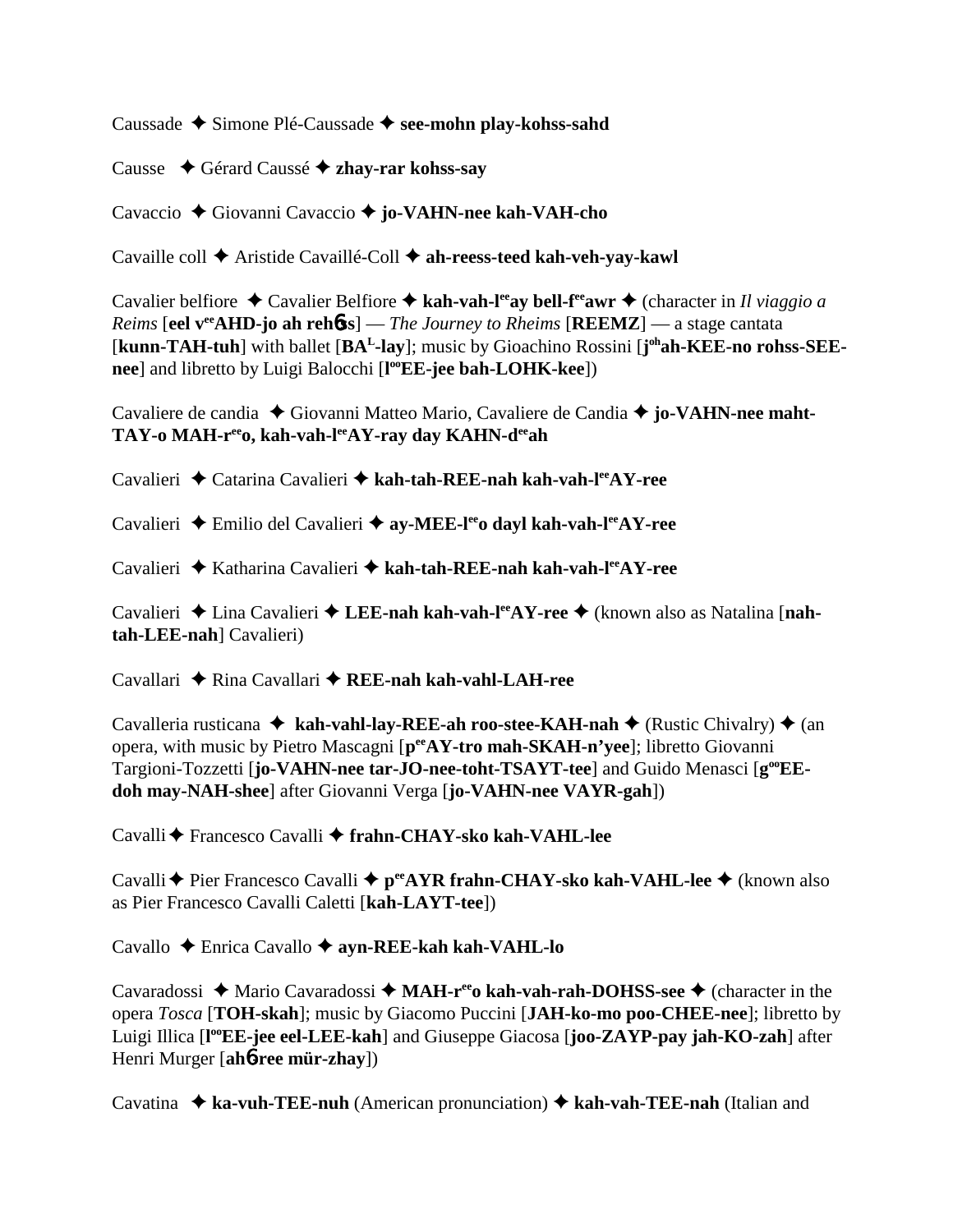Spanish pronunciation)  $\triangleq$  kah-vah-tee-nah (French pronunciation)  $\triangleq$  (a brief operatic solo)

Cavatina  $\triangle$  kah-vah-TEE-nuh  $\triangle$  (melody featuring Rosina [**ro-ZEE-nah**] in the opera *Il barbiere di Siviglia* [eel bar-b<sup>ee</sup>AY-ray dee see-VEE-l<sup>ee</sup>ah] — *The Barber of Seville* [suh-**VILL**], with music by Gioachino Rossini [**j ohah-KEE-no rohss-SEE-nee**]; libretto by Cesare Sterbini [chay-ZAH-ray stayr-BEE-nee] after Pierre-Augustin Caron de Beaumarchais [p<sup>ee</sup>ehr**o-güss-teh**6 **kah-raw**6 **duh bo-mar-sheh**] and Giuseppe Petrosellini [**joo-ZAYP-pay pay-trozayl-LEE-nee**])  $\blacklozenge$  (composition from *Quartet No. 13 for 2 Violins, Viola and 'Cello in B Flat Major* by Johann Sebastian Bach [**YO-hahn** {suh-BASS-t<sup>ih</sup>unn BAHK} zay-BAH-st<sup>ih</sup>ahn **BAHK**) ◆ (excerpt from the *Suite Concertante* [s<sup>ii</sup>eet kaw6-sehr-tah6t] *for Violin and Orchestra* by César Cui [**say-zar kü ee**])

Cavatine ◆ kah-vah-teen ◆ (composition by Camille Saint-Saëns [{kah-meel seh**6-sah6ss**} **kah-meey' seh**6**-sah**6**ss**])

Cavazzoni ◆ Girolamo Cavazzoni ◆ jee-RO-lah-mo kah-vaht-TSO-nee

Cavazzoni **→** Marco Antonio Cavazzoni → MAR-ko ahn-TAW-n<sup>ee</sup>o kah-vaht-TSO-nee → (known also as Marco Antonio da Bologna [**MAR-ko ahn-TAW-neeo dah bo-LO-n'yah**] and Marco Antonio d'Urbino [**MAR-ko ahn-TAW-neeo door-BEE-no**])

Cavendish ◆ Michael Cavendish ◆ M**Ī-kull KA-v'n-dihsh** 

Cavos Catterino Cavos **kaht-tay-REE-no KAH-vohss**

Cawelti **→** Andrea Cawelti → ahn-DRAY-ah kah-WAYL-tee

Caxixi  $\triangle$  **kah-ZEE-zee**  $\triangle$  (a small wicker basket rattle of Brazil)

Caya Patricia Ann Caya **puh-TRIH-shuh ANN KAH-yuh**

Cazade Alain Cazade **ah-leh**6 **kah-zahd**

Cazden Norman Cazden **NAWR-munn KAZZ-d'n**

Ce fut en mai  $\bullet$  seh fü ah**6** meh $\bullet$  (13th-century composition by Moniot d'Arras [maw-n<sup>ee</sup>o **dar-rah**])

Ce povre pauper sum ego ◆ Ce povre / Pauper sum ego ◆ suh paw-vr' / po-per süb-meh-go  $\triangle$  (This Poor Beggar / I Am Poor  $\triangle$  (three-voice song from Medieval France by Josquin Despréz [**zhawss-keh**6 **day-pray**])

Cebotari **→** Maria Cebotari → **MAH-r<sup>ih</sup>ah CHEH-baw-tah-ree** 

Ceccato Aldo Ceccato **AHL-doh chayk-KAH-toh**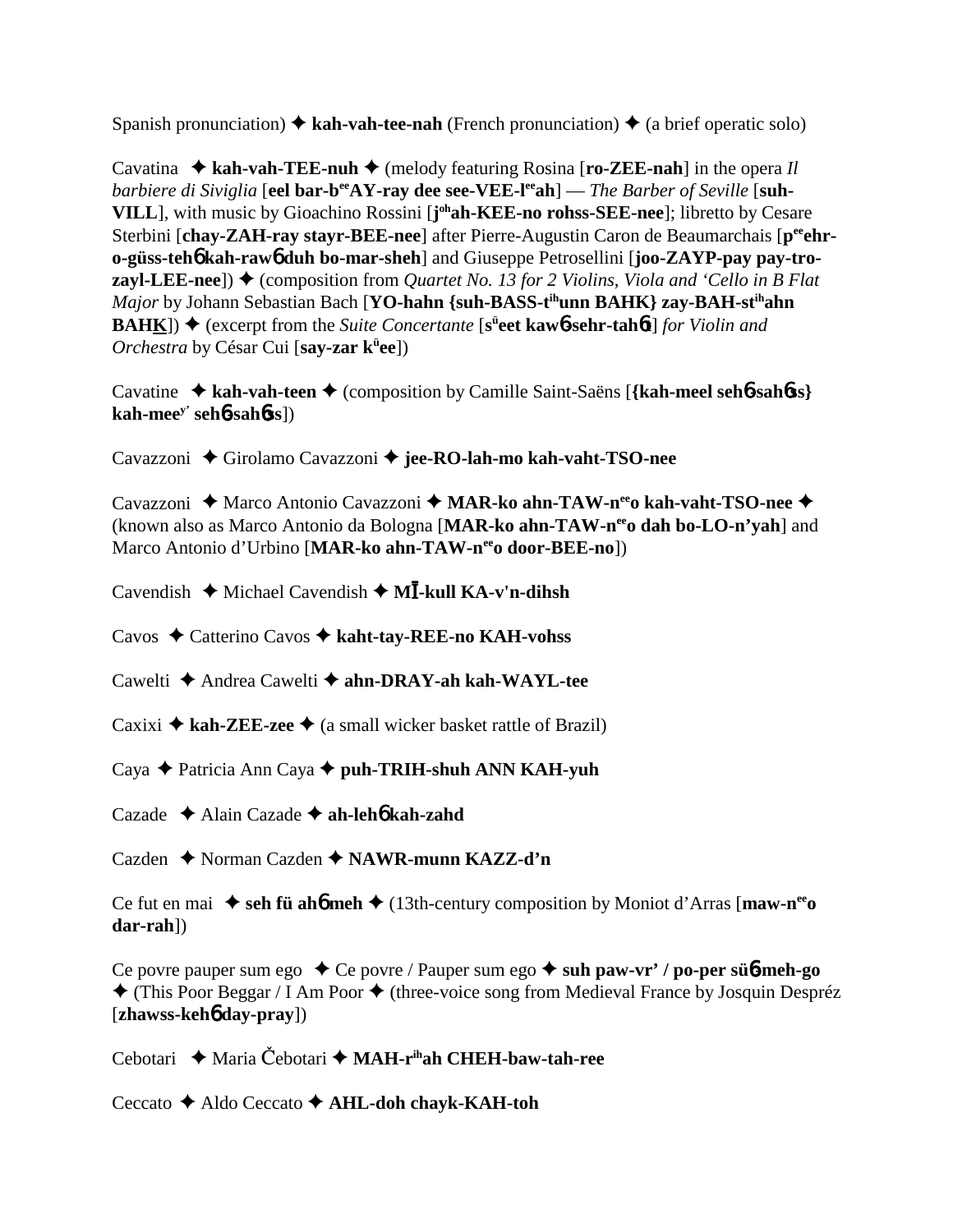Ceely Robert Ceely **RAH-burt SEE-lee** (known also as Robert Paige [**PAYJ**] Ceely)

Cegueta  $\triangle$  La cegueta  $\triangle$  **lah seh-GHEH-tah**  $\triangle$  (The Little Blind Girl)  $\triangle$  (excerpt from the suite *Suburbis* [**soo-BÔÔR-biss**] — *Suburbs* — by Federico Mompou [**feh-theh-REE-ko** mawm-PO<sup>00</sup>])

Cehanovsky ◆ George Cehanovsky ◆ **JAW-urj cheh-NAWV-skee** ◆ (known also as Georgi Cehanovsky [**gay-AWR-ghee keh-hah-NAWF-skee**])

Celan **← Paul Celan ← pohl seh-lah**6

Celansky ◆ Ludvík Vítězslav Čelanský ◆ LÔÔD-vee<sup>ee</sup>k VEE<sup>EE</sup>-t<sup>y</sup>ezz-sl**ahf CHEH-lahnskeeee**

Celarianu ◆ Mihai Mitrea-Celarianu ◆ MEE-hah<sup>ee</sup> MEET-r<sup>ee</sup>ah-cheh-lah-r<sup>ee</sup>AH-noo

Celenus  $\triangle$  Célénus  $\triangle$  say-lay-nüss  $\triangle$  (character in the opera *Atys* [ah-teess]; music by Jean-Baptiste Lully [**zhah**6**-bah-teest lül-lee**]; libretto by Philippe Quinalt [**fee-leep kee-nahl**] after Ovid [**AH-vudd**])

Celesta  $\triangle$  suh-LESS-tuh  $\triangle$  (the instrument, American pronunciation)

Celeste aida  $\blacklozenge$  Celeste Aida  $\blacklozenge$  chay-LAY-stay ah-EE-dah  $\blacklozenge$  (aria from the opera *Aida* [ah-**EE-dah**]; music by Giuseppe Verdi [**joo-ZAYP-pay VAYR-dee**]; libretto by Antonio Ghislanzoni [ahn-TAW-n<sup>ee</sup>o ghee-zlahn-TSO-nee] after Auguste Mariette [o-güst mah-r<sup>ee</sup>ett] and Camille Du Locle [**{kah-meel dü law-kl'} kah-meey' dü law-kl'**])

Celia **SEE-lihuh**

Celibidache Sergiu Celibidache **SEHR-joo cheh-lee-bee-DAH-keh**

Celis Frits Celis **FRITTSS SAY-leess**

Celles Dom François Bedos de Celles **daw**6 **frah**6**-swah beh-daw duh sell**

Celletti **←** Rodolfo Celletti ← ro-DOHL-fo chayl-LAYT-tee

Cellier  $\triangle$  Alfred Cellier  $\triangle$  {A<sup>L</sup>-frudd sell-l<sup>th</sup>ur} ahl-fredd sell-l<sup>ee</sup>ay

Cellini  $\triangle$  Benvenuto Cellini  $\triangle$  **bayn-vay-NOO-toh chayl-LEE-nee**  $\triangle$  (an opera, with music by Hector Berlioz [eck-tawr behr-l<sup>ee</sup>awz]; libretto by L. De Wailly [(L.) duh vah<sup>ee</sup>-vee] and A. Barbier [**(**A.**) bar-beeay**])

Cellini **←** Renato Cellini ← ray-NAH-toh chayl-LEE-nee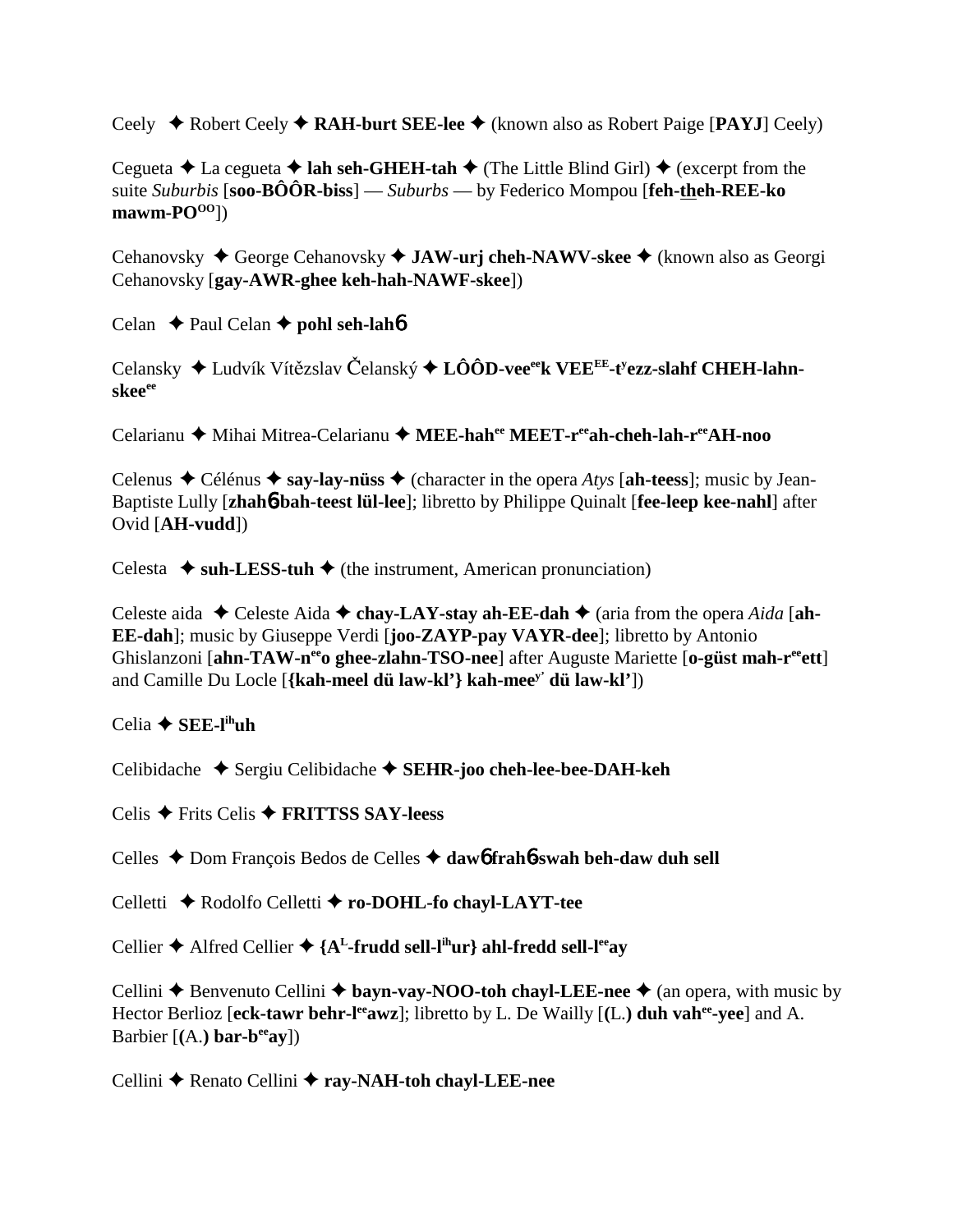## Cellokonzert **← TSELL-lo-kawn-TSEHRT** ← (cello concerto)

Celui dont la parole il est doux il est bon  $\triangle$  Celui dont la parole ... il est doux, il est bon  $\triangle$  suhl<sup>ü</sup>ee daw6 lah pah-rawl ... eel esst dôô, eel esst baw6 ♦ (passage featuring Salome [sah-lawm] in the opera Hérodiade [ay-raw-d<sup>ee</sup>ahd]; music by Jules Massenet [zhül {mahss-s'nay} mahss**s'neh**]; libretto by Paul Milliet [**pohl mee-yeeeh**] and Henri Grémont [**ah**6**-ree gray-maw**6] after Gustave Flaubert [**güss-tahv flo-bay**])

Celum non animum  $\triangle$  Celum, non animum  $\triangle$  CHAY-lôôm, nohn UH-nih-môôm  $\triangle$  (A man that's constant) (excerpt from the 13th-century manuscript *Carmina Burana* [**kar-MEE-nah boo-RAH-nah**] set to music)

Cembalo  $\triangleleft$  CHAYM-bah-lo  $\triangleleft$  (cymbal in Italian, Italian pronunciation)

Cembalo **← TSEMM-bah-lo ←** (harpsichord in German, German pronunciation)

Cenciaiuolo  $\triangle$  Il cenciaiuolo  $\triangle$  **EEL chayn-chah-<sup>ee</sup>ooO-lo**  $\triangle$  (ragman)  $\triangle$  (character in the opera *Iris* [**{-russ} EE-reess**]; music by Pietro Mascagni [**peeAY-tro mah-SKAH-n'yee**] and libretto by Luigi Illica [**l ooEE-jee eel-LEE-kah**])

Cenciaiuolo  $\triangle$  Un cenciaiuolo  $\triangle$  **oon chayn-chah-<sup>ee</sup>ooO-lo**  $\triangle$  (ragman)  $\triangle$  (character in the opera *Iris* [**{-russ} EE-reess**]; music by Pietro Mascagni [**peeAY-tro mah-SKAH-n'yee**] and libretto by Luigi Illica [**l ooEE-jee eel-LEE-kah**])

Cencic ◆ Max Emanuel Cencic ◆ MAHKSS ay-MAH<sup>AH</sup>-n<sup>ôô</sup>ayl TSENN-tsick

Cenerentola **→** La cenerentola → lah chay-nay-RAYN-toh-lah → (Cinderella) → (an opera, with music by Gioachino Rossini [johah-KEE-no rohss-SEE-nee]; libretto by Jacopo Ferretti [**YAH-ko-po fayr-RAYT-tee**] after Perrault [**pehr-ro**])

Cenerentola ossia la bonta in trionfo ◆ La cenerentola ossia la bontà in trionfo ◆ lah chay-nay-**RAYN-toh-lah ohss-SEE-ah lah bohn-TAH een tree-OHN-fo ♦** (*Cinderella, or Goodness Triumphs*, an opera, with music by Gioachino Rossini [**j ohah-KEE-no rohss-SEE-nee**]; libretto by Jacopo Ferretti [**YAH-ko-po fayr-RAYT-tee**] after Perrault [**pehr-ro**])

Ceniceros Lorna Ceniceros **LAWR-nuh seh-nih-SEH-rawss**

Cenotaph  $\blacklozenge$  **SEH-nuh-taff**  $\blacklozenge$  (an elegy; composition by Gordon Langford [GAWR-d'n **LANG-furd**])

Cenozoic ♦ see-nuh-ZO-ick ♦ (excerpt from *Vox balaenae* [**VOHKSS bah-LI-n<sub>I</sub>**] — *The Voice of the Whale* — by George Crumb [**JAW-urj KRUMM**])

Ceprano  $\blacklozenge$  Il Conte di Ceprano  $\blacklozenge$  **eel KOHN-tay dee chay-PRAH-no**  $\blacklozenge$  (The Count of Ceprano  $[char\text{-}PRAH\text{-}no] \triangleq$  (character in the opera *Rigoletto*  $[rec\text{-}go\text{-}LAYT\text{-}toh]$ ; music by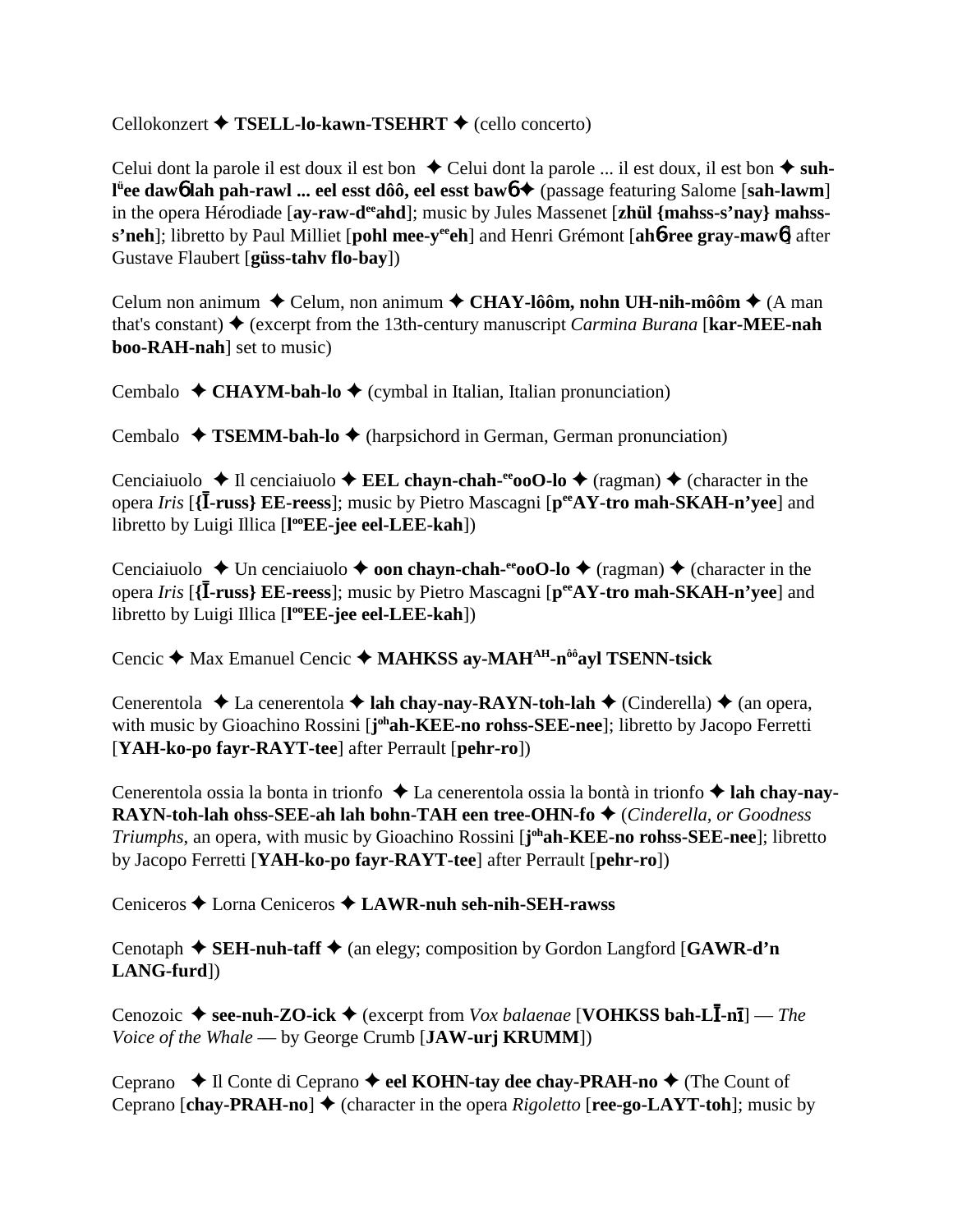Giuseppe Verdi [**joo-ZAYP-pay VAYR-dee**]; libretto by Francesco Maria Piave [**frahn-CHAYsko mah-REE-ah peeAH-vay**] after Victor Hugo [**{VICK-tur h'YOO-go} veek-tawr ü-go**])

Ceprano  $\triangle$  La Contessa di Ceprano **← lah kohn-TAYSS-sah dee chay-PRAH-no** ← The Countess of Ceprano  $[char\text{-}PRAH\text{-}no] \blacklozenge$  (character in the opera *Rigoletto*  $[rec\text{-}go\text{-}LAYT\text{-}toh]$ ; music by Giuseppe Verdi [**joo-ZAYP-pay VAYR-dee**]; libretto by Francesco Maria Piave [**frahn-CHAY-sko mah-REE-ah peeAH-vay**] after Victor Hugo [**{VICK-tur h'YOO-go} veek-tawr ü-go**])

Ceremuga **→** Josef Ceremuga → **YO-seff CHEH-reh-môô-guh** 

Cererols Joan Cererols **jo-AHN seh-reh-RAHLSS**

Cerha Friedrich Cerha **FREET-rihh TSEHR-hah**

Cerinto  $\triangle$  chay-REEN-toh  $\triangle$  (character in the opera *Nerone* [nay-RO-nay], words and music by Arrigo Boito [**ar-REE-go bo-EE-toh**], edited by Vincenzo Tommasini [**veen-CHAYN-tso tohm-mah-ZEE-nee**] and Arturo Toscanini [**ar-TOO-ro toh-skah-NEE-nee**])

Cermak Leo Cermak **LAY-o TSEHR-mahk**

Cernohorsky ◆ Bohuslav Černohorsky ◆ **BO-hôô-slahf CHEHR-naw-hawr-skee** ◆ (known also as Bohuslav Czernohorsky [**CHEHR-naw-hawr-skee**])

Cernusak ◆ Gracian Černušák ◆ GRAH-tsihunn CHER-nôô-shah<sup>ah</sup>k

Cerny ◆ Ladislav Černý ◆ LAH-d<sup>y</sup>iss-lahf CHEHR-nee<sup>ee</sup>

Cerone ◆ Domenico Pietro Cerone ◆ doh-MAY-nee-ko p<sup>ee</sup>AY-tro chay-RO-nay

Cerreto **→** Scipione Cerreto → shee-pe<sup>e</sup>O-nay chayr-RAY-toh

Certon **←** Pierre Certon ← peehr sehr-tawb

Cervantes ◆ Ignacio Cervantes ◆ eeg-NAH-s<sup>ee</sup>o sehr-VAHN-tayss ◆ (known also as Ignacio Cervantes Kawanag [**kah-wah-NAHG**])

Cervena **→** Šona Červená → SHO-nuh CHEHR-veh-nah<sup>ah</sup>

Cerveny **◆** Wenzel Franz Cervený ◆ VENN-tsull FRAHNTSS CHEHR-vuh-nee ◆ (Germanized version of the Czechoslovakian name Václav František Červený [VAH<sup>AH</sup>TSS-lahf  $\mathbf{FRAHN}\text{-}\mathbf{t}^{\text{y}}\mathbf{ih}\text{-}\mathbf{sheck}\ \mathbf{CHEHR}\text{-}\mathbf{veh}\text{-}\mathbf{nee}^{\text{ee}}])$ 

Cervetti ◆ Sergio Cervetti ◆ SEHR-h<sup>ee</sup>o sehr-VETT-tee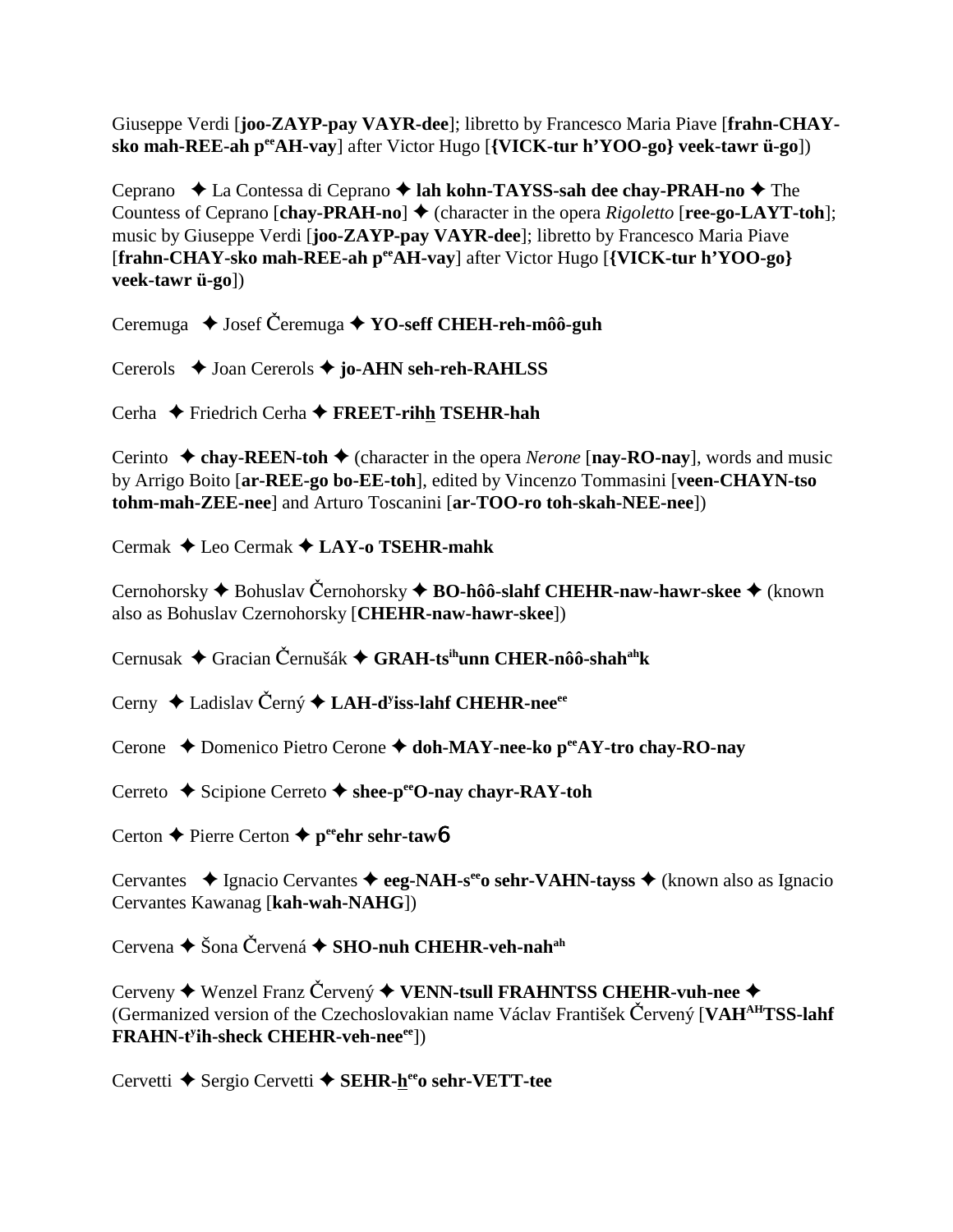Cervetto Giacomo Cervetto **JAH-ko-mo chayr-VAYT-toh**

Ces dur  $\triangle$  Ces Dur  $\triangle$  **TSESS DOOR**  $\triangle$  (key of C flat major, German designation)

Ces moll  $\triangle$  ces Moll  $\triangle$  **TSESS MAWL**  $\triangle$  (key of *c* flat minor, German designation)

Cesana ◆ Otto Cesana ◆ {AHT-toh seh-SAH-nah} OHT-toh chay-ZAH-nah

Cesareo  $\blacklozenge$  G. A. Cesareo  $\blacklozenge$  (G. A.) chay-ZAH-ray-o

Cesari Gaetano Cesari **gahay-TAH-no chay-ZAH-ree**

Cesi Beniamino Cesi  **bay-neeah-MEE-no CHAY-zee**

Cessa di piu resistere ◆ Cessa di più resistere ◆ CHAYSS-sah dee p<sup>ee</sup>OO ray-ZEE-stay-ray ◆ (aria from the opera *Il barbiere di Siviglia* [**eel bar-b<sup>ee</sup>AY-ray dee see-VEE-l<sup>ee</sup>ah**] — *The Barber of Seville* [**suh-VILL**]*;* music by Gioachino Rossini [**j ohah-KEE-no rohss-SEE-nee**]; libretto by Cesare Sterbini [**chay-ZAH-ray stayr-BEE-nee**] after Pierre-Augustin Caron de Beaumarchais [p<sup>ee</sup>ehr-o-güss-teh**6** kah-raw6 duh bo-mar-sheh] and Giuseppe Petrosellini [joo-**ZAYP-pay pay-tro-zayl-LEE-nee**])

Cessate di piagarmi  $\triangle$  O cessate di piagarmi  $\triangle$  O chayss-SAH-tay dee p<sup>ee</sup>ah-GAR-mee  $\triangle$ (Cease Wounding Me) ♦ (song by Alessandro Scarlatti [ah-layss-SAHN-dro skar-LAHT-tee])

Cest ainsi que tu es  $\bullet$  C'est ainsi que tu es  $\bullet$  sesst ehb-see kuh tü ess  $\bullet$  (song by Francis Poulenc [**frah**6**-seess pôô-lah**6**k**])

Cest la petit fill du prince  $\bullet$  C'est la petit' fill' du prince  $\bullet$  **sesst lah puh-tee fee<sup>y'</sup> dü prehôss** ◆ (It Was the Prince's Little Daughter) ◆ (song from *Chansons françaises* [shahb-sawb frahb**sezz**] — *French Songs* — by Francis Poulenc [**frah**6**-seess pôô-lah**6**k**])

Cest lextase langoureuse ◆ C'est l'extase langoureuse ◆ sesst leckss-tahz lah**6-gôô-röz** ◆ (poem from *Ariettes oubliées* [**ah-reeett ôô-bleeay**] — *Forgotten Airs* — by Paul Verlaine [**pohl vehr-lenn**] set to music by Claude Debussy [**klohd deh-büss-see**])

Cest lhistoire amoureuse ◆ C'est l'histoire amoureuse ◆ sesst leess-twar ah-môô-röz ◆ (aria from the opera *Manon Lescaut* [**mah-naw**6 **less-ko**]; music by Daniel-François Auber [**dah-neeell frah**6**-swah o-bay**]; libretto by Augustin Eugène Scribe [**o-güss-teh**6 **ö-zhenn skreeb**] after Antoine-François Prévost [**ah**6**-twahn-frah**6**-swah pray-vo**])

Cest moi me voici  $\triangle C$ 'est moi ... Me voici  $\triangle S$  **sesst m'wah ... muh vwah-see**  $\triangle$  (excerpt from the opera *Mignon* [**mee-n'yaw**6], with music by Ambroise Thomas [**ah**6**-br'wahz taw-mah**]; libretto by Jules Barbier [**zhül bar-beeay**] and Michel Carré [**mee-shell kar-ray**] after Johann Wolfgang von Goethe [**YO-hahn VAWLF-gahng fawn GÖ-tuh**])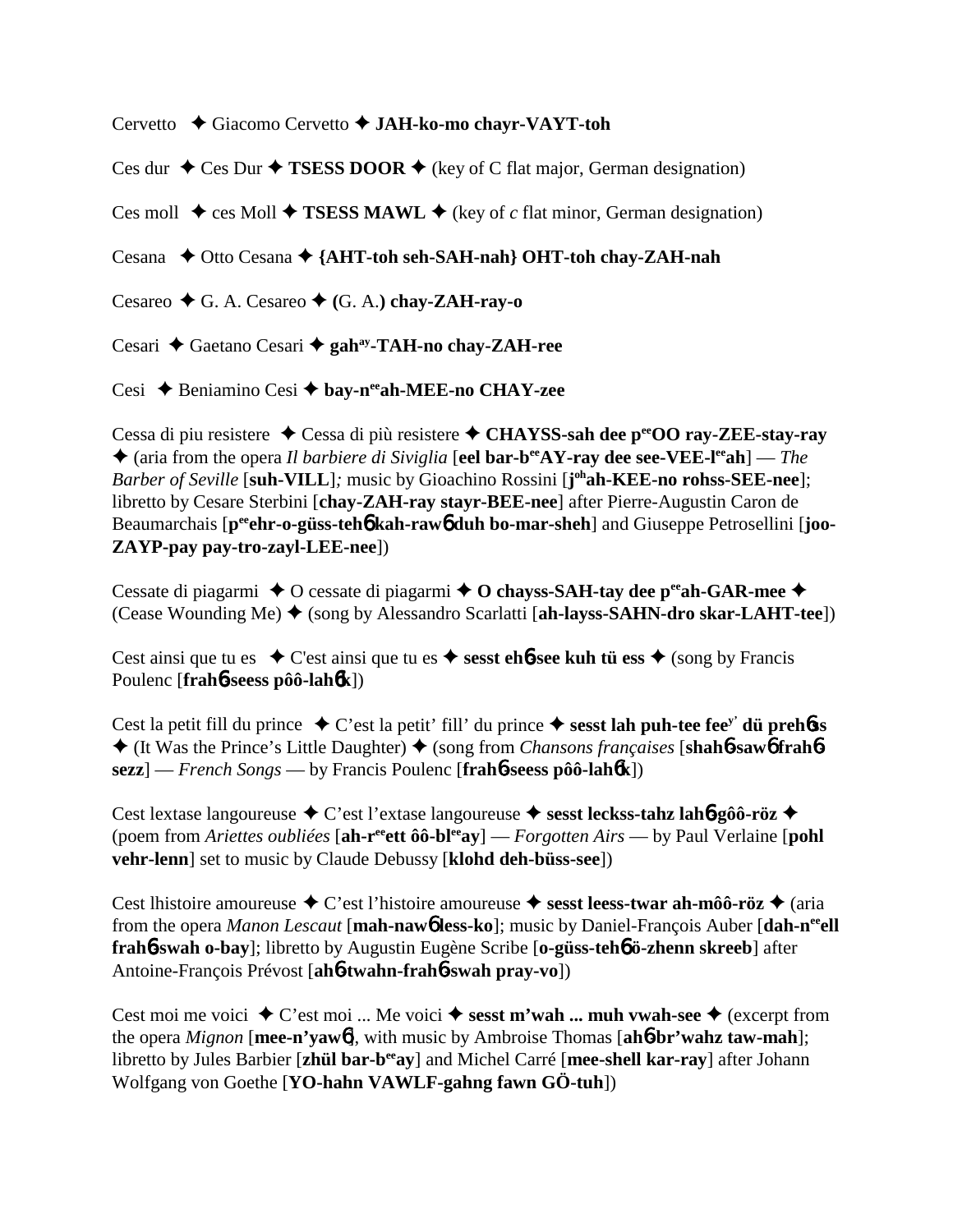Cest une chanson damour ◆ C'est une chanson d'amour ◆ sesst **ün shah6-saw6 dah-môôr** ◆ (duet featuring Hoffmann [**HAWF-mahn**] and Antonia [**ah**6**-taw-neeah**] in the opera *Les contes d'Hoffmann* [**leh kaw**6**t dawf-mahn**] — *The Tales of Hoffmann*; music by Jacques Offenbach [**ZHACK AWF-funn-bahk**]; libretto by Jules Barbier [**zhül bar-beeay**] and Michel Carré [**meeshell kar-ray**])

Cesti **→** Antonio Cesti → **ahn-TAW-n<sup>ee</sup>o CHAY-stee** → (known also (incorrectly) as Marc' Antonio Cesti)

Cezar ◆ Corneliu Cezar ◆ kawr-NEH-l<sup>ee</sup>oo cheh-ZAR

Ceznja ◆ Čežnja ◆ CHEZH-n<sup>y</sup>ah ◆ (Longing) ◆ (song by Jan Kunc [**YAHN KÔÔNTSS**])

Chabrier ◆ Emmanuel Chabrier ◆ **emm-mah-n<sup>ü</sup>ell shah-br<sup>ee</sup>ay ◆** (known also as Alexis-Emmanuel Chabrier [**ah-leck-see-zemm-mah-nü ell shah-breeay**])

Chacarera  $\rightarrow$  **chah-kah-RAY-rah**  $\rightarrow$  (traditional Argentinian song arranged by Alberto Ginastera [**ahl-VEHR-toh hee-nahss-TAY-rah**])

Chaconne  $\triangle$  shah-kawn  $\triangle$  (compositions by Johann Sebastian Bach [**YO-hahn** {suh-BASS**t**<sup>th</sup>unn BAHK} zay-BAH-st<sup>ih</sup>ahn BAH<u>K</u>]) ♦ (composition by Malcolm Arnold [MA<sup>L</sup>-kumm **AR-nulld**])  $\triangle$  (excerpt from the *First Suite in E Flat* by Gustav Holst [**GUSS-tuvv HOHLST**]) (excerpt from the orchestral suite from the opera-ballet [**BAL-lay**] *Les Indes galantes* [**lehzeh<sup>6</sup>d gah-lah<sup>6</sup>t**] — *The Amorous Indies*; music by Jean-Philippe Rameau [**zhah<sup>6</sup>-fee-leep rahmo**] and libretto by Louis Fuzelier [l<sup>ôô</sup>-ee fü-z'l<sup>ee</sup>ay]) / (excerpt from the opera *The Fairy Queen*; music by Henry Purcell [**HENN-ree PUR-s'l**]; libretto by E. Settle (?) after *A Midsummer Night's Dream* by William Shakespeare [**WILL-l<sup>ih</sup>umm SHAYK-spih<sup>uh</sup>r**])

Chacony in g minor  $\triangle$  **SHAH-kaw-nee (in** *g* Minor)  $\triangle$  (composition by Henry Purcell [**HENN-ree PUR-s'l**])

Chad gadyo  $\triangleleft$  Chad Gadyo  $\triangleleft$  **HAHD GAHD-yah**  $\triangleleft$  (*Only One Kid* — a song by Moishe Oysher  $[\text{mo}^{\text{ih}}\text{-SHEH OY-shur}]\blacklozenge$  ("kid" here refers to a young goat)

Chadabe  $\rightarrow$  Joel Chadabe  $\rightarrow$  **JO-ull shah-DAHB** 

Chaignaud Jean-Luc Chaignaud **zhah**6**-lük sheh-n'yo**

Chaikovsky Peter Ilyich Chaikovsky **p'YAW-t'r ill-YEECH {chahih-KAWF-skee} chay-KAWF-skee ♦** (*Chaikovsky* is more commonly spelled *Tchaikovsky*)

Chailley Jacques Chailley **zhack shahee-yee**

Chailly Luciano Chailly **loo-cheeAH-no KAHEEL-lee**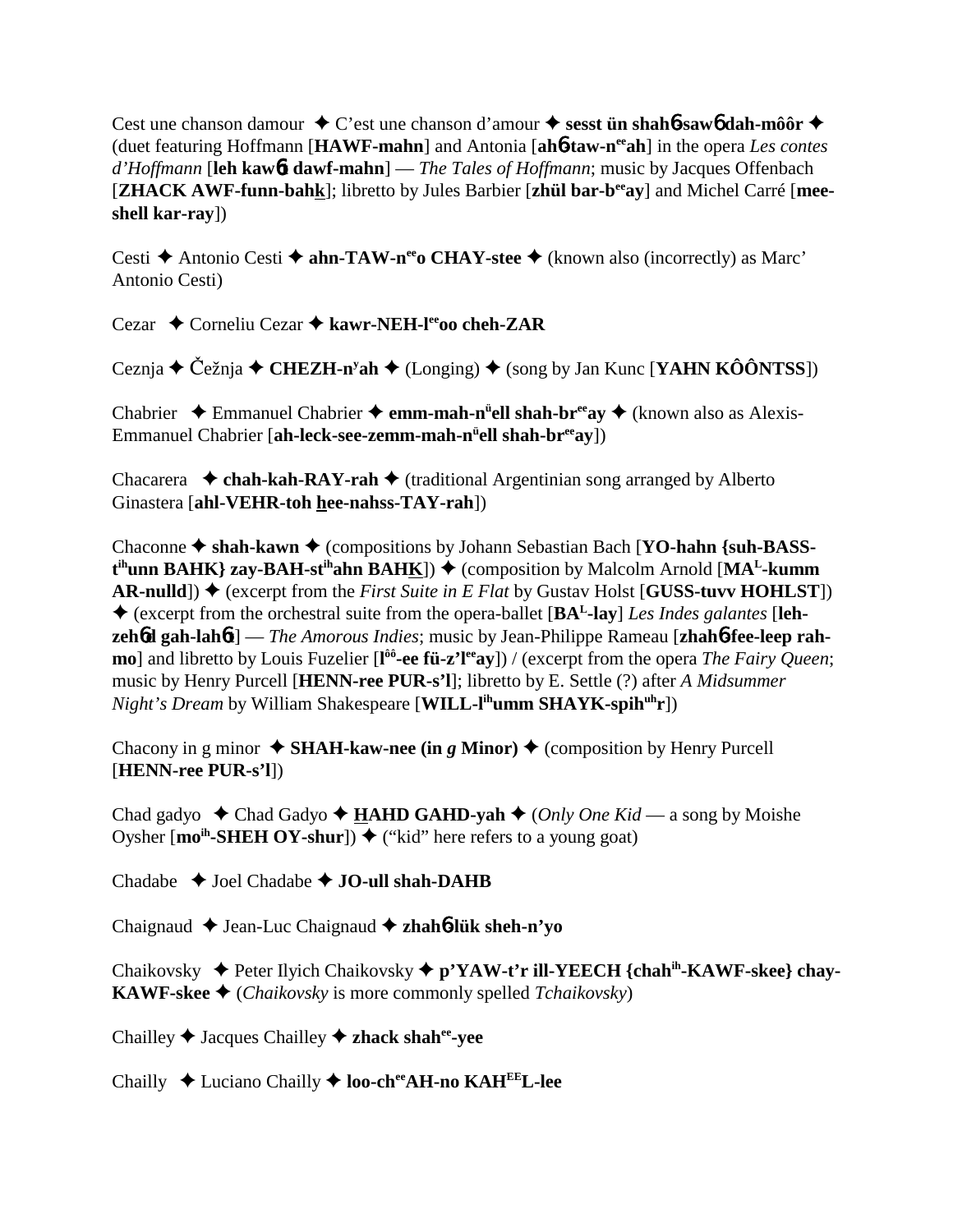Chailly Riccardo Chailly **reek-KAR-doh KAHEEL-lee**

Chaix  $\triangle$  Charles Chaix  $\triangle$  sharl sheh

Chajes Julius Chajes **{JOO-lihuss CHAH-juss} YÔÔ-leeôôss HAH-yess**

Chalabala ◆ Zdeněk Chalabala ◆ ZDEH-n<sup>y</sup>eck <u>K</u>AH-luh-buh-luh

Chaliapin ◆ Feodor Chaliapin ◆ f<sup>eh</sup>AW-dur shah-l<sup>ih</sup>AH-pinn ◆ (known also as Feodor Ivanovich [**f<sup>eh</sup>AW-dur ee-VAH-nuh-vihch**] Chaliapin) ♦ (the first name is also transliterated as Fedor [**f'YAW-dur**] and the last as Chaliapine [shah-l<sup>ih</sup>AH-pinn])

Chalumeau  $\triangle$  shah-lü-mo  $\triangle$  (primitive clarinet)

Chalupt René Chalupt **ruh-nay shah-lüpt**

Cham ber  $\triangle$  Huang, Cham-Ber  $\triangle$  H<sup>00</sup>AHNG, TSHAH<sup>AH</sup>NG-BAH<sup>EE</sup>  $\triangle$  (known also as Cham-Ber Huang)

Chamber orchestra of lausanne  $\triangle$  Chamber Orchestra of Lausanne  $\triangle$  (Chamber Orchestra of) **lo-zahn**

Chambon Jacques Chambon **zhack shah**6**-baw**6

Chambonnieres Jacques Champion Chambonnières **zhack shah**6**-peeaw**6 **shah**6**-bawnn<sup>ee</sup>ehr ◆** (known also as Champion de [**duh**] Chambonnières)

Chaminade ◆ Cécile Chaminade ◆ say-seel shah-mee-nahd ◆ (known also as Cécile Louise Stéphanie Chaminade [**say-seel lôôeez stay-fah-nee shah-mee-nahd**])

Chamine Jorge Chaminé **zhawrzh shah-mee-nay**

Chamisso Adalbert von Chamisso **AHAH-dahl-pehrt fawn hah-MISS-so**

Chamlee Mario Chamlee **MA-riho SHAMM-lee**

Chamo il mio ben cosi  $\triangle$  **KAH-mo eel MEE-o bayn KO-zee**  $\triangle$  (excerpt from the opera *Orfeo* ed Euridice [ohr-FAY-o ayd ay<sup>oo</sup>-ree-DEE-chay]; music by Christoph Willibald von Gluck [**KRIH-stawf VILL-lee-bahlt fawn GLÔÔK**] and libretto by Ranieri de' Calzabigi [**rah-neeAYree day kahl-tsah-BEE-jee**])

Champagne Claude Champagne **{KLAWD shamm-PAYN} klohd shah**6**-pah-ny'** (known also as Claude Adonaï Desparois dit Champagne [**klohd ah-daw-nahee deh-pah-r'wah dih shah**6**-pah-ny'**])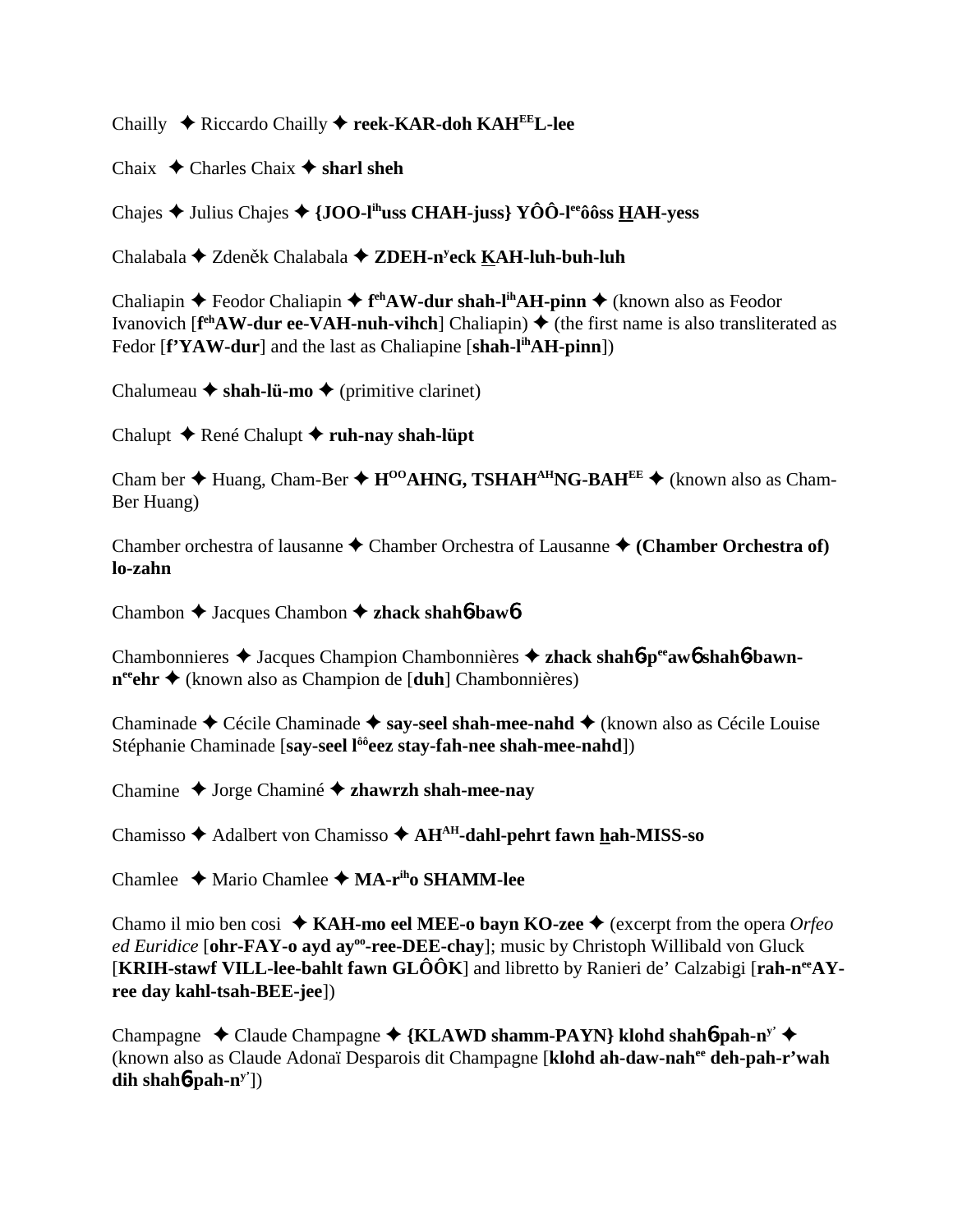Champein Stanislas Champein **stah-neess-lahss shah**6**-peh**6

Champion  $\triangle$  Jacques Champion  $\triangle$  **zhack shah<sup>6</sup>-p<sup>ee</sup>aw<sup>6</sup>** (known also as Jacques Champion Chambonnières [**shah**6**-bawn-neeehr**] and Champion de [**duh**] Chambonnières)

Champion Marguerite Roesgen-Champion **mar-gö-reet RÖSS-gunn-shah**6**-peeaw**6

- Champion **→** Thomas Champion → taw-mah shah**6**-p<sup>ee</sup>aw**6**
- Chancelier Philippe le Chancelier **fee-leep luh shah**6**-s'leeay**

Chandos anthems  $\triangle$  Chandos anthems  $\triangle$  CHAHN-dohss (anthems)  $\triangle$  (numbered anthems by George Frideric Handel [**JAW-urj FRIH-duh-rick HANN-d'l**])

Chandos concert orchestra **→** Chandos Concert Orchestra → CHAHN-dohss (Concert **Orchestra)**

Chanot François Chanot **frah**6**-swah shah-no**

Chanson **shah**6**-saw**6 (song by Erik Satie [**ay-reek sah-tee**])

Chanson a boire  $\triangle$  Chanson à boire  $\triangle$  shah**6**-saw**6-nah bwar**  $\triangle$  (Drinking Song)  $\triangle$  (song from the collection *Don Quichotte a Dulcinée* [**daw**6 **kee-shawt ah dül-see-nay**], with music by Maurice Ravel [**mo-reess rah-vell**] and words by Paul Morand [**pohl maw-rah**6])

Chanson damour  $\triangle$  Chanson d'amour  $\triangle$  shah**6**-saw**6** dah-môôr  $\triangle$  (Song of Love)  $\triangle$  (song, title used by various composers)

Chanson dautomne Chanson d'automne **shah**6**-saw**6 **doh-tawn** (Autumn Song) (poem by Paul Verlaine [**pohl vehr-lenn**] set to music by Reynaldo Hahn [**ray-NAHL-doh HAHN**])

Chanson davril  $\triangle$  Chanson d'Avril  $\triangle$  shah**6**-saw**6** dah-vreel  $\triangle$  (Song of April)  $\triangle$  (poem by Louis Bouilhet [**l ôô-ee bôô-yeh**] set to music by Georges Bizet [**zhawrzh bee-zay**])

Chanson de berceau  $\triangle$  shah**b-sawb** duh behr-so  $\triangle$  (Lullaby)  $\triangle$  (composition by Federico Mompou [**feh-theh-REE-ko** mawm-PO<sup>00</sup>])

Chanson de florian  $\triangle$  Chanson de Florian  $\triangle$  shah**6**-sawb duh flaw-r<sup>ee</sup>ahof  $\triangle$  (song by Charles  $Ives [CHAH-**rullz**  $\overline{I}VZ$ ]$ 

Chanson de la grenouillère  $\rightarrow$  shah**6**-saw**6** duh lah gruh-nôô-yehr  $\rightarrow$  (folk song of the Métis [**may-tee**] — descendents of French fur traders and their native wives in communities in the Qu'appelle [**kahp-pell**] Valley in Saskatchewan)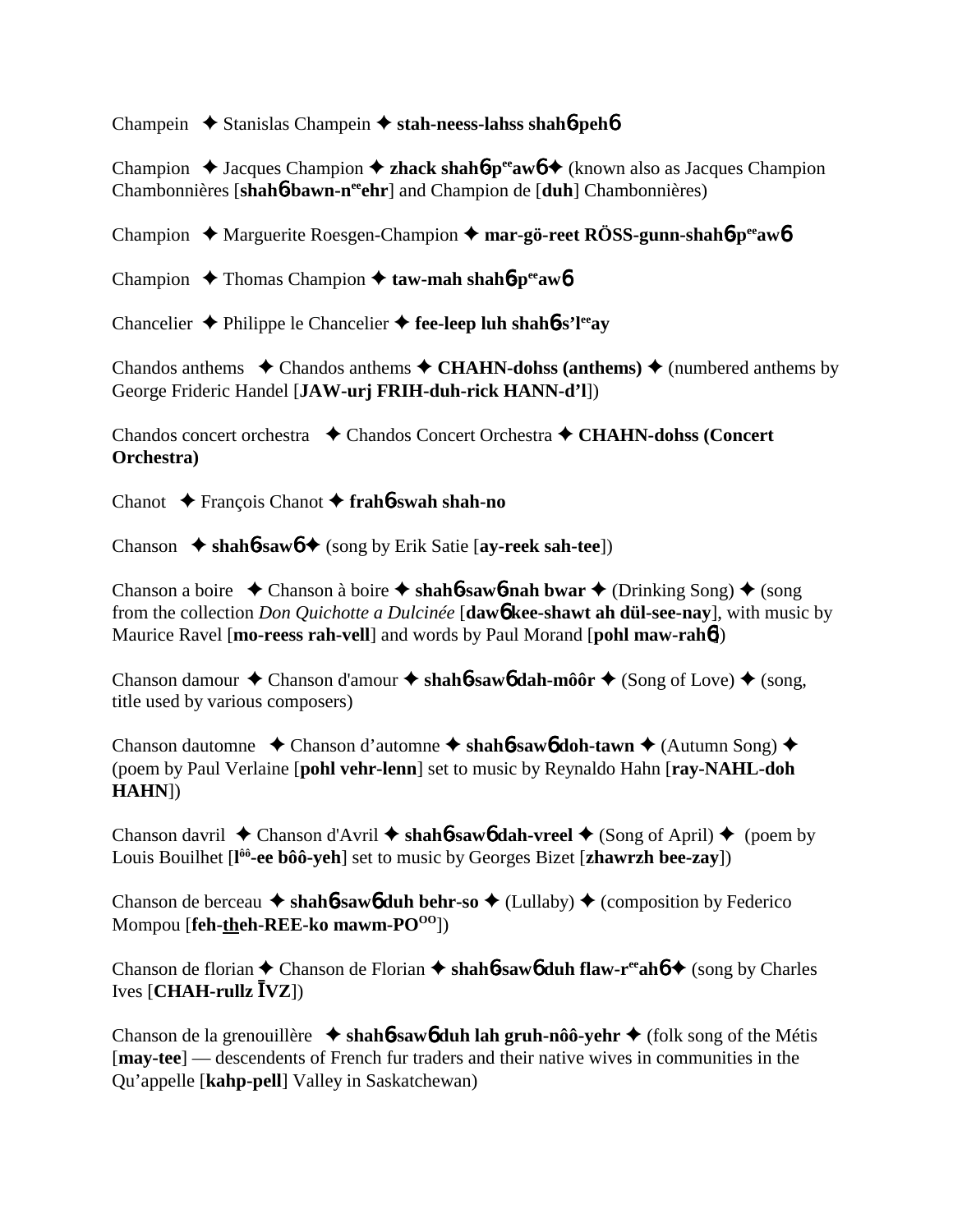Chanson de la mort de don quichotte Chanson de la mort de Don Quichotte  **shah**6**-saw**6 **duh lah mor duh daw6** kee-shawt  $\triangle$  (composition by Jacques Ibert [zhack ee-behr])  $\triangle$  (music for the film *Don Quichotte*)

Chanson de ladieu Chanson de l'adieu **shah**6**-saw**6 **duh lah-deeö** (song by Francesco Paolo Tosti [frahn-CHAY-sko PAH<sup>O</sup>-lo TOH-stee])

Chanson de matin  $\triangle$  shah**6**-sawb duh mah-tehb  $\triangle$  (composition by Edward Elgar [**EDD**-wurd **ELL-gar**])

Chanson de nuit **→ shahb-sawb duh n<sup>u</sup>ee** ◆ (Song of the Night) ◆ (composition by Edward Elgar [**EDD-wurd ELL-gar**])

Chanson de printemp  $\triangle$  shah**6**-saw**6** duh preh**6**-tah**6**  $\triangle$  (Song of Springtime)  $\triangle$  (song by Charles Gounod [**sharl gôô-no**])

Chanson des cueilleuses de lentisques **shah**6**-saw**6 **day kö-yöz duh lah**6**-teesk** (excerpt from *Cinq mélodies populaires grecques* [**seh**6**k may-law-dee paw-pü-lehr greck**] — *Five Popular Greek Melodies* — by Maurice Ravel [**mo-reess rah-vell**])

Chanson dorkenise **→** Chanson d'Orkenise → shah**6**-saw**6** dawr-k'neez → (Song of Orkenise  $[awr-k'neez]$ )  $\blacklozenge$  (poem by Guillaume Apollinaire [ghee-yohm ah-pawl-lee-nehr] set to music by Francis Poulenc [**frah**6**-seess pôô-lah**6**k**])

Chanson du fou  $\blacklozenge$  La chanson du fou  $\blacklozenge$  **lah shah<sup>6</sup>-saw<sup>6</sup> dü fôô**  $\blacklozenge$  (Song of the Madman)  $\blacklozenge$ (poem by Victor Hugo [**{VICK-tur h'YOO-go} veek-tawr ü-go**] set to music by Georges Bizet [**zhawrzh bee-zay**])

Chanson du toreador Chanson du Toréador **shah**6**-saw**6 **dü taw-ray-ah-dawr** (Toreador  $[TAW-ray-uh-daw<sup>uh</sup>r]$  Song)  $\blacklozenge$  (excerpt from the opera *Carmen* [**KAR-m'n**], with music by Georges Bizet [**zhawrzh bee-zay**]; libretto by Henri Meilhac [**ah**6**-ree meh-yack**] and Ludovic Halévy [**lü-daw-veek ah-lay-vee**])

Chanson epique  $\triangle$  Chanson épique  $\triangle$  shahb-sawb ay-peek  $\triangle$  (song from the collection *Don Quichotte à Dulcinée* [**daw**6 **kee-shawt ah dül-see-nay**], with music by Maurice Ravel [**moreess rah-vell**] and words by Paul Morand [**pohl maw-rah**6])

Chanson espagnole  $\blacklozenge$  **shahb-sawb** ess-pah-n'yawl  $\blacklozenge$  (Spanish Song)  $\blacklozenge$  (excerpt from a group of *Chants populaires* [**shah**6 **paw-pü-lehr**] — *Popular Songs* — by Maurice Ravel [**mo-reess rah-vell**])

Chanson francaise  $\triangle$  shah**6**-sawb frahb-sezz  $\triangle$  (French Song)  $\triangle$  (excerpt from a group of *Chants populaires* [**shah**6 **paw-pü-lehr**] — *Popular Songs* — by Maurice Ravel [**mo-reess rahvell**])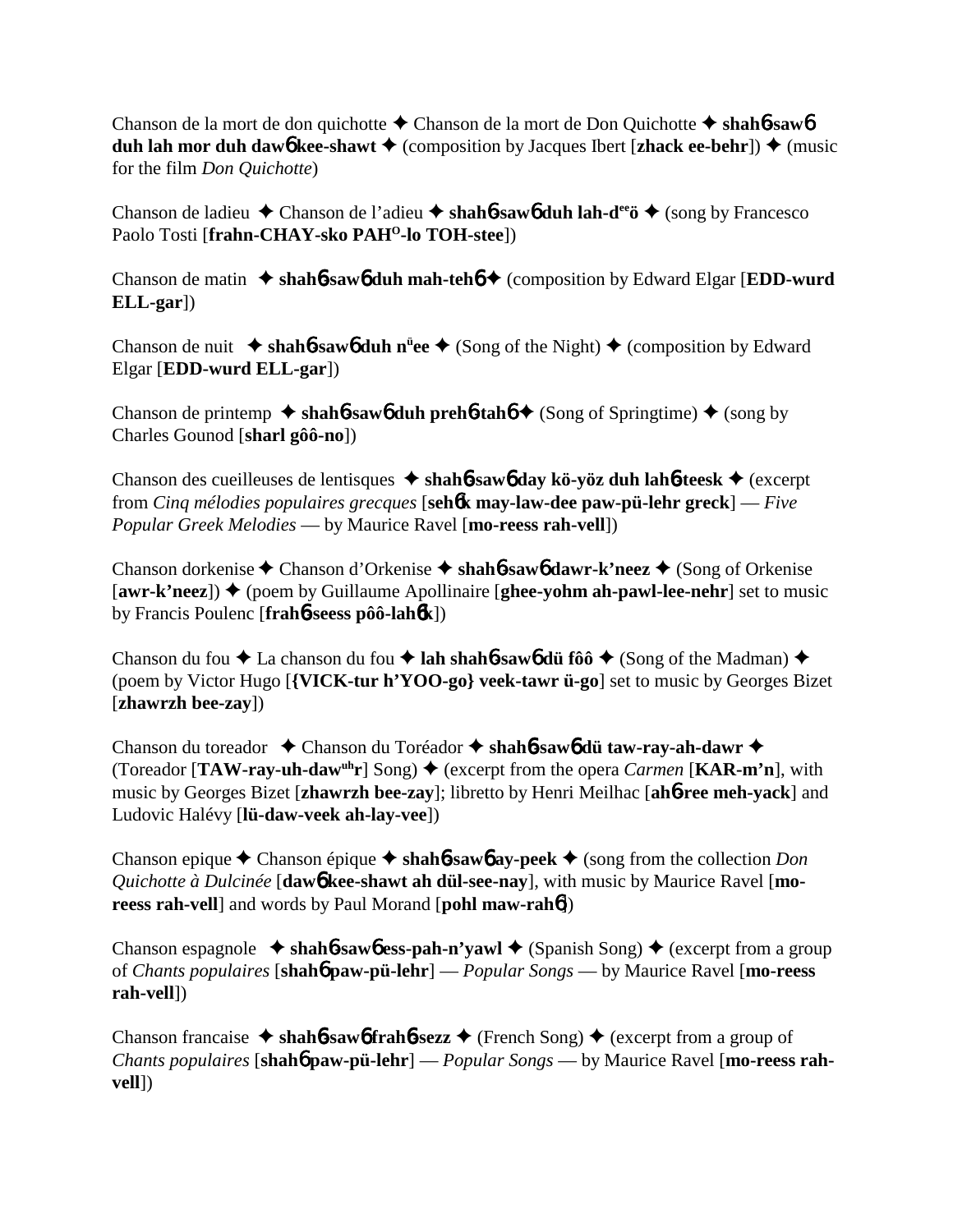Chanson hebraique **→** Chanson hébraïque → shah**6-saw6** av-brah-eek → (Hebrew Song) → (excerpt from a group of *Chants populaires* [**shah**6 **paw-pü-lehr**] — *Popular Songs* — by Maurice Ravel [**mo-reess rah-vell**])

Chanson italienne  $\triangle$  shah**6**-sawb ee-tah-l<sup>ee</sup>enn  $\triangle$  (Italian Song)  $\triangle$  (excerpt from a group of *Chants populaires* [**shah**6 **paw-pü-lehr**] — *Popular Songs* — by Maurice Ravel [**mo-reess rahvell**])

Chanson perpetuelle  $\triangle$  Chanson perpétuelle  $\triangle$  shahb-sawb pehr-pay-tü-ell  $\triangle$  (song by Ernest Chausson [**ehr-nesst shohss-saw**6])

Chanson pour la route  $\triangle$  Chanson pour la route  $\triangle$  shah**6**-saw6 pôôr lah rôôt  $\triangle$  (poem by Léon Chancerel [lay-awb shahb-suh-rell] set to music by Jacques Chailley [zhack shah<sup>ee</sup>-yee])

Chanson romanesque  $\triangle$  shah**6**-saw**6** raw-mah-nessk  $\triangle$  (song from the collection *Don Quichotte a Dulcinée* [**daw**6 **kee-shawt ah dül-see-nay**], music by Maurice Ravel [**mo-reess rah-vell**] and words by Paul Morand [**pohl maw-rah**6])

Chanson triste  $\triangle$  shah**6**-saw**6** treest  $\triangle$  (Sad Song)  $\triangle$  (poem by Jean Lahor [zhah**6** lawr] set to music by Henri Duparc [**ah**6**-ree dü-park**])

Chansons de bilitis  $\triangle$  Chansons de Bilitis  $\triangle$  shah**6**-saw**6** duh bee-lee-teess  $\triangle$  (Songs of Bilitis) (songs by Claude Debussy [**klohd deh-büss-see**])

Chansons de toile  $\triangle$  shah**6**-saw**6** duh twahl  $\triangle$  (anonymous 13th-century compositions)

Chansons francaises  $\triangle$  Chansons françaises  $\triangle$  shah**6**-saw**6** frah**6**-sezz  $\triangle$  (*French Songs* by Francis Poulenc [**frah**6**-seess pôô-lah**6**k**])

Chansons grises  $\rightarrow$  **shahb-sawb greess**  $\rightarrow$  (poems by Paul Verlaine [**pohl vehr-lenn**] set to music by Reynaldo Hahn [**ray-NAHL-doh HAHN**])

Chansons populaires **shah**6**-saw**6 **paw-pü-lehr** (excerpt from the suite *Marizápalos* [**mahree-THAH-pah-lawss**] by Gaspar Sanz [**gahss-PAR SAHNTH**])

Chant du menestrel  $\triangle$  Chant du ménestrel  $\triangle$  shah**6** dü may-ness-trell  $\triangle$  (composition by Alexander Glazunov [**uh-ly ick-SAHN-d'r gluh-zôô-NAWF**])

Chant hindou  $\rightarrow$  shah**6**-teh**6**-dôô  $\rightarrow$  (Song of India)  $\rightarrow$  (composition by Nicolai Rimsky-Korsakov [**ny ee-kah-LAHIH REEM-skee-KAWR-suh-kuff**])

Chantar mer  $\triangle$  A chantar m'er  $\triangle$  ah shah**6-tar mehr**  $\triangle$  (12th composition by Beatriz de Dia [**beh-ah-tree duh dee-ah**])

Chantavoine ◆ Jean Chantavoine ◆ zhah**6** shah**6-tah-v'wahn** ◆ known also as Jean François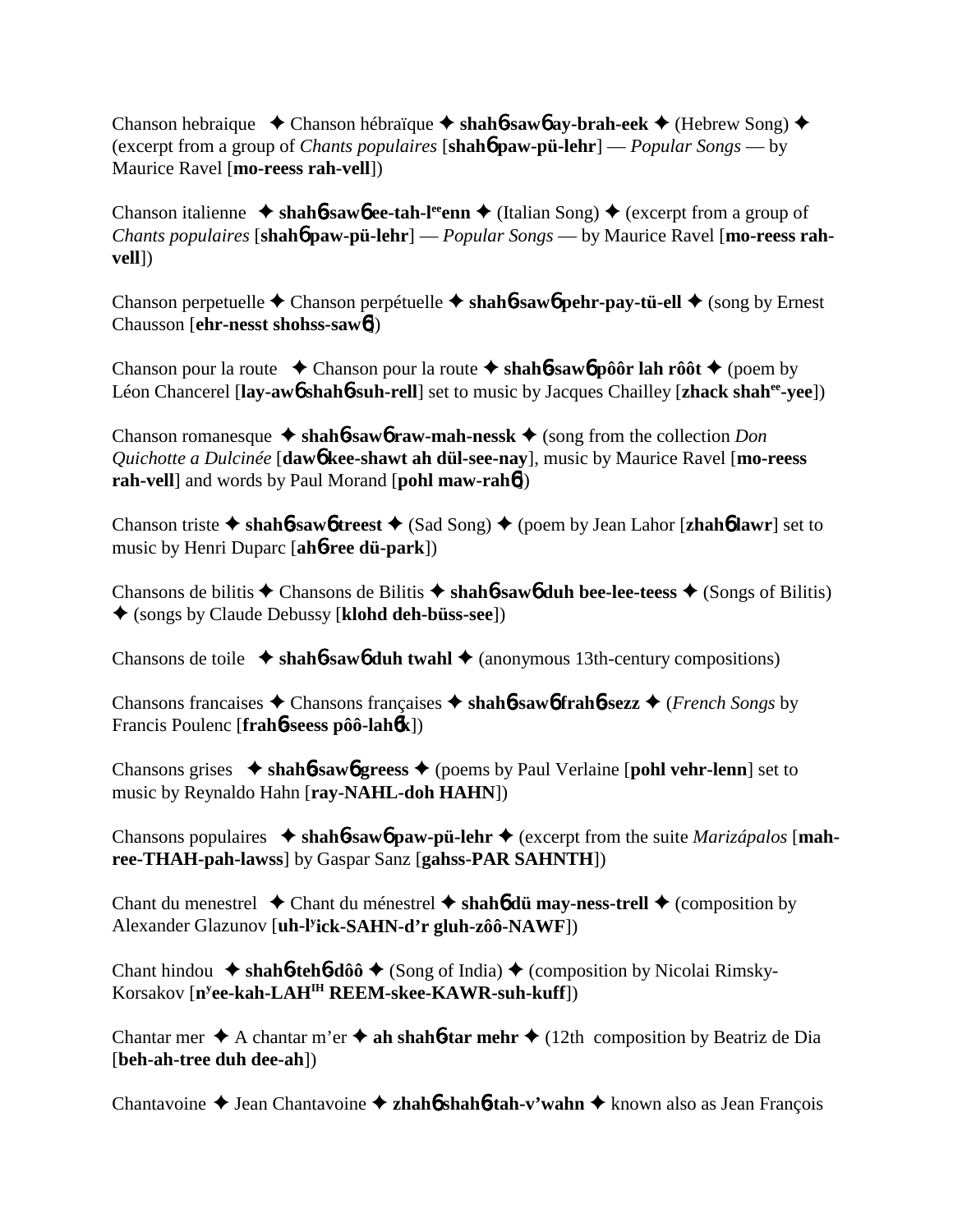Henri Chantavoine [**zhah frah**6**-swah ah**6**-ree shah**6**-tah- v'wahn**])

Chantez a dieu nouveau cantique Chantez à Dieu nouveau cantique **shah**6**-tay ah deeö** nôô-vo kahô-teek  $\triangleleft$  (Sing to the Lord a new song)  $\triangleleft$  (psalm set to music by Jan Pieterszoon Sweelinck [**YAHN PEE-turss-zoh<sup>oh</sup>n SWAY<sup>AY</sup>-lihngk**])

Chanticleer  $\triangle$  **CHANN-tuh-klih**<sup>uh</sup>**r**  $\triangle$  (vocal music group)

Chantilly codex **shahn-tee-YEE KO-deckss**

Chants dauvergne  $\triangle$  Chants d'Auvergne  $\triangle$  shah**6** doh-vehrn<sup>y'</sup>  $\triangle$  (Songs of the Auvergne [o**vehrn<sup>y'</sup>] ◆ (French folk songs collected by Joseph Canteloube [zho-zeff kah6<sup>***t***</sup>'lôôb])** 

Chants populaires  $\rightarrow$  shah**6** paw-pü-lehr  $\rightarrow$  (Popular Songs)  $\rightarrow$  (songs by Maurice Ravel [**moreess rah-vell**])

Chanukkah oy chanukkah ◆ Chanukkah, oy Chanukkah ◆ hah-nook-KAH, oy hah-nook-**KAH**  $\triangle$  (*Festival of Lights* — Chassidic [**hahss-SIH-dick**] melody)

Chaparro  $\triangle$  El Chaparro  $\triangle$  ell chah-PAR-ro  $\triangle$  (apparently a nickname for Rafael Montilla [**rah-fah-ELL mawn-TEE-l'yah**] in the *Misa flamenca* [**MEE-sah flah-MAYN-kah**] — *Flamenco* [**flah-MENN-ko**] *Mass* — by Paco Peña [**PAH-ko PAY-n'yah**])

Chapelier  $\triangle$  Le Chapelier  $\triangle$  luh shah-p'l<sup>ee</sup>ay  $\triangle$  (composition by Erik Satie [ay-reek sah-tee])

Chapelle dans les pins  $\triangle$  La chapelle dans les pins  $\triangle$  **lah shah-pell dahó leh pehó**  $\triangle$  (excerpt from *Par monts et par vaux* [**par maw6** ay **par vo**]  $\triangle$  (composition by Michel Leclerc [**mee-shell luh-klehr**])

Chapelle de guillaume tell  $\triangle$  Chapelle de Guillaume Tell  $\triangle$  shah-pell duh ghee-yohm tell  $\triangle$ (Chapel of William Tell) (excerpt from *Années de pèlerinage (première année — Suisse)* [**ahnnay duh peh-l'ree-nahzh (pruh-m<sup>ee</sup>ehr ahn-nay — s<sup>ü</sup>eess)] —** *Years of Pilgrimage (First Year***)** *— Switzerland)* — by Franz Liszt [**FRAHNZ LISST**])

Chapelle royale **→** La chapelle royale **→ lah shah-pell r'wah-yahl →** (Chapel Royal)

Chapelle royale **↓ shah-pell r'wah-yahl ↓** (Chapel Royal)

Chapi ◆ Ruperto Chapí ◆ **roo-PEHR-toh chah-PEE** ◆ (known also as Ruperto Chapí y Lorente [**roo-PEHR-toh chah-PEE ee lo-RAYN-tay**]

Chapin Harry Chapin **HAR-ree CHAY-p'n**

Chapin  $\blacklozenge$  Schuyler G. Chapin  $\blacklozenge$  **SKI**-lur G. CHAY-p'n  $\blacklozenge$  (known also as Schuyler Garrison [**GAR-rih-s'n**] Chapin)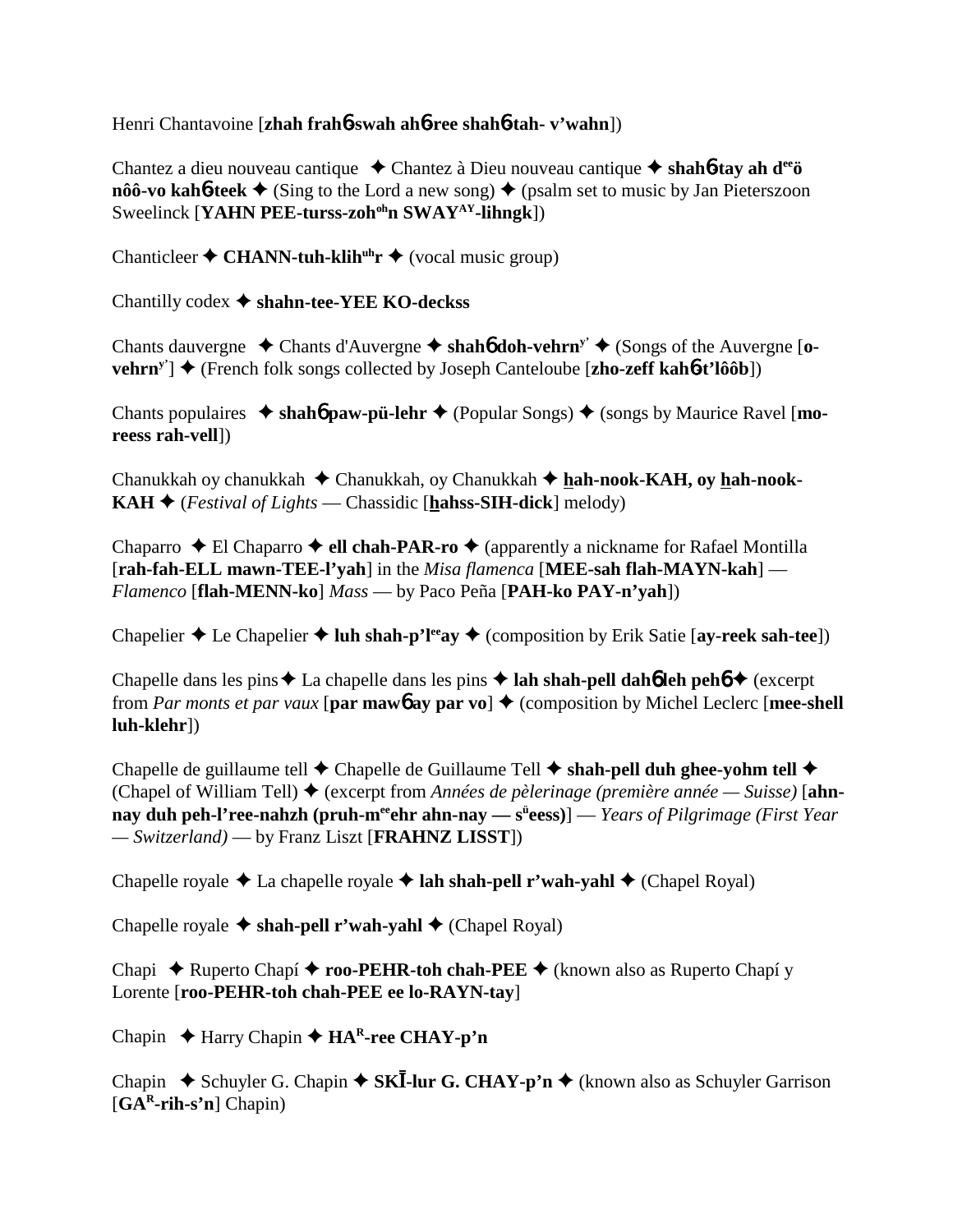Chaplitsky  $\triangle$  chah-PL<sup>Y</sup>EET-skee  $\triangle$  character in the opera *Pique dame* [**peek dahm**] — *The Queen of Spades*; music by Peter Ilyich Tchaikovsky [**p'YAW-t'r ill-YEECH {chahih-KAWFskee} chay-KAWF-skee**]; libretto by Modest Tchaikovsky [**mah-DYESST {chahih-KAWFskee} chay-KAWF-skee**] after Alexander Sergeyevich Pushkin [**uh-ly ick-SAHN-d'r sehr-GAYyeh-vihch POOSH-kinn**])

Chapman **→** Kirsten Lokvam Chapman → KEER-stunn LAHK-vumm CHAPP-munn

Chapuis Auguste Chapuis **o-güst shah-pü ee** (known also as Auguste Paul Jean-Baptiste Chapuis [**o-güst pohl zhah**6**-bah-teest shah-pü ee**]

Char  $\triangle$  Friedrich Ernst Char  $\triangle$  **FREET-rihh EHRNST KAR**  $\triangle$  (known also as Friedrich Ernst Fritz [**FRITTSS**] Char)

Charango  $\triangle$  chah-RAHN-go  $\triangle$  (a musical instrument)

Charbonnier **→** Bernadette Charbonnier → behr-nah-dett shar-bawn-n<sup>ee</sup>ay

Chardavoine Jehan Chardavoine **zhehah**6 **shar-dah-vwahn**

Chardavoyne Jehan Chardavoyne **zhehah**6 **shar-dah-vwahn**

Chardevoine Jehan Chardevoine **zhehah**6 **shar-duh-vwahn**

Charles Charles, Duke of Orléans **SHARL, (Duke of) awr-lay-ah**6

Charles  $\triangle$  Monsieur Charles  $\triangle$  mawb-s<sup>ee</sup>ör sharl  $\triangle$  (pen name of Max Chop [MAHKSS] **KOHP**])

Charlie rutlage  $\triangle$  Charlie Rutlage  $\triangle$  CHAR-lee RUTT-layj  $\triangle$  (cowboy ballad [BA<sup>L</sup>-ludd] published in 1891, later arranged by Charles Ives  $[CHAH\text{-}rullz \overline{I} VZ]$ 

Charlotte  $\triangle$  shar-lawt  $\triangle$  (character in the opera *Werther* [**VEHR-tur**] (French version); music by Jules Massenet [**zhül {mahss-s'nay} mahss-s'neh**]; libretto by Édouard Blau [**ay-dôôar blo**], Paul Milliet [pohl mee-y<sup>ee</sup>ch], and Georges Hartmann [zhawrzh HART-mahn] after Johann Wolfgang von Goethe [**YO-hahn VAWLF-gahng fawn GÖ-tuh**])

Charodeika  $\triangle$  **chah-rah-DAY<sup>EE</sup>-kuh**  $\triangle$  (The Enchantress)  $\triangle$  (an opera, with music by Peter Ilyich Tchaikovsky [**p'YAW-t'r ill-YEECH {chahih-KAWF-skee} chay-KAWF-skee**] and libretto by Ippolit Vasil'yevich Shpazhinsky [**ipp-pah-LYEET vah-SEEL-yeh-vihch shpah-ZHEEN-skee**])

Charpentier Gustave Charpentier **güss-tahv shar-pah**6**-teeay**

Charpentier Jacques Charpentier **zhack shar-pah**6**-teeay**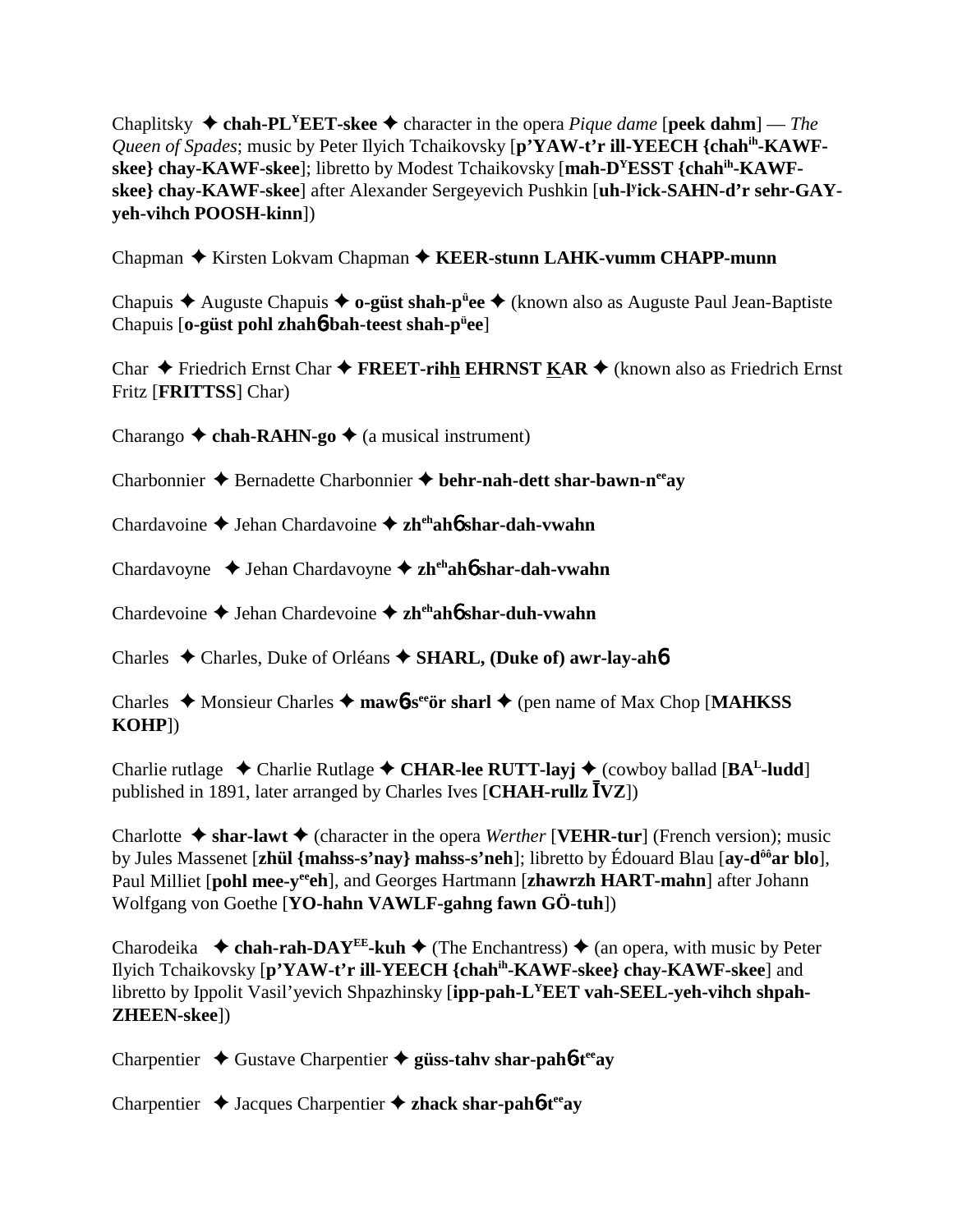Charpentier Jean-Jacques Beauvarlet-Charpentier **zhah**6**-zhack bo-var-leh-shar-pah**6 **t eeay**

Charpentier Marc-Antoine Charpentier **mark-ah**6**-twahn shar-pah**6**-teeay**

Charpentier **→** Raymond Charpentier → reh-mawb shar-pahb-t<sup>ee</sup>ay → (known also as Raymond Louis Marie [**l ôô-ee mah-ree**] Charpentier)

Charteris **→** Richard Charteris → RIH-churd char-TEH-riss

Charwoche  $\triangle$  kah<sup>ah</sup>r-VAW-kuh  $\triangle$  (composition by Hugo Wolf [**HOO-go VAWLF**])

Chasins Abram Chasins **AY-brumm CHAY-s'nz**

Chasse neige  $\triangle$  shahss nehzh  $\triangle$  composition from *Études d'exécution transcendante* [**ay-tüd**] **degg-zay-kü-seeaw**6 **trah**6**-sah**6**-dah**6**t**] by Franz Liszt [**FRAHNZ LISST**])

Chastelain de couci ◆ Li Chastelain de Couci ◆ lee shahss-t'leh**6** duh kôô-see ◆ (Gui [ghee] IV (Lord of) Couci [**kôô-see**])

Chat  $\triangle$  Le chat  $\triangle$  luh shah  $\triangle$  (The tomcat)  $\triangle$  (character in the opera *L'enfant et les sortileges* [**lah**6**-fah**6 **ay leh sawr-tee-lehzh**] — *The Child and the Fantasies*; music by Maurice Ravel [**mo**reess rah-vell] and libretto by Sidonie Gabrielle Gauthiers-Villars [see-daw-nee gah-br<sup>ee</sup>ell go**t eeay-veel-lar**])

Chateauneuf Paula Chateauneuf **poh-lah shah-toh-nöf**

Chatelet Jean de Châtelet **zhah**6 **duh shah-t'leh** (known also as Jean Guyot [**zhah**6 **güyo**] and Johannes Castileti [**yo-HAHN-nuss kah-stee-LAY-tee**])

Chatte  $\triangle$  La chatte  $\triangle$  lah shaht  $\triangle$  (The white cat)  $\triangle$  (character in the opera *L'enfant et les sortileges* [**lah**6**-fah**6 **ay leh sawr-tee-lehzh**] — *The Child and the Fantasies*; music by Maurice Ravel [**mo-reess rah-vell**] and libretto by Sidonie Gabrielle Gauthiers-Villars [**see-daw-nee gahbr**<sup>ee</sup>ell go-t<sup>ee</sup>ay-veel-lar])

Chaucer **CHAW-sur**

Chaumet William Chaumet **WILL-lihumm sho-meh**

Chaun František Chaun **FRAHN-ty ih-sheck KAHÔÔN**

Chausson **←** Carlos Chausson ← KAR-lawss shohss-saw6

Chausson Ernest Chausson **ehr-nesst shohss-saw**6 (known also as Amédée [**ah-mayday**] Ernest Chausson)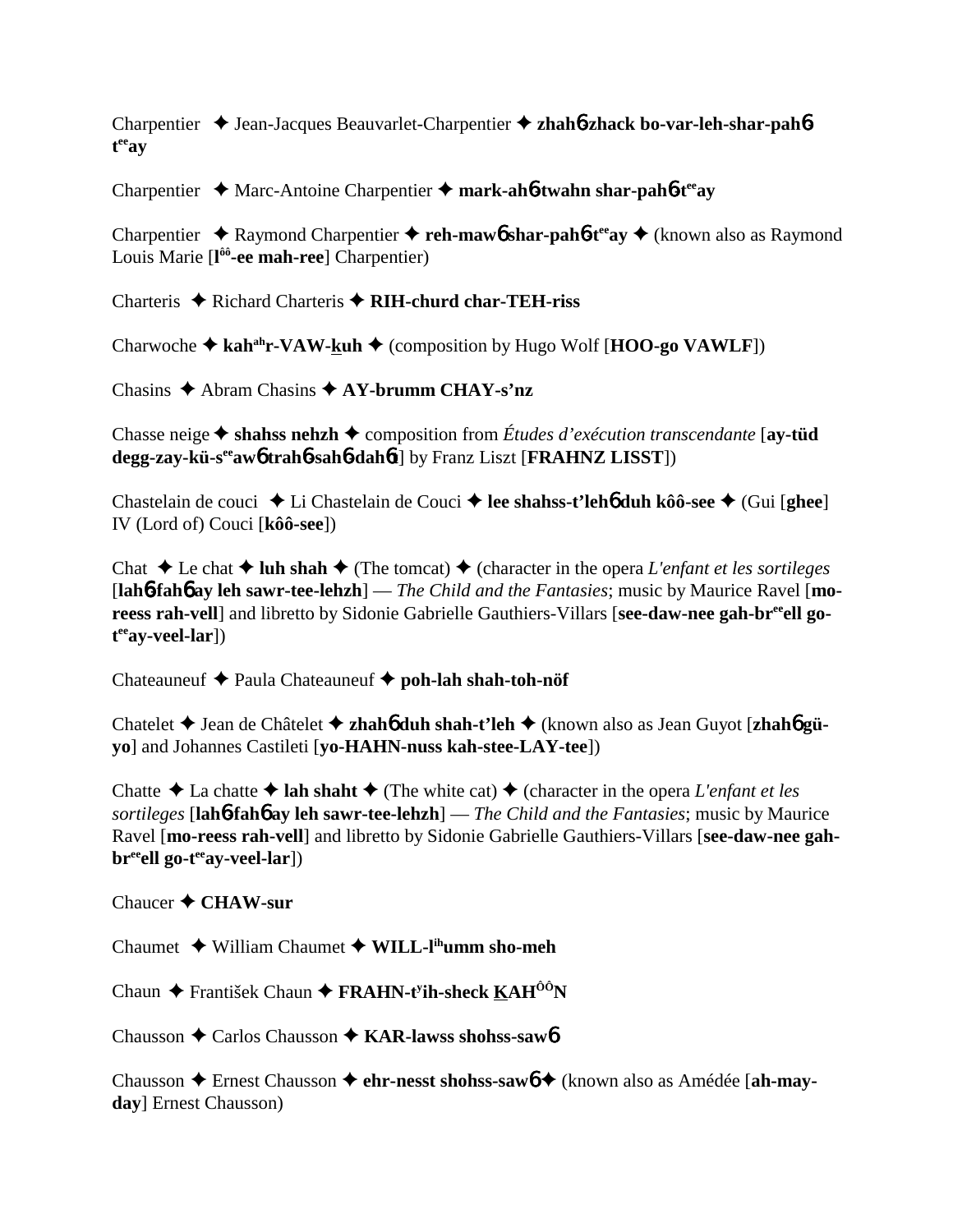Chauve souris  $\triangle$  La chauve-souris  $\triangle$  **lah shohv-sôô-ree**  $\triangle$  (The bat)  $\triangle$  (character in the opera *L'enfant et les sortileges* [**lah**6**-fah**6 **ay leh sawr-tee-lehzh**] — *The Child and the Fantasies*; music by Maurice Ravel [**mo-reess rah-vell**] and libretto by Sidonie Gabrielle Gauthiers-Villars [**see-daw-nee gah-breeell go-teeay-veel-lar**])

Chauvet Charles-Alexis Chauvet **sharl-ah-leck-see sho-veh**

Chaux de fonds  $\triangle$  La Chaux-de-Fonds  $\triangle$  **lah sho-duh-faw<sub>0</sub>**  $\triangle$  (Swiss city)

Chaux de fonds suisse La Chaux-de-Fonds, Suisse **lah sho-duh-faw**6**, sü eess** (Swiss city)

Chavanne **→** Irene von Chavanne → ee-RAY-nuh fawn kah-VAHN

Chavarri ◆ Eduardo Lopez Chavarri ◆ ay-th<sup>oo</sup>AHR-doh LO-pehth chah-VAR-ree

Chavez Carlos Chávez **KAR-lawss CHAH-vess** (known also as Carlos Antonio de Padua Chávez [KAR-lawss ahn-TOH-n<sup>ee</sup>o day PAH-th<sup>oo</sup>ah CHAH-vess], Carlos Chávez y Ramírez [**ee rah-MEE-ress**], and Carlos Antonio de Padua Chávez y Ramírez)

Chaynes Charles Chaynes **sharl shayn**

Che ascolto ahime  $\triangle$  Che ascolto ahimè  $\triangle$  kay ah-SKOHL-toh ah<sup>ee</sup>-MAY  $\triangle$  (Alas, what's this I hear)  $\blacklozenge$  (aria from the opera *Othello* [**o-TAYL-lo**]; music by Gioachino Rossini [ $j^{oh}$ ah-**KEE-no rohss-SEE-nee**]; libretto by F. Beriodi Salsa [**(**F.**) bay-reeO-dee SAHL-sah**] after William Shakespeare [**WILL-l<sup>ih</sup>umm SHAYK-spih<sup>uh</sup>r**])

Che cosa accadde **kay KO-zah ahk-KAHD-day** (excerpt from the opera *Il barbiere di Siviglia* [**eel bar-b<sup>ee</sup>AY-ray dee see-VEE-l<sup>ee</sup>ah**] — *The Barber of Seville* [**suh-VILL**]; music by Gioachino Rossini [j<sup>oh</sup>ah-KEE-no rohss-SEE-nee]; libretto by Cesare Sterbini [chay-ZAH-ray **stayr-BEE-nee**] after Pierre-Augustin Caron de Beaumarchais [**peeehr-o-güss-teh**6 **kah-raw**6 **duh bo-mar-sheh**] and Giuseppe Petrosellini [**joo-ZAYP-pay pay-tro-zayl-LEE-nee**])

Che dar piu vi possio ◆ Che dar più vi poss'io ◆ kay DAR peeOO vee PAWSS-s<sup>ee</sup>o ◆ (What More Can I Give You)  $\blacklozenge$  (madrigal [**MADD-rih-gull**] by Claudio Monteverdi [**KLAH<sup>00</sup>-d<sup>ee</sup>o**] **mohn-tay-VAYR-dee**])

Che disse che ascoltai **→** Che disse? che ascoltai? → kay DEESS-say? kay ah-SKOHL-tah<sup>ee</sup>? (excerpt from the opera *Orfeo ed Euridice* [**ohr-FAY-o ayd ayoo-ree-DEE-chay**]; music by Christoph Willibald von Gluck [**KRIH-stawf VILL-lee-bahlt fawn GLÔÔK**] and libretto by Ranieri de' Calzabigi [rah-n<sup>ee</sup>AY-ree day kahl-tsah-BEE-jee])

Che fa il mio bene  $\triangle$  Che fa il mio bene?  $\triangle$  kay fah eel MEE-o BAY-nay?  $\triangle$  (What Is My Love Doing?  $\triangle$  (poem by Pietro Metastasio [ $p^{ee}AY$ -tro may-tah-STAH- $z^{ee}$ o] set to music by Ludwig van Beethoven [**LOOT-vihh funn BAYAY-toh-funn**])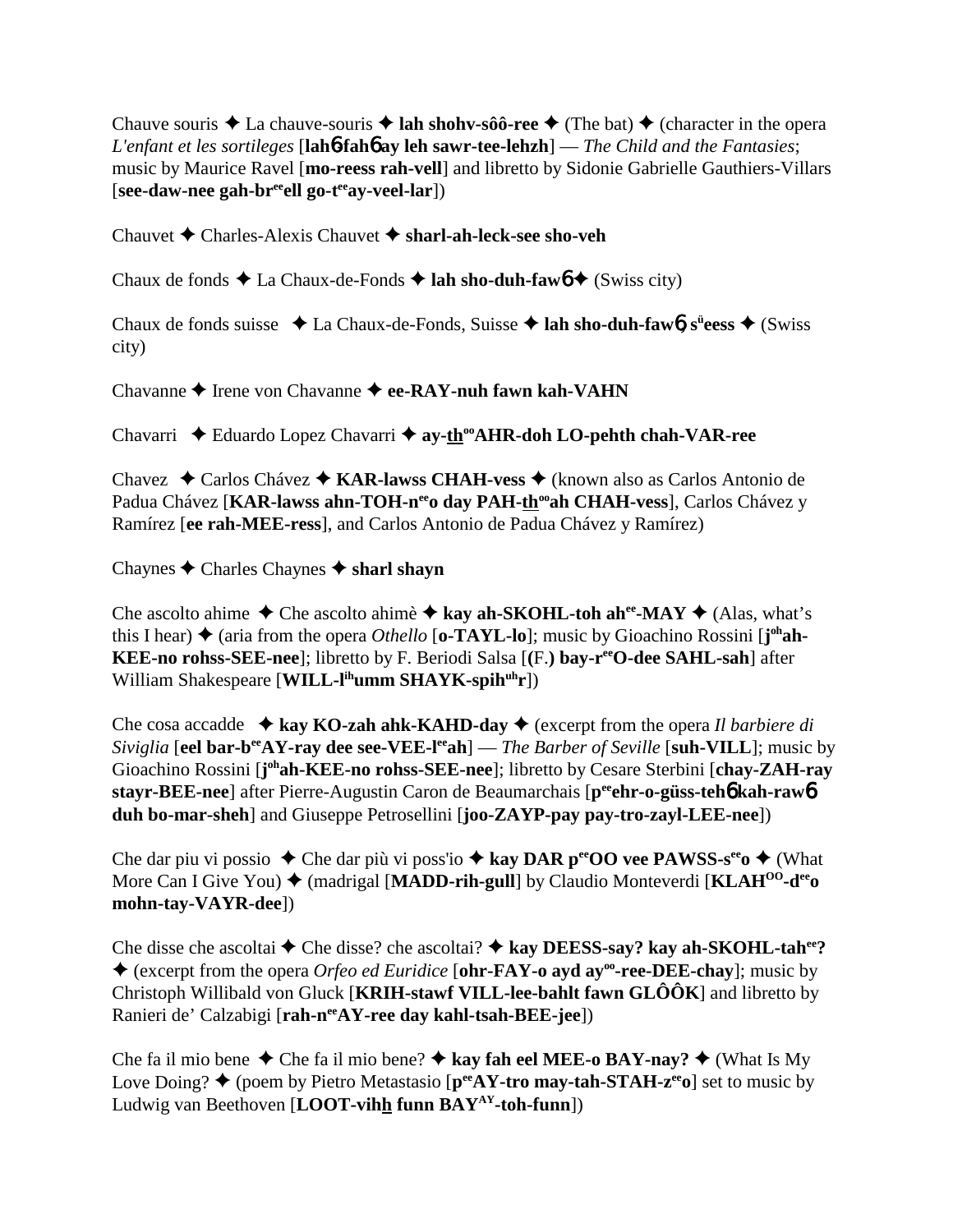Che fa il mio bene lamante impaziente one  $\triangle$  Che fa il mio bene? (L'amante impaziente 1)  $\triangle$ **kay fah eel MEE-o BAY-nay? (lah-MAHN-tay eem-pah-ts<sup>ee</sup>AYN-tay 1)**  $\blacklozenge$  **(What Is My)** Love Doing? (The Impatient Lover 1))  $\blacklozenge$  (poem by Pietro Metastasio [ $p^{ee}AY$ -tro may-tah-**STAH-z<sup>ee</sup>o**] set to music by Ludwig van Beethoven [**LOOT-vihh funn BAY<sup>AY</sup>-toh-funn**])

Che fa il mio bene lamante impaziente two  $\triangle$  Che fa il mio bene? (L'amante impaziente 2)  $\triangle$ **kay fah eel MEE-o BAY-nay? (lah-MAHN-tay eem-pah-ts<sup>ee</sup>AYN-tay 2)**  $\blacklozenge$  **(What Is My)** Love Doing? (The Impatient Lover 2))  $\blacklozenge$  (poem by Pietro Metastasio [ $p^{ee}AY$ -tro may-tah-**STAH-z<sup>ee</sup>o**] set to music by Ludwig van Beethoven [**LOOT-vihh funn BAY<sup>AY</sup>-toh-funn**])

Che faro  $\rightarrow$  Che farò  $\rightarrow$  kay fah-RO  $\rightarrow$  (aria from the opera *Orfeo ed Euridice* [**ohr-FAY-o** ayd ay<sup>oo</sup>-ree-DEE-chay]; music by Christoph Willibald von Gluck [KRIH-stawf VILL-lee**bahlt fawn GLÔÔK**]; libretto by Ranieri de' Calzabigi [**rah-neeAY-ree day kahl-tsah-BEEjee**])

Che faro senza euridice ◆ Che farò senza Euridice? ◆ kay fah-RO SAYN-tsah ay<sup>oo</sup>-ree-DEE**chay?**  $\blacklozenge$  (excerpt from the opera *Orfeo ed Euridice* [**ohr-FAY-o ayd ay**<sup>°</sup> ree-DEE-chay]; music by Christoph Willibald von Gluck [**KRIH-stawf VILL-lee-bahlt fawn GLÔÔK**] and libretto by Ranieri de' Calzabigi [rah-n<sup>ee</sup>AY-ree day kahl-tsah-BEE-jee])

Che fiero momento  $\triangle$  kay f<sup>ee</sup>AY-ro mo-MAYN-toh  $\triangle$  (excerpt from the opera *Orfeo ed Euridice* [ohr-FAY-o ayd ay<sup>oo</sup>-ree-DEE-chay]; music by Christoph Willibald von Gluck [**KRIH-stawf VILL-lee-bahlt fawn GLÔÔK**] and libretto by Ranieri de' Calzabigi [**rah-neeAYree day kahl-tsah-BEE-jee**])

Che gelida manina  $\triangle$  kay JAY-lee-dah mah-NEE-nah  $\triangle$  (duet from the opera *La bohème* [lah **baw-emm**] — *Bohemian Life*; music by Giacomo Puccini [**JAH-ko-mo poo-CHEE-nee**]; libretto by Luigi Illica [l<sup>oo</sup>EE-jee eel-LEE-kah] and Giuseppe Giacosa [joo-ZAYP-pay jah-KO**zah**] after Henri Murger [**ah**6**-ree mür-zhay**])

Che giova posseder cittadi et regni ◆ kay JO-vah pohss-SAY-dayr cheet-TAH-dee ett RAY**n'yee ♦** (composition by Jan Pieterszoon Sweelinck [**YAHN PEE-turss-zoh<sup>oh</sup>n SWAY**<sup>AY</sup> **lihngk**])

Che interminabile andirivieni ◆ Che interminabile andirivieni! ◆ KAY een-tayr-mee-NAH-bee**lay ahn-dee-ree-v<sup>ee</sup>AY-nee! ♦** (*Servants' Chorus* from the opera *Don Pasquale* [**dohn pahsk<sup>oo</sup>AH-lay**]; music by Gaetano Donizetti [**gah<sup>ay</sup>-TAH-no doh-nee-TSAYT-tee**]; libretto by Giovanni Ruffini [**jo-VAHN-nee roof-FEE-nee**] and Donizetti after Angelo Anelli [**ahn-JAY-lo ah-NAYL-lee**])

Che intesi oh annunzio  $\blacklozenge$  Che intesi, oh, annunzio!  $\blacklozenge$  kay een-TAY-zee, o, ahn-NOON-ts<sup>ee</sup>o!  $\triangle$  (What did I hear, oh, what news!)  $\triangle$  (aria from the opera *Elisabetta, Regina d'Inghilterra* [av**lee-zah-BAYT-tah, ray-JEE-nah deen-gheel-TAYR-rah**] — *Elizabeth* [**ih-LIH-zuh-buth**]*,* Queen of England; music by Gioachino Rossini [**j**<sup>oh</sup>**ah-KEE-no rohss-SEE-nee**]; libretto by Giovanni Federico Schmidt [**jo-VAHN-nee fay-day-REE-ko SHMITT**] after Carlo Federici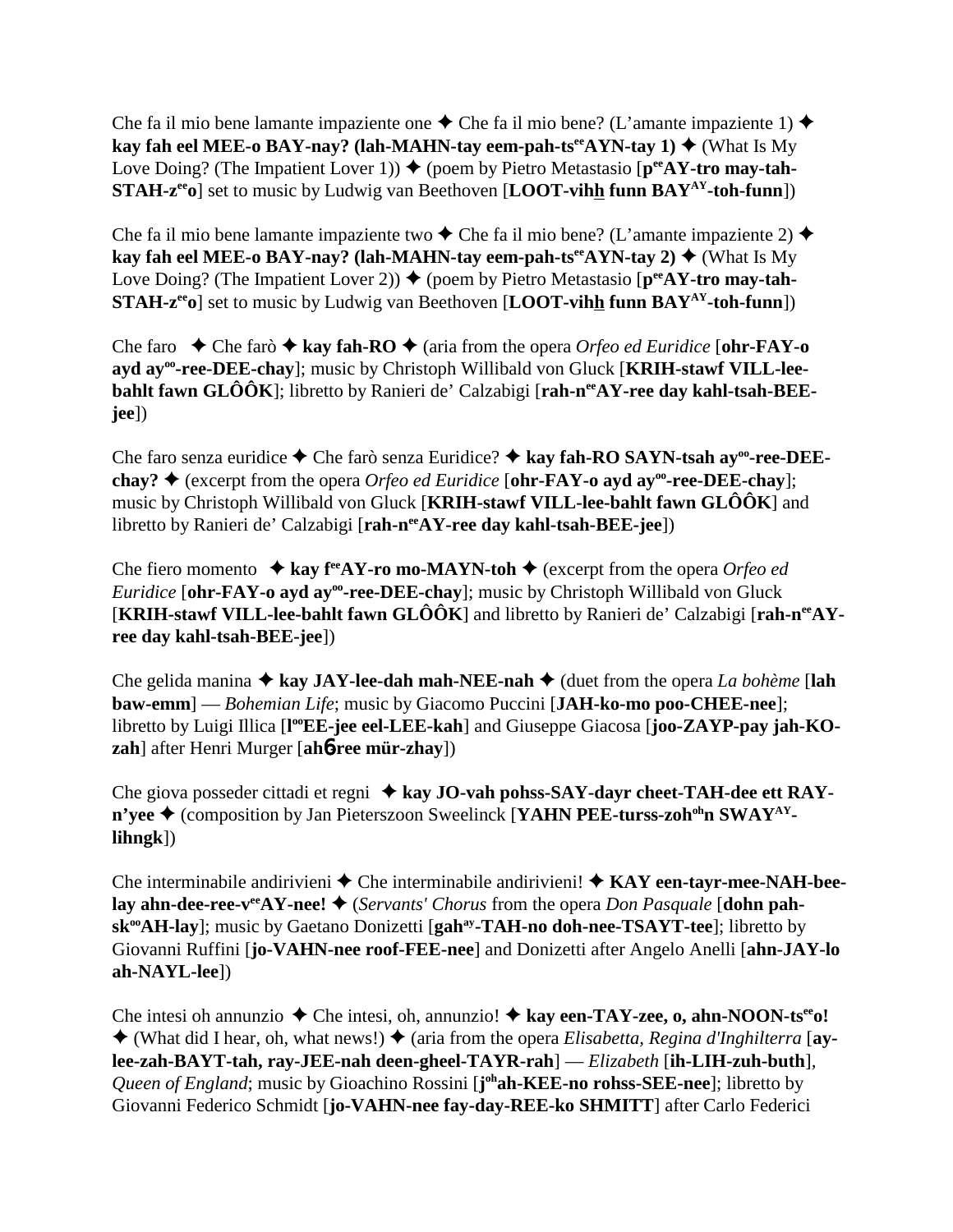## [**KAR-lo fay-day-REE-chee**] and S. Lee [**S. LEE**])

Che invan su questo ciglio  $\triangle$  Ah! che invan su questo ciglio  $\triangle$  AH! kay een-VAHN soo k<sup>oo</sup>AY**stoh CHEE-l<sup>ee</sup>o**  $\blacklozenge$  (excerpt from the drama *Maometto II* [**mah-o-MAYT-toh II**] featuring Anna [AHN-nah]; music by Gioachino Rossini [j<sup>oh</sup>ah-KEE-no rohss-SEE-nee] and text by Cesare della Valle [**chay-ZAH-ray dayl-lah VAHL-lay**])

Che mai veggio infelice ◆ Che mai vegg'io ... Infelice! ◆ kay mah<sup>ee</sup> VAYD-jo ... een-fay-LEE**chay!**  $\triangle$  (excerpt from the opera *Ernani* [ayr-NAH-nee], with music by Giuseppe Verdi [**joo-ZAYP-pay VAYR-dee**]; libretto by Francesco Maria Piave [**frahn-CHAY-sko mah-REE-ah peeAH-vay**] after Victor Hugo [**{VICK-tur h'YOO-go} veek-tawr ü-go**])

Che mai veggio infelice e tuo credevi **←** Che mai vegg'io ... Infelice! E tuo credevi ← kay mah<sup>ee</sup> **VAYD-jo ... een-fay-LEE-chay! ay TOO-o kray-DAY-vee ♦** (excerpt from the opera *Ernani* [**ayr-NAH-nee**], with music by Giuseppe Verdi [**joo-ZAYP-pay VAYR-dee**]; libretto by Francesco Maria Piave [**frahn-CHAY-sko mah-REE-ah peeAH-vay**] after Victor Hugo [**{VICK-tur h'YOO-go} veek-tawr ü-go**])

Che peca  $\triangle$  Che pecà!  $\triangle$  kay pay-KAH!  $\triangleq$  (What a Shame!)  $\triangleq$  (composition by Reynaldo Hahn [**ray-NAHL-doh HAHN**])

Che puro ciel che chiaro sol  $\triangle$  Che puro ciel, che chiaro sol  $\triangle$  kay **POO-ro CHAYL**, kay **k**<sup>ee</sup>**AH-ro SOHL ♦** (excerpt from the opera *Orfeo ed Euridice* [**ohr-FAY-o ayd ay<sup>oo</sup>-ree-DEEchay**], with music by Christoph Willibald von Gluck [**KRIH-stawf VILL-lee-bahlt fawn GLÔÔK**] and libretto by Ranieri de' Calzabigi [rah-n<sup>ee</sup>AY-ree day kahl-tsah-BEE-jee])

Che tenti oh trema insano tremin glinsani  $\triangle$  Che tenti? ... Oh trema insano! ... Tremin gl'insani **kay TAYN-tee? ... o TRAY-mah een-SAH-no! ... TRAY-meen l'yeen-SAH-nee** (excerpt from the opera *Nabucco* [**nah-BOOK-ko**] — *King of Babylon*; music by Giuseppe Verdi [**joo-ZAYP-pay VAYR-dee**]; libretto by Temistocle Solera [**tay-MEE-stoh-klay so-**LAY-rah] after Antonio Cortesi [ahn-TAW-neeo kohr-TAY-zee], Auguste Anicet-Bourgeois [**o-güst ah-nih-seh-bôôr-zhwah**], and Francis Cornu [**frah**6**-see kawr-nü**])

Che vecchio sospettoso  $\bullet$  Che vecchio sospettoso!  $\bullet$  kay VAYK-k<sup>ee</sup>o so-spayt-TOH-zo!  $\bullet$ (excerpt from the opera *Il barbiere di Siviglia* [**eel bar-beeAY-ray dee see-VEE-leeah**] — *The Barber of Seville* [**suh-VILL**]; music by Gioachino Rossini [**j ohah-KEE-no rohss-SEE-nee**]; libretto by Cesare Sterbini [**chay-ZAH-ray stayr-BEE-nee**] after Pierre-Augustin Caron de Beaumarchais [p<sup>ee</sup>ehr-o-güss-teh**6** kah-raw6 duh bo-mar-sheh] and Giuseppe Petrosellini [joo-**ZAYP-pay pay-tro-zayl-LEE-nee**])

Checinski **→** Jan Chęciński → YAHN heh**6**-TSEE**6**-skee

Cheetham  $\rightarrow$  John Cheetham  $\rightarrow$  **JAHN CHEE-tumm** 

Cheever **→** Ezekiel Cheever → ih-ZEE-k<sup>ih</sup>ull CHEE-vur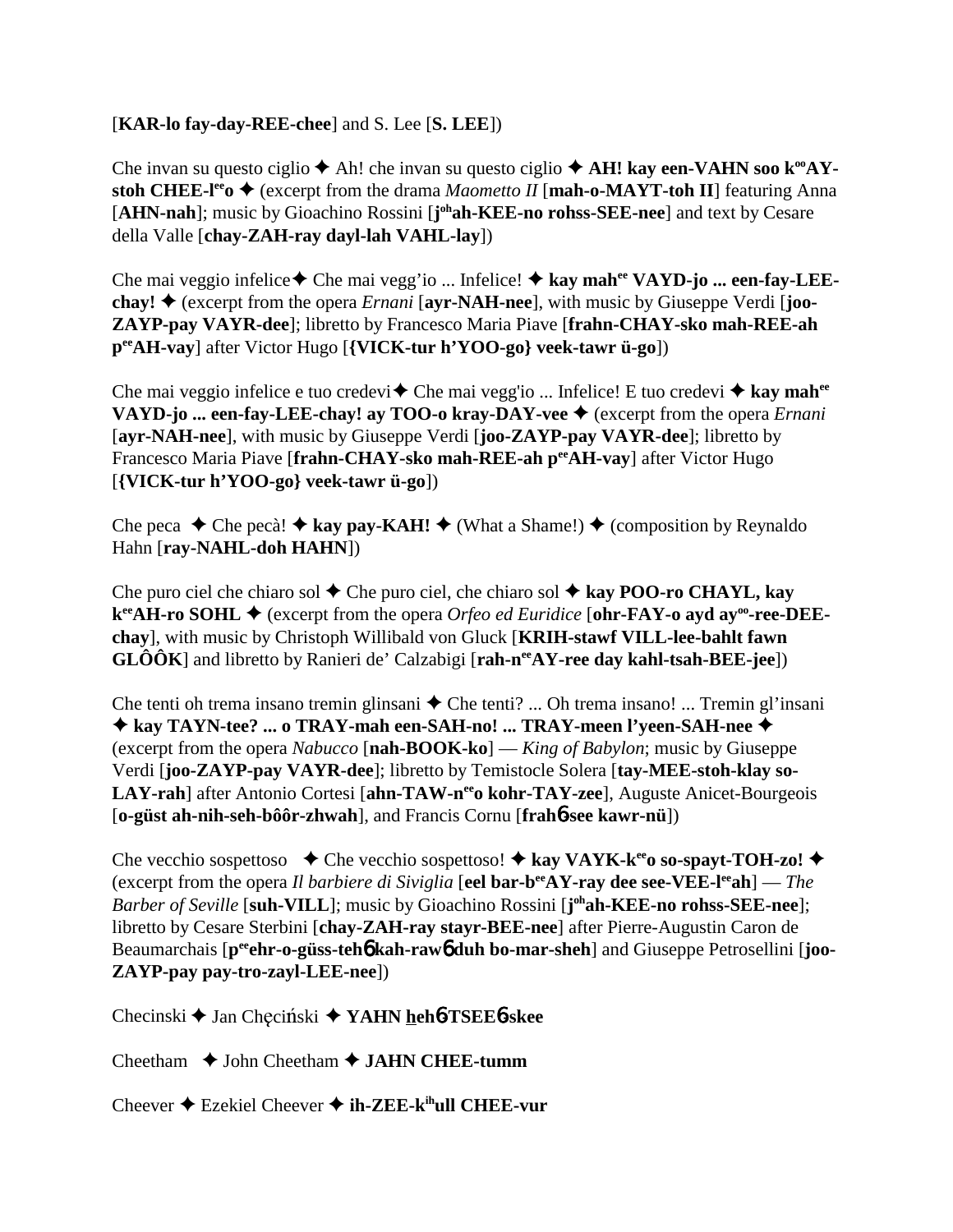Chef de chant janine reiss Chef de chant: Janine Reiss **sheff duh shah**6**: zhah-neen ress**  (chef de chant = singing leader or master)

Chef de choeur  $\triangle$  Chef de choeur  $\triangle$  sheff duh kör  $\triangle$  (Chorus master)

Chef de choeurs **↑** Chef de chœurs **↑ sheff duh kör ↑** (Chorus master)

Chef des carabiniers  $\triangle$  Le chef des carabiniers  $\triangle$  luh sheff dayss kah-rah-bee-n<sup>ee</sup>ay  $\triangle$  (The Chief of Police)  $\triangle$  (character in the opera *Les brigands* [leh bree-gah**6**] — *The Brigands* [**BRIH-gunndz**]; music by Jacques Offenbach [**ZHACK AWF-funn-bahk**]; libretto by Henri Meilhac [**ah**6**-ree meh-yack**] and Ludovic Halévy [**lü-daw-veek ah-lay-vee**])

Chef des choeurs guy lhomme ◆ Chef des chœurs: Guy Lhomme ◆ sheff day kör: gh<sup>ü</sup>ee lawm (Chorus Master: Guy Lhomme [**ghü ee lawm**])

Chef du peuple  $\triangle$  Chef du peuple  $\triangle$  sheff du po<sup>-p</sup>l'  $\triangle$  (Leader of the People)  $\triangle$  (character in the opera *Médée* [**may-day**]; music by Marc Antoine Charpentier [**mark ah**6**-twahn shar-pah**6 t<sup>ee</sup>ay] and libretto by Pierre Corneille [peehr kawr-neh<sup>y'</sup>])

Chekalinsky  $\triangle$  cheh-kah-L<sup>Y</sup>EEN-skee  $\triangle$  character in the opera *Pique dame* [peek dahm] — *The Queen of Spades*; music by Peter Ilyich Tchaikovsky [**p'YAW-t'r ill-YEECH {chahih-KAWF-skee} chay-KAWF-skee**]; libretto by Modest Tchaikovsky [**mah-DYESST {chahih-KAWF-skee} chay-KAWF-skee**] after Alexander Sergeyevich Pushkin [**uh-ly ick-SAHN-d'r sehr-GAY-yeh-vihch POOSH-kinn**])

## Chekeres  **chay-KAY-rayss**

Chelard Hippolyte-André-Baptiste Chélard  **eep-paw-leet-ah**6**-dray-bah-teest shay-lar** (known also as Hippolyte-André-Jean-Baptiste Chélard [**eep-paw-leet-ah**6**-dray-zhah**6**-bahteest shay-lar**])

Chelius **→** Oskar von Chelius **→ AWSS-kar fawn KAY-l<sup>ih</sup>ôôss** 

Chella mi creda  $\blacklozenge$  Ch'ella mi creda  $\blacklozenge$  **KAYL-lah mee KRAY-dah**  $\blacklozenge$  (duet from the opera *La fanciulla del west* [**lah fahn-CHOOL-lah dayl WAYST**] — *The Girl of the West*; music by Giacomo Puccini [JAH-ko-mo poo-CHEE-nee]; libretto by Guelfo Civinini [g<sup>oo</sup>AYL-fo chee**vee-NEE-nee**] and Carlo Zangarini [**KAR-lo dzahn-gah-REE-nee**] after David Belasco [**DAYvudd buh-LASS-ko**])

Chella mi creda libero Ch'ella mi creda libero **KAYL-lah mee KRAY-dah LEE-bay-ro** (duet from the opera *La fanciulla del west* [**lah fahn-CHOOL-lah dayl WAYST**] — *The Girl of the West*; music by Giacomo Puccini [**JAH-ko-mo poo-CHEE-nee**]; libretto by Guelfo Civinini [**gooAYL-fo chee-vee-NEE-nee**] and Carlo Zangarini [**KAR-lo dzahn-gah-REE-nee**] after David Belasco [**DAY-vudd buh-LASS-ko**])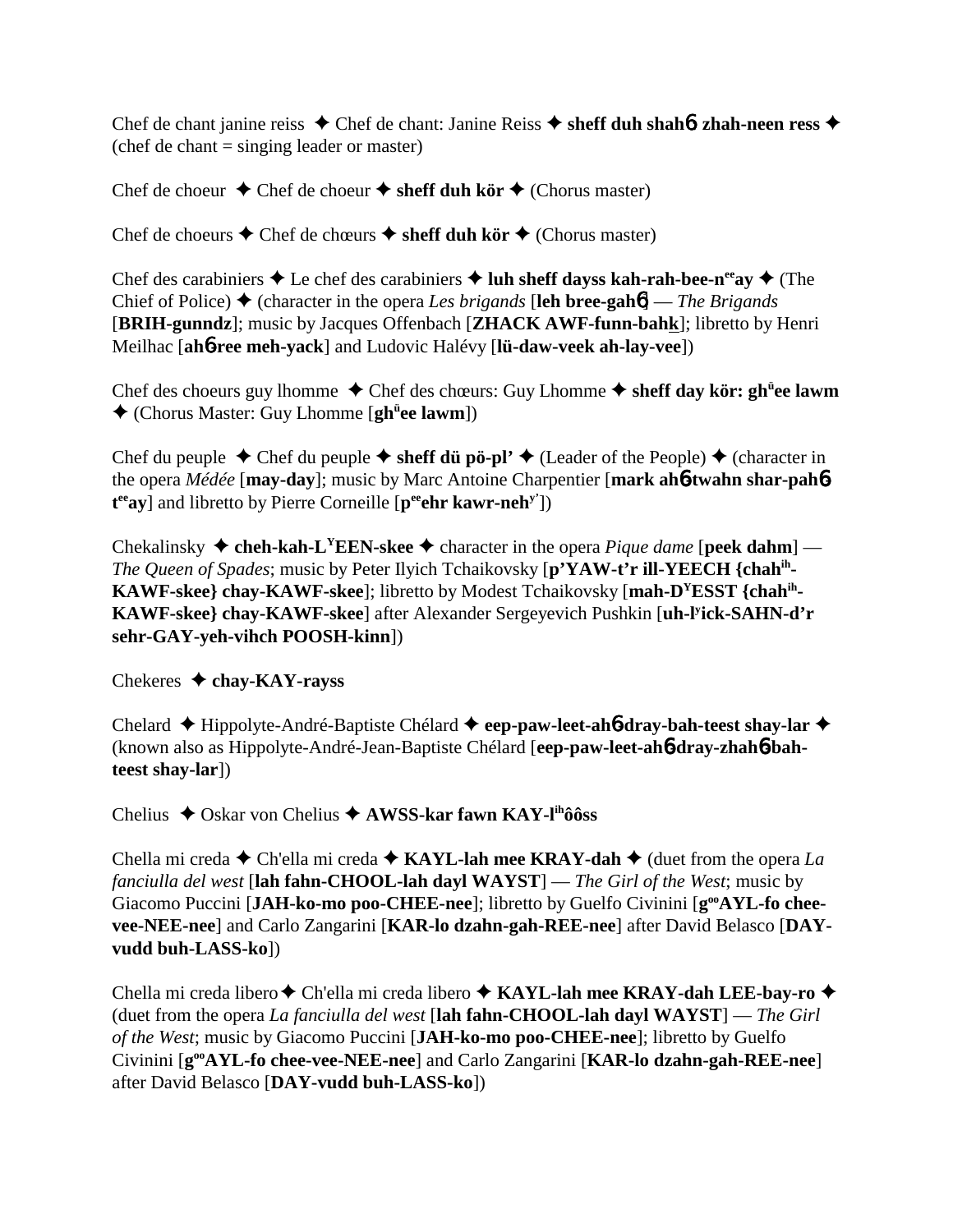## Chelleri Fortunato Chelleri **fohr-too-NAH-toh kayl-LAY-ree**

Chemin petit **→** Hans Chemin-Petit **→ HAHNSS shuh-meh6-puh-tee** → (known also as Hans Helmuth Chemin-Petit **HAHNSS HELL-môôt shuh-meh**6**-puh-tee**

Chemins de sion  $\triangle$  Les chemins de Sion  $\triangle$  leh shuh-meh**6** duh s<sup>ee</sup>aw**6**  $\triangle$  (The Ways of Zion do Mourn) (Funeral hymn composed by George Frideric Handel [**JAW-urj FRIH-duh-rick HANN-d'l**] in honor of Caroline, deceased queen of England)

Chenier  $\triangle$  Andrea Chénier  $\triangle$  **ahn-dray-ah shay-n<sup>ee</sup>ay**  $\triangle$  (an opera, with music by Umberto Giordano [oom-BAYR-toh jor-DAH-no] and libretto by Luigi Illica [l<sup>oo</sup>EE-jee eel-LEE-kah]; also a character in the opera)

Chenoweth Wilbur Chenoweth **WILL-bur CHEH-no-wehth**

Cherbuliez Antoine-Élisée Cherbuliez **ah**6**-twahn-ay-lee-zay shehr-bü-leeay**

Chere blessure  $\triangleleft$  La chère blessure  $\triangleleft$  lah shehr bless-sür  $\triangleleft$  (The Beloved Wound)  $\triangleleft$  (poem by Mme. Blanchecotte [**mah-dahm blah**6**sh-kawt**] set to music by Reynaldo Hahn [**ray-NAHLdoh HAHN**])

Chereau Patrice Chéreau **pah-treess shay-ro**

Cherepnin ♦ Alexander Cherepnin ♦ {a-ligg-ZANN-dur cheh-REPP-ninn} uh-l<sup>y</sup>ick-SAHN**d'r cheh-repp-N<sup>Y</sup>EEN**  $\blacklozenge$  (known also as Alexander Tcherepnin [**cheh-repp-N<sup>Y</sup>EEN**], Alexander Nikolaievich [**ny ee-kah-LAHIH-eh-vihch**] Tcherepnin, and Alexander Nikolaievich Cherepnin)

Cherkassky ◆ Shura Cherkassky ◆ {SHOO-ruh chehr-KAHSS-kee} ◆ (known also as Alexander Isaakovich [**uh-ly ick-SAHN-d'r ee-SAH-kuh-vihch**] Cherkassky)

Cherl  $\triangle$  Johann Kaspar Cherl  $\triangle$  YO-hahn KAHSS-par KEHRL  $\triangle$  (the last name is also spelled Kerl, Kerll, Kherl, and Gherl)

Cherney Brian Cherney **BR-unn CHUR-nee**

Cherub and seraphim unbodied forms  $\triangle$  Cherub and Seraphim, Unbodied Forms  $\triangle$  CHEHrubb (and) SEH-ruh-fimm, (Unbodied Forms)  $\triangle$  (excerpt from the oratorio *Jephtha* [JEFF**thuh**]; music by George Frideric Handel [**JAW-urj FRIH-duh-rick HANN-d'l**], libretto by Thomas Morell [**TAH-muss maw-RELL**] after *Judges XI* and G. Buchanan [**G. buh-KAnunn**])

Cherubin  $\blacklozenge$  sheh-rü-beh $\blacklozenge$  (an opera, with music by Jules Massenet [zhül {mahss-s'nay} **mahss-s'neh**]; libretto by F. de Croisset [**(**F.**) duh kr'wahss-seh**] and Henri Cain [**ah**6**-ree keh**6])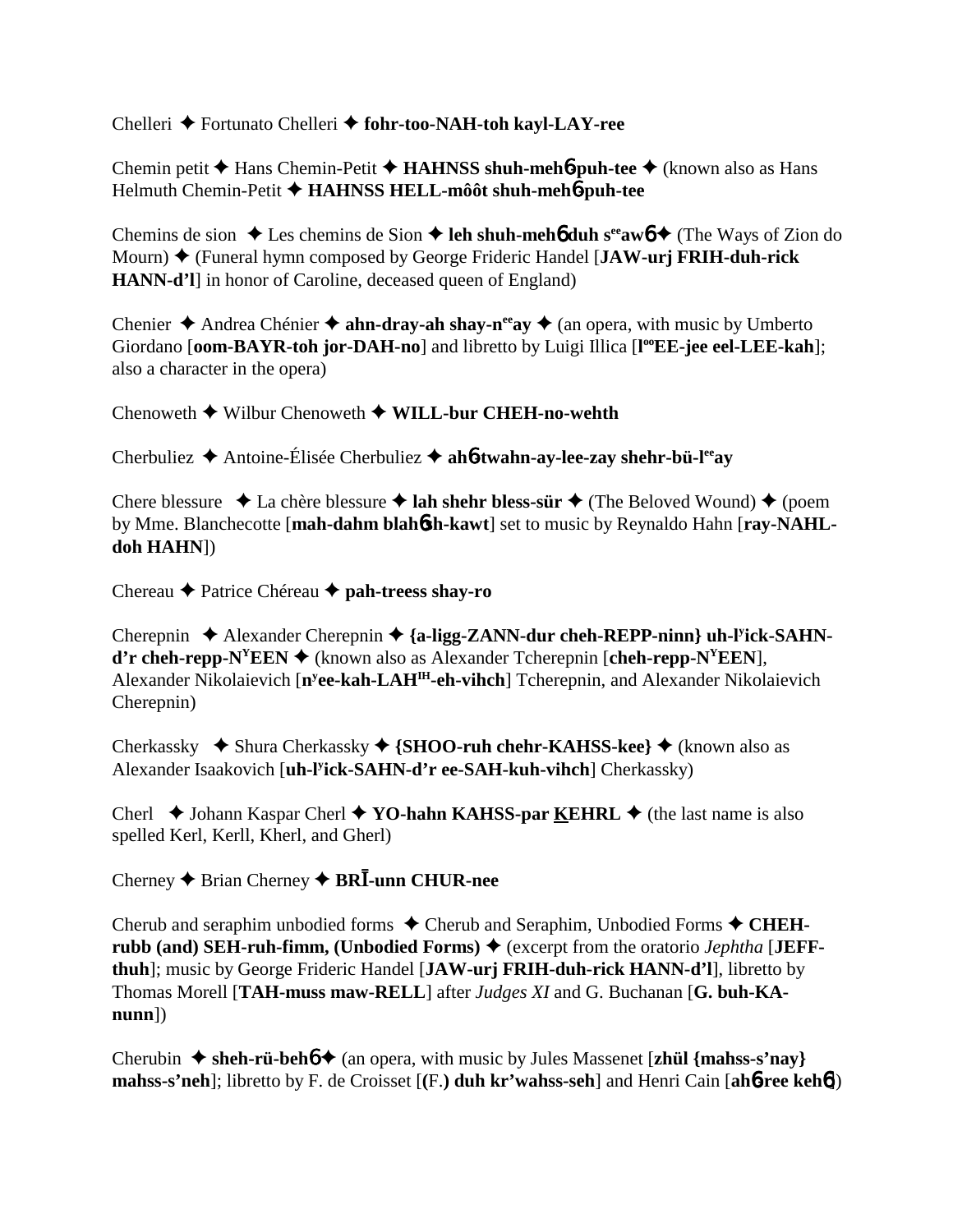Cherubini ◆ Luigi Cherubini ◆ l<sup>oo</sup>EE-jee kay-roo-BEE-nee ◆ (known also as Maria Luigi Carlo Zenobio Salvatore Cherubini [mah-REE-ah l<sup>oo</sup>EE-jee KAR-lo dzay-NAW-beeo sahl-vah-**TOH-ray kay-roo-BEE-nee**])

Cherubino  $\triangle$  **kay-roo-BEE-no**  $\triangle$  (character in the opera *Le nozze di Figaro* [lay NOHT-tsay **dee FEE-gah-ro**] — *The Marriage of Figaro*; music by Wolfgang Amadeus Mozart [**VAWLFgahng ah-mah-DAY-ôôss MO-tsart**], libretto by Lorenzo da Ponte [**lo-RAYN-tso dah POHN**tay] after Pierre-Augustin Caron de Beaumarchais [peen**-o-güss-teh6 kah-raw6 duh bo-marsheh**])

Chevalier **→** Maurice Chevalier → mo-reess shuh-vah-l<sup>ee</sup>ay

Chevalier  $\triangle$  shuh-vah-l<sup>ee</sup>ay  $\triangle$  (knight)  $\triangle$  (character in the lyric drama *Le roi Arthus* [luh r'wah **ar-tüss**] — *King Arthur;* libretto and music by Ernest Chausson [**ehr-nesst shohss-saw**6])

Chevalier  $\triangle$  Un chevalier  $\triangle$  **ü<sub>0</sub>** shuh-vah-l<sup>ee</sup>ay  $\triangle$  (A knight)  $\triangle$  (character in the lyric drama *Le roi Arthus* [**luh r'wah ar-tüss**] — *King Arthur*; libretto and music by Ernest Chausson [**ehr-nesst shohss-saw**6])

Chevalier de la force  $\triangle$  Le chevalier de la force  $\triangle$  luh shuh-vah-l<sup>ee</sup>ay duh lah fawrss  $\triangle$ (character in the opera *Dialogues des Carmélites* [**deeah-lawg day kar-may-leet**] — *Dialogues* of the Carmelites [KAR-muh-litss]; music by Francis Poulenc [frah6-seess pôô-lah6k], libretto by Poulenc after Georges Bernanos [**zhawrzh behr-nah-nawss**])

Chevalier de lirou ◆ Jean François Espic, Chevalier de Lirou ◆ zhah**6** frah**6**-swah ess-peek, **shuh-vah-leeay duh lee-rôô**

Chevaliers mult estes guariz  $\triangle$  Chevaliers, mult estes guariz  $\triangle$  shuh-vah-l<sup>ee</sup>ay, mül-tesst g<sup>oo</sup>ah $ree \triangleq$  (anonymous 12th composition)

Chevaliers  $\triangle$  shuh-vah-l<sup>ee</sup>ay  $\triangle$  (knights)  $\triangle$  (characters in the opera *Le Comte Ory* [luh kaw6**t aw-ree**] — *Count Ory*; music by Gioachino Rossini [**j ohah-KEE-no rohss-SEE-nee**]; libretto by Eugène Scribe [**ö-zhenn skreeb**] and Charles-Gaspard Delestre-Poirson [**sharl-gahss-par d'lesstr'-pwar-saw**6])

Chevaux de bois  $\triangleq$  Les chevaux de bois  $\triangleq$  **leh shuh-vo duh bwah**  $\triangleq$  (Wooden Horses)  $\triangleq$ (excerpt from the suite *Jeux d'enfants* [**zhö dah**6**-fah**6] — *Children's Games* — by Georges Bizet [**zhawrzh bee-zay**])

Chevaux de bois ◆ shuh-vo duh bwah ◆ (Wooden Horses) ◆ (poem from *Ariettes Oubliées* [**ah-reeett ôô-bleeay**] — *Forgotten Airs* — by Paul Verlaine [**pohl vehr-lenn**] set to music by Claude Debussy [**klohd deh-büss-see**])

Cheve Émile-Joseph-Maurice Chevé **ay-meel-zho-zeff-mo-reess shuh-vay**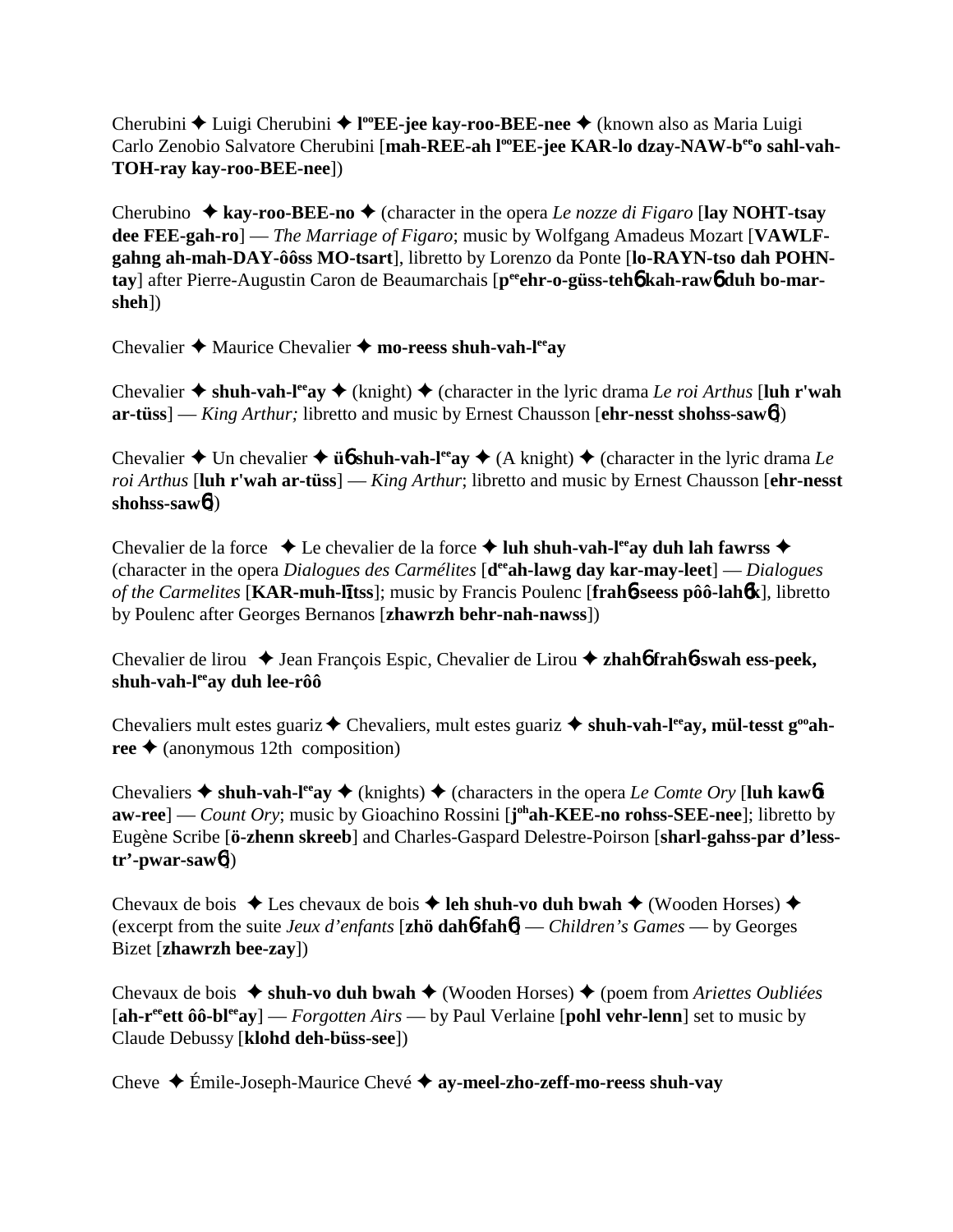Chevelure **↓** La chevelure **↓ lah shuh-v'lür ↓** (excerpt from *Trois chansons de Bilitis* [**tr'wah shah**6**-saw**6 **duh bee-lee-teess**] — *Three Songs of Bilitis* — by Claude Debussy [**klohd deh-büss-see**])

Chevillard  $\triangle$  Camille Chevillard  $\triangle$  {kah-meel shuh-vee-yar} kah-mee<sup>y'</sup> shuh-vee-yar  $\triangle$ (known also as Paul Alexandre [**pohl ah-leck-sah**6**-dr'**] Camille Chevillard)

Chevre du thibet  $\triangle$  La chèvre du Thibet  $\triangle$  lah sheh-vr' dü tee-beh  $\triangle$  (The Tibetan [tih-**BETT'n**] Goat)  $\triangle$  (excerpt from *Le bestiaire (ou le cortege d'Orphée)* [luh bess-t<sup>ee</sup> chr ( $\hat{o}\hat{o}$  luh **kawr-tehzh dawr-fay**)] — *The Bestiary* [**BESS-chee-eh-ree**] *(or 'The Procession of Orpheus*  $[AWR-free-uss]')$   $\blacklozenge$  (six songs for voice by Francis Poulenc  $[frahb-seess p\hat{o}\hat{o}-lah6k]$ )

Chevreuille  $\triangle$  Raymond Chevreuille  $\triangle$  **ray-moh6** shuh-vrö<sup>y'</sup>

Chi chilichi  $\blacklozenge$  **KEE kee-LEE-kee**  $\blacklozenge$  (Who's There?)  $\blacklozenge$  (composition by Orlando de Lassus) [**awr-lah**6**-doh duh lahss-sü**])

Chi e piu felice di me  $\triangle$  Chi è più felice di me?  $\triangle$  **KEE ay p<sup>ee</sup>OO fay-LEE-chay dee MAY?**  $\triangle$  $(\text{song by C. A. Bixio } [(C. A.) **BEEK-s<sup>ee</sup>o**])$ 

Chi la gagliarda **→ KEE lah gah-l<sup>ee</sup>AR-dah →** (song by Giovanni Domenico da Nola [**jo-VAHN-nee doh-MAY-nee-ko dah NO-lah**]

Chi mai dellerebo Chi mai dell'erebo **KEE MAH-ee dayl-lay-RAY-bo** (excerpt from the opera *Orfeo ed Euridice* [**ohr-FAY-o ayd ayoo-ree-DEE-chay**]; music by Christoph Willibald von Gluck [**KRIH-stawf VILL-lee-bahlt fawn GLÔÔK**] and libretto by Ranieri de' Calzabigi [**rah-neeAY-ree day kahl-tsah-BEE-jee**])

Chi mai idol mio ◆ Chi mai ... Idol mio ◆ KEE MAH-ee ...EE-dohl MEE-o ◆ (excerpt from the opera *Idomeneo, rè di Creta* [**ee-doh-may-NAY-o, RAY dee KRAY-tah**] — *Idomeneo, King of Crete;* music by Wolfgang Amadeus Mozart [**VAWLF-gahng ah-mah-DAY-ôôss MOtsart**]; libretto by Giovanni Battista Varesco [**jo-VAHN-nee baht-TEE-stah vah-RAY-sko**] after Antoine Danchet [**ah**6**-twahn dah**6**-sheh**])

Chi mi dira  $\triangle$  Chi mi dirà  $\triangle$  **KEE mee dee-RAH**  $\triangle$  (excerpt from the opera *Marta* [MAR**tah**]; music by Friedrich Flotow [**FREET-rihh FLO-tawv**] and libretto by Friedrich Wilhelm Riese [**FREET-rihh VILL-hellm REE-zuh**])

Chi mi frena in tal momento **↑** Chi mi frena in tal momento? ◆ KEE mee FRAY-nah een tahl **mo-MAYN-toh? ♦** (excerpt from the opera *Lucia di Lammermoor* [loo-CHEE-ah dee LAHM**mer-môô<sup>uh</sup>r**] — *Lucy of Lammermoor* [**LOO-see of LAMM-mur-môô<sup>uh</sup>r**]; music by Gaetano Donizetti [gah<sup>ay</sup>-TAH-no doh-nee-TSAYT-tee]; libretto by Salvadore Cammarano [sahl-vah-**DOH-ray kahm-mah-RAH-no**] based on the novel *The Bride of Lammermoor* by Sir Walter Scott [**WAWL-tur SKAHT**])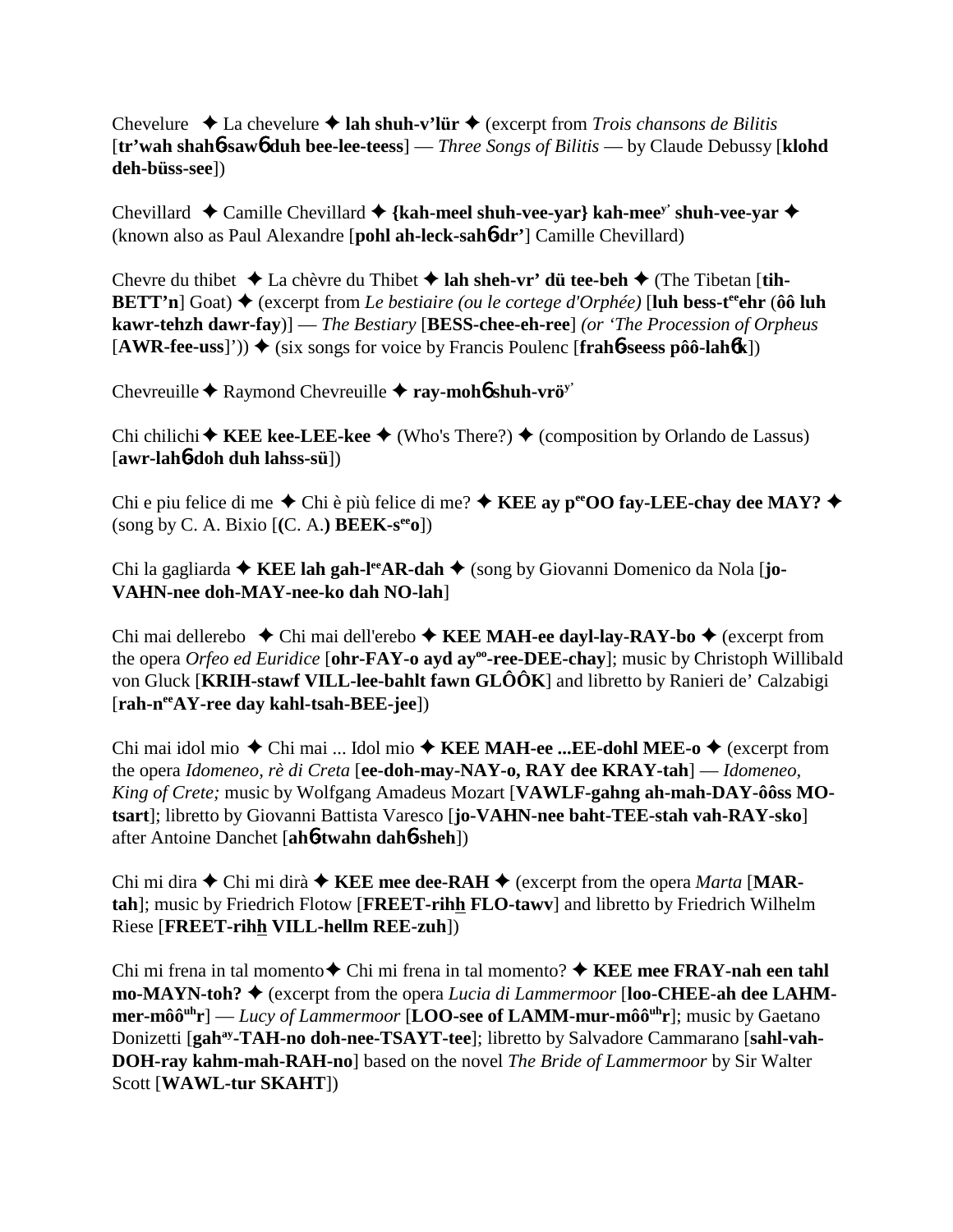Chi passa per sta strada **→** Chi passa per 'sta strada **→ kee PAHSS-sah payr stah STRAH** $dah \triangleq$  (anonymous song)

Chi sa chi sa qual sia  $\blacklozenge$  Chi sa, chi sa, qual sia  $\blacklozenge$  kee SAH, kee SAH, k<sup>oo</sup>ahl SEE-ah  $\blacklozenge$  (aria contributed by Wolfgang Amadeus Mozart [**VAWLF-gahng ah-mah-DAY-ôôss MO-tsart**] to the opera *Il burbero di buon cuore* [eel boor-BAY-ro dee b<sup>oo</sup>OHN k<sup>oo</sup>O-ray]; music by Vicente Martín y Soler [**vee-THAYN-tay MAR-teen ee so-LEHR**]; libretto by Lorenzo da Ponte [**lo-RAYN-tso dah POHN-tay**] after Goldoni [**gohl-DOH-nee**])

Chi sei che ardisci  $\triangle$  Chi sei, che ardisci  $\triangle$  kee SAY<sup>EE</sup>, kay ar-DEE-shee  $\triangle$  (excerpt from the opera *I Capuleti e i Montecchi* [**ee kah-poo-LAY-tee ay ee mohn-TAYK-kee**] — *The Capulets* [**KA-p'yuh-luttss**] *and the Montagues* [**MAHN-tuh-gh'yooz**]; music by Vincenzo Bellini [**veen-CHAYN-tso bayl-LEE-nee**] and libretto by Felice Romani [**fay-LEE-chay ro-MAH-nee**])

Chi vuol la zingarella  $\triangleq$  kee VWOHL lah tseen-gah-RAYL-lah  $\triangleq$  (Who Wants the Gypsy Girl?)  $\triangleq$  (song by Giovanni Paisiello [**jo-VAHN-nee pah<sup>ee</sup>-z<sup>ee</sup>AYL-lo**])

Chiang Chiang, Ch'ing **DZIHAHNG, TSHIHNG** (Madame Mao, Tse-Tung [**ma-DAMM MAH<sup>O</sup>, ZEH-DAWNG**])  $\blacklozenge$  (character in the opera *Nixon in China*; music by John Adams [JAHN A-dummz] and libretto by Alice Goodman  $[A$ -luss  $G\hat{O}OD$ -munn])  $\blacklozenge$  (preferred spelling and pronunciation, *Ze Dong* [**ZEH-DAWNG**])

Chiara ◆ Maria Chiara ◆ mah-REE-ah k<sup>ee</sup>AH-rah ◆ (known also as Maria-Rita [mah-REE**ah-REE-tah**] Chiara)

Chiaramello Giancarlo Chiaramello **jahn-KAR-lo keeah-rah-MAYL-lo**

Chiari Giuseppe Chiari **joo-ZAYP-pay keeAH-ree**

Chiarina  $\triangle$  sh<sup>ee</sup>ah-ree-nah  $\triangle$  (excerpt from the suite *Carnaval* [kar-nah-vahl] — *Carnival* by Robert Schuman [**ROH<sup>OH</sup>-bert SHOO-mahn**])

Chichagov **→** Igor Chichagov **→ EE-gur chih-HAH-guff** 

Chichester psalms  $\triangle$  Chichester psalms  $\triangle$  CHIH-chuh-stur SALMZ  $\triangle$  (compositions by Leonard Bernstein [LEH-nurd BURN-stin])

Chichi bunichi  $\blacklozenge$  CHEE-chee boo-NEE-chee  $\blacklozenge$  (a medieval children's song of the Jews who were expelled from Spain in 1492 and who settled in Yugoslavia)

Chiesa **→** Maria Tibaldi Chiesa → mah-REE-ah tee-BAHL-dee k<sup>ee</sup>AY-zah

Chignell ♦ Robert Chignell ♦ RAH-burt CHIGG-null

Chihara ◆ Paul Chihara ◆ PAWL chee-HAH-rah ◆ (known also as Paul Seiko [seh<sup>ee</sup>-kaw]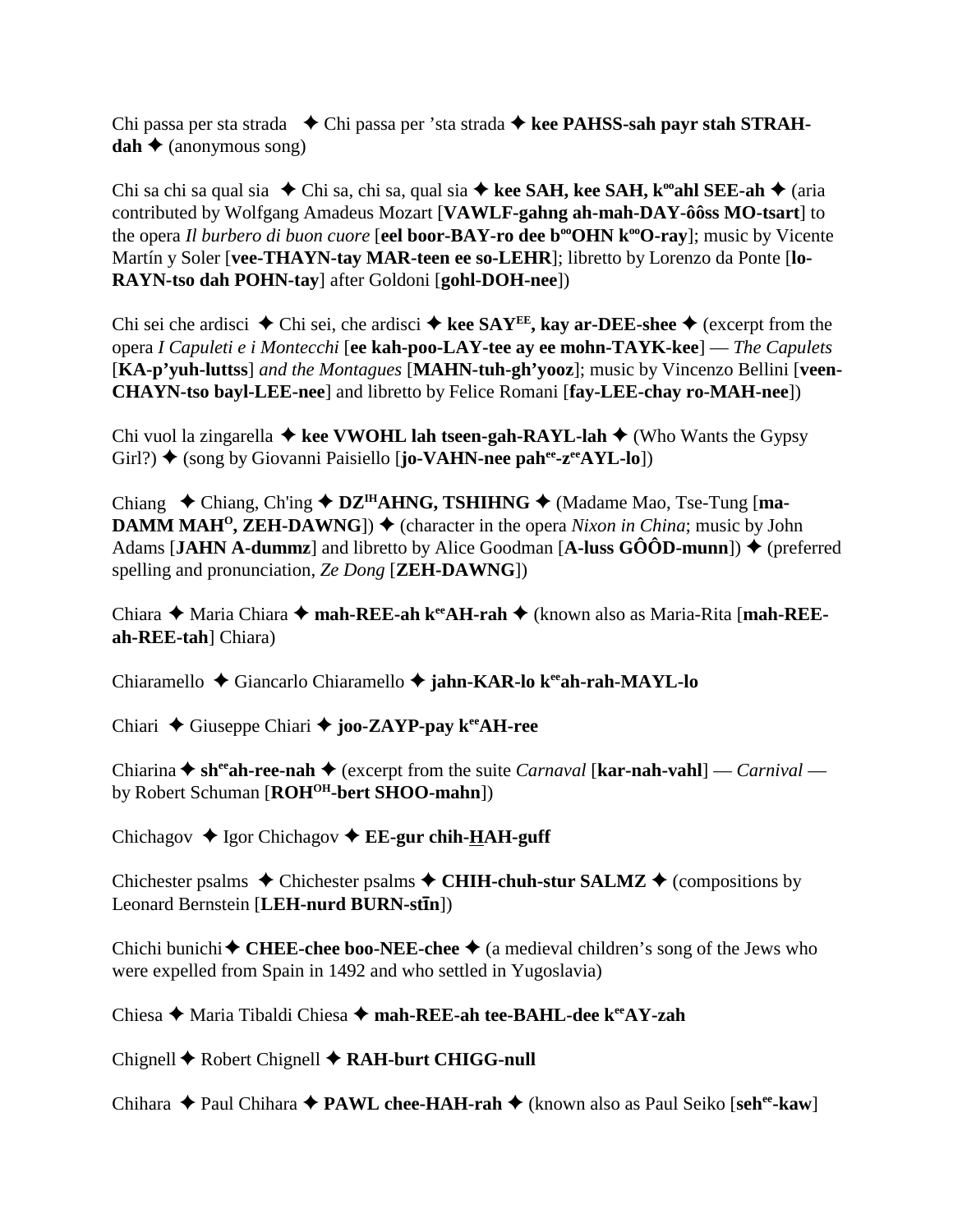Chihara)

Chiil bel sogno di doretta Chi'il bel sogno di Doretta **keeeel bayl SO-n'yo dee doh-RAYT-tah ♦** (aria featuring Magda [MAHG-dah] in the opera *La rondine* [lah ROHN-dee**nay**] — *The Swallow*; music by Giacomo Puccini [**JAH-ko-mo poo-CHEE-nee**]; libretto by Giuseppe Adami [**joo-ZAYP-pay ah-DAH-mee**] after Dr. A. M. Willner [**VILL-nur**] and Heinz Reichert [**HNTSS R-hert**])

Chil il bel sogno di doretta Chil il bel sogno di Doretta **keel eel bayl SO-n'yo dee doh-RAYT-tah**  $\triangle$  (aria from the opera *La rondine* [lah **ROHN-dee-nay**] — *The Swallow*; music by Giacomo Puccini [**JAH-ko-mo poo-CHEE-nee**]; libretto by Giuseppe Adami [**joo-ZAYP-pay ah-DAH-mee**] after Dr. A. M. Willner [**VILL-nur**] and Heinz Reichert [**HNTSS R-hert**])

Chilcott Robert Chilcott **RAH-burt CHILL-kaht**

Chilesotti **←** Oscar Chilesotti ← O-skar kee-lay-ZOHT-tee

Chilingirian ◆ Levon Chilingirian ◆ LEH-vunn chee-leen-ghee-r<sup>ee</sup>AHN

Ching ◆ Chiang, Ch'ing ◆ DZ<sup>IH</sup>AHNG, TSHIHNG ◆ (Madame Mao, Tse-Tung [ma-**DAMM MAH<sup>O</sup>, ZEH-DAWNG**])  $\blacklozenge$  (preferred spelling and pronunciation *Ze Dong* [**ZEH DAWNG**])

Ching  $\triangle$  I-Ching  $\triangle$  YEE<sup>EE</sup>-JEENG  $\triangle$  (a classic Chinese book)

Chingari ◆ Marco Chingari ◆ MAR-ko cheen-GAH-ree

Chio mi scordi di te non temer amato bene  $\triangle$  Ch'io mi scordi di te? ... Non temer, amato bene  $\triangle$ **KEE-o mee SKOHR-dee dee tay? ... NOHN TAY-mayr, ah-MAH-toh BAY-nay**  $\blacklozenge$  **(To put** you from my mind? ... Do not fear, beloved) ♦ (concert aria from the opera *Idomeneo, rè di Creta* [**ee-doh-may-NAY-o, ray dee KRAY-tah**] — *Idomeneo, King of Crete*; music by Wolfgang Amadeus Mozart [**VAWLF-gahng ah-mah-DAY-ôôss MO-tsart**] and libretto by Giovanni Battista Varesco [**jo-VAHN-nee baht-TEESS-tah vah-RAY-sko**] after Antoine Danchet [**ah**6**-twahn dah**6**-sheh**])

Chio non tami cor mio Ch'io non t'ami, cor mio?  **KEE-o nohn TAH-mee, kohr MEE-o?** (madrigal [**MADD-rih-gull**] by Johann Grabbe [**YO-hahn GRAHB-buh**])

Chio tami  $\triangle$  Ch'io t'ami  $\triangle$  **KEE-o TAH-mee**  $\triangle$  (If Thou Knowest Not)  $\triangle$  (madrigal [**MADD**rih-gull] by Claudio Monteverdi [KLAH<sup>OO</sup>-d<sup>ee</sup>o mohn-tay-VAYR-dee])

Chio vorrei morire  $\triangle$  Sì ch'io vorrei morire  $\triangle$  **SEE KEE-o vor-RAY-ee mo-REE-ray**  $\triangle$  (Yes!) I Wish to Die) (madrigal [**MADD-rih-gull**] by Claudio Monteverdi [**KLAHOO-deeo mohntay-VAYR-dee**])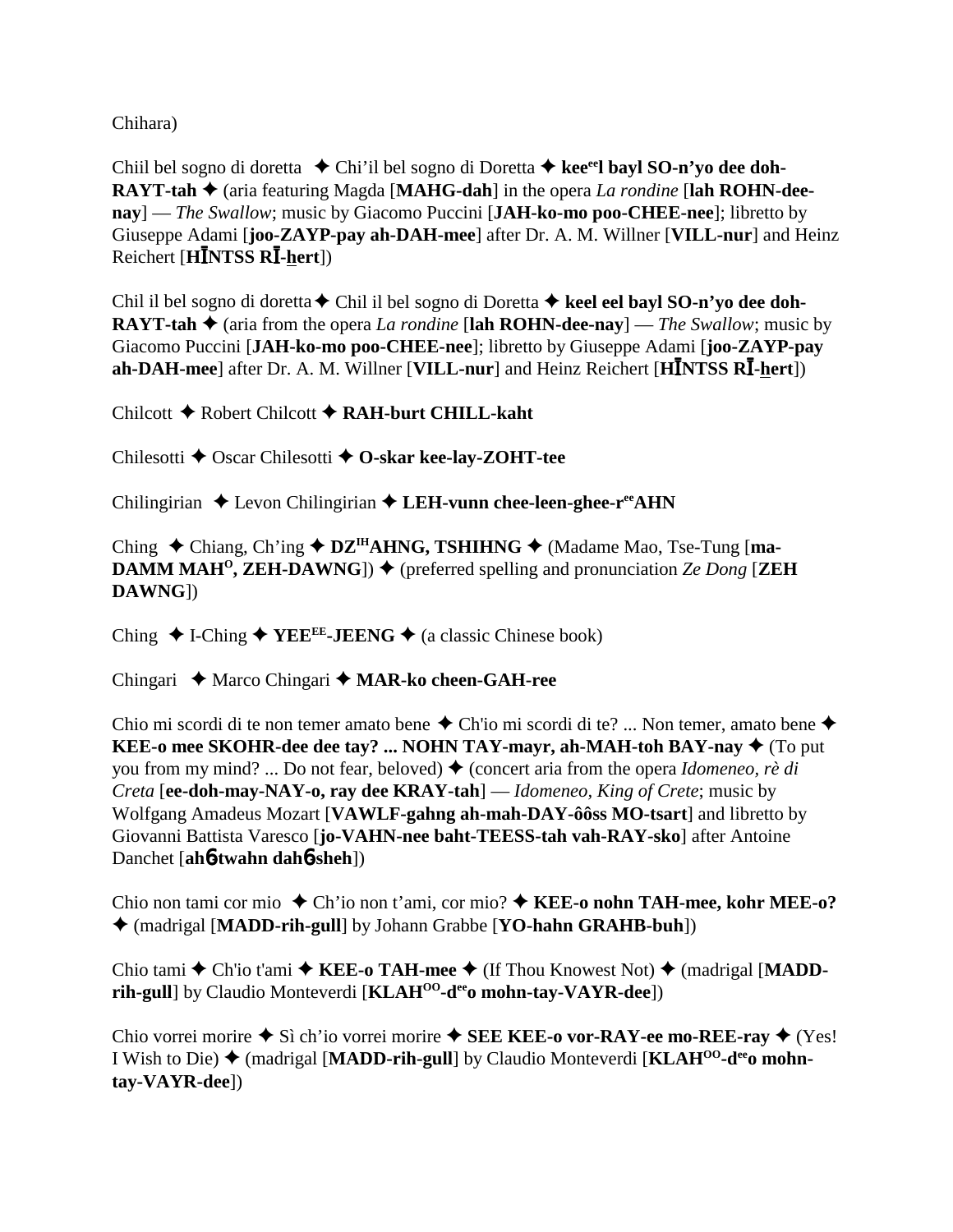Chiquitita la novia  $\triangle$  chee-kee-TEE-tah lah NO-v<sup>ee</sup>ah  $\triangle$  (anonymous song arranged by Fernando J. Obradors [**fehr-NAHN-doh (**J.**) o-VRAH-thawrss**])

Chiriac ◆ Mircea Chiriac ◆ MEER-ch<sup>ee</sup>ah kee-r<sup>ee</sup>AHK

Chiribiribin **KEE-ree-bee-ree-BEEN** (song by James [**JAYMZ**], Lawrence [**LAWrunntss**], and Pestalozza [**pay-stah-LOHT-tsah**])

Chirico Giorgio de Chirico **JOHR-jo day kee-REE-ko**

Chirurgo  $\triangle$  Un chirurgo  $\triangle$  **oon kee-ROOR-go**  $\triangle$  (A surgeon)  $\triangle$  (character in the opera *La forza del destino* [**lah FOHR-tsah dayl day-STEE-no**] — *The Force of Destiny*; music by Giuseppe Verdi [**joo-ZAYP-pay VAYR-dee**]; libretto by Francesco Maria Piave [**frahn-CHAYsko mah-REE-ah peeAH-vay**] after Angel P. De Saavedra [**ahn-HELL (**P.**) day sah-VAYdrah**])

Chirurgus **shee-rür-güss** (character in *Le malade imaginaire* [**luh mah-lahd ee-mah-zheenehr**] — *The Hypochondriac*, a play by Jean-Baptiste Molière [**zhah6-bah-teest maw-l<sup>ee</sup>ehr**], with music by Marc-Antoine Charpentier [**mark-ah**6**-twahn shar-pah**6**-teeay**])

Chisholm Erik Chisholm **EH-rick CHIH-zumm**

Chitaronne  $\triangleq$  kee-tah-ROHN-nay  $\triangleq$  (long-necked, lute-like, plucked member of the viol family)

Chitarra  $\triangle$  kee-TAR-rah  $\triangle$  (a musical instrument)

Chitarra batente  $\triangleleft$  kee-TAR-rah bah-TAYN-tay  $\triangleleft$  (guitar of Southern Italy)

Chitarra damor  $\triangle$  Chitarra d'amor  $\triangle$  kee-TAR-rah dah-MOR  $\triangle$  (Guitar of Love)  $\triangle$  (song by Ludwig Schmidseder [**LOOT-vihh SHMITT-say-dur**] and Ralph Siegel [**RALF SEE-gull**])

Chitarra nella notte **→** Una chitarra nella notte ◆ **oo-nah kee-TAR-rah NAYL-lah NOHT-tay** (song by Bonagura [**bo-nah-GOO-rah**] and Ruccione [**roo-chO-nay**])

Chitarrone  $\triangleq$  kee-tar-RO-nay  $\triangleq$  (long-necked, lute-like, plucked member of the viol family)

Chladni ◆ Ernest Chladni ◆ EHR-nesst KLAHD-nee ◆ (known also as Ernest Florens Friedrich Chladni [**EHR-nesst FLO-rennss FREET-rihh KLAHD-nee**])

Chloe  $\triangle$  An Chloe  $\triangle$  ahn KLÖ  $\triangle$  (To Chloe [KLO-ee]  $\triangle$  (poem by Johann Georg Jacobi [**YO-hahn GAY-awrk YAH-kaw-bee**] set to music by Wolfgang Amadeus Mozart [**VAWLFgahng ah-mah-DAY-ôôss MO-tsart**])

Chloris **→** A Chloris → ah klaw-reess → (To Chloris) → (poem by Théophile de Viau [tay-aw-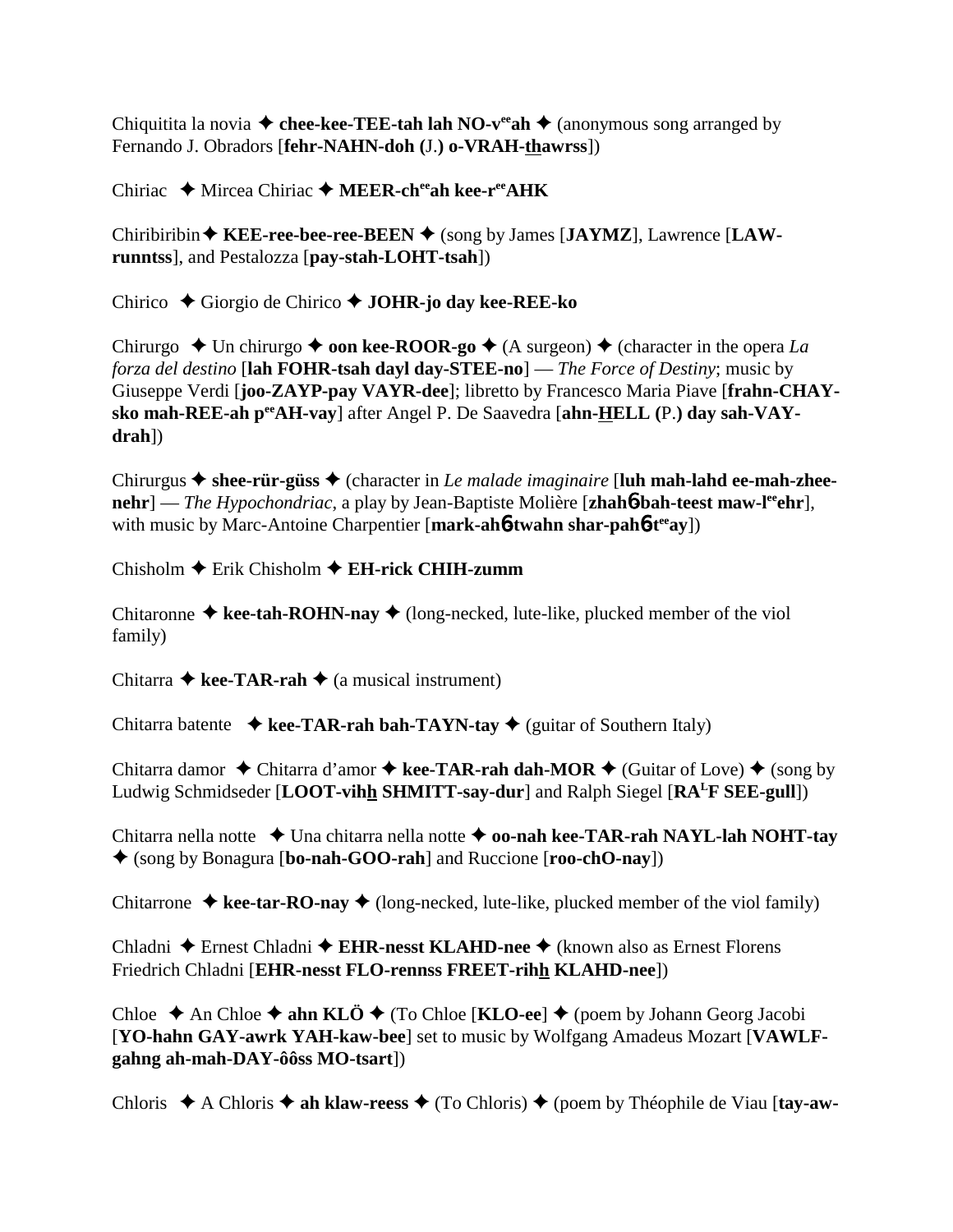**feel duh v<sup>ee</sup><sub>0</sub>**] set to music by Reynaldo Hahn [ray-NAHL-doh HAHN])

Chlubna Osvald Chlubna **AWSS-vahlt KLÔÔB-nuh**

Chmura Gabriel Chmura **GAHB-reeell hMÔÔ-rah**

Cho liang  $\triangle$  Lin, Cho-Liang  $\triangle$  LEE<sup>EE</sup>N, ZHOO-LEE<sup>EE</sup>AHNG  $\triangle$  (known also as Cho-Liang Lin)

Chodila chodila **←** Chodila, chodila ← **KO-dih-lah, KO-dih-lah** ← (dance from *U naseho Barty* [**ÔÔ NAH-sheh-ho BAR-tee**] — (Anonymous 17th Hungarian Dances)

Chodzko ◆ Aleksańder Chodźko ◆ ah-leck-SAH6**-der HAHDZH-kaw** 

Choeur a bouche fermee  $\triangle$  Chœur à bouche fermée  $\triangle$  kör ah bôôsh fehr-may  $\triangle$  (Humming Chorus)  $\triangle$  (excerpt from the opera *Madame* [**mah-dahm**] *Butterfly — Madam* [**MA-dumm**] *Butterfly*; music by Giacomo Puccini [**JAH-ko-mo poo-CHEE-nee**]; libretto by Luigi Illica [**l ooEE-jee eel-LEE-kah**] and Giuseppe Giacosa [**joo-ZAYP-pay jah-KO-zah**] after David Belasco [**DAY-vudd buh-LASS-ko**] and John Luther Long [**JAHN LOO-thur LAWNG**])

Choeur de la corrida  $\rightarrow$  kör duh lah kawr-REE-thah  $\rightarrow$  (Bullfight Chorus)  $\rightarrow$  (excerpt from the opera *Carmen* [**KAR-m'n**]; music by Georges Bizet [**zhawrzh bee-zay**]; libretto by Henri Meilhac [**ah**6**-ree meh-yack**] and Ludovic Halévy [**lü-daw-veek ah-lay-vee**])

Choeur de la rtf et orchestre lyrique ◆ Chœuer de la RTF et Orchestre Lyrique ◆ kör duh lah RTF **ay awr-kess-tr' lee-reek** (French Radio and Television Chorus and Lyric Orchestra)

Choeur de lorchestre de paris Chœur de l'Orchestre de Paris **kör duh lawr-kess-tr' duh pah-ree ←** (Chorus of the Paris Orchestra)

Choeur de lorchestre symphonique de montreal Choeur de l'orchestre symphonique de Montréal ◆ kör duh lawr-kess-tr' seh**6**-faw-neek duh maw6-ray-ahl ◆ (Choir of the Montréal [**mahn-tree-AHL**] Symphony Orchestra)

Choeur denfants Chœur d'enfants **kör dah**6**-fah**6 (Children's chorus)

Choeur des bohemiens **←** Chœur des Bohémiens ← kör day baw-ay-m<sup>ee</sup>ah**6** ← (Gypsy Chorus) (excerpt from the opera *Il trovatore* [**eel tro-vah-TOH-ray**] — *The Troubadour*; music by Giuseppe Verdi [**joo-ZAYP-pay VAYR-dee**]; libretto by Salvadore Cammarano [**sahl-vah-DOH-ray kahm-mah-RAH-no**] and Leone Emanuele Bardare [lay-O-nay ay-mah-n<sup>oo</sup>AY-lay bar-DAH-ray] after Antonio García Gutiérrez [ahn-TOH-n<sup>ee</sup>o gar-THEE-ah goo-t<sup>ee</sup>AYR**rehth**])

Choeur des bohemiens et des matadors Chœur des Bohémiens et des matadors **kör day baw-ay-m<sup>ee</sup>ah<sup>6</sup> ay day mah-tah-dawr**  $\triangle$  (Bohemians' and Matadors' Chorus)  $\triangle$  (excerpt from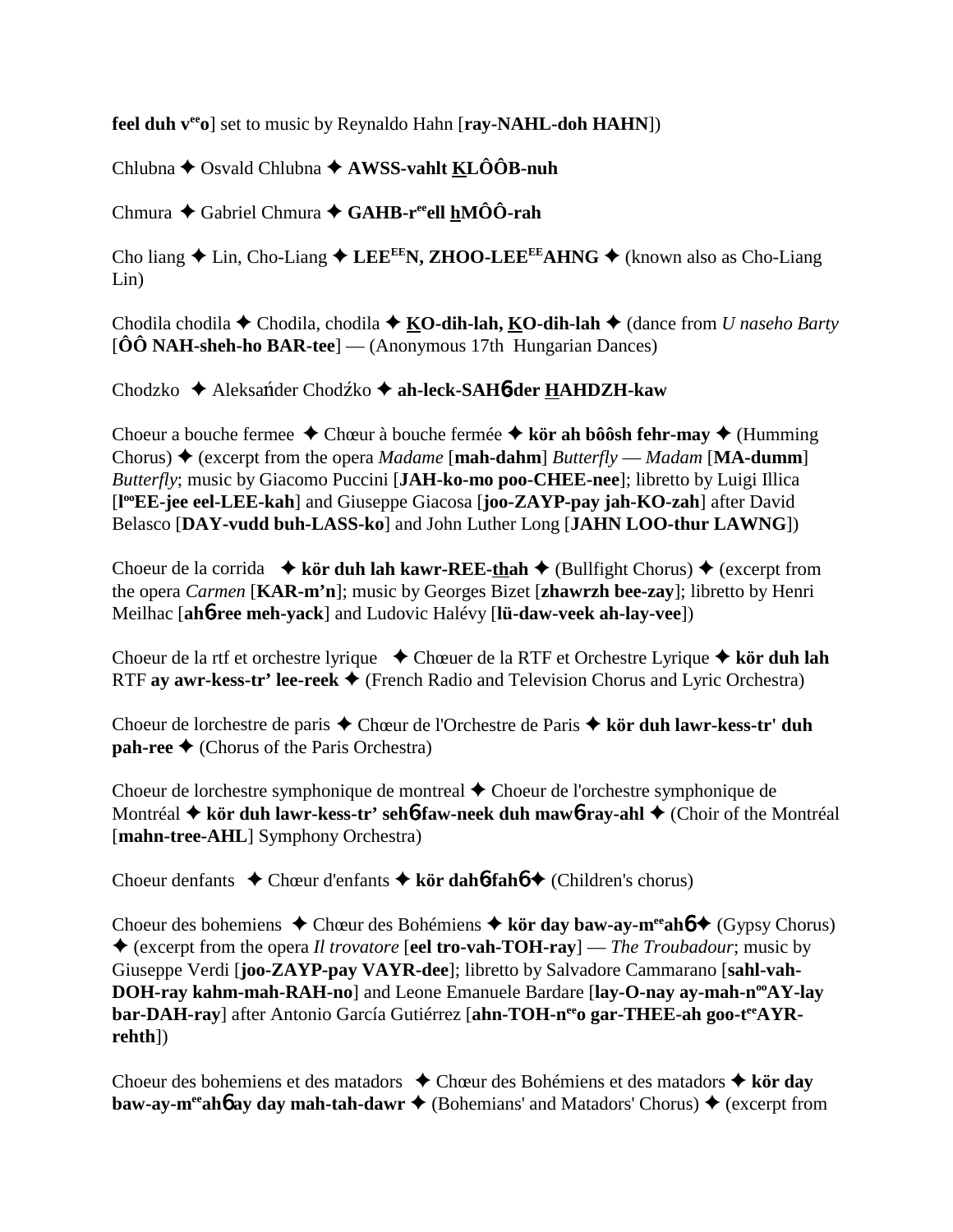the opera *La traviata* [**lah trah-veeAH-tah**] — *The Worldly Woman*; music by Giuseppe Verdi [**joo-ZAYP-pay VAYR-dee**]; libretto by Francesco Maria Piave [**frahn-CHAY-sko mah-REEah peeAH-vay**] after Alexandre Dumas [**ah-leck-sah**6**-dr' dü-mah**])

Choeur des enfants  **←** Chœur des enfants **← kör day-zah6-fah6 ←** (Children's Chorus) ← (excerpt from the opera *Carmen* [**KAR-m'n**]; music by Georges Bizet [**zhawrzh bee-zay**]; libretto by Henri Meilhac [**ah**6**-ree meh-yack**] and Ludovic Halévy [**lü-daw-veek ah-lay-vee**])

Choeur des esclaves **→** Chœur des esclaves **→ kör day-zess-klahv →** (Slaves' Chorus) ◆ (excerpt from the opera *Nabucco* [**nah-BOOK-ko**] — *King of Babylon*; music by Giuseppe Verdi [**joo-ZAYP-pay VAYR-dee**]; libretto by Temistocle Solera [**tay-MEE-stoh-klay so-**LAY-rah] after Antonio Cortesi [ahn-TAW-n<sup>ee</sup>o kohr-TAY-zee], Auguste Anicet-Bourgeois [**o-güst ah-nih-seh-bôôr-zhwah**], and Francis Cornu [**frah**6**-see kawr-nü**])

Choeur des fiancailles  $\triangle$  Chœur des fiançailles  $\triangle$  kör day f<sup>ee</sup>ah**6**-sah<sup>y'</sup>  $\triangle$  (Bridal Chorus)  $\triangle$ (excerpt from the opera *Lohengrin* [**LOHOH-unn-grinn**], music and libretto by Richard Wagner [**RIH-hart VAHG-nur**])

Choeur des fileuses  $\triangle$  Chœur des fileuses  $\triangle$  kör day fee-löz  $\triangle$  (Spinning Chorus)  $\triangle$  (excerpt from the opera *Der fliegende Holländer* [**dayr FLEE-gunn-tuh HAWL-lenn-tur**] — *The Flying Dutchman;* music and libretto by Richard Wagner [**RIH-hart VAHG-nur**], libretto after Heinrich Heine [**HN-rihh H-nuh**)

Choeur des inities  $\triangle$  Chœur des initiés  $\triangle$  kör day ee-nee-s<sup>ee</sup>ay  $\triangle$  (Initiates Chorus)  $\triangle$  (excerpt from *La flüte enchantée* [**lah flüt ah**6**-shah**6**-tay**] — *The Magic Flute*; music by Wolfgang Amadeus Mozart [**VAWLF-gahng ah-mah-DAY-ôôss MO-tsart**] and libretto by Emanuel Schikaneder [ay-MAH<sup>AH</sup>-n<sup>oo</sup>ayl SHEE-kah-nay-dur])

Choeur des janissaires Chœur des janissaires **kör day zhah-neess-sehr** (Janissaries'  $[\mathbf{JA-nuh-seh-reez'}]$  chorus)  $\blacklozenge$  (excerpt from the musical play *L'enlèvement au sérail* [lah**6-lehv'mah**6 **o say-rahy'**] — *The Abduction from the Harem*; music by Wolfgang Amadeus Mozart [**VAWLF-gahng ah-mah-DAY-ôôss MO-tsart**]; libretto by Gottlieb Stephanie [**GAWT-leep SHTEH-fah-nee**] after Christoph Friedrich Bretzner [**KRIH-stawf FREET-rihh BRETTSSnur**])

Choeur des prisonniers  $\triangle$  Chœurs des prisonniers  $\triangle$  kör day pree-zawn-n<sup>ee</sup>ay  $\triangle$  (Prisoners' Chorus)  $\triangle$  (excerpt from the opera *Fidelio* [**fee-DAY-l<sup>ih</sup>o**]; music by Ludwig van Beethoven [LOOT-vihh funn BAY<sup>AY</sup>-toh-funn]; libretto by Joseph Sonnleithner [YOH<sup>OH</sup>-zeff ZAWN-lit**nur**], Stephan von Breuning [**SHTEH-fahn fawn BROY-nihng**], and Georg Friedrich Treitschke [**GAY-awrk FREET-rihh TRTSH-kuh**])

Choeur des soldats  $\triangle$  Chœur des soldats  $\triangle$  kör day sawl-daht  $\triangle$  (Soldiers' Chorus)  $\triangle$  (excerpt from the opera *La damnation de Faust* [**lah dahm-nah-seeaw**6 **duh fahoost**] — *The Damnation of Faust* [**FAH<sup>00</sup>ST**]; music by Hector Berlioz [eck-tawr behr-l<sup>ee</sup>awz]; libretto by Berlioz and Almire Gandonnière [**ahl-meer gah**6**-dawn-neeehr**] after Gérard de Nerval [**zhay-rahr duh**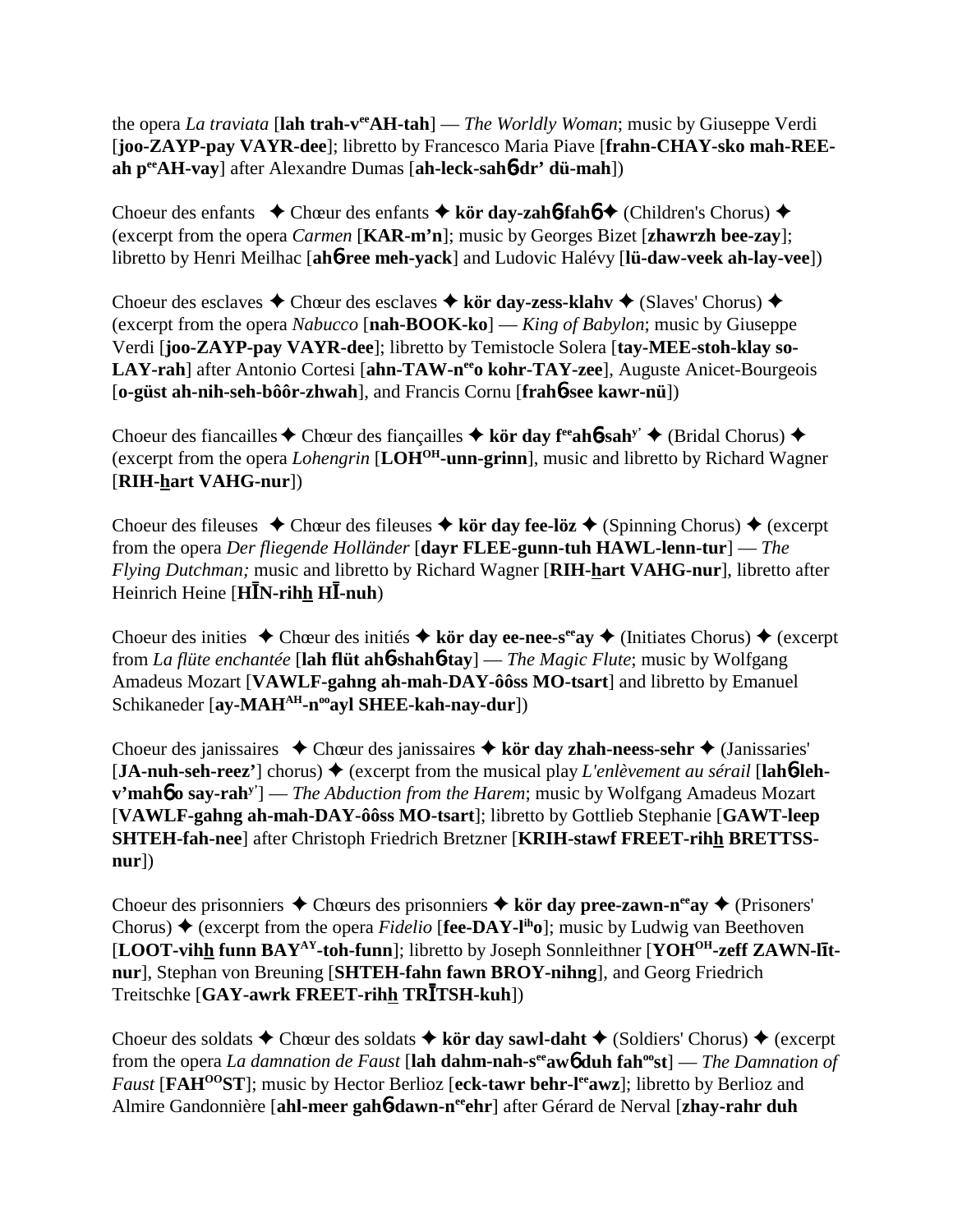**nehr-vahl**] and Johann Wolfgang von Goethe [**YO-hahn VAWLF-gahng fawn GÖ-tuh**])

Choeur du feu  $\triangle$  Chœur du feu  $\triangle$  kör dü fö  $\triangle$  (Bonfire Chorus)  $\triangle$  (excerpt from the opera *Otello* [**o-TAYL-lo**]; music by Giuseppe Verdi [**joo-ZAYP-pay VAYR-dee**]; libretto by Arrigo Boito [**ar-REE-go bo-EE-toh**] after William Shakespeare [**WILL-l<sup>ih</sup>umm SHAYK-spih<sup>uh</sup>r**])

Choeur et maitrise de radio france Chœur et maîtrise de Radio France **kör ay meh-treez duh rah-d<sup>ee</sup>o frah<b>6**ss ♦ (French Radio Chorus and Children's Chorus)

Choeur et orchestre radio lyrique Chœur et orchestre Radio-Lyrique **kör ay awr-kess-tr' rah-d<sup>ee</sup>o lee-reek ◆** (Lyric Radio Chorus and Orchestra)

Choeur et orchestre regional de cannes provence alpes cote dazur  $\triangle$  Chœur et orchestre régional de Cannes-Provence-Alpes-Côte d'Azur ◆ kör ay awr-kess-tr' ray-zh<sup>ee</sup>aw-nahl duh kahn**praw-vah6ss-ahlp-koht dah-zür ♦ ((Chorus and Orchestra of the) kahn-praw-vah6ss-ahlpkoht dah-zür**)

Choeur et orchestre symphonique de montreal  $\triangle$  Chœur et orchestre symphonique de Montréal  **kör ay awr-kess-tr' seh**6**-faw-neek duh maw**6**-ray-ahl** (Montreal [**mahn-tree-AWL**] Chorus and Symphony Orchestra)

Choeur et orchestre symphonique du theatre san carlos de lisbonne  $\triangle$  Chœur et orchestre symphonique du Théâtre San Carlos de Lisbonne **kör ay awr-kess-tr' seh**6**-faw-neek dü tayah-tr' sah<sup>6</sup> kar-lawss duh leess-bawn ♦** (Chorus and Symphony Orchestra of the San Carlos (**sann KAR-lawss**] Theater of Lisbon [**LIZZ-bunn**])

Choeur symphonique et orchestre de la fondation gulbenkian de lisbonne  $\triangle$  Chœur symphonique et orchestre de la Fondation Gulbenkian de Lisbonne **kör seh**6**-faw-neek ay awr-kess-tr' duh lah faw6-dah-shaw6 gül-bah6-k<sup>ee</sup>ah6 duh leess-bawn ♦ (Symphony Chorus and Orchestra of** the Gulbenkian  $[\hat{g} \hat{o} \hat{o}]$ **-BEHNG-k<sup>ih</sup>unn**] Foundation of Lisbon  $[\text{LIZZ-bunn}]$   $\blacklozenge$  (in Portugal, the foundation is known as the *Fundação Gulbenkian* [**fôô**6**-duh-SAH**6**ôô gôô-beh**6**-keeEH**6])

Choeurs and orchestre national de lyon  $\triangle$  Choeurs & Orchestre National de Lyon  $\triangle$  kör  $\&$ **awr-kess-tr' nah-s<sup>ee</sup>o-nahl duh lee-aw6 ♦** (Lyon [lee-aw6] National Chorus and Orchestra)

Choeurs de la rtf et orchestre radio lyrique  $\triangle$  Chœurs de la RTF et Orchestre Radio Lyrique  $\triangle$ **kör duh lah RTF ay awr-kess-tr' rah-d<sup>ee</sup>o lee-reek ♦** (French Radio and Television Chorus and Radio-Lyric Orchestra)

Choeurs de lopera de berlin Chœurs de l'Opéra de Berlin **kör duh law-pay-rah duh behrleh<sup>6 →</sup>** (Berlin Opera Chorus)

Choeurs de lopera de lyon Chœurs de l'Opéra de Lyon **kör duh law-pay-rah duh lee-aw**6 (Choir of the Lyon [**lee-aw**6] Opera)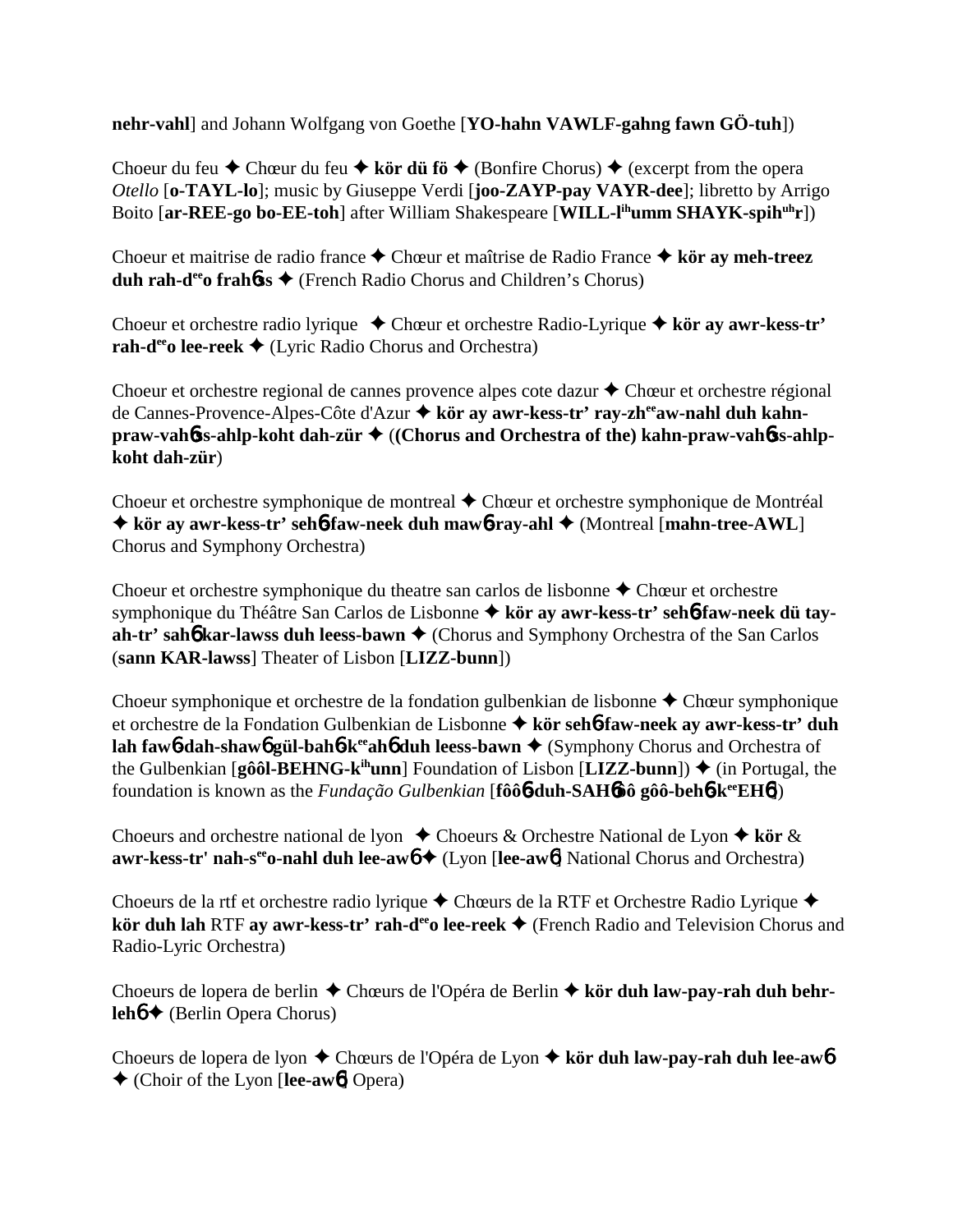Choeurs de lopera de vienne Chœurs de l'Opéra de Vienne)  **kör duh law-pay-rah duh v<sup>ee</sup>enn ◆** (Vienna Opera Chorus)

Choeurs de lopera du rhin ◆ Chœurs de l'Opéra du Rhin ◆ kör duh law-pay-rah dü reh**6** ◆ (Rhine Opera Chorus)

Choeurs de lopera national de sofia Chœurs de l'Opéra National de Sofia **kör duh law-payrah nah-s<sup>ee</sup>o-nahl duh saw-f<sup>ee</sup>ah ♦ (Sofia [{SO-fee-uh} SAW-f<sup>ee</sup>ah] National Opera Chorus)** 

Choeurs de losm  $\triangle$  Chœurs de l'OSM  $\triangle$  kör duh l'OSM  $\triangle$  (Chorus of the Montreal [mahn**tree-AWL**] Symphony Orchestra)

Choeurs de radio france Chœurs de Radio-France **kör duh rah-deeo- frah**6**ss** (Chorus of Radio-France)

Choeurs de toulouse midi pyrenees Chœurs de Toulouse-Midi-Pyrénées **kör duh tôô-lôôzmee-dee-pee-ray-nay ♦** (Central Toulouse-Pyrenees [tôô-LOOZ-PIH-ruh-neez] Chorus)

Choeurs denfants de la cantoria Chœurs d'enfants de la Cantoria  **kör dah**6**-fah**6 **duh lah kah6-taw-r<sup>ee</sup>ah ◆ Cantoria [kann-TAW-r<sup>ee</sup>uh] Children's Chorus)** 

Choeurs du theatre national de lopera de paris Chœurs du Théâtre National de l'Opéra de Paris  $\triangle$  **kör dü tay-ah-tr' nah-s<sup>ee</sup>o-nahl duh law-pay-rah duh pah-ree ◆ (Paris National Opera** Theater Chorus)

Choeurs et maitrise de la r t f Chœurs et maitrise de la R.T.F.  **kör ay meh-treez duh lah**  $R.T.F.$   $\blacklozenge$  (French Radio and Television Choir and Children's Chorus)

Choeurs et maitrise de radio france Chœurs et maitrise de Radio France **kör ay meh-treez duh rah-d<sup>ee</sup>o frah6ss ♦** (Chorus and Children's Chorus of Radio France)

Choeurs et orchestre  $\triangle$  Chœurs et orchestre  $\triangle$  kör ay awr-kess-tr'  $\triangle$  (Chorus and orchestra)

Choeurs et orchestre de lopera de lyon **← Chœurs et orchestre de l'Opéra de Lyon ← kör ay awr-kess-tr' duh law-pay-rah duh lee-aw6 ♦ (Chorus and Orchestra of the Lyon [lee-aw6]** Opera)

Choeurs et orchestre de lopera de rome Chœurs et Orchestre de l'Opéra de Rome **kör ay awr-kess-tr' duh law-pay-rah duh rawm ♦ (Rome Opera Chorus and Orchestra)** 

Choeurs et orchestre du capitole de toulouse  $\bullet$  Chœurs et orchestre du Capitole de Toulouse  $\bullet$ **kör ay awr-kess-tr' dü kah-pee-tawl duh tôô-lôôz ♦** (Chorus and Orchestra of the Capital of Toulouse [**tôô-LOOZ**])

Choeurs et orchestre du mai musical florentin  $\triangle$  Chœurs et orchestre du Mai Musical Florentin  $\triangle$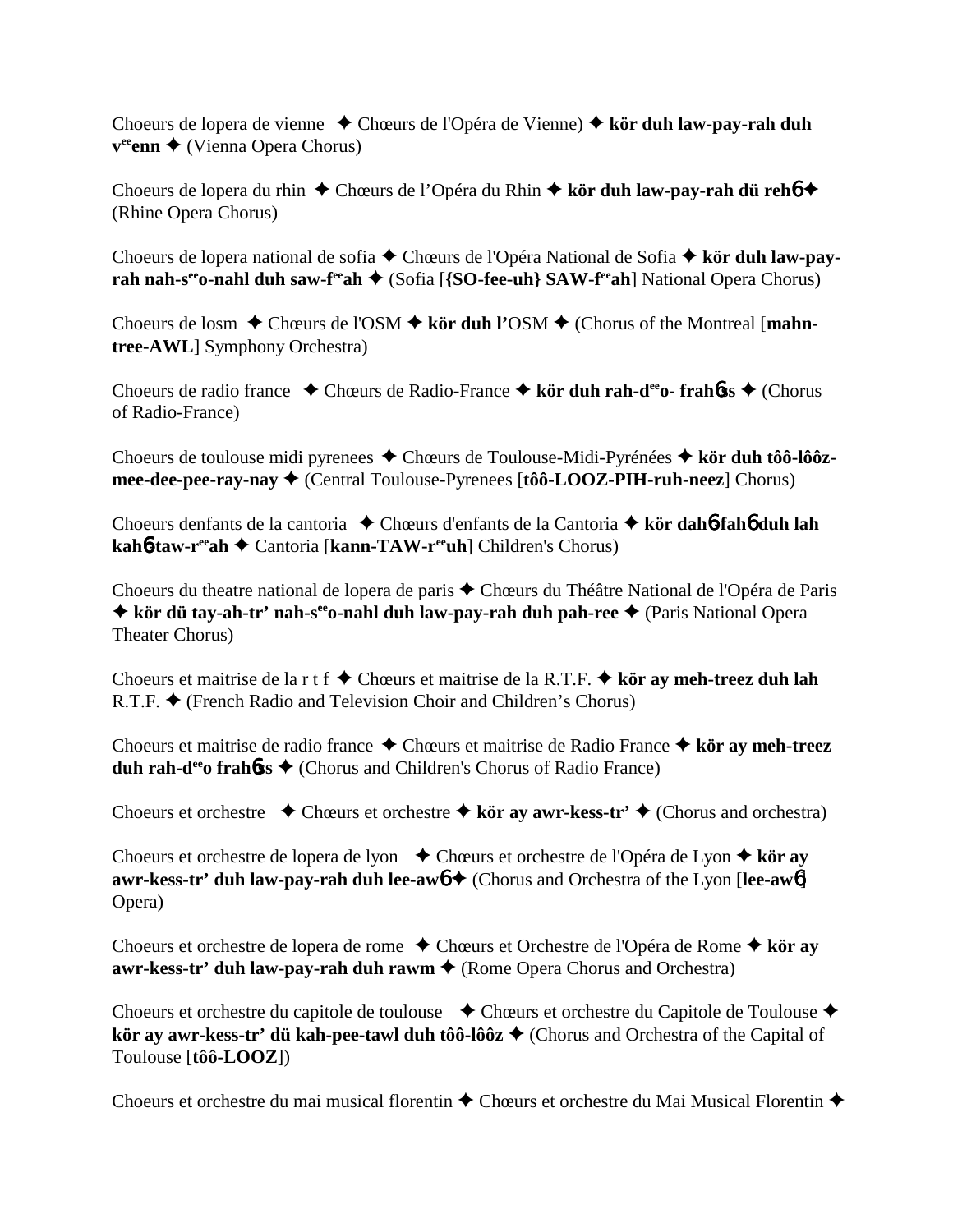**kör ay awr-kess-tr dü meh mü-zee-kahl flaw-rah∘teho ♦** (Chorus and Orchestra of the Florence [**FLAW-runntss**] May Festival)

Choeurs et orchestre du theatre de la scala de milan  $\triangle$  Chœurs et orchestre du Théâtre de La Scala de Milan  $\triangle$  kör ay awr-kess-tr' dü tay-ah-tr' duh lah skah-lah duh mee-lah**6**  $\triangle$ (Chorus and Orchestra of the La Scala [**lah SKAH-lah**] Theater, Milan [**mee-LAHN**])

Choeurs et orchestre du theatre national de lopera comique  $\triangle$  Chœurs et orchestre du Théâtre National de l'Opéra-Comique **+ kör ay awr-kess-tr' dü tay-ah-tr' nah-s<sup>ee</sup>o-nahl duh law-payrah-kaw-meek ♦** (Chorus and Orchestra of the National Comic-Opera Theater)

Choeurs et orchestre du theatre national de lopera de paris  $\triangle$  Chœurs et orchestre du Théâtre National de l'Opéra de Paris  $\triangleq$  kör ay awr-kess-tr' dü tay-ah-tr' nah-s<sup>ee</sup>o-nahl duh law-pay**rah duh pah-ree**  $\triangle$  (Chorus and orchestra of the National Theater of the Paris Opera)

Choeurs et orchestre national de lyon **→** Chœurs et Orchestre National de Lyon ◆ kör ay awr**kess-tr' nah-s<sup>ee</sup>o-nahl duh lee-aw6 ♦** (Lyon [lee-aw6] National Chorus and Orchestra)

Choeurs et orchestre symphonique de la radio bavaroise Chœurs et orchestre symphonique de la Radio Bavaroise **kör ay awr-kess-tr' seh**6**-faw-neek duh lah rah-deeo bah-vah-r'wahz** (Bavarian Radio Chorus and Symphonic Orchestra)

Choix dairs de lopera zanetta Choix d'airs de l'opéra *"Zanetta"*  **shwah dehr duh lawpay-rah "zah-nett-tah"**  $\blacklozenge$  (Selected Airs from the Opera *Zanetta*)  $\blacklozenge$  (compositions by Daniel-François-Esprit Auber [**dah-neeell-frah**6**-swah ess-pree o-bay**])

Chominski ◆ Józef Michał Chomiński ◆ YÔÔ-zuff MEE-hah<sup>w'</sup> kaw-MEE6-skee

Chong  $\triangle$  Prince Sou-Chong  $\triangle$  (Prince) SOH<sup>oo</sup>-CHAWNG  $\triangle$  (character in the operetta *Das Land des Lächelns* [**dahss LAHNT dess LEH-hullnss**] — *The Land of Smiles*; music by Franz Lehár [**FRAHNZ leh-HAHAHR**]; lyrics by Victor Léon [**veek-tawr lay-aw**6], Ludwig Herzer [**LOOT-vihh HEHR-tsur**], and Fritz Löhner [**FRITTSS LÖ-nur**])

Chookasian Lili Chookasian **LILL-lee choo-KAH-sihahn**

Chop ◆ Max Chop ◆ MAHKSS KOHP ◆ (known also as Monsieur Charles [muh-s<sup>ee</sup>ö **sharl**])

Chopin Frédéric Chopin **fray-day-reek shaw-peh**6 (known also as Frédéric-François Chopin  $[\text{fray-day-reak-frahb-swah shaw-pehb] \triangleq$  (the foregoing is the French version of the original Polish name Fryderyk Franciszek Chopin [**frih-DEH-rick frahn-TSEE-sheck SHAWpenn**])

Chopin  $\triangle$  shaw-peh $\stackrel{\triangle}{\bullet}$  (excerpt from the suite *Carnaval* [kar-nah-vahl] — *Carnival* — by Robert Schuman [**ROHOH-bert SHOO-mahn**])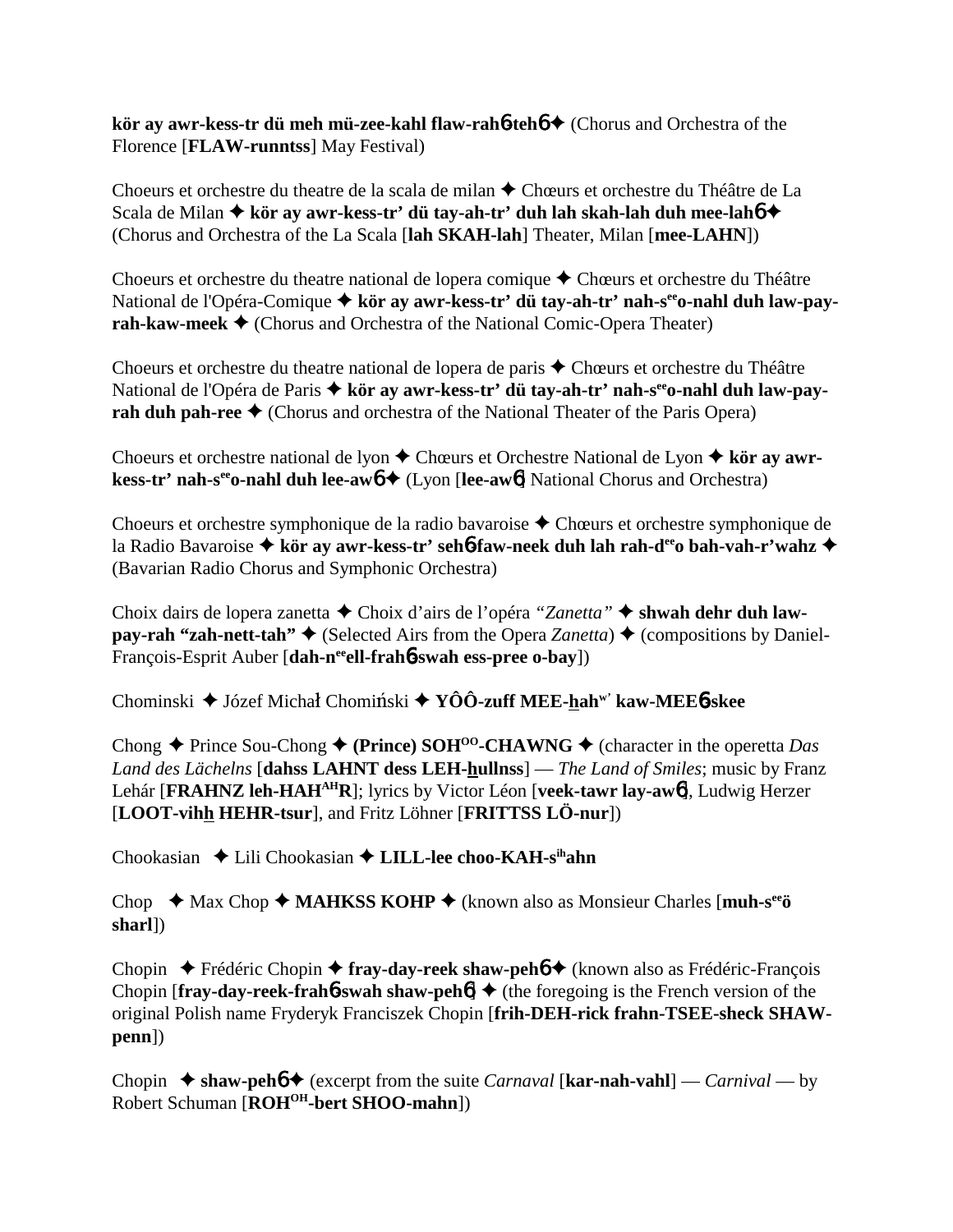Choquet Gustave Chouquet **güss-tahv shôô-keh**

Chor der bayerischen staatsoper munchen  $\triangle$  Chor der Bayerischen Staatsoper München  $\triangle$ **KOH<sup>OH</sup>R dayr BAH-yuh-rih-shunn SHTAH<sup>AH</sup>TSS-o-pur MÜN-hunn ♦ (Chorus of the** Bavarian State Opera of Munich [**m'YOO-nick**])

Chor der deutschen oper berlin **→** Chor der Deutschen Oper Berlin → KOH<sup>OH</sup>R dayr DOYTshunn O-pur behr-LEEN **→** (Berlin German Opera Chorus)

Chor der engel  $\blacklozenge$  Chor der Engel  $\blacklozenge$  KOH<sup>OH</sup>R dayr EHNG-ull  $\blacklozenge$  (composition by Franz Schubert [**FRAHNTSS SHOO-bert**])

Chor der niederlandischen oper Chor der Niederländischen Oper **KOHOHR dayr NEEder-lenn-tih-shunn O-pur ♦** (Choir of the Netherlands Opera)

Chor der st hedwigs kathedrale berlin ◆ Chor der St. Hedwigs-Kathedrale Berlin ◆ KOH<sup>OH</sup>R **dayr** St. **HETT-vickss-kah-tay-DRAH-luh behr-LEEN** (St. Hedwig's Cathedral Choir, Berlin)

Chor der wiener staatsoper ◆ Chor der Wiener Staatsoper ◆ KOH<sup>OH</sup>R dayr VEE-nur **SHTAH<sup>AH</sup>TSS-o-pur** (Vienna State Opera Chorus)

Chor des bayerischen rundfunks Chor des Bayerischen Rundfunks **KOHOHR dess BAHyuh-rih-shunn RÔÔNT-fôôngkss ♦** (Bavarian Radio Chorus)

Chor des ndr hamburg **→** Chor des NDR Hamburg → KOH<sup>OH</sup>R dess NDR HAHM-pôôrk → (North German Radio Chorus of Hamburg [**HAHM-pôôrk**])

Chor des osterreichischen rundfunks Chor des Österreichischen Rundfunks **KOHOHR dess** Ö-stuhr-rī-hih-shunn RÔÔNT-fôôngkss ◆ (Austrian Radio Chorus)

Chor i orkiestra teatru wielkiego w warszawie ◆ Chór i Orkiestra Teatru Wielkiego w Warszawie **→ HÔÔR ee awr-k<sup>ee</sup>ESS-trah teh-AH-troo v<sup>ee</sup>ell-k<sup>ee</sup>AY-go vuh var-SHAH-v<sup>ee</sup>eh** (Choir and Orchestra of the Warsaw State Opera House)

Chor kobiet  $\triangle$  Chór kobiet  $\triangle$  **HÔÔR KAH-b<sup>ee</sup>ett**  $\triangle$  (Women's choir)  $\triangle$  (choir from the opera *Straszny Dwór* [**STRAHSH-nih d'VÔÔR**] — *The Haunted Manor*; music by Stanisaw Moniuszko [stah-N<sup>Y</sup>EESS-wahf mah-n<sup>ee</sup>ÔÔSH-kaw] and libretto by Jan Checinski [YAHN] **heh**6**-TSEE**6**-skee**])

Chor und orchester der bayreuther festspiele  $\triangle$  Chor und Orchester der Bayreuther Festspiele  $\triangle$ **KOH<sup>OH</sup>R ôônt awr-KEH-stur dayr BI-roy-tur FESST-shpee-luh ♦ (Chorus and orchestra of** the Bayreuth [**B-royt**] Festival)

Chor und orchester der kolner kurrende  $\triangle$  Chor und Orchester der Kölner Kurrende  $\triangle$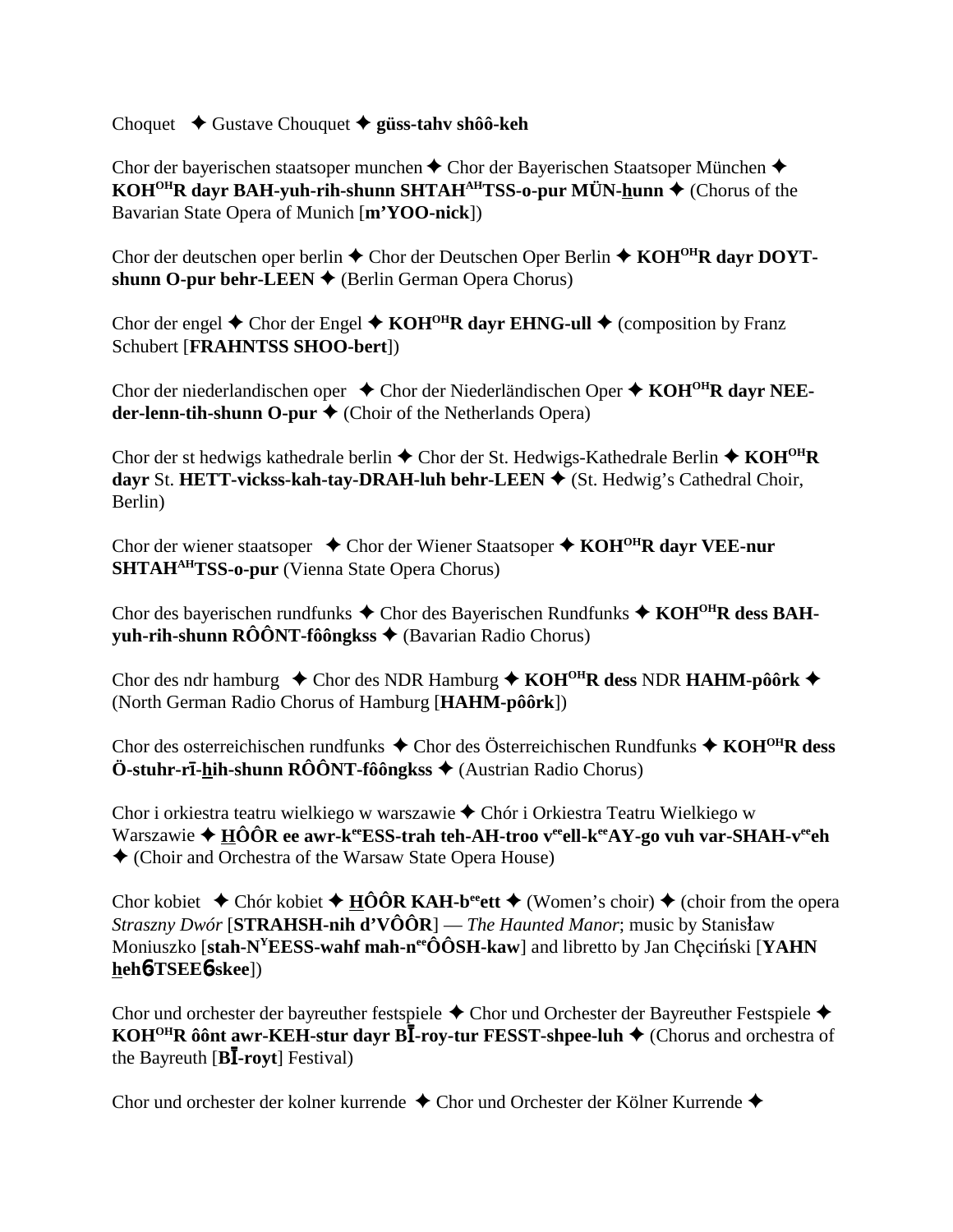**KOHOHR ôônt awr-KEH-stur dayr KÖL-nur kôôr-RENN-tuh** (Cologne [**kuh-LOHN**] Chorus and Orchestra)  $\triangle$  (Literally, "Kurrende" means an itinerant children's choir. Since the choir now has grown-ups, the title has become a misnomer.)

Choral  $\triangle$  kaw-rahl  $\triangle$  (performed by a chorus or choir; hymn or sacred song)  $\triangle$  (French spelling, pronunciation, and meaning)

Choral  $\triangle$  ko-RAH<sup>AH</sup>L  $\triangle$  hymn or sacred song  $\triangle$  (German spelling, pronunciation, and meaning)

Choral  $\triangle$  **KO-rull**  $\triangle$  (relating to, or performed by a chorus or choir)  $\triangle$  (American spelling, pronunciation, and meaning)

Choral de la cantate one hundred and forty seven herz und mund und tat und leben  $\triangle$  Choral de la Cantate 147, "Herz und Mund und Tat und Leben" **ko-RAHAHL duh lah kah**6**-taht** 147**,** "HEHRTSS ôônt MÔÔNT ôônt TAHT ôônt LAY-bunn" ♦ (Chorale from Cantata [kunn-**TAH-tuh**] 147, "Heart and Mouth and Deed and Life")  $\triangle$  (composition by Johann Sebastian Bach [**YO-hahn** {suh-BASS-t<sup>ih</sup>unn BAHK} zay-BAH-st<sup>ih</sup>ahn BAHK])

Chorale  $\triangle$  Choräle  $\triangle$  ko-RAY-luh  $\triangle$  (hymns or sacred songs)  $\triangle$  (German spelling, pronunciation, and meaning)

Chorale  $\triangle$  **kaw-rahl**  $\triangle$  (choral society, choir)  $\triangle$  (French spelling, pronunciation, and meaning)

Chorale  $\triangleq$  kuh-RA<sup>L</sup>  $\triangleq$  (hymn or sacred song, also a chorus or choir)  $\triangleq$  (American spelling, pronunciation, and meaning)

Chorale wie schon leucht uns der morgenstern ◆ Choräle 'Wie schön leucht' uns der Morgenstern ◆ ko-RAY-luh 'vee SHÖN LOYHT' ôônss dayr MAWR-gunn-shtehrn ◆ (composition by Georg Philipp Telemann [**GAY-awrk fee-lipp TAY-luh-mahn**])

Choralschola der niederalteicher scholaren ◆ Choralschola der Niederalteicher Scholaren ◆ **KO-rahl-sho-lah dayr NEE-dur-ahl-t**-**-hur SHO-lah-runn**

Choralschola der wiener hofburgkapelle Choralschola der Wiener Hofburgkapelle **KOrahl-sho-lah dayr VEE-nur HAWF-pôôrk-kah-pell-luh** (Vienna Royal Residence Church Choir)

Chorbajian ♦ John Chorbajian ♦ **JAHN chawr-BAH-junn** 

Chorea  $\triangle$  Alia chorea  $\triangle$  AH-l<sup>ih</sup>ah kaw-RAY-uh  $\triangle$  (dance from *Olach tancz* (lère partie) [**Olahk TAHNTSS**] (First part) — Anonymous 17th Hungarian Dances)

Chorea alia hungarica **→** Alia chorea - Alia hungarica → **AH-l<sup>ih</sup>ah kaw-RAY-uh - AH-l<sup>ih</sup>ah hôôn-GAH-rih-kuh ♦** (dance from *Alia chorea No 8* [AH-l<sup>ih</sup>ah kaw-RAY-uh (No. 8)] — Anonymous 17th Hungarian Dances)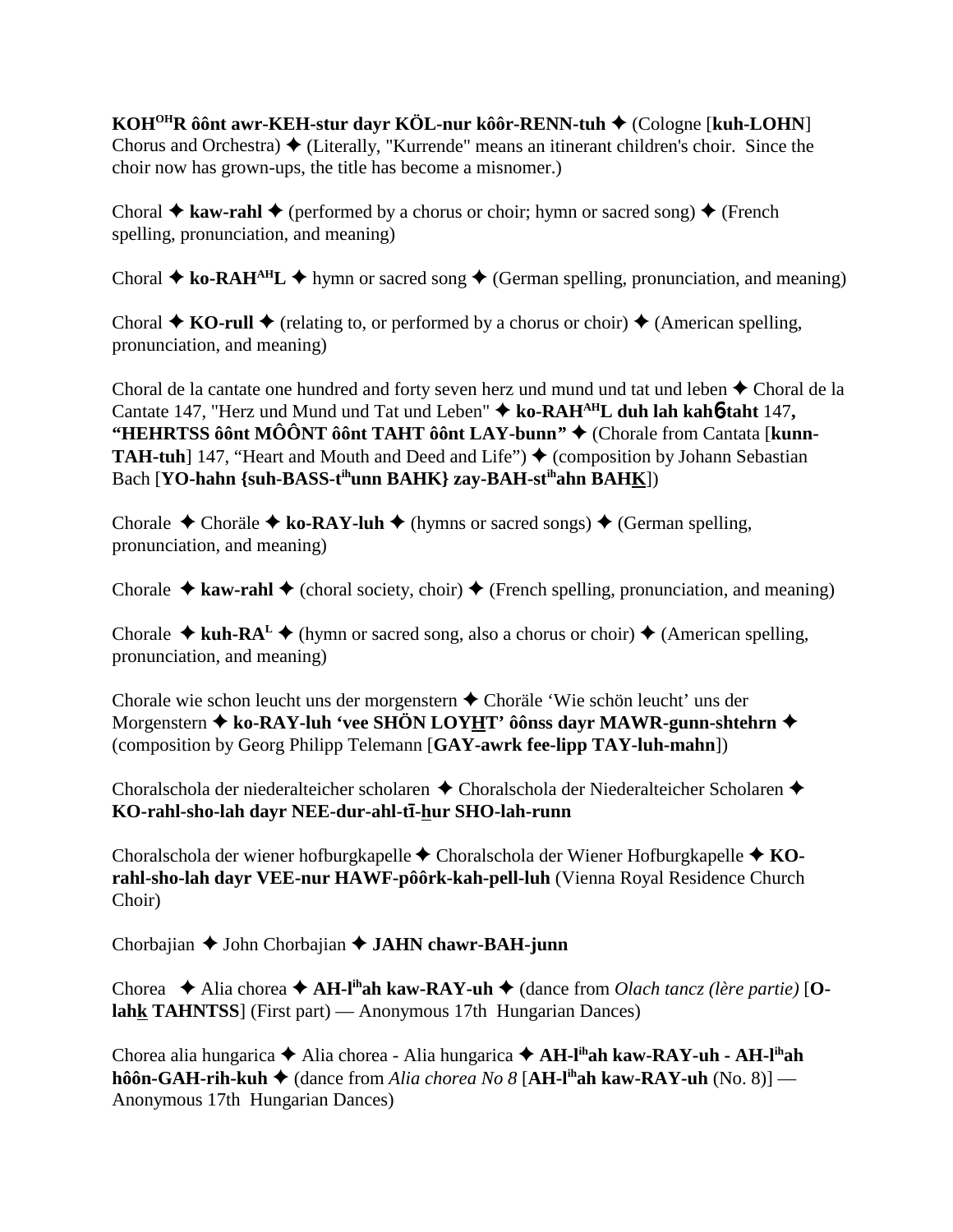Chorea hungarica **→ kaw-RAY-uh hôôn-GAH-rih-kuh →** (anonymous 17th Hungarian dance)

Chorea no eight  $\triangleq$  Alia chorea No 8  $\triangleq$  AH-l<sup>ih</sup>ah kaw-RAY-uh (No. 8)  $\triangleq$  (Anonymous 17th Hungarian Dances)

Chorea tancz  $\rightarrow$  Chorea Tancz  $\rightarrow$  kaw-RAY-uh TAHNTSS  $\rightarrow$  (anonymous 17th Hungarian dance)

Chorea tantz **→** Chorea Tantz **→ kaw-RAY-uh TAHNTSS** → (dance from *Tantz* [TAHNTSS] — Anonymous 17th Hungarian Dances)

Chorley ◆ Henry F. Chorley ◆ HENN-ree F. CHAWR-lee ◆ (known also as Henry Fothergill [**FAW-thur-ghill**] Chorley)

Choron **→** Alexandre Choron → ah-leck-sah**6-dr' shaw-raw6** → (known also as Alexandre Étienne Choron [**ah-leck-sah**6**-dr' ay-teeenn shaw-raw**6])

Choros  $\triangle$  Chôros  $\triangle$  SHO-rôôss  $\triangle$  (a type of Brazilian music; series of 15 compositions by Heitor Villa-Lobos [**ay-TAWR VEEL-luh-LO-bôôsh**])

Chorsolisten und chor des opernhauses zurich  $\triangle$  Chorsolisten und Chor des Opernhauses Zürich ◆ KOH<sup>OH</sup>R-zo-lih-stunn ôônt KOH<sup>OH</sup>R dess O-purn-hah<sup>oo</sup>-zuss TSÜ-rihh ◆ (Choral Soloists and Chorus of the Zurich [ $Z\hat{O}\hat{O}^{UH}\text{-rick}$ ] Opera House)

Chorus of the oprichniki ◆ Chorus of the Oprichniki ◆ (Chorus of the) ah-PREECH-n<sup>y</sup>ih-kee (excerpt from the film *Ivan the Terrible*, with music by Sergei Prokofiev [**sehr-GAYEE prah-KAW-fiheff**]; arranged in the form of an oratorio by Abram Stasevich [**ah-BRAHM stah-SAYvihch**])

Chorus viennensis Chorus Viennensis **(Chorus) veeenn-NAYN-siss** (Vienna Chorus)

Chorzempa **→** Daniel Chorzempa → DA-n<sup>ih</sup>ull kawr-ZEMM-puh → (known also as Daniel Walter [**WAWL-tur**] Chorzempa)

Chotzinoff  $\triangle$  Samuel Chotzinoff  $\triangle$  {SA-m'yuh-wull CHAHT-zih-nawf} sah-m<sup>ôô</sup>AYL haht-**ZEE-nuff**

Chou  $\blacklozenge$  Chou, En-Lai  $\blacklozenge$  **DZ<sup>AW</sup>OO**, **UHNG-LAH<sup>IH</sup>**  $\blacklozenge$  (character in the opera *Nixon in China*; music by John Adams [**JAHN A-dummz**] and libretto by Alice Goodman [**A-luss GÔÔDmunn**])

Chou  $\triangle$  Chou, Wen-chung  $\triangle$  **DZ<sup>AW</sup>OO, WUNN-TSHOONG**  $\triangle$  (known also as Wen-chung Chou)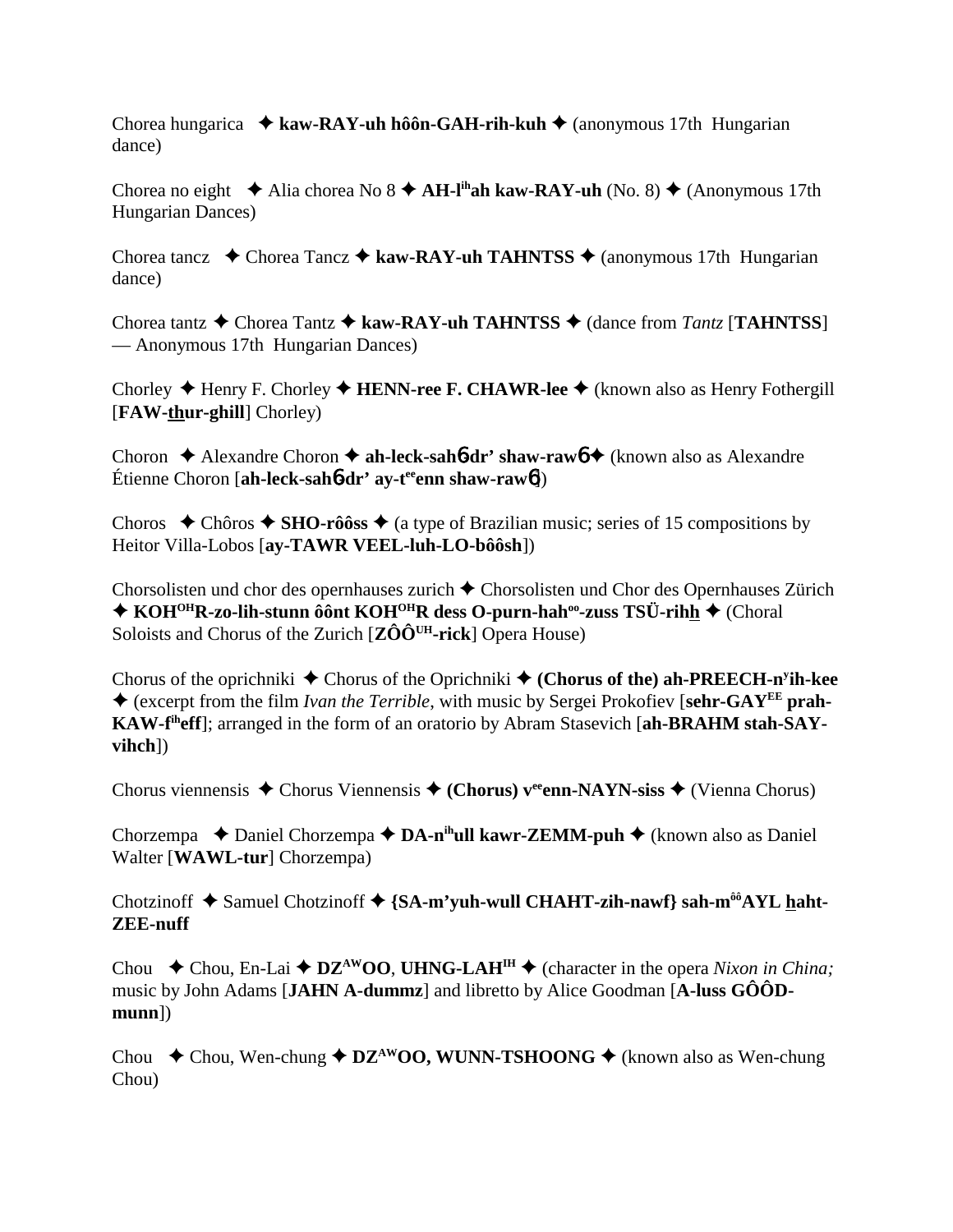Chouette  $\triangle$  La chouette  $\triangle$  **lah shôô-ett**  $\triangle$  (The owl)  $\triangle$  (character in the opera *L'enfant et les sortileges* [**lah**6**-fah**6 **ay leh sawr-tee-lehzh**] — *The Child and the Fantasies*; music by Maurice Ravel [**mo-reess rah-vell**] and libretto by Sidonie Gabrielle Gauthiers-Villars [**see-daw-nee gahbr**<sup>ee</sup>ell go-t<sup>ee</sup>ay-veel-lar])

Chouquet **→** Gustave Chouquet ◆ güss-tahv shôô-keh ◆ (known also as Adolphe-Gustave Chouquet [**ah-dawlf-güss-tahv shôô-keh**])

Chramer gip die varwe mir Chramer, gip die Varwe mir **KRAAH-mur, ghipp dee FARvuh mihr**  $\triangle$  (Shopkeeper, give me color)  $\triangle$  (excerpt from *Primo Vere* [**PREE-mo VAY-ray**] — *Spring* — a series of poems from the 13th manuscript *Carmina Burana* [**kar-MEE-nah boo-RAH-nah**] set to music by Carl Orff [**KARL AWRF**])

Chramer gip die varwe mir Chramer, gip die Varwe mir **KRAHAH-mur, ghipp dee FARvuh mihr**  $\triangle$  (excerpt from *Uf dem Anger* [OOF daym AHNG-ur] — *On the Green* — a series of poems from the 13th manuscript *Carmina Burana* [**kar-MEE-nah boo-RAH-nah**] set to music by Carl Orff [**KARL AWRF**])

Christ Peter Christ **PEE-tur KRISST**

Christ Rudolf Christ **ROO-dawlf KRISST**

Christ Wolfram Christ **VAWL-frahm KRISST**

Christe jesu pastor bone Christe Jesu, pastor bone **KREE-stay YAY-zoo, PAH-stawr BAW-neh ♦** (motet [**mo-TETT**] by John Taverner [**JAHN TA-vur-nur**])

Christensen Dieter Christensen **DEE-tur KRIH-stunn-sunn**

Christian grube und dem staats und domchor berlin gewidmet  $\triangle$  Christian Grube und dem Staatsund Domchor Berlin gewidmet  **KRIH-stihahn GROO-buh ôônt daym SHTAHAHTSS- ôônt DAWM-kawr behr-LEEN guh-VITT-mutt ♦** (Dedicated to Christian Grube [**KRISS-t<sup>ih</sup>unn GROO-buh**] and the Berlin State and Cathedral Choirs)

Christiansen Fredrik Melius Christiansen **{FREDD-rick MEE-lihuss KRISS-tihunn-s'n} FREDD-rick MEHEH-lihewss KRISS-tihahn-s'n**

Christiansen **←** Olaf Christiansen ← O-luff KRISS-t<sup>ih</sup>unn-s'n

Christie ◆ William Christie ◆ WILL-I<sup>ih</sup>umm KRISS-tee ◆ (known also as William Lincoln [**LIHNG-kunn**] Christie)

Christoff  $\triangle$  Boris Christoff  $\triangle$  baw-REESS KREESS-tawf  $\triangle$  (known also as Boris Kirilov [**KEE-ree-lôôf**] Christoff)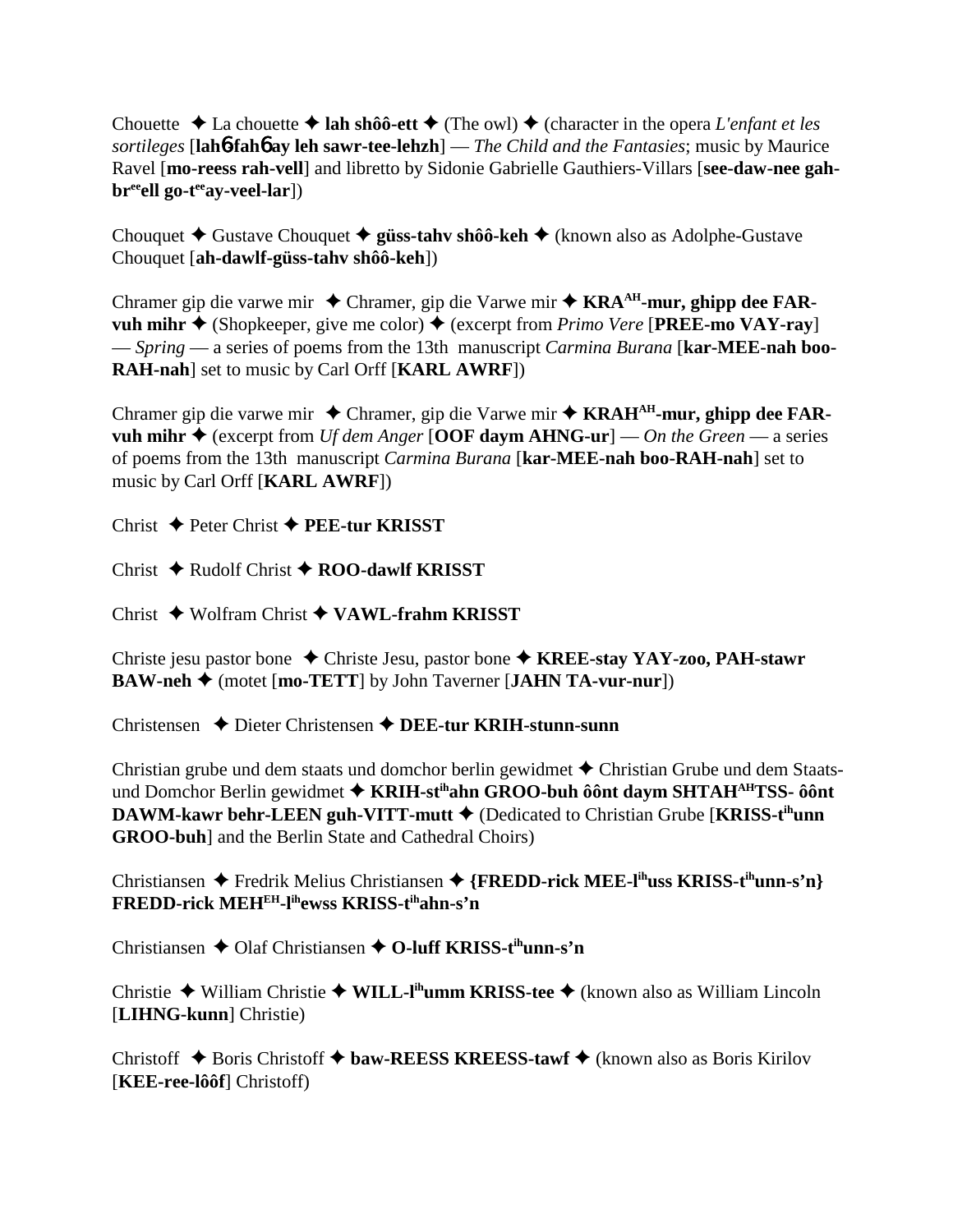Christoff Dimiter Christoff **DEE-mee-tur KREESS-tawf**

Christoskov Peter Christoskov **PAY-tur kreess-TAWSS-kawf**

Christou **→** Jani Christou ◆ YAH-nee KRISS<sup>T</sup>'

Christov Dobri Christov **DAH-bree KREESS-tawf**

Christus **KRIH-stôôss** (an oratorio [**aw-ruh-TOH-reeo**] by Franz Liszt [**FRAHNZ LISST**])

Christus **KRIH-stôôss** (German pronunciation); **KREESS-tôôss** (Latin pronunciation)

Christus factus est **→** Christus Factus est → KRIH-stôôss FAHK-tôôss esst → (motet [**mo-TETT**] by Anton Bruckner [AHN-toh<sup>oh</sup>n BRÔÔK-nur])

Christus factus est kyrie qui passurus Christus factus est. Kyrie — Qui passurus **KREESStôôss FAHK-tôôss esst. KÜ-r<sup>ee</sup>ay — k<sup>ôô</sup>EE PAHSS-sôô-rôôss**  $\triangle$  **(anonymous composition** from the *Cancionero de Segovia* [**kahn-theeo-NAY-ro day say-GO-veeah**] — *Songbook of Segovia* — containing liturgical music from Spain at the time of Christopher Columbus)

Christus factus est pro nobis **KREESS-tôôss FAHK-tôôss esst pro NO-biss** (anonymous sacred composition)

Christus resurgens ◆ KREESS-tôôss reh-SOOR-jenss ◆ (motet [mo-TETT] by William Byrd [**WILL-lihumm BURD**])

Christus resurgens ex mortuis ◆ Christus resurgens ex mortuis ◆ **KREESS-tôôss reh-SOORjenss eckss MOHR-tôô-iss ♦** (composition by Orlande de Lassus [**awr-lah6d duh lahss-sü**])

Chromatic fantasia and fugue  $\triangle$  Chromatic Fantasia and Fugue  $\triangle$  (Chromatic) fann-TAY-zhah **(and)**  $f'YOOG \triangleq$  **(composition by Johann Sebastian Bach [YO-hahn {suh-BASS-t<sup>ih</sup>unn] BAHK} zay-BAH-stihahn BAHK**])

Chrysander Friedrich Chrysander **FREET-rihh KRÜ-sahn-tur** (known also as Karl Franz Friedrich Chrysander [**KARL FRAHNTSS FREET-rihh KRÜ-sahn-tur**])

Chrysanthos of madytos Chrysanthos of Madytos **KREE-sahn-thohss (of) MAH-theetohss**

Chrysorrhoas ◆ Johannes Chrysorrhoas ◆ ee<sup>o</sup>-AHN-neess kree-sawr-RAW-ahss ◆ (known also as John of Damascus [**JAHN (of) duh-MASS-kuss**])

Chto nasha zhizn  $\triangle$  Chto nasha zhizn?  $\triangle$  **SHTAW NAHSH-uh ZHEE-Z'N?**  $\triangle$  (What is life? It is a game)  $\triangle$  (aria featuring Hermann [**GHEHR-mahn**] in the opera *Pique dame* [**peek dahm**]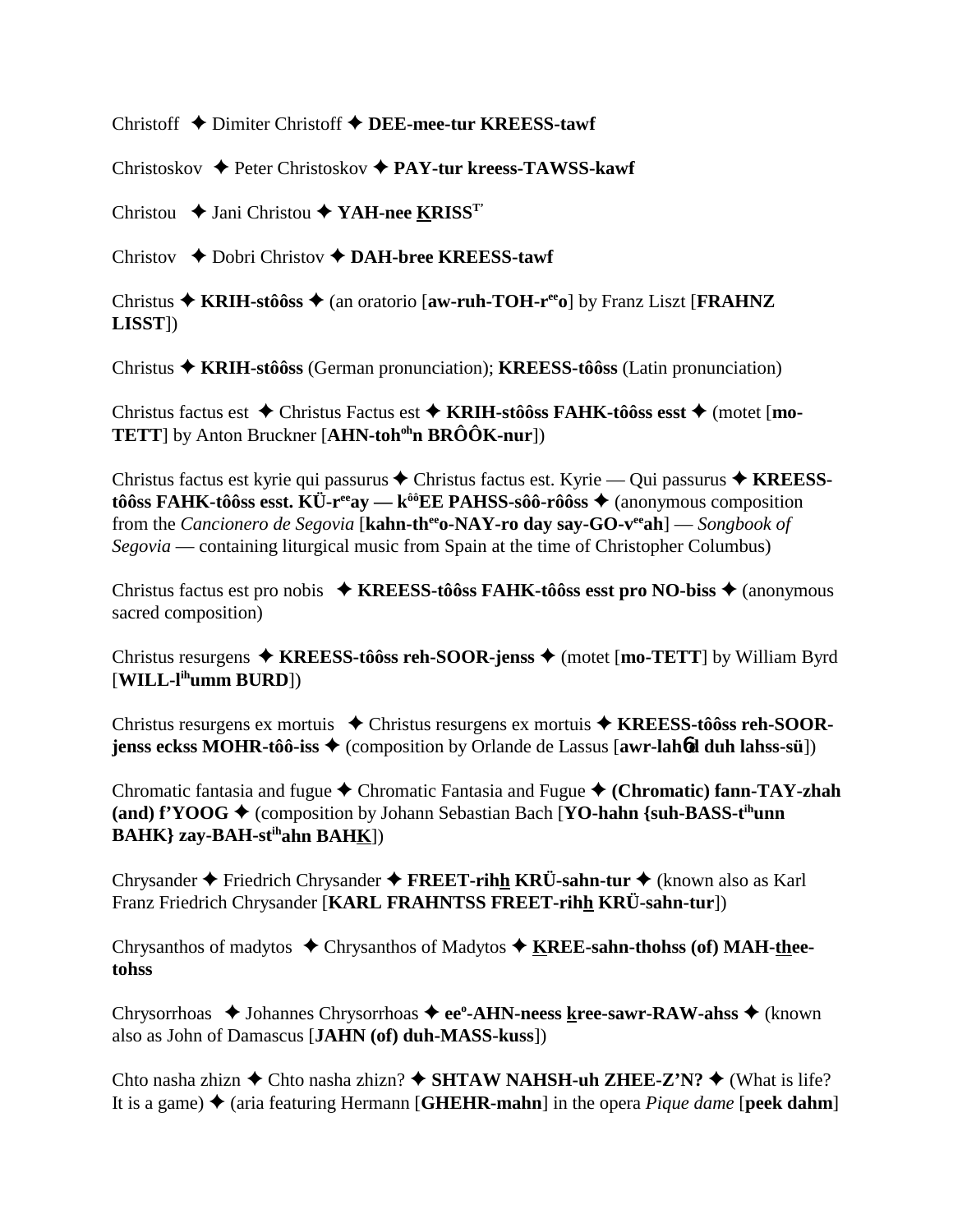— *The Queen of Spades*; music by Peter Ilyich Tchaikovsky [**p'YAW-t'r ill-YEECH {chahih-KAWF-skee} chay-KAWF-skee**]; libretto by Modest Tchaikovsky [**mah-DYESST {chahih-KAWF-skee} chay-KAWF-skee**] after Alexander Sergeyevich Pushkin [**uh-ly ick-SAHN-d'r sehr-GAY-yeh-vihch POOSH-kinn**])

Chuchro **→** Josef Chuchro **→ YO-seff KÔÔ-kro** 

Chudskoye Lake Chudskoye **(Lake) chôôt-SKAW-yeh**

Chueca Federico Chueca **fay-thay-REE-ko chooAY-kah**

Chulapona  $\triangle$  La chulapona  $\triangle$  **lah choo-lah-PO-nah**  $\triangle$  (an opera, with music by Federico Moreno Torroba [**fay-thay-REE-ko mo-RAY-no tawr-RO-vah**]; libretto by Romero [**ro-MAY-ro**] and Fernández Shaw [**fehr-NAHN-dehth SHAW**])

Chume, chum geselle min  $\triangle$  **KOO-muh, KOOM guh-ZELL-luh MEEN**  $\triangle$  (Come, come, my love) (excerpt from *On the Meadow* — a group of poems from the 13th manuscript *Carmina Burana* [**kar-MEE-nah boo-RAH-nah**] set to music by Carl Orff [**KARL AWRF**])

Chung  $\triangle$  Chou, Wen-chung  $\triangle$  **DZ**<sup>AW</sup>**OO, WUNN-TSHOONG**  $\triangle$  (known also as Wen-chung Chou)

Chung Chung, Kyung-Wha  **CHUHNG, K'YAHNG-HWAH**

Chung Chung, Myung-Wha  **CHUHNG, M'YUHNG-HWAH**

Chung ◆ Chung, Myung-Whun ◆ CHUHNG, M'YUHNG-HWEE6

Chusid Martin Chusid **MAR-t'n CHOO-sudd**

Chut chut **→** Chut, Chut → sh**ü, shü** → (Hush, Hush) → (excerpt from *Chants d'Auvergne* [**shah**6 **doh-vehrny'**] — *Songs of the Auvergne* [**o-vehrny** '], French folk songs collected by Joseph Canteloube [**zho-zeff kah**6**-t'lôôb**])

Chvala Emanuel Chvála **EH-mah-nôô-ell KVAHAH-lah**

Chwatal Franz Xaver Chwatal **FRAHNZ ZAH-vehr KWAH-tull**

Chybinski **←** Adolf Chybiński ← **AH-dawlf hih-BEE6-skee** ← (known also as Adolf Eustachy [eh<sup>ôô</sup>-STAH-kih] Chybiński)

Ci darem la mano  $\triangle$  Là ci darem la mano  $\triangle$  lah chee dah-RAYM lah MAH-no  $\triangle$  (duet from the opera *Don Giovanni* [**dohn jo-VAHN-nee**]; music by Wolfgang Amadeus Mozart [**VAWLFgahng ah-mah-DAY-ôôss MO-tsart**] and libretto by Lorenzo da Ponte [**lo-RAYN-tso dah POHN-tay**])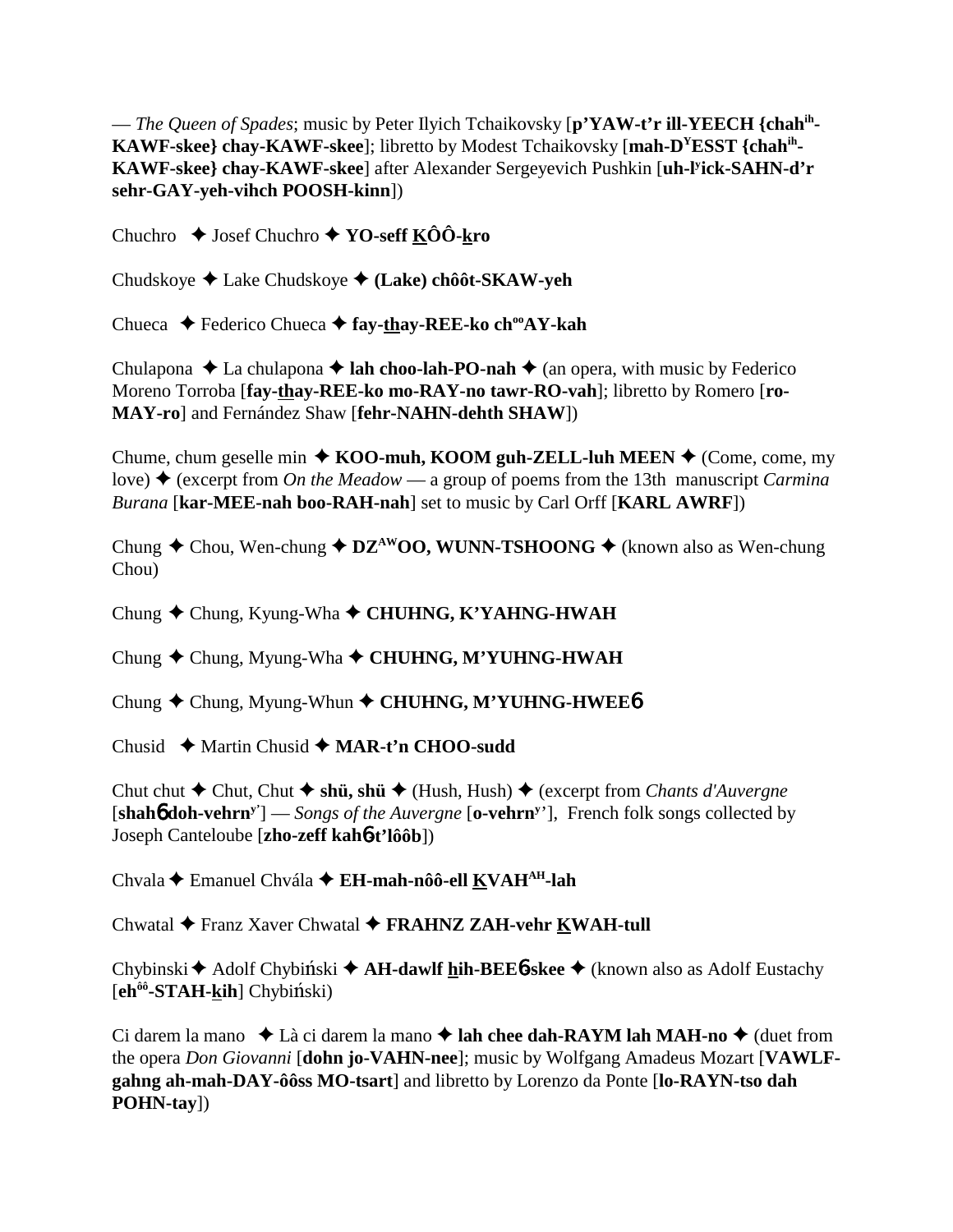Ciacona  $\triangle$  chah-KO-nah  $\triangle$  (composition by Silvius Leopold Weiss [**ZILL-v<sup>ihooss</sup> LAY-opawlt VSS**])

Ciacona fur orgel  $\triangle$  Ciacona für Orgel  $\triangle$  chah-KO-nah für AWR-gull  $\triangle$  (Ciacona [chah-KO**nah**] for Organ)  $\triangle$  (composition by Dietrich Buxtehude [DEE-trihh  $\angle B\angle O\angle K$ -stuh-hoo-duh])

Ciaia Azzolino Bernardino della Ciaia **aht-tso-LEE-no bayr-nar-DEE-no dayl-lah CHAHEE-ah**

Ciamaga ◆ Gustav Ciamaga ◆ GUSS-tuvv chah-MAH-gah

Ciampolini ◆ Daniel Ciampolini ◆ dah-n<sup>ee</sup>ell chahm-po-LEE-nee

Ciarola Giovanni Ciarola **jo-VAHN-nee chah-RO-lah**

Cibavit eos  $\triangle$  chih-BAH-vitt AY-ohss  $\triangle$  (motet [mo-TETT] by William Byrd [WILL-l<sup>ih</sup>umm] **BURD**])

Ciboletta  $\triangle$  chee-bo-LAYT-tah  $\triangle$  (character in the operetta *Eine Nacht in Venedig* [I-nuh **NAHKT inn fay-NAY-dihh**] — *A Night in Venice;* music by Johann Strauss II [**YO-hahn SHTRAHÔÔSS II**]; libretto by Camillo Walzel [**kah-MEEL-lo VAHL-tsull**] and Richard Genée [**RIH-hart zhuh-nay**])

Ciccolini Aldo Ciccolini **AHL-doh cheek-ko-LEE-nee**

Cicinella  $\triangle$  La Marquise, Cicinella  $\triangle$  **lah mar-keez, chee-chee-NAYL-lah**  $\triangle$  (character in the opera *Les brigands* [**leh bree-gah**6] — *The Brigands* [**BRIH-gunndz**]; music by Jacques Offenbach [**ZHACK AWF-funn-bahk**]; libretto by Henri Meilhac [**ah**6**-ree meh-yack**] and Ludovic Halévy [**lü-daw-veek ah-lay-vee**])

Cicogna Alvise Cicogna **ahl-VEE-zay chee-KO-n'yah**

Ciconia  $\triangle$  Jean Ciconia  $\triangle$  **zhahó see-ko-n<sup>ee</sup>ah**  $\triangle$  (known also as Johannes [**yo-ahn-nuss**] Ciconia)

Cid  $\blacklozenge$  Le cid  $\blacklozenge$  **luh seed**  $\blacklozenge$  (an opera, with music by Jules Massenet [**zhül** {mahss-s'nay} **mahss-s'neh**]; libretto by Adolphe d'Ennery [**ah-dawlf denn-n'ree**], Édouard Blau [**ay-dôôwar blo**], and Louis Gallet [l<sup>ôô</sup>-ee gahl-leh] after Pierre Corneille [p<sup>ee</sup>ehr kawr-neh<sup>y'</sup>])

Cieco  $\blacklozenge$  Il cieco  $\blacklozenge$  **EEL CHAY-ko**  $\blacklozenge$  (character in the opera *Iris* [{**I**-russ} **EE-reess**]; music by Pietro Mascagni [ $p^{ee}AY$ -tro mah-SKAH-n'yee] and libretto by Luigi Illica [l<sup>oo</sup>EE-jee eel-**LEE-kah**])

Ciel aer et vens  $\triangle$  Ciel, ær, et vens  $\triangle$  s<sup>ee</sup>ell, ehr, ay vahó  $\triangle$  (poem by Pierre de Ronsard [p<sup>ee</sup>ehr **duh raw**6**-sar**] set to music by Albert Roussel [**ahl-ber rôôss-sell**])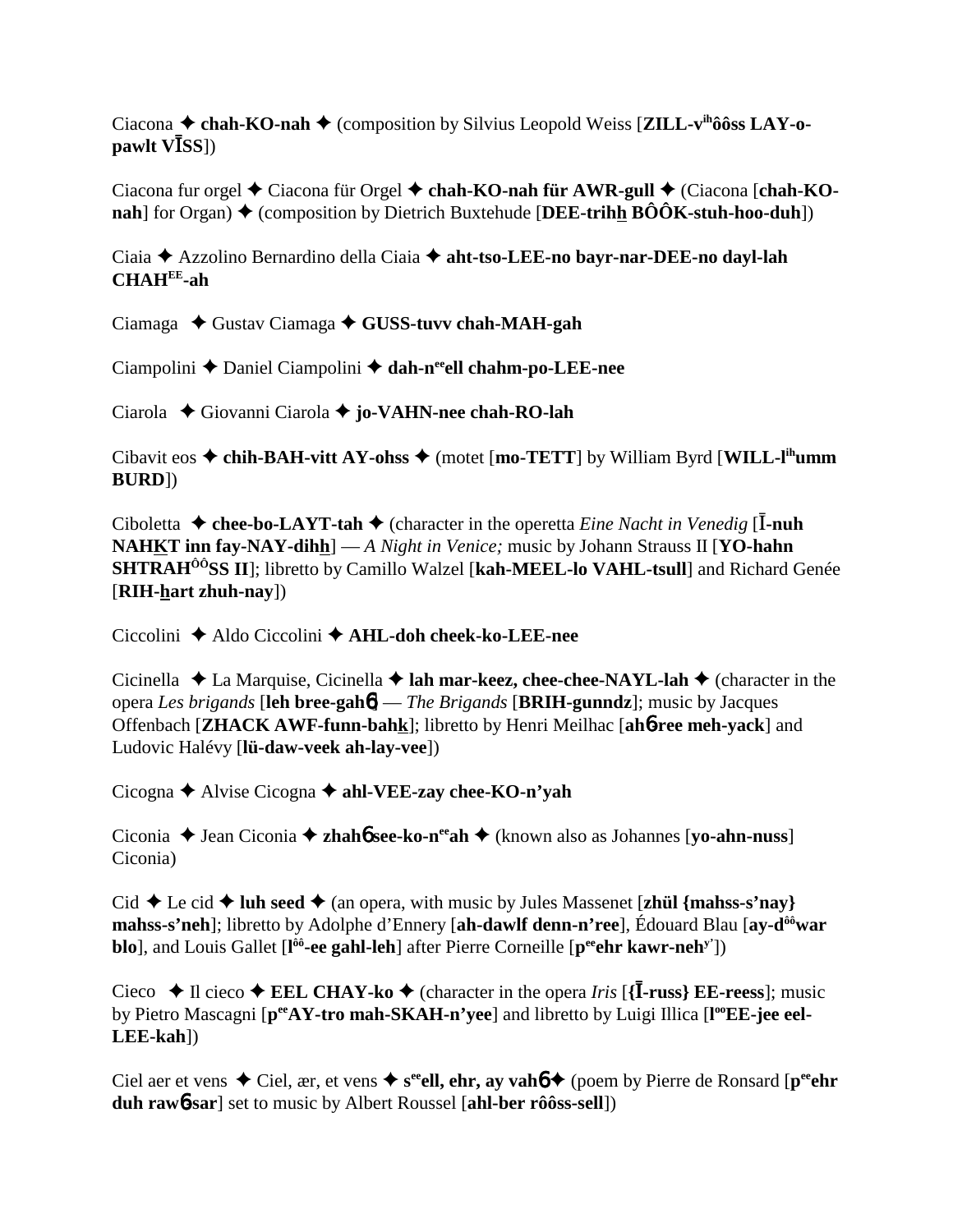Cielo e mar  $\triangle$  CHAY-lo ay MAR  $\triangle$  (aria from the opera *La gioconda* [lah jo-KOHN-dah] — *The Smiling One*; music by Amilcare Ponchielli [ah-meel-KAH-ray pohn-k<sup>ee</sup>AYL-lee]; libretto by Arrigo Boito [**ar-REE-go bo-EE-toh**] under the pseudonym of Tobia Gorrio [**TAWbeeah GAWR-reeo**])

Ciesca La ciesca **lah CHAY-skah** (character in the opera *Gianni Schicchi* [**JAHN-nee SKEEK-kee**]; music by Giacomo Puccini [**JAH-ko-mo poo-CHEE-nee**] and libretto by Giovacchino Forzano [**jo-vahk-KEE-no fohr-TSAH-no**])

Ciesinski Katherine Ciesinski **KA-thu-runn sih-ZINN-skee**

Ciesinski Kristine Ciesinski **kriss-TEEN sih-ZINN-skee**

Cieszyn  $\leftrightarrow$  ts<sup>ih</sup>EH-shinn  $\leftrightarrow$  (Polish city)

Cifra **←** Antonio Cifra ← ahn-TAW-n<sup>ee</sup>o CHEEF-rah

Cigna Gina Cigna **JEE-nah CHEE-n'yah**

Cigna santi Cigna-Santi **CHEE-n'yah-SAHN-tee**

Cikker Ján Cikker **YAHAHN TSICK-kehr**

Cilea Francesco Cilèa **frahn-CHAY-sko chee-LAY-ah**

Cillario Carlo Felice Cillario **KAR-lo fay-LEE-chay cheel-LAH-reeo**

Cilley  $\triangle$  Ulrik Cilley  $\triangle$  ÔÔL-rick TSILL-yee  $\triangle$  (character in the opera *Hunyadi László* [**HÔÔN-yah-dee LAHAHSS-lohoh**]; music by Ferenc Erkel [**FEH-renntss EHR-kell**]; libretto by Béni Egressy [BAY-nee EGG-rehsh-shee] after Lőrinc Tóth [LÖ<sup>Ö</sup>-rinntss TOH<sup>OH</sup>T])

Cima Giovanni Paolo Cima **jo-VAHN-nee PAHO-lo CHEE-mah**

Cimadoro  $\blacklozenge$  Giovanni Battista Cimadoro  $\blacklozenge$  jo-VAHN-nee baht-TEE-stah chee-mah-DOH**ro**

Cimaglia Lia Cimaglia **LEE-ah chee-MAH-leeah**

Cimara ◆ Pietro Cimara ◆ p<sup>ee</sup>AY-tro chee-MAH-rah

Cimarosa **→** Domenico Cimarosa → doh-MAY-nee-ko chee-mah-RO-zah

Cimbal  $\blacklozenge$  N. Cimbal  $\blacklozenge$  (N.) **CHEEM-bahl** 

Cimento dellarmonia e dellinvenzione **→** Il cimento dell'armonia e dell'invenzione → eel chee-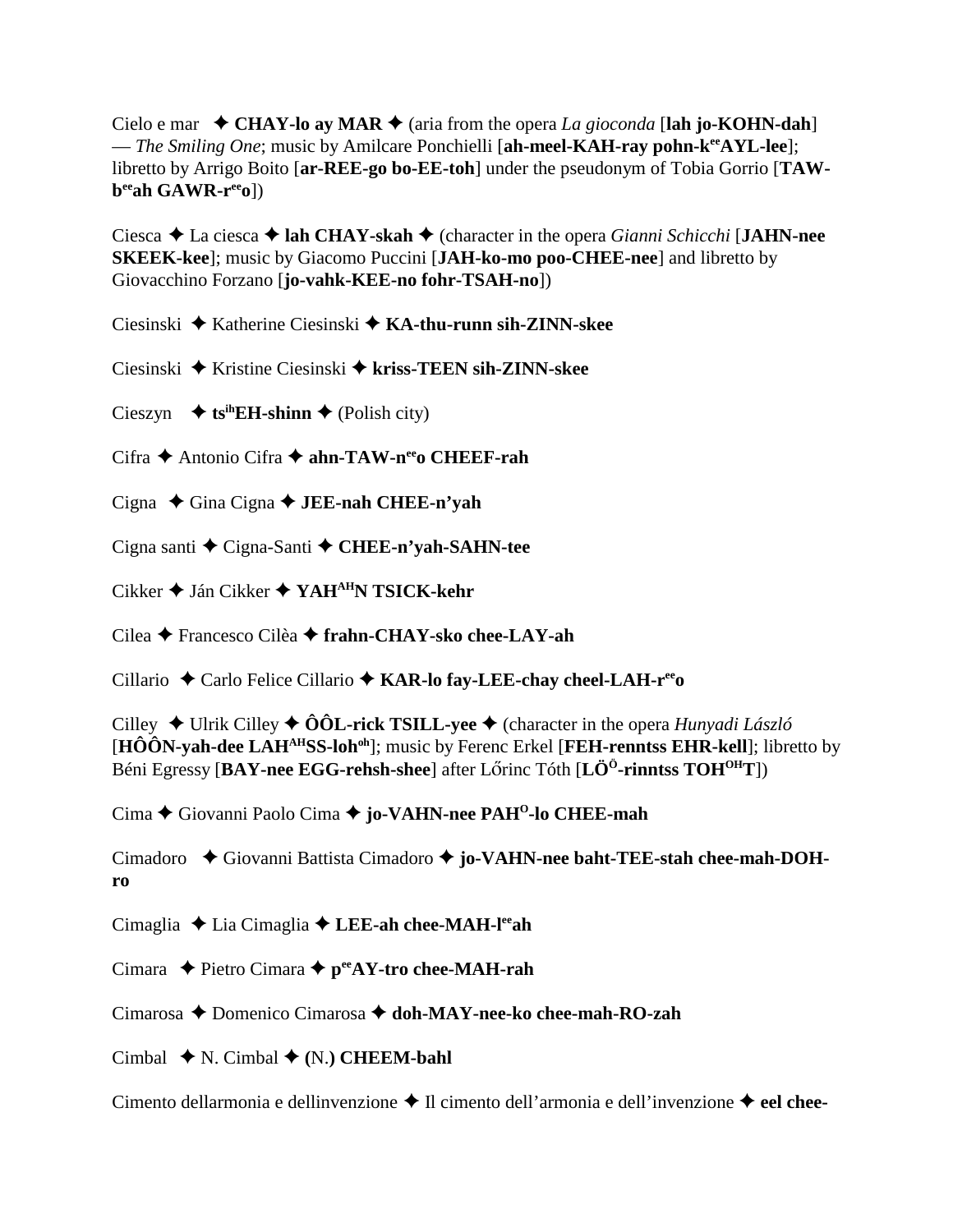**MAYN-toh dayl-lar-MAW-n<sup>ee</sup>ah ay dayl-leen-vayn-ts<sup>ee</sup>O-nay ♦ (compositions, including** *The Four Seasons* by Antonio Vivaldi [ahn-TAW-neeo vee-VAHL-dee])

Cinq contredanses quadrille menuet  $\triangle$  Cinq contredanses, quadrille, menuet  $\triangle$  seh**6k kaw6-tr'dah6ss, kah-dree<sup>y'</sup>, muh-n<sup>ü</sup>eh ♦** (Five Contradances, Quadrille [k<sup>oo</sup>ah-DRILL], Minuet [mi- $\mathbf{n'yoo-ETT}$ )  $\blacklozenge$  (compositions by Franz Joseph Haydn [**FRAHNTSS YOH<sup>OH</sup>-zeff HI-d'n**])

Cinq hymnes  $\triangle$  Cinq hymnes  $\triangle$  seh**6k eem-n'**  $\triangle$  (Five Hymns)  $\triangle$  (composed by Ton de Leeuw [**TAWN duh LAYAYôô**])

Cinq melodies populaires grecques Cinq mélodies populaires grecques **seh**6**k may-law-dee paw-pü-lehr greck**  $\blacklozenge$  (Five Popular Greek Melodies)  $\blacklozenge$  (compositions by Maurice Ravel [**moreess rah-vell**])

Cinque dieci  $\triangle$  Cinque-Dieci  $\triangle$  CHEEN-k<sup>oo</sup>ay-d<sup>ee</sup>AY-chee  $\triangle$  (arrangement for woodwinds and string bass by Johann Nepomuk Wendt [**YO-hahn NAY-po-môôk VENNT**] of an excerpt from the opera *Le nozze di Figaro* [**lay NOHT-tsay dee FEE-gah-ro**] — *The Marriage of Figaro*; music by Wolfgang Amadeus Mozart [**VAWLF-gahng ah-mah-DAY-ôôss MO-tsart**]; libretto by Lorenzo da Ponte [**lo-RAYN-tso dah POHN-tay**] after Pierre-Augustin Caron de Beaumarchais [**peeehr-o-güss-teh**6 **kah-raw**6 **duh bo-mar-sheh**])

Cinta de fiori  $\blacklozenge$  **CHEEN-tah day f<sup>ee</sup>O-ree**  $\blacklozenge$  (aria from the opera *I puritani* [ee poo-ree-TAH**nee**] — *The Puritans*; music by Vincenzo Bellini [**veen-CHAYN-tso bayl-LEE-nee**] and libretto by Carlo Pepoli [**KAR-lo pay-PO-lee**])

Cinti damoreau Laure Cinti-Damoreau **lohr seen-tee-dah-maw-ro**

Cio cio san Cio-Cio-San **cho-cho-sahn** (Madama Butterfly [**mah-DAH-mah (Butterfly)**], a character in the opera *Madama Butterfly* — *Madam* [**MA-dumm**] *Butterfly*; music by Giacomo Puccini [JAH-ko-mo poo-CHEE-nee]; libretto by Luigi Illica [l<sup>oo</sup>EE-jee eel-**LEE-kah**] and Giuseppe Giacosa [**joo-ZAYP-pay jah-KO-zah**] after David Belasco [**DAYvudd buh-LASS-ko**] and John Luther Long [**JAHN LOO-thur LAWNG**])

Ciome erranti  $\triangle$  O ciome erranti  $\triangle$  O CHO-may ayr-RAHN-tee  $\triangle$  (madrigal [MADD-rih**gull**] by Johann Grabbe [**YO-hahn GRAHB-buh**])

Ciortea  $\rightarrow$  Tudor Ciortea  $\rightarrow$  too-DAWR CHOHR-t<sup>ee</sup>ah

Cipra Milo Cipra **MEE-law SEE-prah**

Circa mea pectora  $\triangle$  **KEER-kah MEH-ah PAYK-taw-rah**  $\triangle$  (In my heart)  $\triangle$  (excerpt from *Cour d'amours* [**kôôr dah-môôr**] — *The Court of Love* — a series of poems from the 13th manuscript *Carmina Burana* [**kar-MEE-nah boo-RAH-nah**] set to music by Carl Orff [**KARL AWRF**])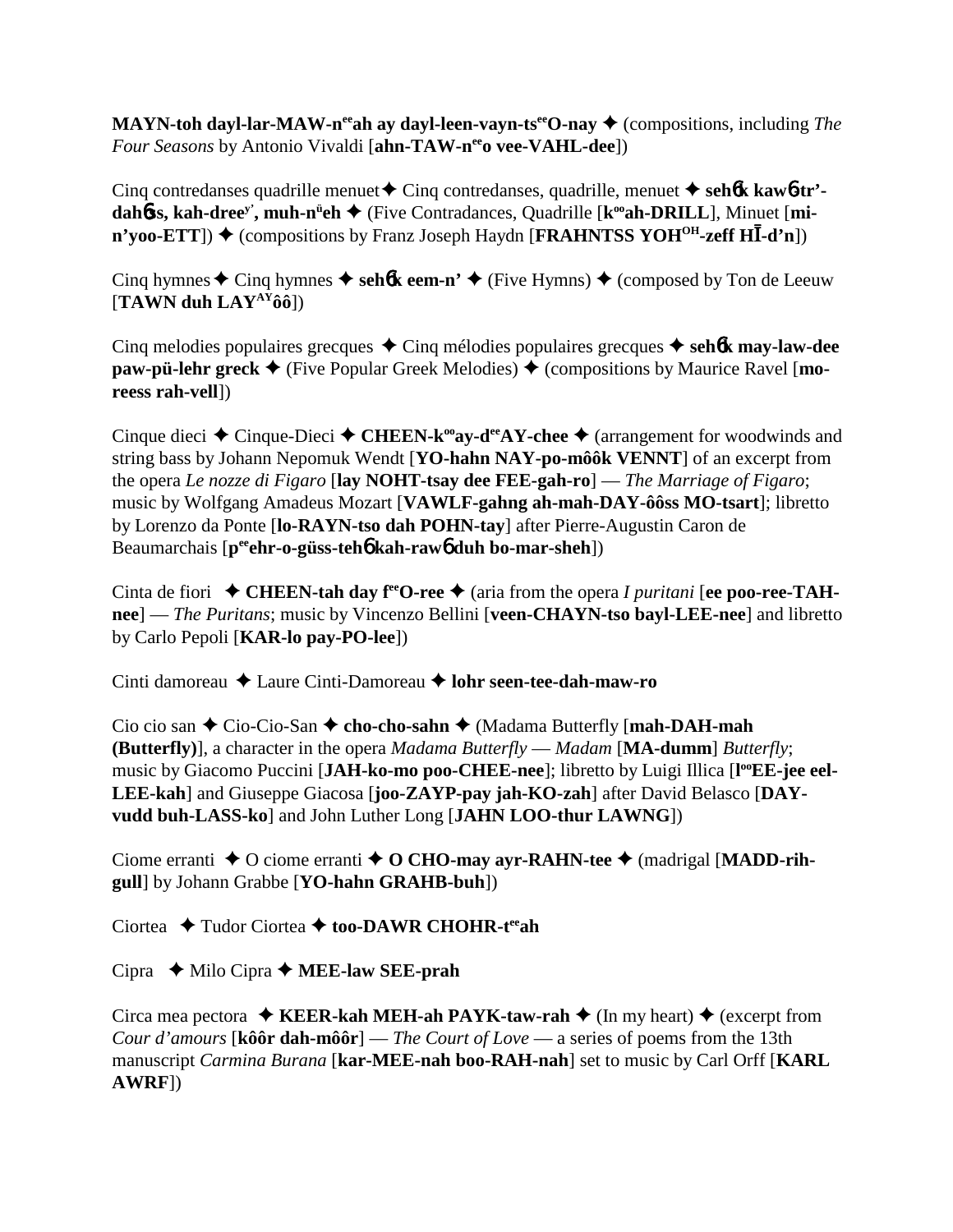Circundederunt me  $\triangle$  cheer-kôôn-DAY-deh-rôônt may  $\triangle$  (chant from the *Cancionero de Segovia* [**kahn-th<sup>ee</sup>o-NAY-ro day say-GO-v<sup>ee</sup>ah**] — *Songbook of Segovia* — containing liturgical music from Spain at the time of Christopher Columbus)

Cirino ◆ Giulio Cirino ◆ **JOO-l<sup>ee</sup>o chee-REE-no** 

Cis dur  $\triangle$  Cis Dur  $\triangle$  **TSISS DOOR**  $\triangle$  (key of C sharp major, German designation)

Cis moll  $\blacklozenge$  cis Moll  $\blacklozenge$  **TSISS MAWL**  $\blacklozenge$  (key of *c* sharp minor, German designation)

Cisneros Eleanora de Cisneros **eh-luh-NAW-rah day seess-NAY-rawss**

Cita  $\rightarrow$  THEE-tah  $\rightarrow$  (The Tryst)  $\rightarrow$  (poem by Lorenzo Varela [**lo-RAYN-tho vah-RAY-lah**] set to music by Carlos Guastavino [**KAR-lawss g<sup>oo</sup>ahss-tah-VEE-no**])

Citkowitz **→** Israel Citkowitz → {IZZ-ree-ull SITT-kuh-wittz} eess-RAH-ell tseet-KAW-veetz

Cittern  $\rightarrow$  **SITT-turn**  $\rightarrow$  (a type of guitar especially popular in Renaissance England)

City of london sinfonia  $\blacklozenge$  City of London Sinfonia  $\blacklozenge$  (City of London) sinn-fuh-NEE-uh

Ciuciura Leoncjusz Ciuciura **leh-AWN-ts'yôôsh tseeôô-tseeÔÔ-rah**

Ciudad juarez **→** En ciudad Juarez → **ayn see<sup>oo</sup>-THAHD h<sup>oo</sup>ah-RESS** → (excerpt from *Three Country Fiddle Pieces* by Paul Schoenfield [**PAWL SHOHN-feeld**])

Ciurlionis **→** Mikolajus Karstantinas Čiurlionis → mee-kaw-LAH-yôôss kar-stahn-TEE-nahss **chihôôr-lihO-niss**

Claassen **→** Arthur Claassen **→ AR-thur KLAHSS-sunn** 

Clabassi Plinio Clabassi **PLEE-neeo klah-BAHSS-see**

Claflin **→** Avery Claflin **→ AY-vuh-ree KLAFF-linn →** (known also as Alan [**A-lunn**] Avery Claflin)

Claggart  $\triangleleft$  John Claggart  $\triangleleft$  **JAHN KLAGG-gurt**  $\triangleleft$  (character in the opera *Billy Budd*; music by Benjamin Britten [**BENN-juh-munn BRITT-tunn**]; libretto by E. M. Forster [**E. M. FAWRSS-tur**] and Eric Crozier [**EH-rick kro-zhur**] after Herman Melville [**HUR-munn MELL-vill**])

Clair de lune  $\triangle$  klehr duh lün  $\triangle$  (Moonlight)  $\triangle$  (poem by Paul Verlaine [**pohl vehr-lenn**] set to music by Gabriel Fauré [**gah-br<sup>ee</sup>ell fo-ray**])  $\triangleq$  (composition from *Suite Bergamasque* [s<sup>ü</sup>eet **behr-gah-mahsk**] by Claude Debussy [**klohd deh-büss-see**])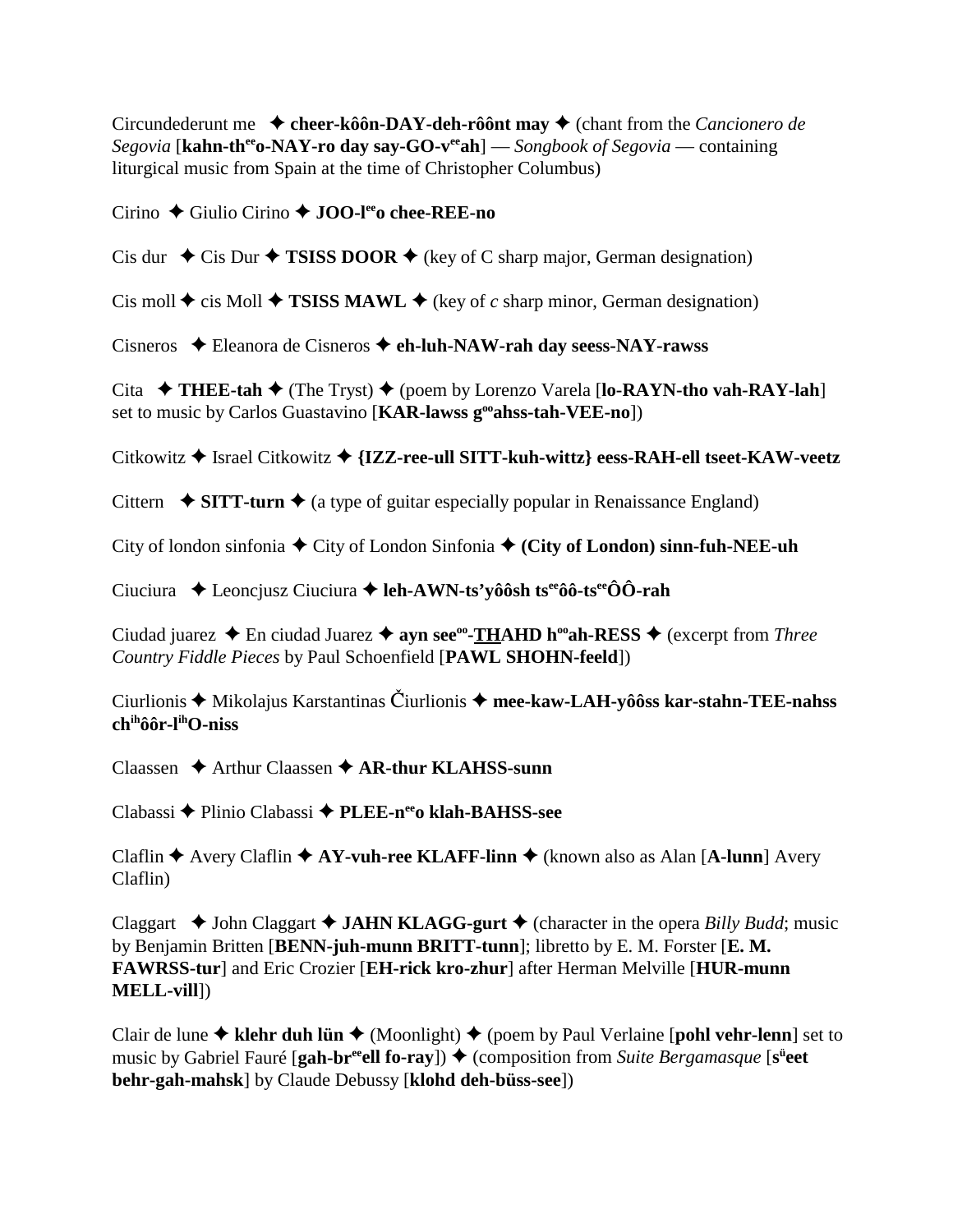Claire  $\triangle$  Robert Claire  $\triangle$  RAH-burt KLEHR

Clapham John Clapham **JAHN KLAPP-umm**

Clapton Eric Clapton **EH-rick KLAPP-tunn** (known also as Eric Patrick [**PATT-rick**] Clapton)

Clari Giovanni Carlo Maria Clari **jo-VAHN-nee KAR-lo mah-REE-ah KLAH-ree**

Claribel **KLA-rih-bell** (pen name used by Charlotte Barnard [**SHAR-lutt BAR-nard**])

Clarice La Princesse Clarice  **lah preh**6**-sess klah-reess** (Princess Clarice [**KLA-russ**]) (character in the opera *L'amour des trois oranges* [**lah-môôr day tr'wah aw-rah**6**zh**] *— The Love for Three Oranges;* music by Serge Prokofiev [**sehr-GAY prah-KAW-fiheff**]; libretto by Prokofiev after Carlo Gozzi [**KAR-lo GOHT-tsee**])

Clarifica me pater  $\triangle$  Clarifica me Pater  $\triangle$  klah-RIH-fih-kah may PUH-tehr  $\triangle$  (motet [mo-**TETT**] by William Byrd [**WILL-lihumm BURD**])

Clark Alicia Clark **uh-LIH-shuh KLARK**

Clark Fiona Clark **f ihO-nuh KLARK**

Clarke **→** Rhona Clarke **→ RO-nuh KLARK** 

Clarus Max Clarus **MAHKSS KLAHAH-rôôss**

Claudius  $\blacklozenge$  M. Claudius  $\blacklozenge$  (M.) **KLAH<sup>OO</sup>-d<sup>ee</sup>ôôss** 

Clausen René Clausen **ruh-NAY KLAW-sunn**

Clauso cronos  $\triangle$  Clauso Cronos  $\triangle$  **KLAH<sup>00</sup>-zo KRO-nawss**  $\triangle$  (Chronos is firmly under lock and key)  $\triangle$  (excerpt from the 13th manuscript *Carmina Burana* [kar-MEE-nah boo-RAH**nah**])

Claussen Julia Claussen **YÜ-lihah KLAHÜSS-sunn**

Clave José Anselmo Clavé **ho-SAY ahn-SELL-mo klah-VAY**

Clavecin **klah-v'seh**6 (harpsichord)

Clavecin bien tempere Clavecin bien tempéré **klah-v'seh**6 **beeah**6 **tah**6**-pay-ray** (The Well-Tempered Clavier [**kluh-VIH<sup>UH</sup>R**]) ♦ (compositions by Johann Sebastian Bach [**YO-hahn**] **{suh-BASS-tihunn BAHK} zay-BAH-stihahn BAHK**])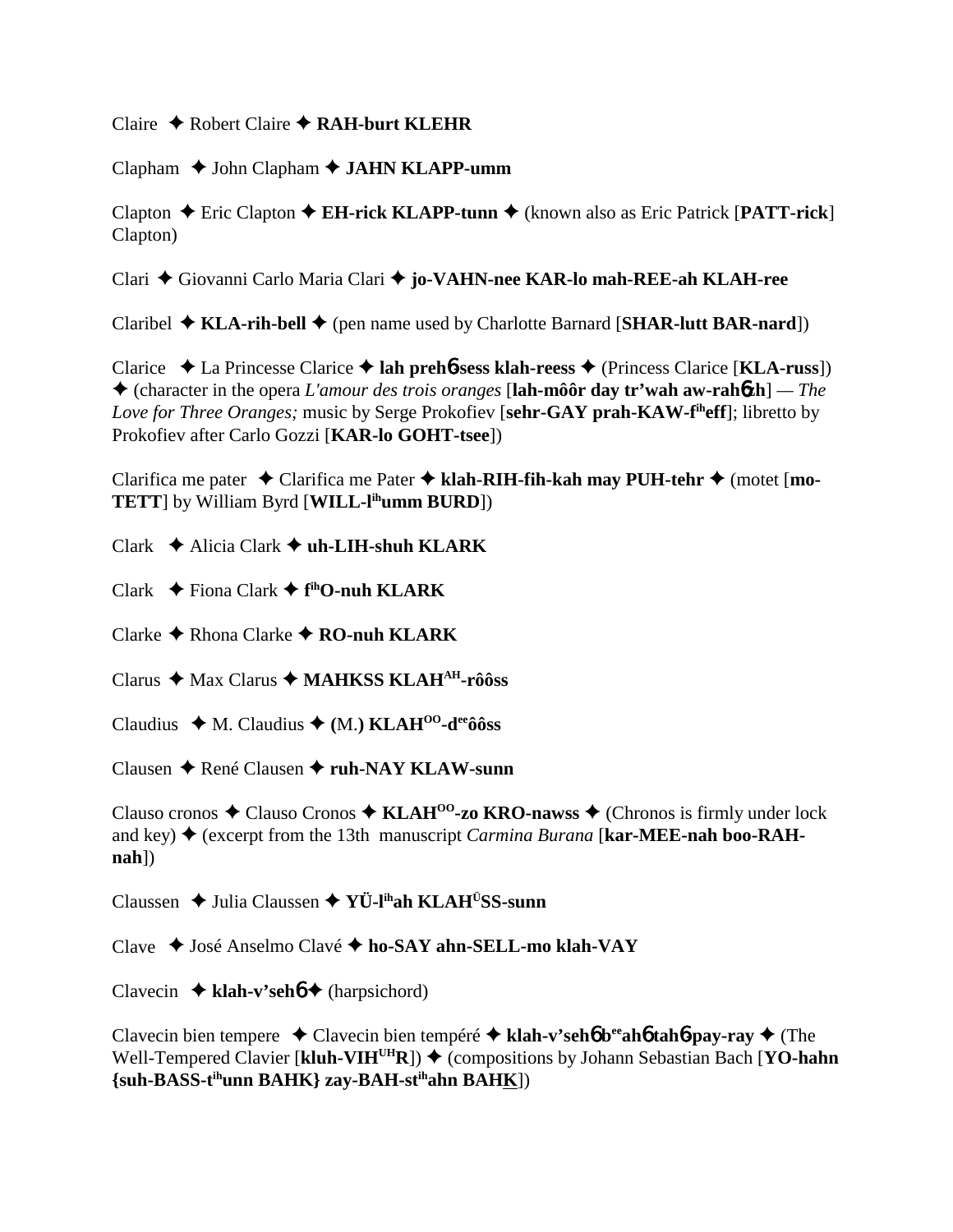Claves  $\triangle$  **KLAH-vayss**  $\triangle$  ("concussion idiophones" — sticks)

Clavier  $\triangleq$  kluh-VIH<sup>UH</sup>R  $\triangleq$  (keyboard of a musical stringed instrument or the instrument)

Clavus pungens acumine **↑ KLAH-vôôss POON-jennss uh-KOO-mih-neh ◆** (The Nail Stabbing With Sharp Point)  $\blacklozenge$  (composition by Philippe le Chancelier [**fee-leep luh shah<sup>6</sup>s'l<sup>ee</sup>ay**])

Clay Frédéric Clay **fray-day-reek KLAY** (known also as Frédéric Emes [**EEMZ**] Clay)

Cleary Siobhán Cleary **shuh-VOHN KLEH-ree**

Clemencic René Clemencic **reh-nay KLAY-munn-tsick**

Clemens Hans Clemens **HAHNSS KLAY-munnss**

Clemens **→** Jacobus Clemens → yah-KO-büss KLAY-mennss → (known also as Jacobus Clement [**KLAY-mennt**], Jacob Clemens non Papa [**YAH-kawp KLAY-mennss nawn PAHpah**] and non Papa)

Clemens  $\triangle$  O Clemens  $\triangle$  O KLAY-maynss  $\triangle$  (excerpt from *Salve Regina* [SAHL-vay ray-**JEE-nuh**] by Giovanni Baptista Pergolesi [**jo-VAHN-nee bahp-TEE-stah payr-go-LAY-zee**])

Clemens non papa **←** Clemens non Papa ← **KLAY-mennss nawn PAH-pah** ← (known also as Jacobus [**yah-KO-büss**] Clemens, Jacobus Clement [**KLAY-mennt**], and Jacob Clemens non Papa [**YAH-kawp KLAY-mennss nawn PAH-pah**])

Clement Edmond Clément **edd-maw**6 **klay-mah**6 (known also as Edmond Frédéric-Jean Clément [**edd-maw**6 **fray-day-reek-zhah**6 **klay-mah**6])

Clement Félix Clément **fay-leeks klay-mah**6 (known also as Jacques Félix Alfred Clément [**zhack fay-leeks ahl-fredd klay-mah**6])

Clement Franz Clement **FRAHNTSS KLAY-mennt**

Clement Jacob Clement **YAH-kohp KLAY-mennt**

Clement **→** Jacobus Clement **→ vah-KO-büss KLAY-mennt →** (known also as Jacobus Clemens [**KLAY-mennss**], Jacob non Papa [**YAH-kawp KLAY-mennss nawn PAH-pah**], and non Papa)

Clementi Aldo Clementi **AHL-doh klay-MAYN-tee**

Clementi **→** Muzio Clementi → MOO-ts<sup>ee</sup>o klay-MAYN-tee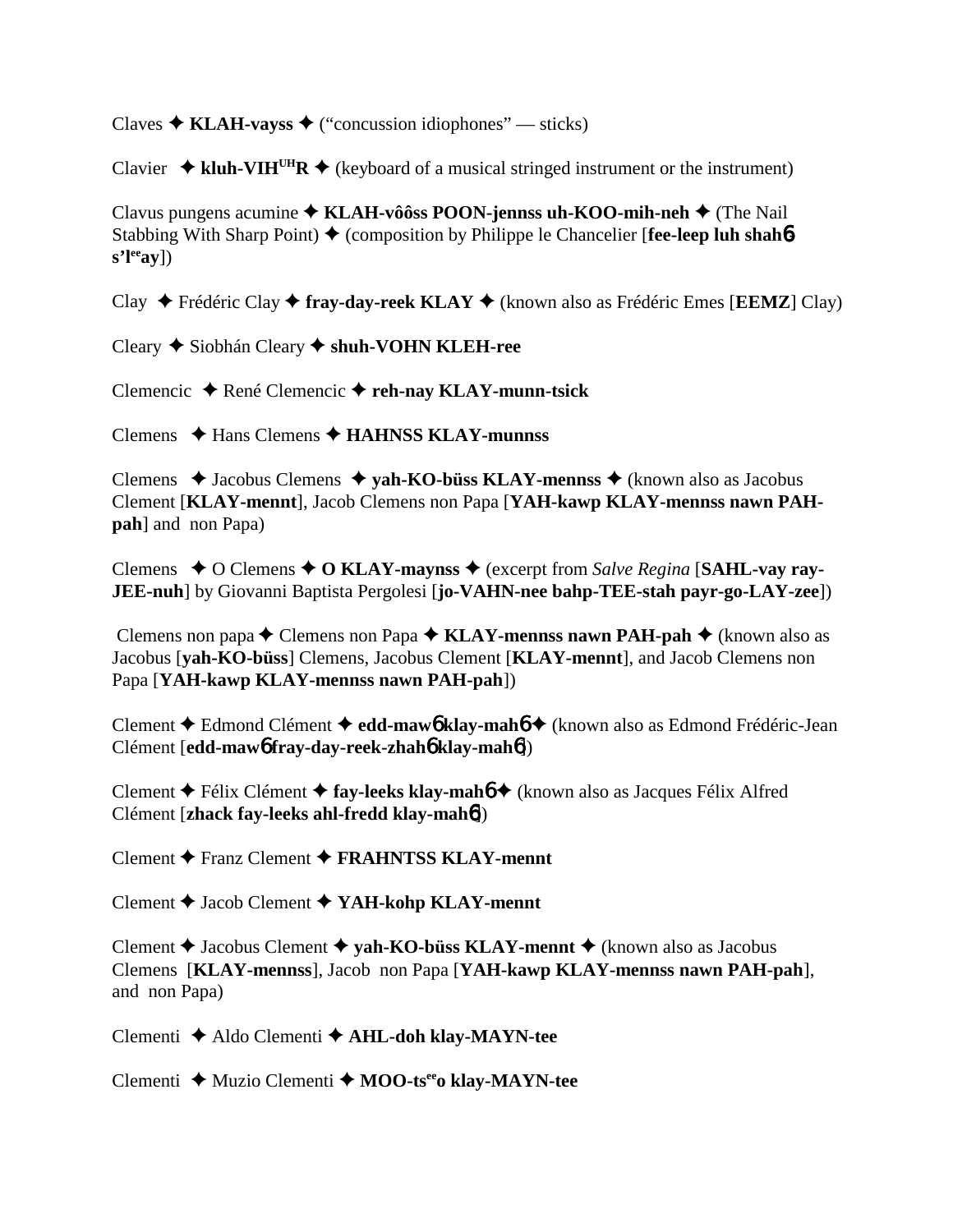Clemenza di tito La Clemenza di Tito **lah klay-MAYN-tsah dee TEE-toh** (*The Clemency of Titus*)  $\triangle$  (an opera, with music by Wolfgang Amadeus Mozart [VAWLF-gahng ah**mah-DAY-ôôss MO-tsart**]; libretto by Caterino Mazzolà [**kah-tay-REE-no maht-tso-LAH**] after Pietro Metastasio [**peeAY-tro may-tah-STAH-zeeo**])

Cleminson Nicola Cleminson **NEE-ko-lah KLEH-minn-sunn**

Clemm ◆ John Clemm ◆ JAHN KLEMM ◆ (known also as Johann Gottlob Clemm [YO**hahn GAWT-lawp KLEMM**] and Johann Gottlob Klemm)

Cleobury **→** Nicholas Cleobury ◆ **NIH-kuh-luss KLOW-buh-rih** ◆ (known also as Nicholas Randall [**RANN-d'l**] Cleobury)

Cleobury **→** Stephen Cleobury ◆ **STEE-vunn KLOW-buh-rih** / (known also as Stephen John [**JAHN**] Cleobury)

Cleone  $\rightarrow$  Cléone  $\rightarrow$  klay-awn  $\rightarrow$  (character in the opera *Médée* [**may-day**]; music by Marc Antoine Charpentier [mark ah**6**-twahn shar-pah**6**-t<sup>ee</sup>ay] and libretto by Pierre Corneille [p<sup>ee</sup>ehr **kawr-nehy'**])

Cleonides **klay-o-NEE-theess**

Clerambault Louis Nicolas Clérambault **l ôôee nee-kaw-lah klay-rah**6**-bo**

Clercx Suzanne Clercx **sü-ZAHN KLEHRKSS**

Clereau **←** Pierre Clérau ← p<sup>ee</sup>ehr klay-ro

Clerice Justin Clérice  **zhüss-teh**6 **klay-reess**

Cleva **→** Fausto Cleva → {FAH<sup>oo</sup>-stoh KLEE-vah} FAH<sup>oo</sup>-stoh KLAY-vah → (known also as Fausto Angelo [**ahn-JAY-lo**] Cleva)

Cleve Halfdan Cleve **HAHLF-dahn KLEHEH-vuh**

Cleverdon Roger Cleverdon **RAH-jur KLEH-vur-d'n**

Cliburn ◆ Van Cliburn ◆ **VANN KL<sup>I</sup>-burn ◆** (known also as Harvey Lavan, Jr. [HAR-vee **luh-VANN (Jr.)**])

Clic clac dansez sabots Clic, clac, dansez sabots **click, clack, dah**6**-say sah-bo** (Click, Clack, Hear the Clogs Dance) (song from *Chansons françaises* [**shah**6**-saw**6 **frah**6**-sezz**] by Francis Poulenc [**frah**6**-seess pôô-lah**6**k**])

Clicquot François-Henri Clicquot **frah**6**-swah-ah**6**-ree klee-ko**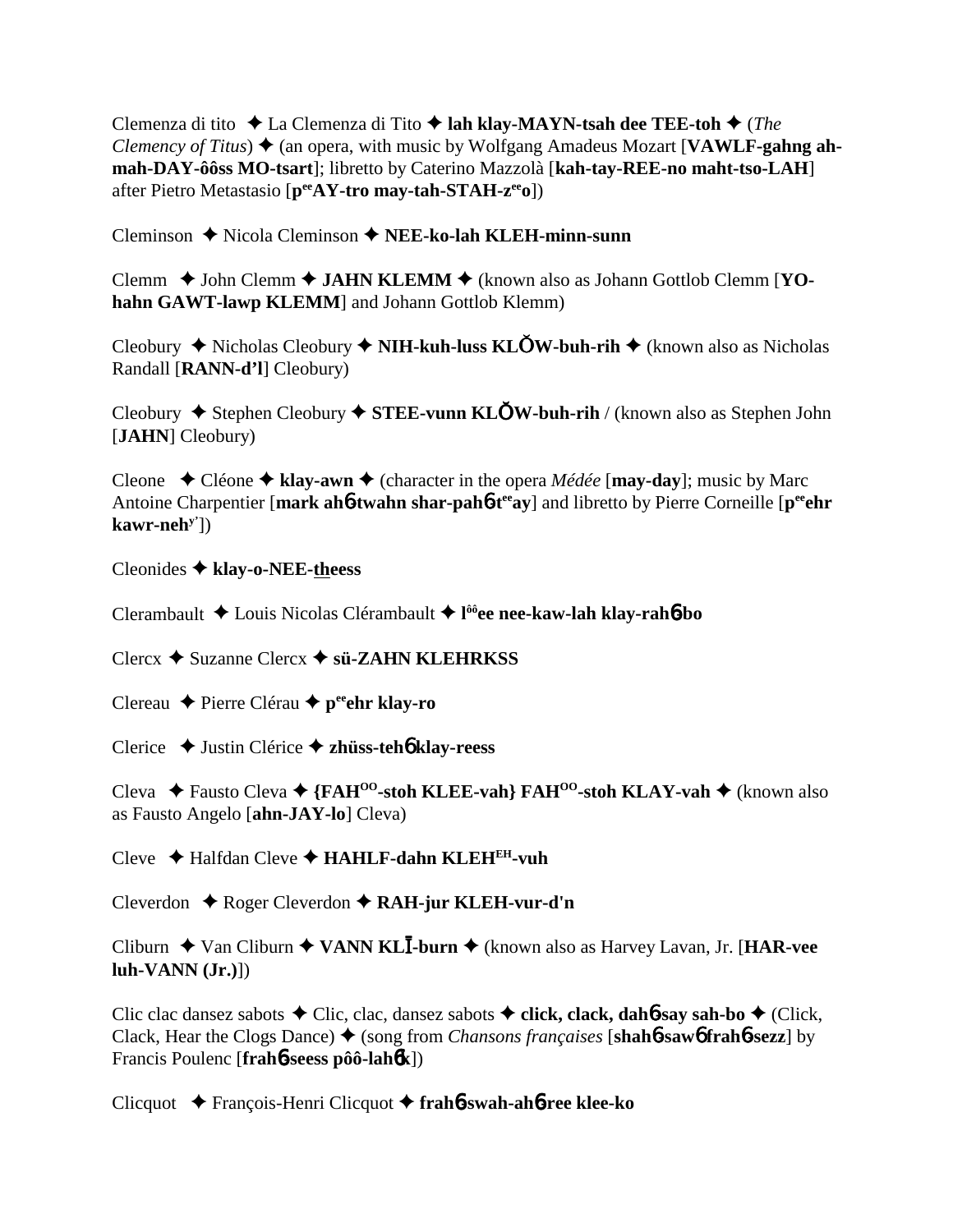Clicquot Jean-Baptiste Clicquot **zhah**6**-bah-teest klee-ko**

Clicquot Louis-Alexandre Clicquot **l ôôee-ah-leck-sah**6**-dr' klee-ko**

Clicquot Robert Clicquot **ro-behr klee-ko**

Clienti  $\triangle$  klee-AYN-tee  $\triangle$  (customers)  $\triangle$  (characters in the opera *La bohème* [lah baw-emm] — *Bohemian Life*; music by Giacomo Puccini [**JAH-ko-mo poo-CHEE-nee**]; libretto by Luigi Illica [**l ooEE-jee eel-LEE-kah**] and Giuseppe Giacosa [**joo-ZAYP-pay jah-KO-zah**] after Henri Murger [**ah**6**-ree mür-zhay**])

Cliffe Frederic Cliffe **FREH-duh-rick KLIFF**

Climene ◆ Climène ◆ klee-menn ◆ (character in *Le malade imaginaire* [luh mah-lahd ee**mah-zhee-nehr**] — *The Hypochondriac*; ♦ (a play by Jean-Baptiste Molière [zhah6-bah-teest **maw-l<sup>ee</sup>chr**, with music by Marc-Antoine Charpentier [mark-ah6-twahn shar-pah6-t<sup>ee</sup>ay])

Climent Angel Climent **ANG-ghell KLIH-mennt**

Cloche a sonne  $\triangle$  La cloche a sonné  $\triangle$  **lah klawsh ah saw-nay**  $\triangle$  (chorus of the cigarette girls from the opera *Carmen* [**KAR-m'n**]; music by Georges Bizet [**zhawrzh bee-zay**]; libretto by Henri Meilhac [**ah**6**-ree meh-yack**] and Ludovic Halévy [**lü-daw-veek ah-lay-vee**])

Cloches a travers les feuilles  $\triangle$  Cloches à travers les feuilles  $\triangle$  klawsh ah trah-vehr leh fö<sup>y'</sup>  $\triangle$ (Bells Through the Leaves) (composition by Claude Debussy [**klohd deh-büss-see**] published in Book 2 of *Images* [**ee-mahzh**])

Clokey  $\triangle$  Joseph Waddell Clokey  $\triangle$  **JO-zuff WAHD-dell KLO-kee** 

Clori son fido amante **KLO-ree sohn FEE-doh ah-MAHN-tay** (Cloris, I Am Your Faithful Lover) (madrigal [**MADD-rih-gull**] by Alessandro Stradella [**ah-layss-SAHN-dro strah-DAYL-lah**])

Clorinda  $\blacklozenge$  klo-REEN-dah  $\blacklozenge$  (character in the opera *La cenerentola* [lah chay-nay-RAYN**toh-lah**] — *Cinderella*; music by Gioachino Rossini [**j ohah-KEE-no rohss-SEE-nee**]; libretto by Jacopo Ferretti [**YAH-ko-po fayr-RAYT-tee**] after Perrault [**pehr-ro**])

Closson Ernest Closson **ehr-nesst klawss-saw**6

Clough leighter Henry Clough-Leighter **HENN-ree KLUFF-LAYih-tur**

Clovis et clotilde Clovis et Clotilde **klaw-vee ay klaw-teeld** (cantata [**kunn-TAH-tuh**] by Georges Bizet [**zhawrzh bee-zay**])

Cluer  $\triangle$  John Cluer  $\triangle$  **JAHN KLOO'r**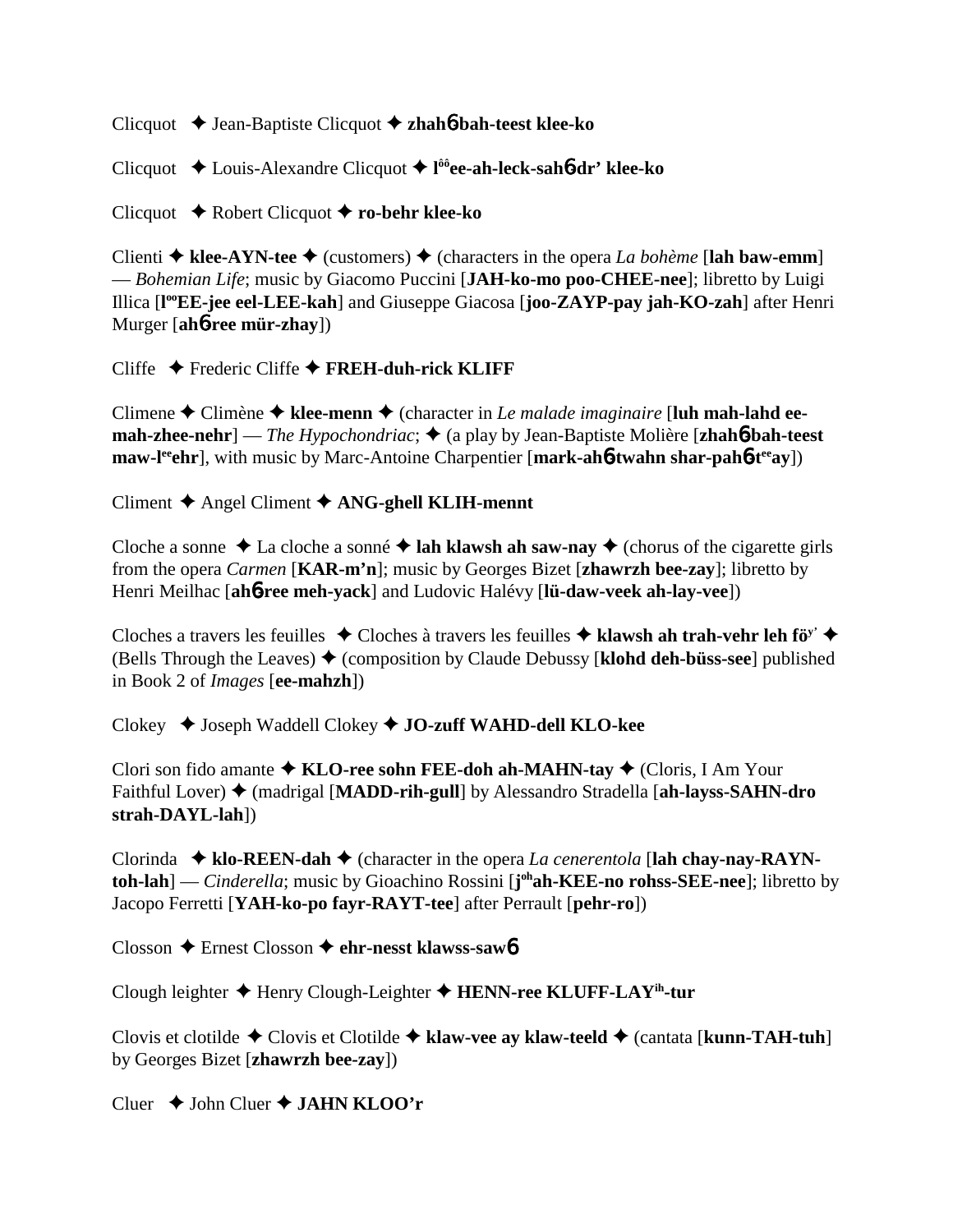Cluny Odo de Cluny **aw-doh duh klü-nee**

Clutsam ◆ George Clutsam ◆ **JAW-urj KLUTT-summ** ◆ (known also as George Howard [**HW-urd**] Clutsam)

Cluytens André Cluytens **AHN-dray KLÜEE-tunnss**

Cluzeau mortet Luis Cluzeau-Mortet **l ooEESS kloo-zo-mawr-teh**

Coates **→** Albert Coates **→ A<sup>L</sup>-burt KOHTSS** 

Coates **→** Edith Coates → **EE-duth KOHTSS** → (known also as Edith Mary [MEH<sup>UH</sup>-ree] Coates)

Coates Eric Coates **EH-rick KOHTSS**

Coates ◆ Gloria Coates ◆ GLO-ree-ah KOHTSS

Coates John Coates **JAHN KOHTSS**

Cobbett ◆ Walter Willson Cobbett ◆ WAWL-tur WILL-sunn KAHB-bett

Cobian  $\blacklozenge$  J. C. Cobián  $\blacklozenge$  (J. C.) ko-v<sup>ee</sup>AHN

Cobos Jesús López Cobos **hay-SOOSS LO-pehth KO-vawss**

Cocchi Gioacchino Cocchi **j ohahk-KEE-no KOHK-kee**

Coccia **←** Carlo Coccia ← **KAR-lo KAW-chah** 

Cochenille  $\triangle$  kawsh'-nee<sup>y'</sup>  $\triangle$  (character in the opera *Les contes d'Hoffmann* [leh kaw6t dawf**mahn**] — *The Tales of Hoffmann*; music by Jacques Offenbach [**ZHACK AWF-funn-bahk**]; libretto by Jules Barbier [**zhül bar-beeay**] and Michel Carré [**mee-shell kar-ray**])

Cochereau **←** Pierre Cochereau ← peehr kaw-sh'ro

Cochlaeus **KAWK-lay-ôôss**

Coclet Henriette van den Boorn-Coclet **ah**6**-rihett vunn denn BOHOHRN kaw-kleh**

Coclico Adrianus Petit Coclico **ah-dree-AH-nüss peh-tee ko-KLEE-ko**

Cocq ◆ Jean le Cocq ◆ zhah**6** luh kawk ◆ (known also as Johannes Gallus [yo-HAHN-nuss **GAHL-lüss**], Maître Jean [**may-tr' zhah**6] Gallus, and Mestre Jhan [**mess-tr' zhah**6] Gallus)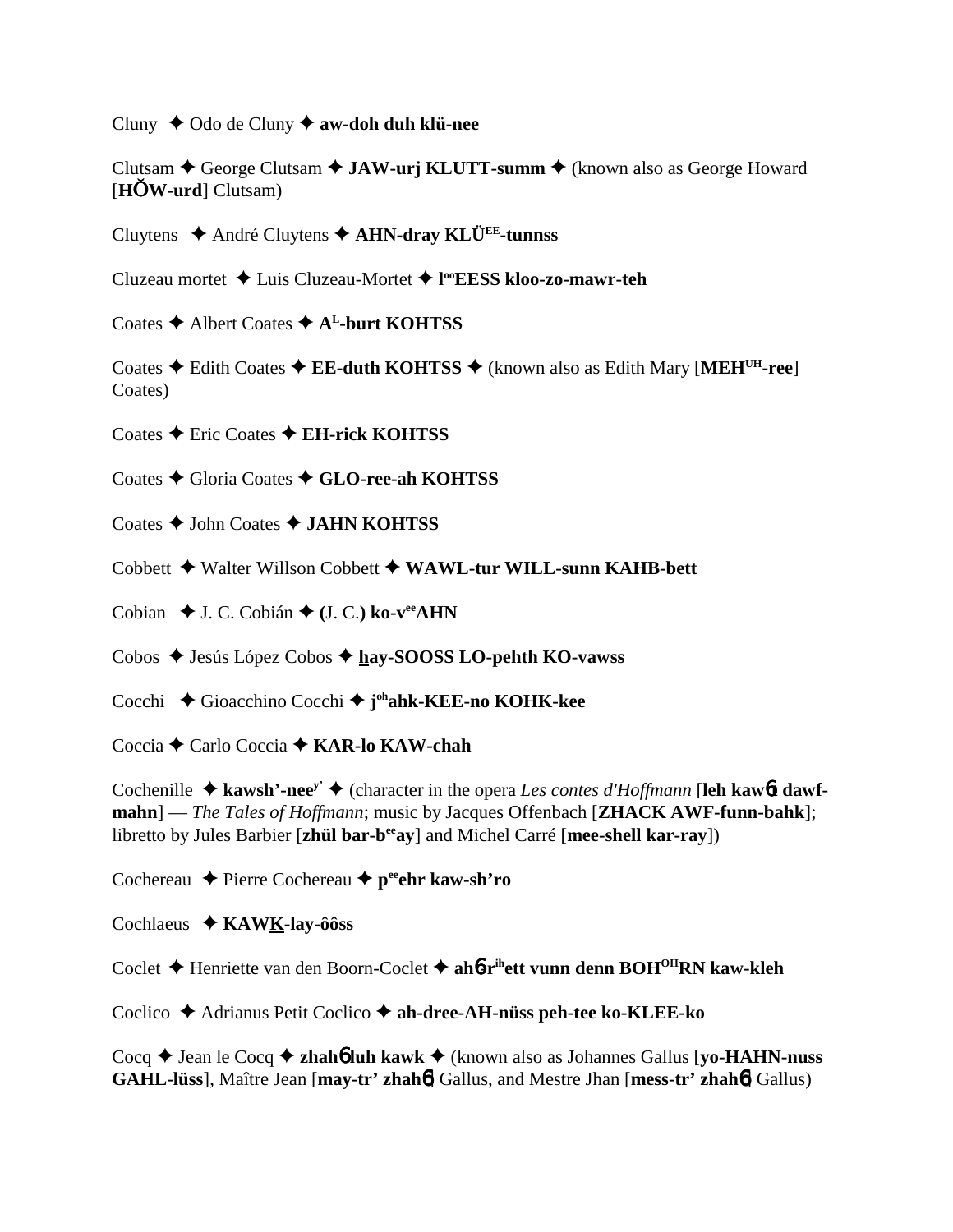Cocteau Jean Cocteau **zhah**6 **kawk-toh**

Codex kajoni ◆ Codex Kajoni ◆ **KO-deckss KAH-yaw-nee** ◆ (collection of 17th Hungarian music)

Codex vietoris  $\triangleleft$  Codex Vietoris  $\triangleleft$  **KO-deckss v<sup>ih</sup>EH-taw-rihsh**  $\triangleleft$  (collection of 17th Hungarian music)

Coelho ◆ Ruy Coelho ◆ ROO<sup>EE</sup> k<sup>ôô</sup>EH-yôô

Coelos ascendit  $\triangle$  CHAY-lawss ah-SHAYN-ditt  $\triangle$  (motet [mo-TETT] by Sir Charles Villiers Stanford [**CHAH-rullz VILL-lih-urz STANN-furd**])

Coene Annelies Coene **AHN-nuh-leess KOO-neh**

Coene Pieter Coene **PEE-tur KOO-neh**

Coenen Franz Coenen **FRAHNZ KOO-nenn**

Coenen **→** Johannes Coenen **→ yo-HAHN-nuss KOO-nenn →** (known also as Johannes Meinardus [**may-NAR-düss**] Coenen)

Coenen Willem Coenen **WILL-lumm KOO-nenn**

Coerne ◆ Louis Coerne ◆ LOO-uss KEHRN ◆ (known also as Louis Adolphe [AY-dawlf] Coerne)

Coertse **→** Mimi Coertse → MEE-mee KOORT-suh

Coeuroy André Coeuroy **ah**6**-dray kör-wah**

Coghill **← Rhoda Coghill ← RO-dah KAHG-hill** 

Cohan  $\triangle$  George M. Cohan  $\triangle$  **JAW-urj M. KO-hann**  $\triangle$  (known also as George Michael [MI**kull**] Cohan)

Cohen **←** Elie Cohen ← **EH-lee KO-enn** 

Cohen **→ Harriet Cohen → HAR-ree-utt KO-unn** 

Cohen **→** Isidore Cohen → **IH-zih-dawr KO-unn** 

Cohen **→** Joel Cohen ◆ **JO-ull KO-unn ◆** (known also as Joel Israel [**IZZ-ree-ull**] Cohen)

Cohen ◆ Jules-Émile-David Cohen ◆ zh**ül-ay-meel-dah-veed kaw-unn**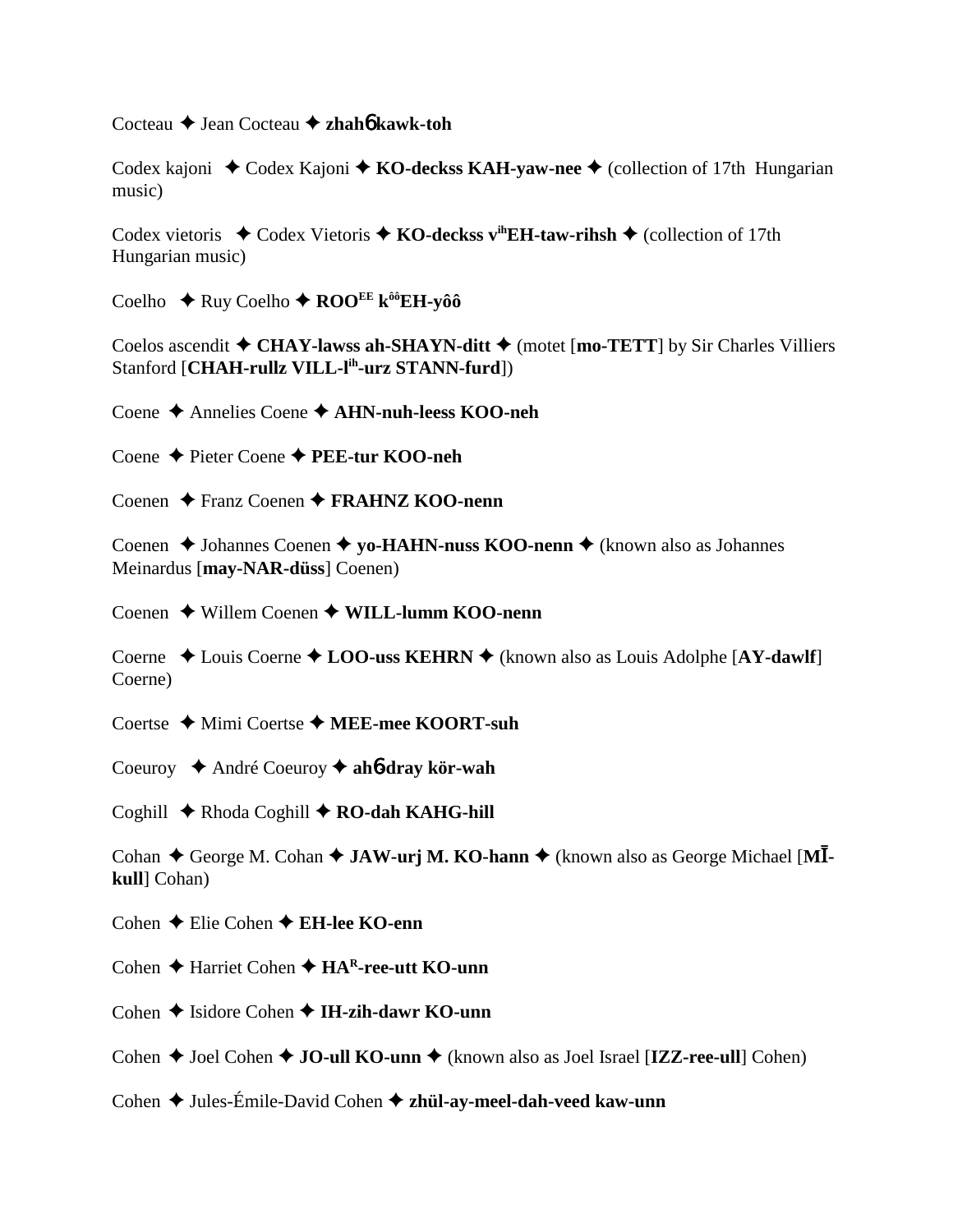Cohen **→** Leonard Cohen **→ LEH-nurd KO-unn** 

Cohen **← Raymond Cohen ← RAY-munnd KO-unn** 

Cohen **← Robert Cohen ← RAH-burt KO-unn** 

Cohn **←** Heinrich Cohn ← H**I**N-rihh KOHN

Coin **←** Christophe Coin ← kreess-tawf kaw-eh**6** 

Col sorriso dinnocenza ◆ Col sorriso d'innocenza ◆ kohl sohr-REE-zo deen-no-CHAYN-tsah (aria from the opera *Il pirata* [**eel pee-RAH-tah**] — *The Pirate*; music by Vincenzo Bellini [**veen-CHAYN-tso bayl-LEE-nee**] and libretto by Felice Romani [**fay-LEE-chay ro-MAHnee**])

Colascione  $\triangle$  ko-lah-SHO-nay  $\triangle$  (song by Alessandro Piccinini [ah-layss-SAHN-dro pee**chee-NEE-nee**]

Colasse Pascal Colasse **pahss-kahl kaw-lahss**

Colbran ◆ Isabella Colbran ◆ ee-sah-VELL-lah KAWL-vrahn ◆ (known also as Isabel Angela Colbran [**ee-sah-VELL ahn-HAY-lah KAWL-vrahn**])

Cold Ulrik Cold **ÜL-rick KAWLT**

Colding jorgensen **→** Henrik Colding-Jørgensen → **HENN-rick KAWL-lihng-YÖ-unn-sunn** 

Colebault de vitre ◆ Jacques Colebault de Vitré ◆ zhack kaw-luh-bo duh vee-tray ◆ (known also as Jachet di Mantua [**zhah-keh dee mah**6**-tü ah**])

Coleccion de tonadillas ◆ Colección de Tonadillas ◆ ko-layk-see-AWN day toh-nah-THEE**l'yahss ♦ (Collection of Little Tunes) ♦ (compositions by Heitor Villa-Lobos [ay-TAWR VEEL-luh-LO-bôôsh**])

Colectici intim  $\triangle$  ko-leck-TEE-see EEN-teem  $\triangle$  (Personal Collection)  $\triangle$  (compositions by Vicente Ascencio [**vee-SENN-teh ahss-SENN-seeo**])

Coleridge **←** Mary Coleridge ← MEH<sup>UH</sup>-ree KAH<sup>OO</sup>L-rihj

Coleridge **→** Samuel Taylor Coleridge → SA-m'yuh-wull TAY-lur KAH<sup>00</sup>L-rihj

Coleridge taylor ◆ Avril Coleridge Taylor ◆ AY-vrill KAH<sup>00</sup>L-rihj TAY-lur

Coleridge taylor ◆ Samuel Coleridge-Taylor ◆ SA-m'yuh-wull KAH<sup>00</sup>L-rihj-TAY-lur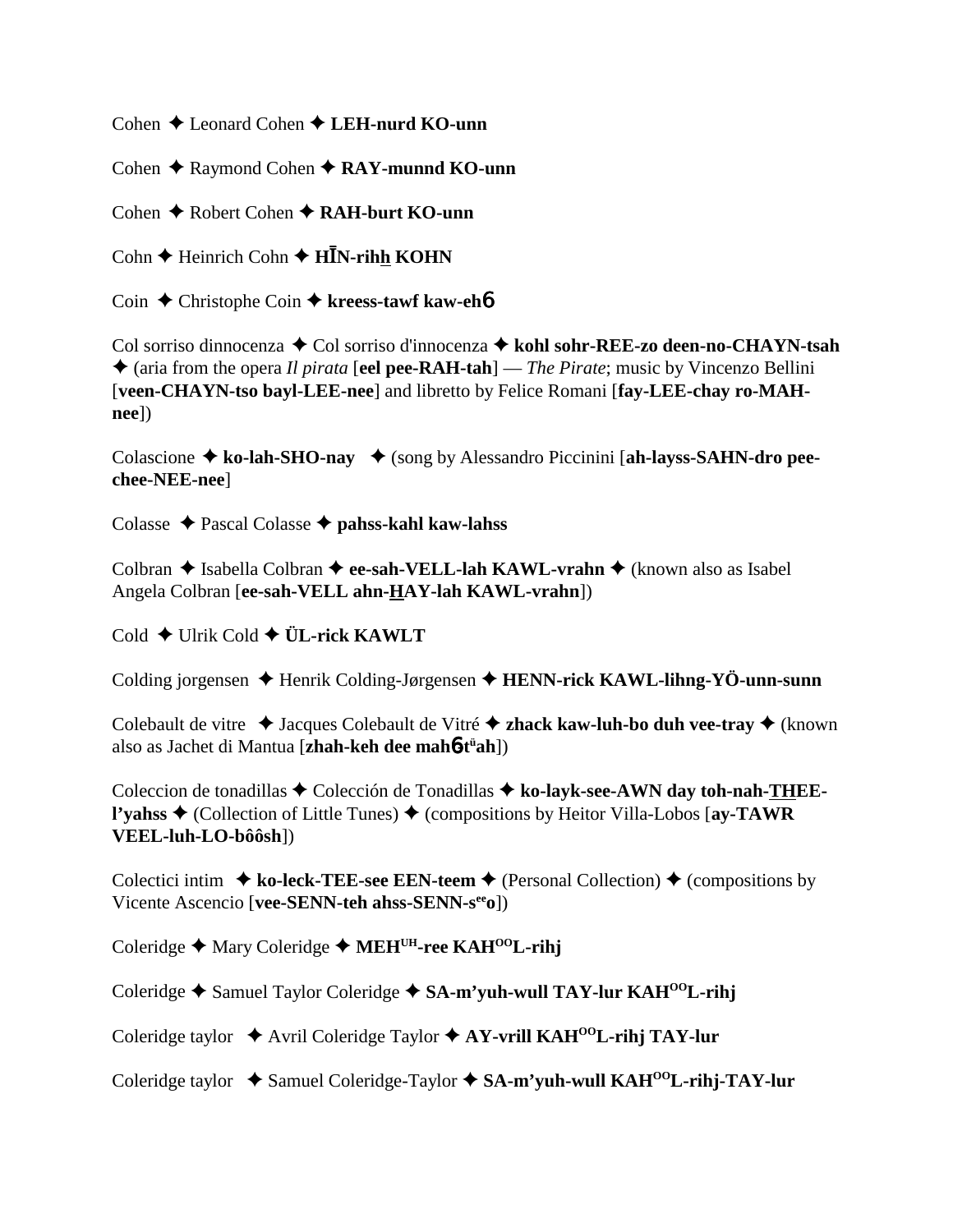Coleshill **↓ KAH<sup>00</sup>LZ-hill** 

Colette **kaw-lett**

Coletti Filippo Coletti **fee-LEEP-po ko-LAYT-tee**

Colgrass  $\triangleleft$  Michael Colgrass  $\triangleleft$  **MI**-kull KAHL-grass  $\triangleleft$  (known also as Michael Charles [**CHAR-rullz**] Colgrass)

Colin de blamont François Colin de Blamont **frah**6**-swah kaw-leh**6 **duh blah-maw**6 (known also as François Collin [**kawl-leh**6] de Blamont)

Colin maillard  $\triangle$  Colin-maillard  $\triangle$  kaw-leh**6-meh-yar**  $\triangle$  (Blind Man's Buff)  $\triangle$  (excerpt from the suite *Jeux d'enfants* [**zhö dah**6**-fah**6] — *Children's Games* — by Georges Bizet [**zhawrzh bee-zay**])

Collaer **← Paul Collaer ← pohl kawl-lar** 

Collard Jean-Philippe Collard **zhah**6**-fee-leep kaw-lar**

Collard **↓** Jeanine Collard **◆ zhuh-neen sawl-lar** 

Collegium musicum Collegium Musicum **kohl-LAY-ghihôôm MOO-sih-kôôm**

Collegium regale Collegium Regale **kohl-LAY-ghihôôm ray-GAH-lay**

Collegium vocale Collegium Vocale **kohl-LAY-ghihôôm vo-KAH-lay**

Collegium vocale gent ◆ Collegium Vocale, Gent ◆ kohl-LAY-gh<sup>ih</sup>ôôm vo-KAH-lay, **KENNT**

Colles H. C. Colles **H. C. KAHL-liss** (known also as Henry Cope Colles [**HENN-ree KOHP KAHL-liss**])

Collet Henri Collet **ah**6**-ree kawl-leh**

Collin ◆ Matthäus von Collin ◆ maht-TAY-ôôss fawn KAWL-linn

Collin de blamont François Collin de Blamont **frah**6**-swah kawl-leh**6 **duh blah-maw**6 (known also as François Colin [**kaw-leh**6] de Blamont)

Colline  $\triangle$  **kawl-leen**  $\triangle$  (character in the opera *La bohème* [lah baw-emm] — *Bohemian Life*; music by Giacomo Puccini [JAH-ko-mo poo-CHEE-nee]; libretto by Luigi Illica [l<sup>oo</sup>EE-jee eel-**LEE-kah**] and Giuseppe Giacosa [**joo-ZAYP-pay jah-KO-zah**] after Henri Murger [**ah**6**-ree mür-zhay**])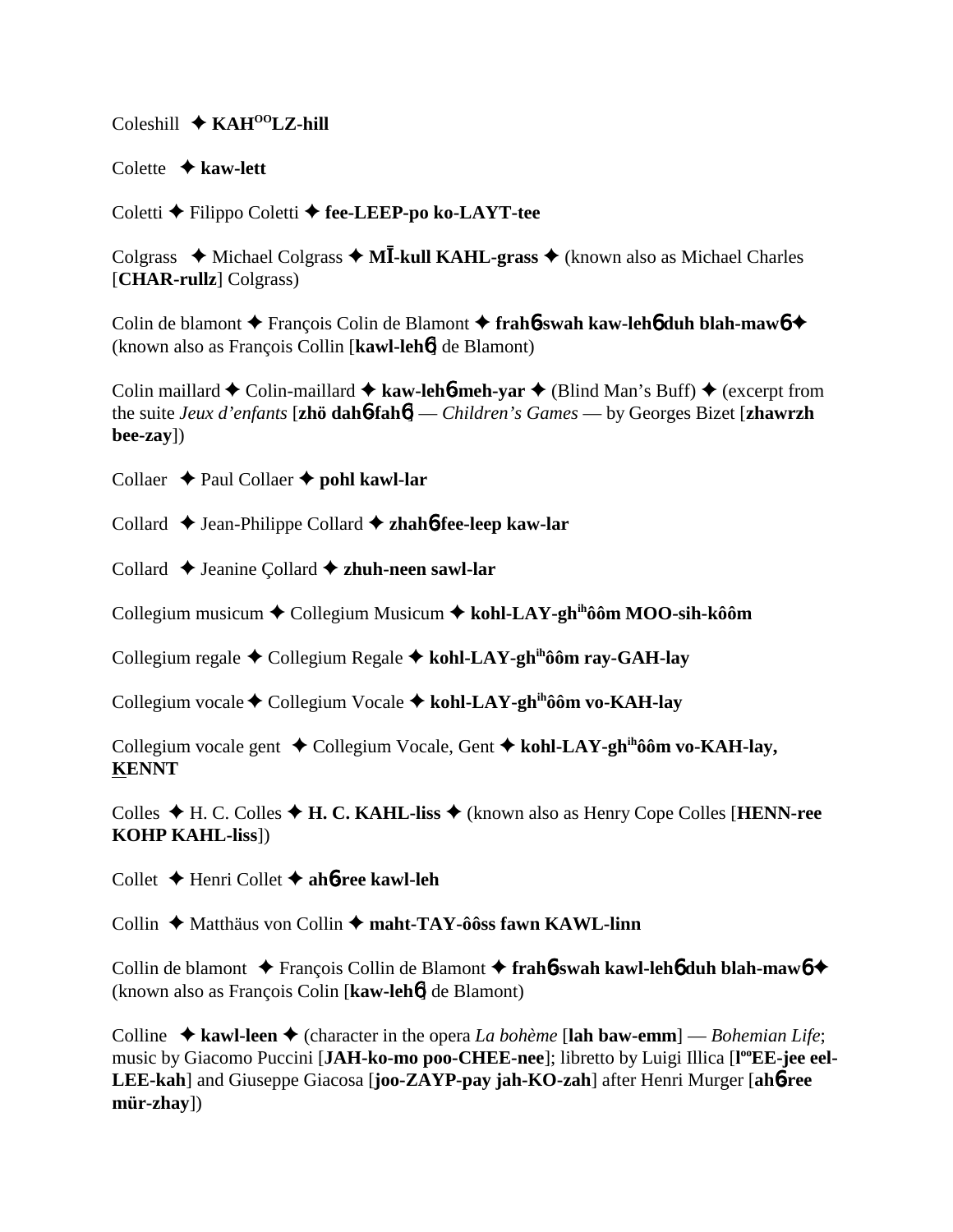Colline aux epilobes  $\triangle$  La colline aux epilobes  $\triangle$  lah kawl-leen o-zeh-pee-lawb  $\triangle$  (excerpt from *Par monts et par vaux* [par mawb ay par vo]  $\triangle$  (compositions by Michel Leclerc [mee**shell luh-klehr**])

Collins ◆ Dearbhla Collins ◆ DAR-luh KAHL-linnz

Collum Herbert Collum **HEHR-pert KAWL-lôôm**

Collver ◆ Michael Collver ◆ M**Ī-kull KAWL-vur** 

Colly **KAWL-lü**

Colobrano ◆ Michele Carafa de Colobrano ◆ mee-KAY-lay kah-RAH-fah day ko-lo-BRAH**no** ◆ (known also as Michele Carafa, Michele Enrico-Francesco-Vincenzo-Aloisio-Paolo Carafa de Colobrano [mee-KAY-lay ayn-REE-ko-frahn-CHAY-sko-veen-CHAYN-tso-ah-LO<sup>EE</sup>**zeeo-PAHO-lo kah-RAH-fah day ko-lo-BRAH-no**], and Michele Enrico-Francesco-Vincenzo-Aloisio-Paolo Carafa)

Colomb **→** Madame Colomb → mah-dahm kaw-lawb

Colombo Pierre Colombo **peeehr ko-LOHM-bo**

Colomer Edmón Colomer **edd-MAWN ko-lo-MEHR**

Colonel of the crimson hussars  $\triangle$  The Colonel of the Crimson Hussars  $\triangle$  (The Colonel of the **Crimson) huzz-ZARZ**  $\blacklozenge$  (excerpt from the operetta *Sybil* [**SIH-b'l**], with music by Viktor Jacobi [**{VICK-tur JAY-kuh-bee} VICK-tawr YAH-kaw-bee**]; lyrics by Bródy [**BROHOHdee**] and Martos [**MAR-tawsh**])

Colonna ◆ Giovanni Paolo Colonna ◆ jo-VAHN-nee PAH<sup>O</sup>-lo ko-LOHN-nah

Colonne Édouard Colonne **ay-dôôahr kaw-lawn**

Colpito qui mavete un di allazzurro spazio  $\triangle$  Colpito qui m'avete ... Un dì all'azzurro spazio  $\triangle$ **kohl-PEE-toh k<sup>∞</sup>ee mah-VAY-tay ... oon dee ahl-laht-TSOOR-ro SPAH-ts<sup>ee</sup>o ◆ (aria from** the opera *Andrea Chénier* [ahn-dray-ah shay-n<sup>ee</sup>ay]; music by Umberto Giordano [oom-**BAYR-toh jor-DAH-no**] and libretto by Luigi Illica [**l ooEE-jee eel-LEE-kah**])

Coltellini ◆ Celeste Coltellini ◆ chay-LAY-stay kohl-tayl-LEE-nee

Coltrane  $\triangle$  John Coltrane  $\triangle$  JAHN KAHL-trayn  $\triangle$  (known also as John William [WILL**l ihumm**] Coltrane)

Com e gentil  $\triangle$  Com' è gentil  $\triangle$  **KO-may JAYN-teel**  $\triangle$  (aria from the opera *Don Pasquale* [dohn pah-sk<sup>oo</sup>AH-lay]; music by Gaetano Donizetti [gah<sup>ay</sup>-TAH-no doh-nee-TSAYT-tee];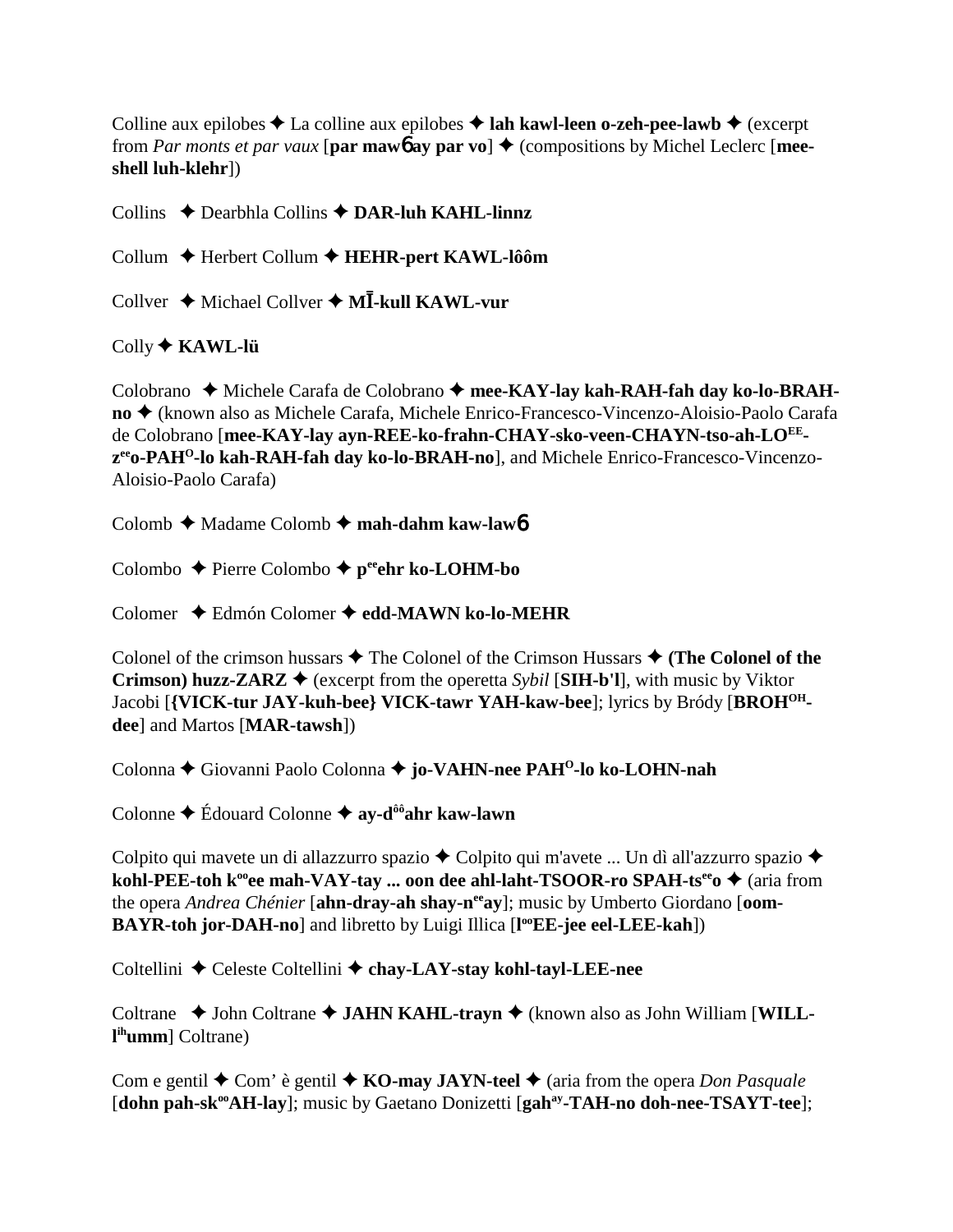libretto by Giovanni Ruffini [**jo-VAHN-nee roof-FEE-nee**] and Donizetti after Angelo Anelli [**ahn-JAY-lo ah-NAYL-lee**])

Combarieu **→** Jules Combarieu → zhül kawb-bah-ree  $\ddot{\theta}$  (known also as Jules- Léon-Jean Combarieu [**zhül-lay-aw**6**-zhah**6 **kaw**6**-bah-reeö**])

Combat del somni  $\triangle$  kawm-BAHT dell SAWM-nee  $\triangle$  (Dream Conflict)  $\triangle$  (a suite by Federico Mompou [feh-theh-REE-ko mawm-PO<sup>OO</sup>], lyrics by José Janés [ho-SAY hah-**NAYSS**])

Combe  $\triangle$  Édouard Combe  $\triangle$  av-d<sup>ôô</sup>ahr kaw6**b** 

Comberti **→** Micaela Comberti → mee-kah-AY-lah kohm-BAYR-tee

Come away hecate  $\triangle$  Come Away, Hecate  $\triangle$  (Come Away,) HEH-kutt  $\triangle$  (song by Robert Johnson [**RAH-burt JAHN-sunn**])

Come back to erin  $\triangle$  Come Back to Erin  $\triangle$  (Come Back to) EH-rinn  $\triangle$  (composition by Claribel [KLA-rih-bell]] ♦ (*Claribel* is a pen name used by Charlotte Barnard [SHAR-lutt] **BAR-nard**])

Come back to sorrento **→** Come Back to Sorrento **← (Come Back to) sohr-RAYN-toh ←** (song by Ernesto de Cutes [ayr-NAYSS-toh day KOO-tayss])  $\triangle$  (*Cutes* probably should be *Curtis* [**KOOR-teess**])

Come chiare e belle  $\triangle$  O! come chiare e belle  $\triangle$  O! KO-may kee-AH-ray ay BAYL-lay  $\triangle$ Oh! How Bright and Beautiful **→** (Cantata [**kunn-TAH-tuh**] No. 19 by George Frideric Handel [**JAW-urj FRIH-duh-rick HANN-d'l**])

Come e lunga lattesa Come è lunga l'attesa!  **KO-mayay-LOON-gah laht-TAY-zah!** (excerpt from the opera *Tosca* [**TOH-skah**]; music by Giacomo Puccini [**JAH-ko-mo poo-**CHEE-nee]; libretto by Luigi Illica [l<sup>oo</sup>EE-jee eel-LEE-kah] and Giuseppe Giacosa [joo-ZAYP**pay jah-KO-zah**] after Henri Murger [**ah**6**-ree mür-zhay**])

Come il fosco impetuoso nembo ci separo  $\triangle$  Oh come il fosco impetuoso nembo ci separò  $\triangle$  O **KO-mayl FOHSS-ko eem-pay-t<sup>oo</sup>O-zo NAYM-bo chee say-pah-RO ♦** (Oh, how violently we were separated)  $\blacklozenge$  (aria from the opera *La pietra del paragone* [lah  $p^{\text{ee}}AY$ -trah dayl pah-rah-GO-nay] — *The Touchstone*; music by Gioachino Rossini [j<sup>oh</sup>ah-KEE-no rohss-SEE-nee] and libretto by Luigi Romanelli [**l ooEE-jee ro-mah-NAYL-lee**])

Come la notte ogni fiamella  $\blacklozenge$  **KO-may lah NOHT-tay O-n'yee f<sup>ee</sup>ah-MAYL-lah**  $\blacklozenge$  (As in the night every little flame is alive) (composition by Orlando de Lassus [**awr-lah**6**-doh duh lahsssü**])

Come mai non senti **→** Ah, come mai non senti **→ AH, KO-may MAH<sup>EE</sup> nohn SAYN-tee** ◆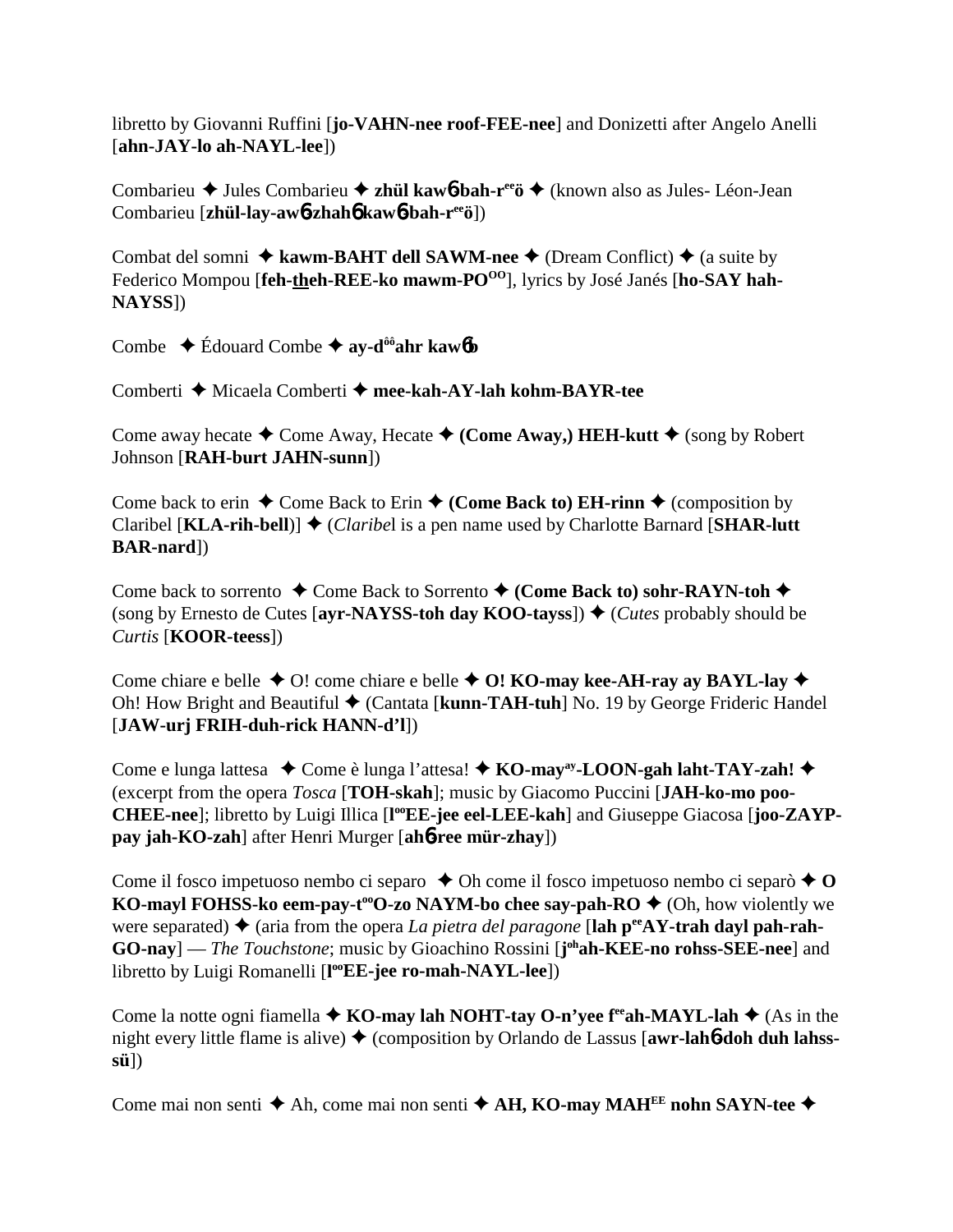(Ah, why are you unmoved)  $\triangleleft$  (aria from the opera *Othello* [**o-TAYL-lo**]; music by Gioachino Rossini [**j ohah-KEE-no rohss-SEE-nee**]; libretto by F. Beriodi Salsa [**bay-reeO-dee SAHL-sah**] after William Shakespeare [**WILL-lihumm SHAYK-spihuhr**])

Come my children dere  $\triangle$  (Come my children) deer  $\triangle$  (anonymous early Scottish tune)

Come per me sereno **→ KO-may payr may say-RAY-no →** (aria featuring Amina [ah-MEE**nah**] in the opera *La sonnambula* [**lah sohn-NAHM-boo-lah**] — *The Sleepwalker*; music by Vincenzo Bellini [**veen-CHAYN-tso bayl-LEE-nee**] and libretto by Felice Romani [**fay-LEEchay ro-MAH-nee**])

Come prima ◆ **KO-may PREE-mah** ◆ (song by Panzeri [**pahn-TSAY-ree**], Ram [**RAHM**], Taccani [**tahk-KAH-nee**], and Di Paola [**dee PAHO-lah**])

Come raggio di sol **→ KO-may RAHD-jo dee SOHL →** (song by Antonio Caldara [ahn-**TAW-neeo kahl-DAH-rah**])

Come scoglio ◆ KO-may SKOH-l<sup>ee</sup> o◆ (Like a Rock) ◆ (aria featuring Fiordiligi [f<sup>ee</sup>ohr-dee-**LEE-jee**] in Act I of the opera *Così fan tutte* [**ko-ZEE fahn TOOT-tay**] — *All Women Do the Same*; music by Wolfgang Amadeus Mozart [**VAWLF-gahng ah-mah-DAY-ôôss MO-tsart**] and libretto by Lorenzo da Ponte [**lo-RAYN-tso dah POHN-tay**])

Come sei cieco amore ◆ Come sei cieco, amore ◆ KO-may say<sup>ee</sup> CHAY-ko ah-MO-ray ◆ (madrigal [**MADD-rih-gull**] by Johann Grabbe [**YO-hahn GRAHB-buh**])

Come un bel di di maggio **→** Come un bel dì di maggio **→ KO-may oon bayl DEE dee MAHD-jo**  $\triangle$  (aria from the opera *Andrea Chénier* [**ahn-dray-ah shay-n<sup>ee</sup>ay**]; music by Umberto Giordano [oom-BAYR-toh jor-DAH-no] and libretto by Luigi Illica [l<sup>oo</sup>EE-jee eel-**LEE-kah**])

Comeaux **→** Elisabeth Comeaux → **ih-LIH-zuh-buth ko-MO** → (known also as Elisabeth Comeaux Nelson [**NELL-sunn**])

Comes ◆ Juan Bautista Comes ◆ h<sup>oo</sup>AHN bah<sup>oo</sup>-TEESS-tah KO-mayss

Comettant **↓** Oscar Comettant **↓ awss-kar kaw-mett-tah6 ◆** (known also as Jean-Pierre-Oscar Comettant [**zhah**6**-peeehr-awss-kar kaw-mett-tah**6])

Comiques  $\triangle$  Les Comiques  $\triangle$  leh kaw-meek  $\triangle$  (The Low-Brows)  $\triangle$  (characters in the opera *L'amour des trois oranges* [**lah-môôr day tr'wah aw-rah**6**zh**] *— The Love for Three Oranges*; music by Serge Prokofiev [**sehr-GAY prah-KAW-fiheff**]; libretto by Prokofiev after Carlo Gozzi [**KAR-lo GOHT-tsee**])

Comissiona ◆ Sergiu Comissiona ◆ {SEHR-joo ko-mih-SHO-nuh} SEHR-joo kaw-meess**seeO-nah**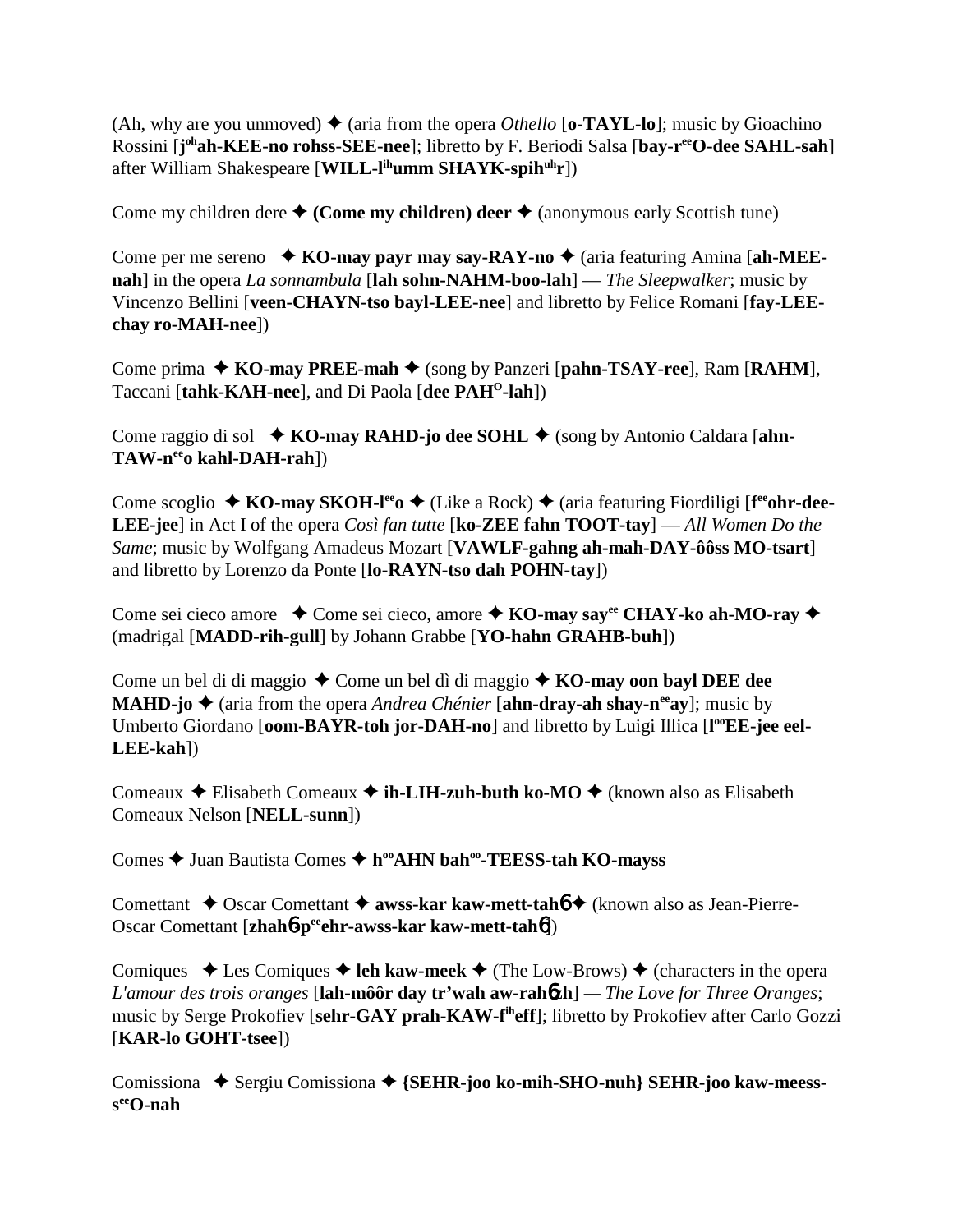Comme dieu rayonne  $\triangle$  Comme Dieu rayonne  $\triangle$  kawm d<sup>ee</sup> o<sup>o</sup> rah-yawn  $\triangle$  (poem by Charles van Lerberghe [SHAR-luh vunn LEHR-ber-guh] set to music by Gabriel Fauré [gah-br<sup>ee</sup>ell fo**ray**])

Commendatore  $\triangle$  Il Commendatore  $\triangle$  eel kohm-mayn-dah-TOH-ray  $\triangle$  (character in the opera *Don Giovanni* [**dohn jo-VAHN-nee**]; music by Wolfgang Amadeus Mozart [**VAWLFgahng ah-mah-DAY-ôôss MO-tsart**] and libretto by Lorenzo da Ponte [**lo-RAYN-tso dah POHN-tay**])

Comment disaient ils  $\triangle$  Comment, disaient-ils  $\triangle$  **kawm-mah<sub>6</sub>, dee-zah<sub>6</sub>-teel**  $\triangle$  (How, they asked)  $\triangle$  (poem by Victor Hugo [**{VICK-tur h'YOO-go} veek-tawr ü-go**] set to music by Franz Liszt [**FRAHNZ LISST**])

Commer Franz Commer **FRAHNTSS KAWM-mur**

Commette Édouard Commette **ay-dôôahr kawm-mett**

Commissaire **↑ kawm-meess-sehr ↑** (Commissioner) **↑** (character in the opera *Dialogues des Carmélites* [d<sup>ee</sup>ah-lawg day kar-may-leet] — *Dialogues of the Carmelites* [KAR-muh-litss]; music by Francis Poulenc [**frah**6**-seess pôô-lah**6**k**]; libretto by Poulenc after Georges Bernanos [**zhawrzh behr-nah-nawss**])

Commissario  $\triangle$  **kohm-meess-SAH-r<sup>ee</sup>o**  $\triangle$  (character in the opera *Madama Butterfly* [mah-**DAH-mah (Butterfly)**] — *Madam* [**MA-dumm**] *Butterfly*; music by Giacomo Puccini [**JAH**ko-mo poo-CHEE-nee]; libretto by Luigi Illica [l<sup>oo</sup>EE-jee eel-LEE-kah] and Giuseppe Giacosa [**joo-ZAYP-pay jah-KO-zah**] after David Belasco [**buh-LASS-ko**] and John Luther Long [**JAHN LOO-thur LAWNG**])

Commissionario  $\triangleq$  kohm-meess-s<sup>ee</sup> o-NAH-r<sup>ee</sup> o $\triangleq$  (a commissioner)  $\triangleq$  (character in the opera *La traviata* [**lah trah-veeAH-tah**] — *The Worldly Woman*; music by Giuseppe Verdi [**joo-ZAYPpay VAYR-dee**; libretto by Francesco Maria Piave [**frahn-CHAY-sko mah-REE-ah peeAHvay**] after Alexandre Dumas [**ah-leck-sah**6**-dr' dü-mah**])

Commovisti domine ◆ Commovisti, Domine ◆ kohm-maw-VEE-stih, DAW-mih-neh ◆ (Gregorian chant)

Communio  $\triangle$  kohm-MOO-n<sup>ih</sup>o  $\triangle$  (section of the Latin mass set to music by various composers)

Como Perry Como **PEHR-ree KO-mo** (known also as Pierino [**pihehr-REE-no**] Como)

Comodo **ko-MO-doh** (excerpt from *Sonata* [**suh-NAH-tuh**] by Igor Stravinsky [**EE-gur strah-VINN-skee**])

Comodo ma burlesco **ko-MO-doh mah boor-LAY-sko**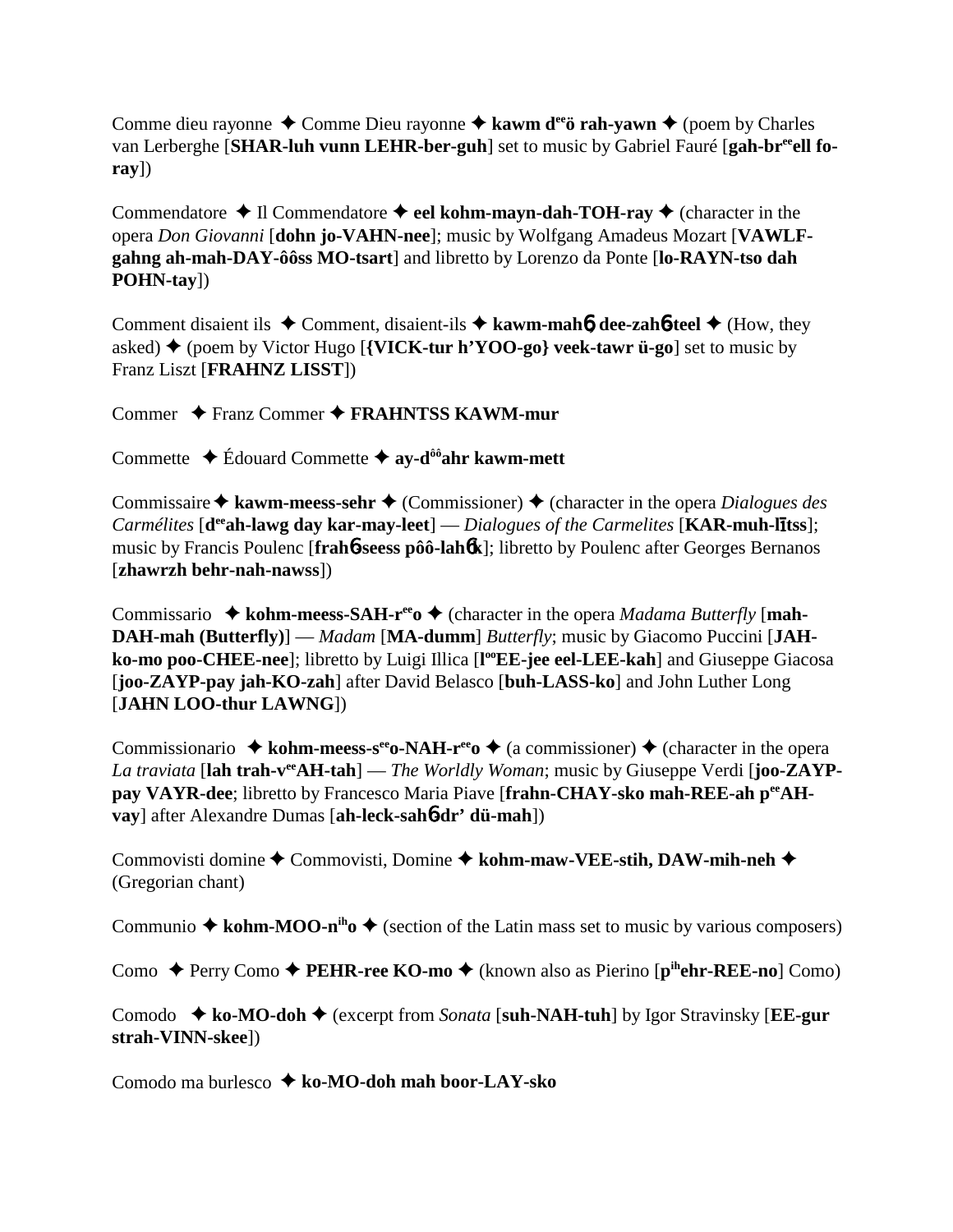Compere Loyset Compère **l'wah-seh kaw**6**-pehr** (known also as Loyset Louis [**l ôôee**] Compère)

Compline  $\triangle$  **KAHM-plunn**  $\triangle$  (also spelled complin [**KAHM-plunn**])

Comte de gloria cassis ◆ Le Comte de Gloria Cassis ◆ luh kaw6**t duh glaw-r<sup>ee</sup>ah kahss-see ◆** (character in the opera *Les brigands* [**leh bree-gah**6] — *The Brigands* [**BRIH-gunndz**]; music by Jacques Offenbach [**ZHACK AWF-funn-bahk**]; libretto by Henri Meilhac [**ah**6**-ree meh-yack**] and Ludovic Halévy [**lü-daw-veek ah-lay-vee**])

Comte ory  $\triangle$  Le Comte Ory  $\triangle$  luh kaw6**t** aw-ree  $\triangle$  (Count Ory)  $\triangle$  (an opera, with music by Gioachino Rossini [j<sup>oh</sup>ah-KEE-no rohss-SEE-nee]; libretto by Eugène Scribe [ö-zhenn skreeb] and Charles-Gaspard Delestre-Poirson [**sharl-gahss-par duh-less-tr'-pwar-saw**6]; also a character in the opera)

Comtesse La Comtesse **lah kaw**6**-tess** (The Countess, character in the opera *La fille du régiment* [**lah feey' dü ray-zhee-mah**6] — *The Daughter of the Regiment*; music by Gaetano Donizetti [**gahay-TAH-no doh-nee-TSAYT-tee**]; libretto by Jules-Henri Vernoy Saint-Georges [zhül-ah**6**-ree vehr-n'wah seh**6**-zhawrzh] and Jean-François-Alfred Bayard [zhah**6**-frah6-swah**ahl-fredd bah-yar**])

Comtesse adele **→** La Comtesse Adèle **→ lah kaw6-tess ah-dell** → (Countess Adele [**uh-DELL**] (character in the opera *Le Comte Ory* [**luh kaw**6**t aw-ree**] — Count Ory [**AW-ree**]; music by Gioachino Rossini [j<sup>oh</sup>ah-KEE-no rohss-SEE-nee]; libretto by Eugène Scribe [ö-zhenn skreeb] and Charles-Gaspard Delestre-Poirson [**sharl-gahss-par duh-less-tr'-pwar-saw**6])

Comus **→ KO-muss →** (air from an oratorio by Thomas Augustine Arne [**TAH-muss AWguss-teen ARN**] based upon a play of the same name by John Milton [**JAHN MILL-tunn**])

Comus  $\rightarrow$  KO-muss  $\rightarrow$  (dramatic work, with music by Thomas Augustine Arne [**TAH-muss AW-guss-teen ARN**] and libretto by John Dalton [**JAHN DAWL-tunn**] after John Milton [**JAHN MILL-tunn**])

Con amores la mia madre ◆ Con amores, la mia madre ◆ kawn ah-MO-rayss, lah MEE-ah **MAH-dray**  $\blacklozenge$  (With Love, Mother)  $\blacklozenge$  (song by Juan de Anchieta [h<sup>oo</sup>AHN day ahn-ch<sup>ee</sup>AY**tah**])

Con anima **→ kohn AH-nee-mah** 

Con brio **kohn BREE-o**

Con discrezione **→ kohn deess-kray-ts<sup>ee</sup>O-nay** 

Con el vito  $\triangle$  <sub>i</sub>Con el vito!  $\triangle$  **; kawn ell VEE-toh!**  $\triangle$  (song by Manuel Massotti Littel [**mah-** $\mathbf{n}^{\omega}$ **ELL mahss-SAWT-tee leett-TELL**])  $\blacklozenge$  (*Vito* is an Andalusian dance or its music)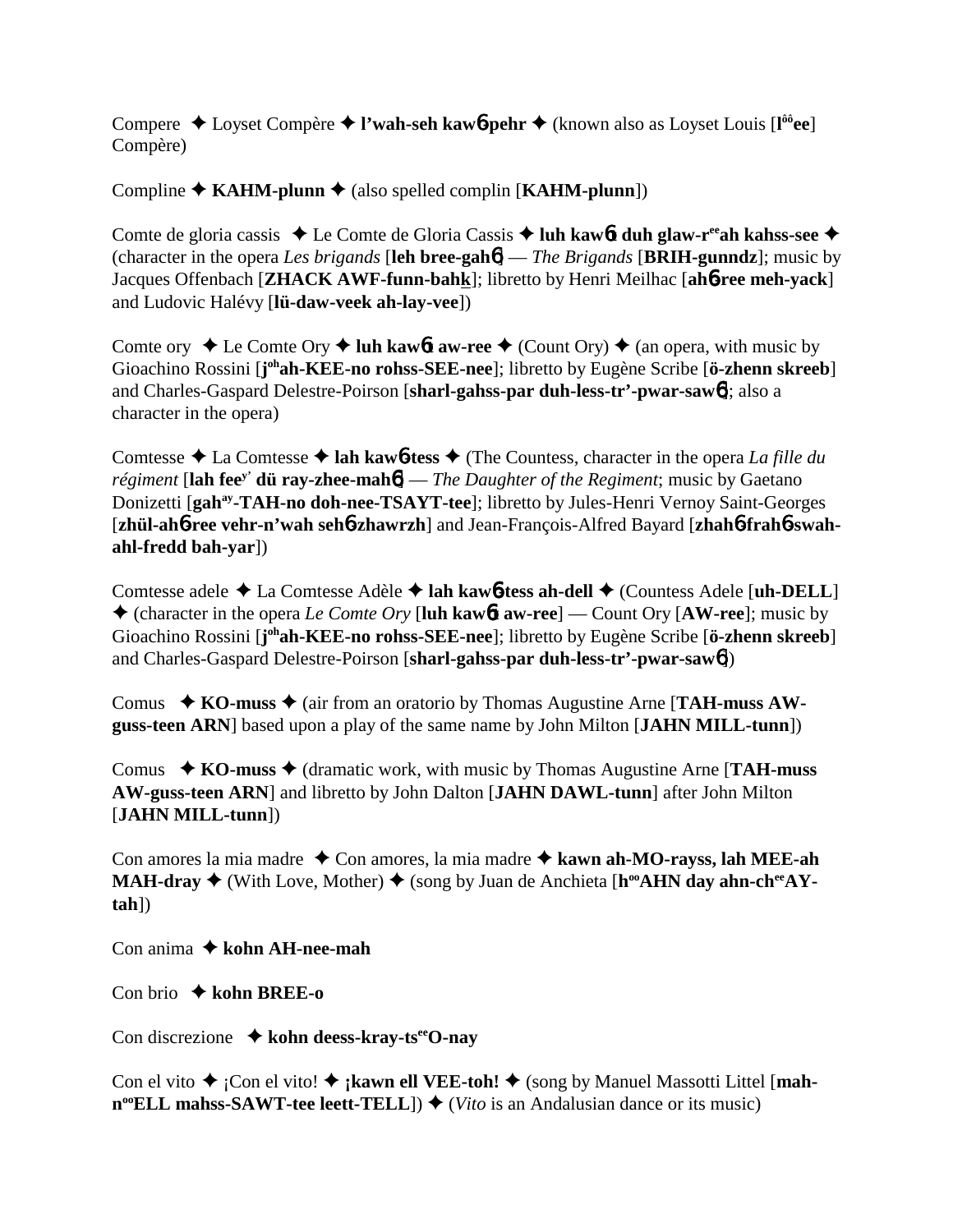Con onor muore  $\triangleq$  ko-NO-nor m<sup>oo</sup>O-ray  $\triangleq$  (Death of Butterfly)  $\triangleq$  (aria from the opera *Madama* [**mah-DAH-mah**] *Butterfly* — *Madam* [**MA-dumm**] *Butterfly;* music by Giacomo Puccini ◆ JAH-ko-mo poo-CHEE-nee]; libretto by Luigi Illica [l<sup>oo</sup>EE-jee eel-LEE-kah] and Giuseppe Giacosa [**joo-ZAYP-pay jah-KO-zah**] after David Belasco [**DAY-vudd buh-LASSko**] and John Luther Long [**JAHN LOO-thur LAWNG**])

## Con spirito **kohn SPEE-ree-toh**

Con voce festiva  $\triangle$  kohn VO-chay fay-STEE-vah  $\triangle$  (With Festive Voice)  $\triangle$  (aria with solo trumpet from *7 Arie con tromba sola* [7 **AH-reeay kohn TROHM-bah SO-lah**] — *Seven Arias with Solo Trumpet* — by Alessandro Scarlatti [**ah-layss-SAHN-dro skar-LAHT-tee**])

Conca ◆ Giuseppe Conca ◆ joo-ZAYP-pay KOHN-kah

Concedi concedi amor pietoso ◆ Concedi, concedi, amor pietoso ◆ kohn-CHAY-dee, kohn-**CHAY-dee, ah-MOHR p<sup>ee</sup>ay-TOH-zoh**  $\blacklozenge$  (Grant, merciful love, oh grant)  $\blacklozenge$  (aria from the opera *L'Italiana in Algeri* [**lee-tah-leeAH-nah ee-nahl-JAY-ree**] — *The Italian Girl in Algiers*; music by Gioachino Rossini [j<sup>oh</sup>ah-KEE-no rohss-SEE-nee] and libretto by Angelo Anelli [ahn-**JAY-lo ah-NAYL-lee**])

Concento di voci ◆ Concento di Voci ◆ kohn-CHAYN-toh dee VO-chee ◆ (a group of choral compositions by Carl Orff [**KARL AWRF**])

Concentus musicus wien Concentus musicus Wien **kohn-CHAYN-tôôss MOO-zih-kôôss VEEN**  $\blacklozenge$  (Wien = Vienna)

Concert etude ◆ Concert Étude ◆ (Concert) ay-tüd ◆ (composition by Ernst von Dohnányi [**EHRNST fawn dohk-NAHAHN-yee**]

Concert pour violon piano et quatuor a cordes  $\triangle$  Concert pour violon, piano et quatuor à cordes **★ kaw6-sehr pôôr v<sup>ee</sup>aw-law6, peeah-no ay k<sup>ôô</sup>ah-t<sup>ü</sup>awr ah kawrd ◆ (Concert for Violin, Piano** and String Quartet) **→** (composition by Ernest Chausson [**ehr-nesst shohss-saw6**])

Concertante no one for trumpet and ten players  $\triangle$  Concertante No. 1 for trumpet and 10 players  $\triangle$  kohn-chayr-TAHN-tay (No. 1 for Trumpet and 10 Players)  $\triangle$  (compositions by Ralph Shapey [**RALF SHAY-pee**])

Concertgebouw orchestra **←** Concertgebouw Orchestra ← kawn-SERT-keh-bah<sup>oo</sup> (Orchestra)

Concertgebouworkest **→ kawn-SERT-keh-bah<sup>oo</sup>-awr-kesst →** (Concertgebouw Orchestra, Amsterdam **{AMM-stur-damm} AHM-ster-dahm**)

Concerti fur streicher und continuo ◆ Concerti für Streicher und Continuo ◆ kawn-TSEHR-tee **für SHTR<sup>T</sup>-hur ôônt kawn-TEE-n<sup>ôô</sup>o ♦ (Concertos for Strings and Continuo [kunn-TIHn'yuh-wo**]) ♦ (compositions by Antonio Vivaldi [**ahn-TAW-n<sup>ee</sup>o vee-VAHL-dee**])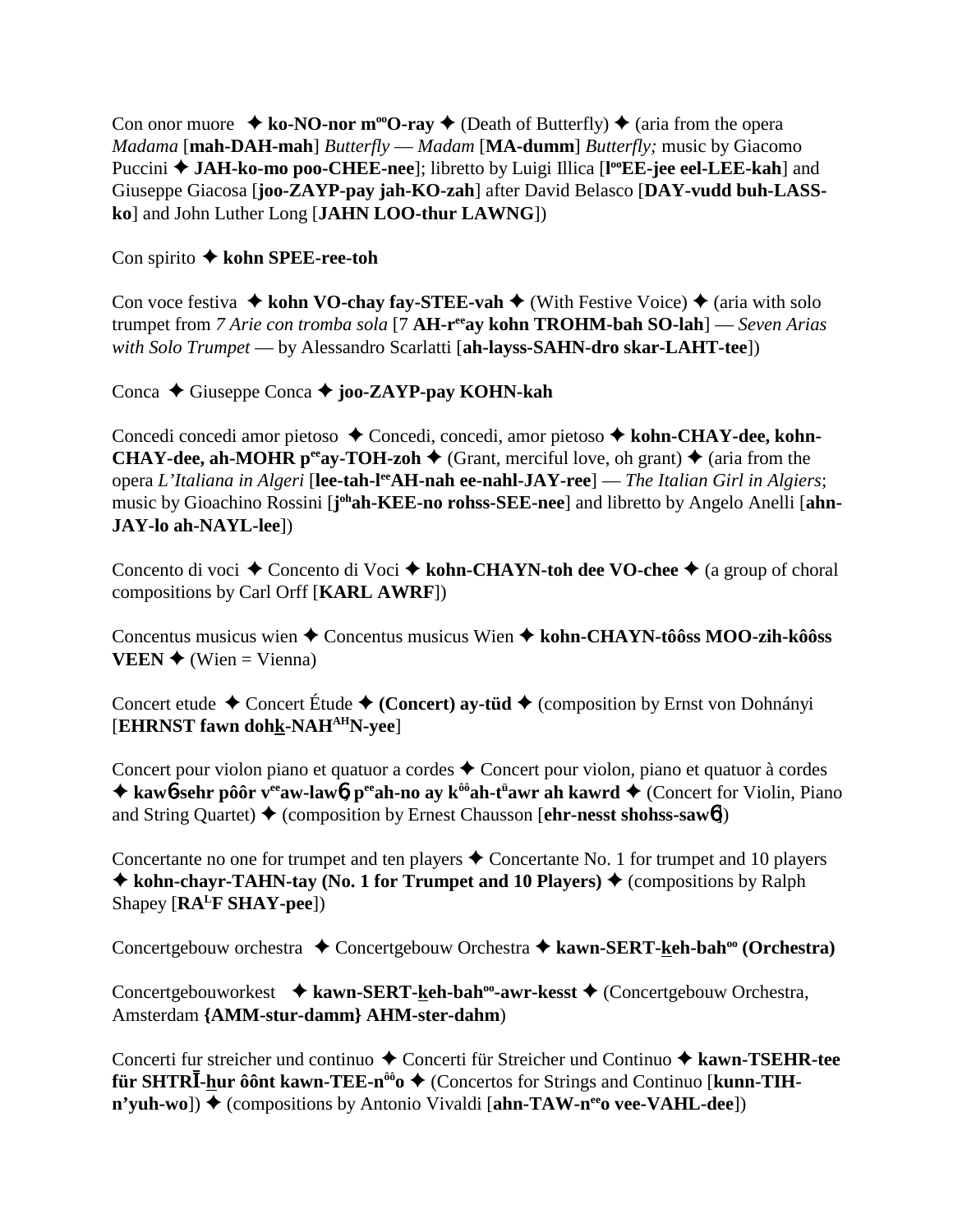Concerti grossi ◆ kohn-CHAYR-tee GROHSS-see ◆ (group of six concertos constituting *Opus 3* by George Frideric Handel [**JAW-urj FRIH-duh-rick HANN-d'l**])

Concerto  $\triangle$  kohn-CHAYR-toh  $\triangle$  (composition by Knechtl [k'NEH-t'l])  $\triangle$  (composition by Reinhardt [**RĪN-hart**]) ♦ (composition by Quantz [**k'VAHNTSS**]) ♦ (composition by Graun  $[\mathbf{GRAH}^{00}N]$   $\blacklozenge$  (composition by Röllig  $[\mathbf{ROL-Iihh}]$ )

Concerto a cinque ◆ kohn-CHAYR-toh ah CHEEN-k<sup>oo</sup>ay ◆ (*Concerto for Solo Oboe and Strings in d Minor* by Tomaso Albinoni [**toh-MAH-zo ahl-bee-NO-nee**])

Concerto a tre  $\triangle$  Concerto a tre  $\triangle$  kohn-CHAYR-toh ah TRAY  $\triangle$  (concerto by Robert Starer [**RAH-burt STAH-rur**])

Concerto a two choeurs con violino discordato  $\triangle$  Concerto a 2 chœrs "con violino discordato"  $\triangle$  **kaw6-sehr-toh ah 2 kör "kohn v<sup>ee</sup>o-LEE-no deess-kohr-DAH-toh"** ♦ (composition by Antonio Vivaldi [ahn-TAW-neeo vee-VAHL-dee])

Concerto alla rustica **↓ kohn-CHAYR-toh AHL-lah ROOSS-tee-kah ◆** (concerto by Antonio Vivaldi [ahn-TAW-neeo vee-VAHL-dee])

Concerto audi coelum ◆ Concerto: Audi coelum ◆ kohn-CHAYR-toh: AH<sup>00</sup>-dih CHAY**lôôm ♦** (composition by Claudio Monteverdi [**KLAH<sup>00</sup>-d<sup>ee</sup>o mohn-tay-VAYR-dee**])

Concerto duo seraphim ◆ Concerto: Duo seraphim ◆ kohn-CHAYR-toh: DÔÔ-aw SEH-rah**fimm ♦** (composition by Claudio Monteverdi [**KLAH<sup>00</sup>-d<sup>ee</sup>o mohn-tay-VAYR-dee**])

Concerto en mi bemol majeur pour trompette et orchestre  $\triangle$  Concerto en mi bémol majeur pour trompette et orchestre **kaw**6**-sehr-toh ah**6 **mee bay-mawl mah-zhör pôôr traw**6**-pett ay awr-kess-tr'**  $\triangle$  (Concerto in E Flat Major for Trumpet and Orchestra)  $\triangle$  (composition by Joseph Haydn [**YOHOH-zeff H-d'n**])

Concerto en re majeur pour trompette two hautbois cordes et continuo  $\triangle$  Concerto en ré majeur pour trompette, 2 hautbois, cordes et continuo **kaw**6**-sehr-toh ah**6 **ray mah-zhör pôôr traw**6 **pett, 2 hoht-bwah, kawrd ay kaw<sup>6</sup>-tee-n<sup>ü</sup>o ♦ (Concerto in D Major for Trumpet, 2 Oboes,** Strings and Continuo [**kunn-TIH-n'yuh-wo**])  $\blacklozenge$  (composition by Johann Friedrich Fasch [YO**hahn FREET-rihh FAHSH**])

Concerto en ut majeur pour trompette et orchestre  **kaw**6**-sehr-toh ah**6**-nüt mah-zhör pôôr trawb-pett ay awr-kess-tr'**  $\blacklozenge$  (Concerto in C Major for Trumpet and Orchestra)  $\blacklozenge$ (composition by Joseph Haydn  $[\text{YOH}^{OH}\text{-}z\text{eff H}\bar{I}\text{-}d'n]$ )  $\blacklozenge$  (composition by Wolfgang Amadeus Mozart [**VAWLF-gahng ah-mah-DAY-ôôss MO-tsart**])

Concerto for two mandolins in g major  $\triangle$  Concerto for 2 Mandolins in G Major  $\triangle$  (Concerto  $[\textbf{kohn-CHAYR-toh}]$  for 2 Mandolins  $[\textbf{MANN-doh-linnz}]$  in G Major)  $\blacklozenge$  (composition by Antonio Vivaldi [ahn-TAW-neeo vee-VAHL-dee])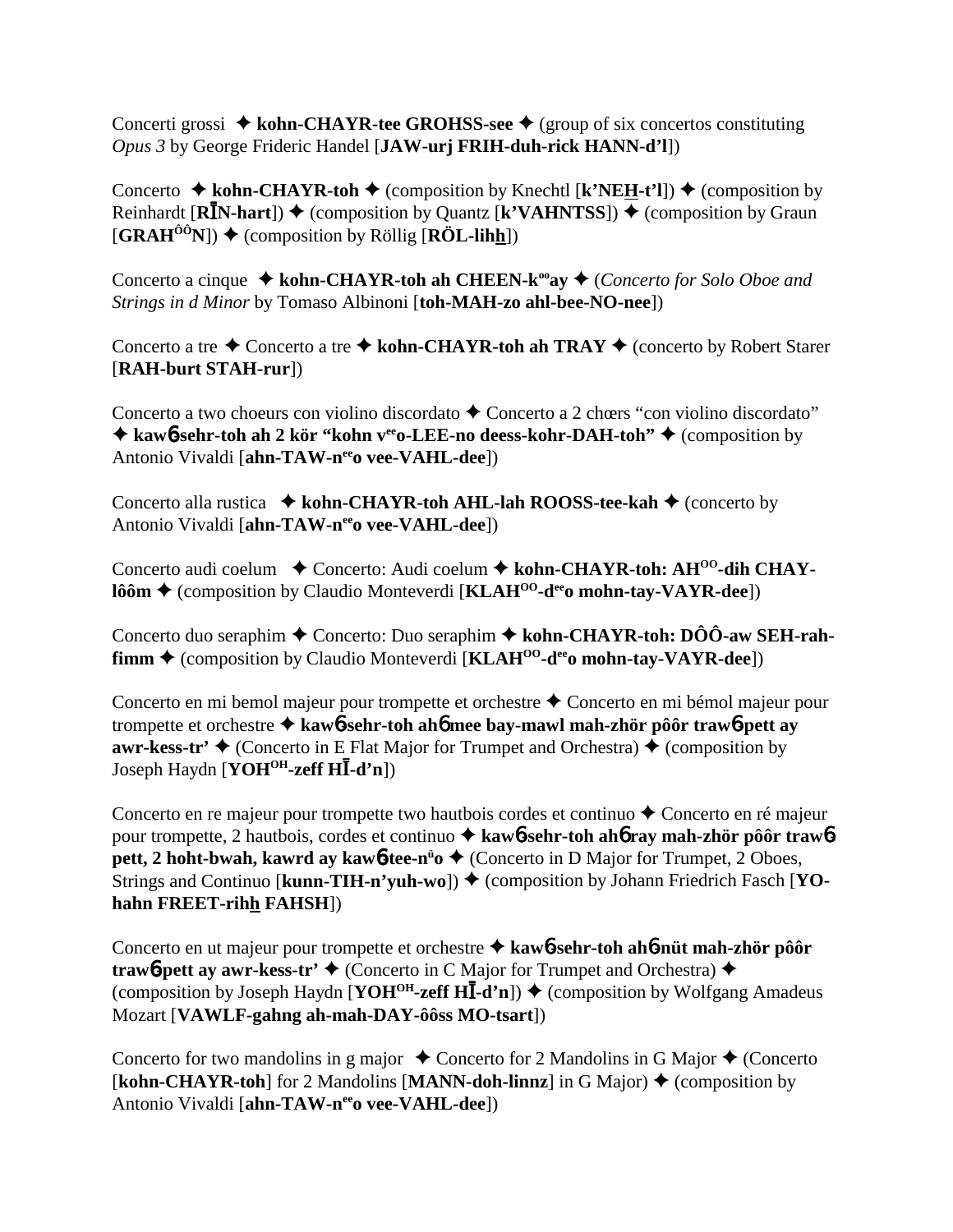Concerto grosso ◆ Concerto Grosso ◆ kohn-CHAYR-toh GROHSS-so ◆ (generic title given to each of a numbered series of compositions by George Frideric Handel [**JAW-urj FRIH-duhrick HANN-d'l)**  $\blacklozenge$  (generic title given to each of a numbered series of compositions by Arcangelo Corelli [**ar-KAHN-jay-lo ko-RAYL-lee**])

Concerto grosso for brass trio and chamber orchestra ◆ Concerto Grosso for Brass Trio and Chamber Orchestra **kohn-CHAYR-toh GROHSS-so (for Brass Trio and Chamber Orchestra) ♦ (composition by Richard Nanes [RIH-churd NAYNZ])** 

Concerto grosso in c ◆ Concerto Grosso in C ◆ kohn-CHAYR-toh GROHSS-so (in C) ◆ (from the oratio-opera *Alexander's* [**a-ligg-ZANN-durz**] *Feast* by George Frideric Handel [**JAW-urj FRIH-duh-rick HANN-d'l**])

Concerto grosso in g minor fatto per la notte di natale  $\triangle$  Concerto grosso in g minor fatto per la notte di Natale **kohn-CHAYR-toh GROHSS-so (in** *g* **minor) FAHT-toh payr lah NOHTtay dee nah-TAH-lay ♦** (composition by Arcangelo Corelli [ar-KAHN-jay-lo ko-RAYL-lee])

Concerto grosso no eight **←** Concerto Grosso, No. 8 ← kohn-CHAYR-toh GROHSS-so, (No. **8)** (the *Christmas Concerto*, by Arcangelo Corelli [**ar-KAHN-jay-lo ko-RAYL-lee**])

Concerto grosso no nine in c major a minor  $\triangle$  Concerto Grosso No. 9 in C Major/*a* Minor  $\triangle$ **kohn-CHAYR-toh GROHSS-so (No. 9 in C Major/***a* **Minor)**  $\triangle$  **(composition by Charles)** Avison [**CHAH-rullz AY-vuh-s'n**] after Domenico Scarlatti [**doh-MAY-nee-ko skar-LAHTtee**])

Concerto in c major con molti stromenti ◆ Concerto in C Major "con molti stromenti" ◆ kohn-**CHAYR-toh (in C Major)"kohn MOHL-tee stro-MAYN-tee" ♦ (composition by Antonio** Vivaldi [ahn-TAW-neeo vee-VAHL-dee])

Concerto in g major alla rustica **→** Concerto in G Major "Alla rustica" **→ kohn-CHAYR-toh (in G Major) "AHL-lah ROO-stee-kah"** (composition by Antonio Vivaldi [**ahn-TAW-neeo vee-VAHL-dee**])

Concerto in g minor in forma di pastorale per il santissimo natale  $\triangle$  kohn-CHAYR-toh (in *g* **Minor) een FOHR-mah dee pah-stoh-RAH-lay payr eel sahn-TEESS-see-mo nah-TAH-lay** (composition by Giuseppe Torelli [**joo-ZAYP-pay toh-RAYL-lee**])

Concerto in re maggiore per two violini leuto e basso continuo  $\triangle$  Concerto in re maggiore per 2 violini, leuto e basso continuo  $\triangle$  **kohn-CHAYR-toh een ray mahd-JO-ray payr 2 v<sup>ee</sup> o-LEEnee, lay-OO-toh ay BAHSS-so kohn-TEE-n<sup>oo</sup>o ♦ (Concerto in D Major for 2 Violins, Lute** and Continuo [**kunn-TIH-n'yuh-wo**]) ♦ (composition by Antonio Vivaldi [ahn-TAW-n<sup>ee</sup>o vee-**VAHL-dee**])

Concerto in re minore per viola damore leuto ed orchestra ◆ Concerto in re minore per viola d'amore, leuto ed orchestra **kohn-CHAYR-toh een ray mee-NO-ray payr veeO-lah dah-**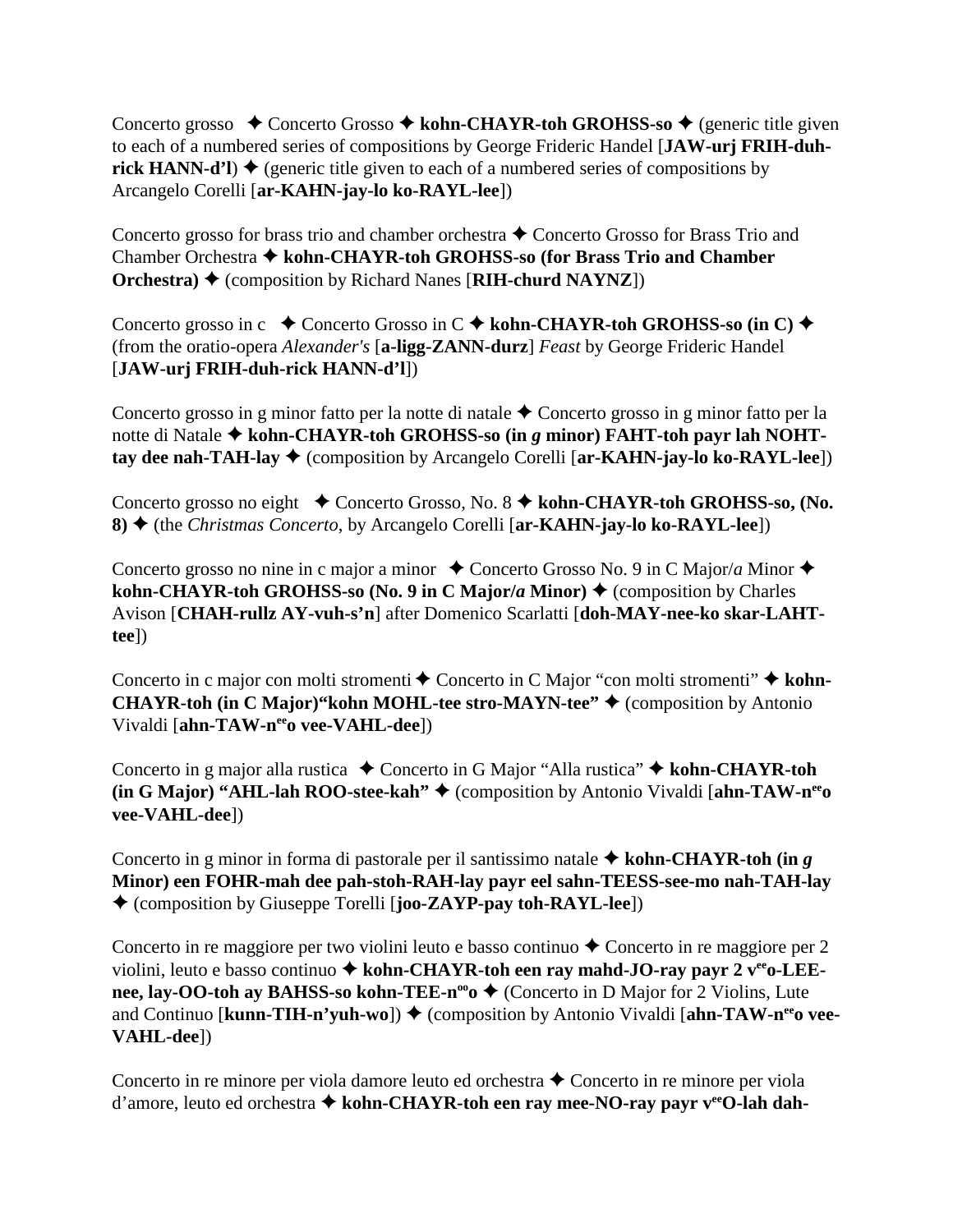**MO-ray, lay-OO-toh ayd ohr-KAY-strah**  $\blacklozenge$  **(Concerto in** *d* **Minor for Viola D'amore [dah-MO-ray**], Lute, and Orchestra) ♦ (composition by Antonio Vivaldi [ahn-TAW-n<sup>ee</sup>o vee-**VAHL-dee**])

Concerto madrigalesco **→ kohn-CHAYR-toh mah-dree-gah-LAY-sko →** (composition by Antonio Vivaldi [ahn-TAW-neeo vee-VAHL-dee])

Concerto nigra sum ◆ Concerto: Nigra sum ◆ kohn-CHAYR-toh: NIH-gruh SOOM ◆ (composition by Claudio Monteverdi [**KLAHOO-deeo mohn-tay-VAYR-dee**])

Concerto pour flute **←** Concerto pour flûte ← kaw**6-sehr-toh pôôr flüt** ← (Concerto for Flute) (composition by Carl Stamitz [**KARL SHTAHAH-mittss**])

Concerto pour flute et harpe Concerto pour flûte et harpe **kaw**6**-sehr-toh pôôr flüt ay arp** ◆ (Concerto for Flute and Harp) ◆ (composition by Wolfgang Amadeus Mozart [VAWLF**gahng ah-mah-DAY-ôôss MO-tsart**])

Concerto pour harpe et orchestre  $\rightarrow$  kaw**6**-sehr-toh pôôr arp ay awr-kess-tr'  $\rightarrow$  (Concerto for Harp and Orchestra) **→** (composition by François Boieldieu [**frahb-swah bwahl-d<sup>ee</sup>ö**])

Concerto pour mandoline and cordes Concerto pour mandoline & cordes **kaw**6**-sehr-toh pôôr mah<sup>6</sup>-daw-leen & kawrd**  $\blacklozenge$  (Concerto for Mandolin and Strings)  $\blacklozenge$  (composition by Antonio Vivaldi [ahn-TAW-neeo vee-VAHL-dee])

Concerto pour trompette and orchestre  $\rightarrow$  Concerto pour trompette  $\&$  orchestre  $\rightarrow$  kawb-sehr**toh pôôr trawb-pett** ( $\&$ ) awr-kess-tr'  $\bigstar$  (Concerto for Trumpet and Orchestra)  $\bigstar$  (composition by Franz Joseph Haydn [**FRAHNTSS YOH<sup>OH</sup>-zeff HĪ-d'n**] ♦ (composition by Léopold Mozart [LAY-o-pawlt MO-tsart]) ♦ (composition by Wolfgang Amadeus Mozart [VAWLF-gahng] **ah-mah-DAY-ôôss MO-tsart**])

Concerto pour two mandolines and cordes  $\triangle$  Concerto pour 2 mandolines & cordes  $\triangle$  kaw6 **sehr-toh pôôr 2 mah•6daw-leen & kawrd ◆** (Concerto for 2 Mandolins & Strings) ◆ (composition by Antonio Vivaldi [ahn-TAW-neeo vee-VAHL-dee])

Concerto pour two mandolines two theorbes two flutes two salmo two violons in tromba marina and violoncelle  $\triangle$  Concerto pour 2 mandolines, 2 théorbes, 2 flûtes, 2 "Salmo," 2 violons "in tromba marina" & violoncelle **kaw**6**-sehr-toh pôôr** 2 **mah**6**-daw-leen,** 2 **tay-awrb,** 2 **flüt,** 2 "sahl-mo," 2  $v^{\text{ee}}$ aw-lawb" ehb trawb-bah mah-ree-nah" &  $v^{\text{ee}}$ aw-lawb-sell  $\blacklozenge$  (composition by Antonio Vivaldi [ahn-TAW-neeo vee-VAHL-dee])

Concerto pour two violons  $\triangle$  Concerto pour 2 violons  $\triangle$  kaw**6**-sehr-toh pôôr 2 v<sup>ee</sup>aw-lawb  $\triangle$ (Concerto for 2 Violins) (composition by Johann Sebastian Bach [**YO-hahn {suh-BASSt ihunn BAHK} zay-BAH-stihahn BAHK**])

Concerto pour violon  $\triangle$  kaw**6**-sehr-toh pôôr v<sup>ee</sup>aw-law<sub>0</sub>  $\triangle$  (composition by Johann Sebastian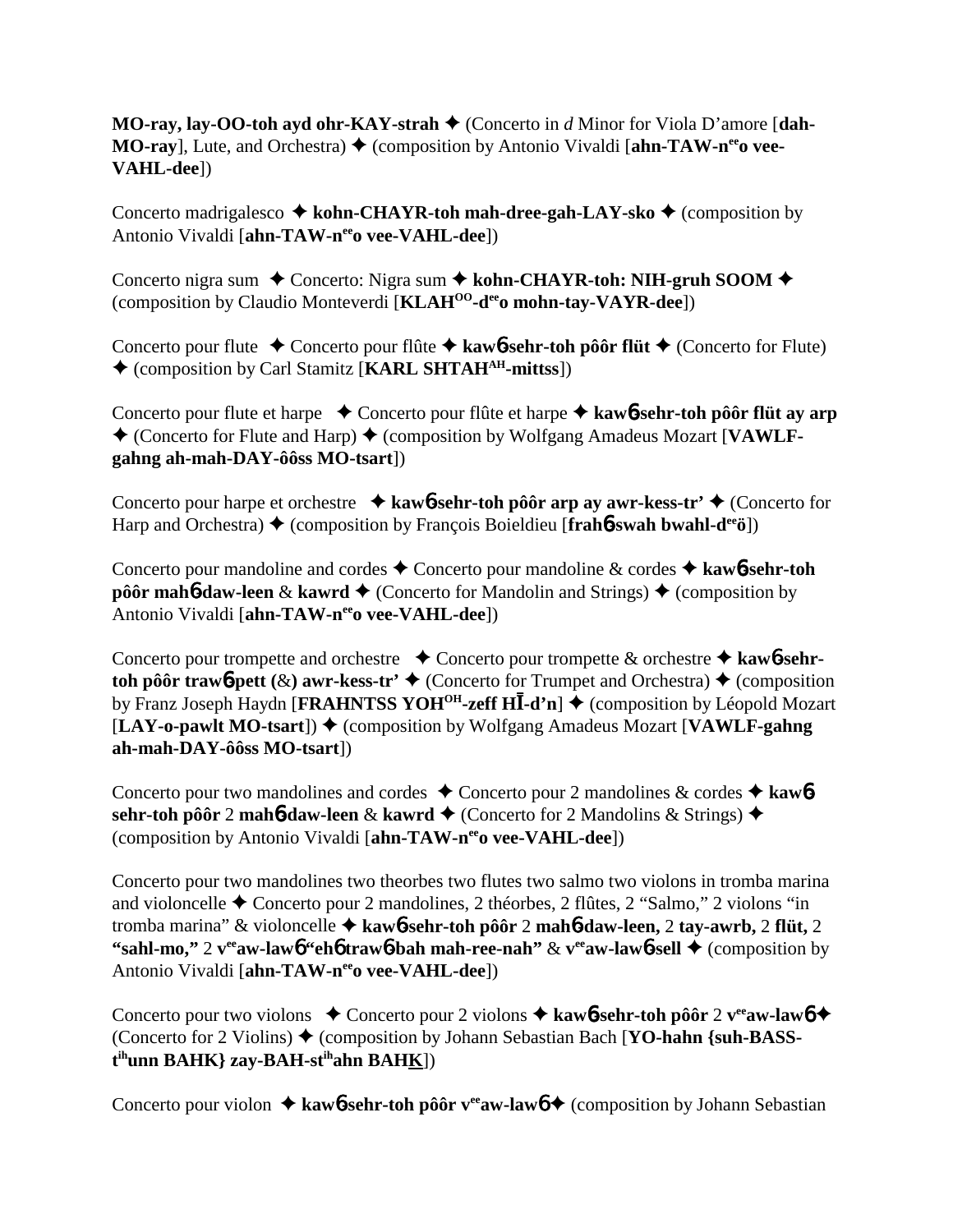## Bach [**YO-hahn** {suh-BASS-t<sup>ih</sup>unn BAHK} zay-BAH-st<sup>ih</sup>ahn BAHK])

Concerto pour violoncelle et orchestre no two  $\triangle$  Concerto pour violoncelle et orchestre N° 2  $\triangle$ **kaw6-sehr-toh pôôr v<sup>ee</sup>aw-law6-sell ay awr-kess-tr' N° 2 → (Concerto for Violoncello and** Orchestra No. 2) ♦ (composition by Cristóbal Halffter [**kreess-TOH-vahl ahlf-TEHR**]) ♦ (composition by Krzysztof Penderecki [**kur-ZIHSH-tahf penn-deh-RETTSS-kee**])

Concerto pulchra es ◆ Concerto: Pulchra es ◆ kohn-CHAYR-toh: POOL-kruh ayss ◆ (composition by Claudio Monteverdi [**KLAHOO-deeo mohn-tay-VAYR-dee**])

Concerto symphonique no four ◆ Concerto symphonique No. 4 ◆ kaw**6-sehr-toh seh6-faw**neek No. 4  $\blacklozenge$  (Symphonic Concerto No. 4)  $\blacklozenge$  (composition by Henry Litolff [**HENN-ree LIHtawlf**])

Concerts royaux  $\triangle$  Concerts royaux  $\triangle$  **kaw6-sehr r'wah-yo**  $\triangle$  (Royal Concerts)  $\triangle$  (groups of compositions termed "concerts" by François Couperin [**frah**6**-swah kôô-p'reh**6])

Concertstuck pour harpe et orchestre ◆ Concertstück pour harpe et orchestre ◆ KAWN-sehrt**shtük pôôr arp ay awr-kess-tr'**  $\blacklozenge$  (Concert Piece for Harp and Orchestra)  $\blacklozenge$  (composition by Gabriel Pierné [gah-br<sup>ee</sup>ell peehr-nay])

Concertstucke **←** Concertstücke ← KAWN-tsehrt-shtü-kuh ← (Concert Pieces) ← (compositions by Karl Matys [**KARL MAH-tüss**])

Concierto andaluz  $\triangleq$  kawn-th<sup>ee</sup>EHR-toh ahn-dah-LOOTH  $\triangleq$  (composition by Joaquin Rodrigo [**ho ah-KEEN rohd-REE-go**])

Concierto de aranjuez  $\triangle$  kawn-th<sup>ee</sup>EHR-toh day ah-rahn-h<sup>oo</sup>EHTH  $\triangle$  (composition by Joaquín Rodrigo [h°ah-KEEN rohd-REE-go])

Concone **→** Giuseppe Concone → joo-ZAYP-pay kohn-KO-nay → (known also as Paolo Giuseppe Gioacchino Concone  $\triangle$  PAH<sup>O</sup>-lo joo-ZAYP-pay j<sup>oh</sup>ahk-KEE-no kohn-KO-nay])

Concordia choir ◆ Concordia Choir ◆ kahn-KOHR-dee-uh (Choir)

Conde claros  $\triangle$  Conde Claros  $\triangle$  **KAWN-day KLAH-rawss**  $\triangle$  (composition by Luis de Narváez [**l ooEESS day nar-VAH-ehth**]

Conde de morphy ◆ Guillermo, Conde de Morphy ◆ ghee-l'YEHR-mo, KAWN-day day **MAWR-fee**

Conditor alme  $\triangle$  **KOHN-dee-tawr AHL-may**  $\triangle$  (sacred music by Marturià Prats [**mar-tooreeAH PRAHTSS**])

Condor pasa  $\triangle$  El condor pasa  $\triangle$  ell kawn-DAWR PAH-sah  $\triangle$  (The Condor Passes by)  $\triangle$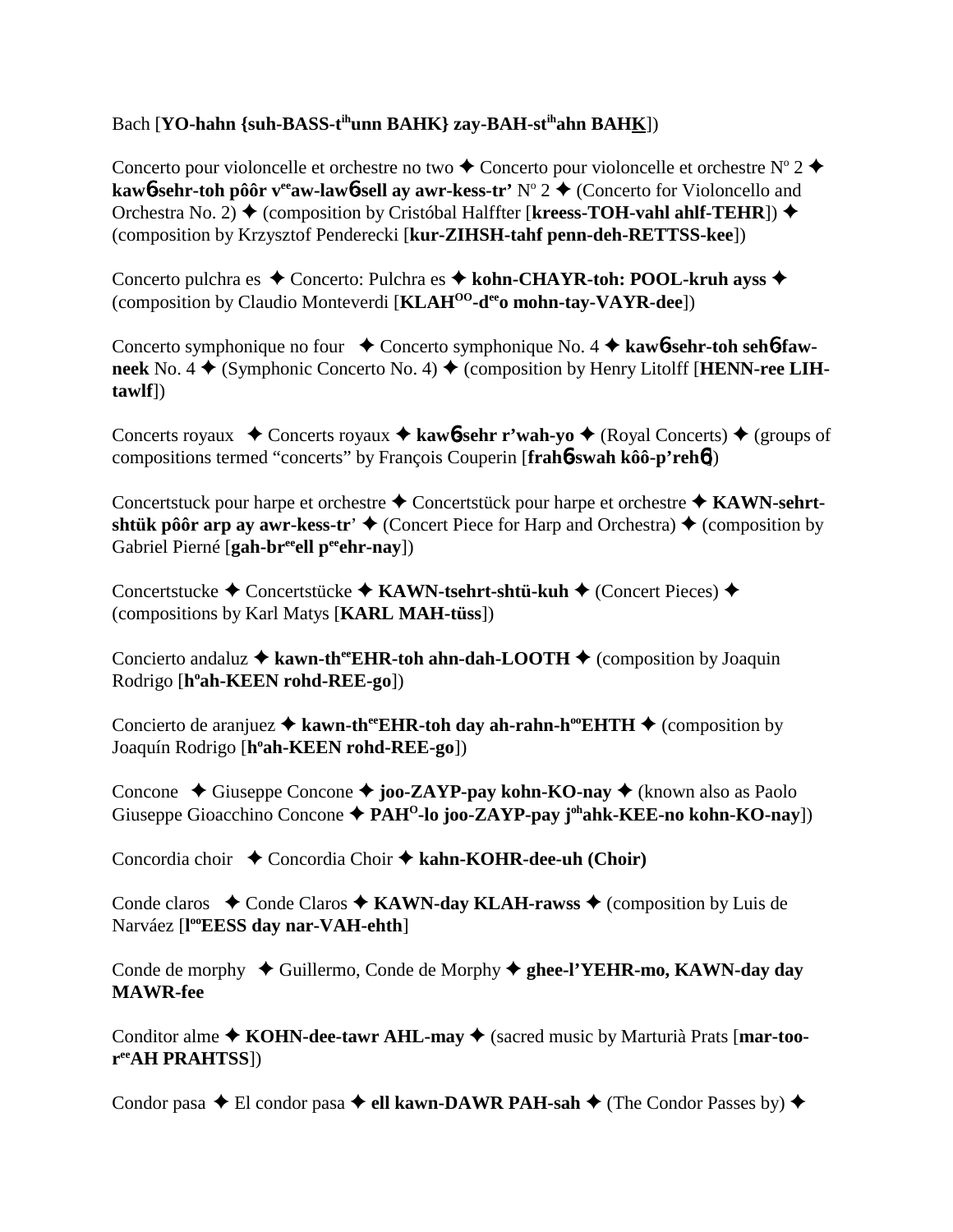(Peruvian melody by Daniel Alomisa Robles [**dah-neeELL ah-lo-MEE-sah RAWV-layss**] arranged for guitar by Eduardo Falú [ay-th<sup>oo</sup>AR-doh fah-LOO])

Condulmiero ◆ kohn-dool-m<sup>ee</sup>AY-ro ◆ (character in the opera *Maometto Secondo* [mah-o-**MAYT-toh say-KOHN-doh**] — *Mahomet* [**mah-HO-mett**] *II*; music by Gioachino Rossini [**j ohah-KEE-no rohss-SEE-nee**] and libretto by Cesare della Valle [**chay-ZAH-ray dayl-lah VAHL-lay**])

Confalonieri ◆ Giulio Confalonieri ◆ **JOO-l<sup>ee</sup>o kohn-fah-lo-n<sup>ee</sup>AY-ree** 

Confitebor tibi domine **→** Confitebor tibi Domine → kohn-FIH-teh-bawr TEE-bih DAW-mih**neh** (section of the *Vesperae solennes de confessore* [**VAY-speh-ray so-LAYN-ness day kohn-FAYSS-saw-reh**] by Wolfgang Amadeus Mozart [**VAWLF-gahng ah-mah-DAY-ôôss MO-tsart**])

Confort damours ◆ Confort d'amours ◆ kaw6**-fawr dah-môôr** ◆ (anonymous rondo [**RAHNdoh**])

Conforti **←** Giovanni Luca Conforti ← jo-VAHN-nee LOO-kah kohn-FOHR-tee ← (known also as Giovanni Luca Conforto [**kohn-FOHR-toh**])

Confrey ◆ Zez Confrey ◆ **ZEZZ KAHN-free** ◆ (known also as Edward Elezaer Confrey [**EDD-wurd uh-LEE-zur KAHN-free**])

Confutatis  $\triangle$  kohn-foo-TAH-tiss  $\triangle$  (section of the Latin mass set to music by various composers)

Confutatis maledictis ◆ kohn-foo-TAH-tiss muh-leh-DEEK-tiss ◆ (from *Requiem* [**{REHkôôee-umm} REH-kôôih-emm**] by Giuseppe Verdi [**joo-ZAYP-pay VAYR-dee**])

Congie prens  $\blacklozenge$  Si congié prens  $\blacklozenge$  see kaw**6**-zh<sup>ee</sup>ay prah**6**  $\blacklozenge$  (If I Take Leave)  $\blacklozenge$  (six-voice song from Medieval France by Josquin Despréz [**zhawss-keh**6 **day-pray**])

Congreve William Congreve **WILL-lihumm KAHN-greev**

Coni ◆ Paolo Coni **◆ PAH<sup>O</sup>-lo KO-nee** 

Conlon **→ James Conlon → JAYMZ KAHN-lunn** 

Connoscudamente mostre miragres ◆ Connoscudamente mostre miragres ◆ kohn-no-soo-thah-**MAYN-tay MAWSS-tray mee-RAH-grayss**  $\triangle$  (sacred music from 13th- Spain)

Conon de bethune Conon de Bèthune **kaw-naw**6 **duh beh-tün**

Conrad ◆ Andreas Conrad ◆ ahn-DRAY-ahss KAWN-raht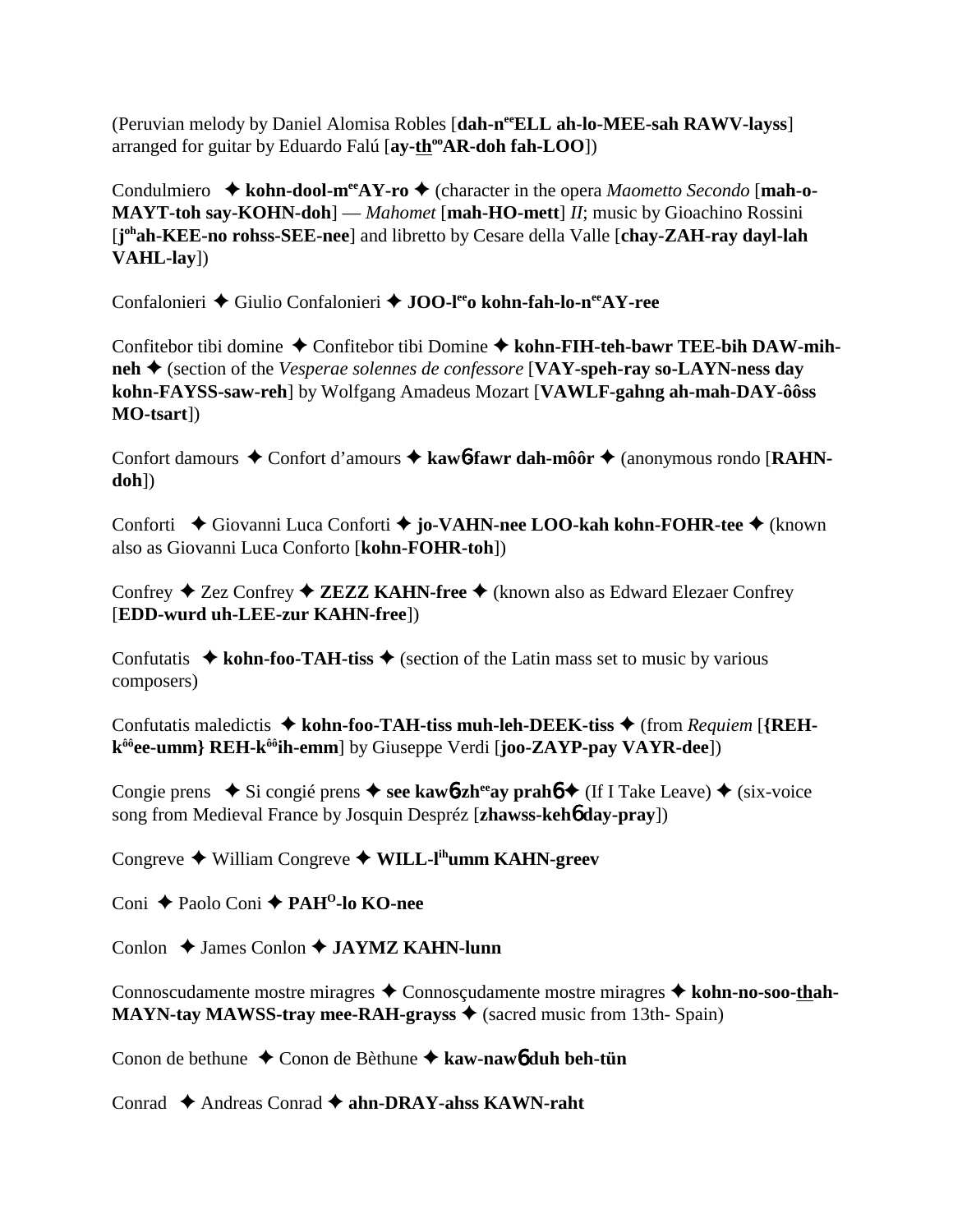Conradi August Conradi **AHOO-gôôst KOHN-rah-dee**

Conrat **→** Hugo Conrat **→ HOO-go KAWN-raht** 

Conried Heinrich Conried **{HN-rick KAHN-reed} HN-rihh KAWN-reet**

Consoli ◆ Marc-Antonio Consoli ◆ {MARK-ann-TOH-n<sup>ee</sup>o kahn-SO-lee} MARK-ahn-**TAW-neeo kohn-SO-lee**

Consort of musicke  $\triangle$  The Consort of Musicke  $\triangle$  (The Consort of) m'YOO-zick  $\triangle$  (a performing group)

Constable John Constable **JAHN KAHN-stah-b'l**

Constance Sœur Constance **sör kaw**6**-stah**6**ss** (Sister Constance [**KAHNT-stunntss**])  $\triangle$  (character in the opera *Dialogues des Carmélites* [**d**<sup>ee</sup>**ah-lawg day kar-may-leet**] — *Dialogues of the Carmelites* [KAR-muh-litss]; music by Francis Poulenc [frah6-seess pôô**lah**6**k**]; libretto by Poulenc after Georges Bernanos [**zhawrzh behr-nah-nawss**])

Constant Franz Constant **FRAHNTSS kawn-STAHNT**

Constant **→** Marius Constant → mah-reeOOSS kawn-STAHNT

Constantia  $\triangle$  kohn-STAHN-t<sup>ee</sup>ah  $\triangle$  (anonymous composition)

Constantinescu Dan Constantinescu **DAHN kawn-stahn-tee-NESS-koo**

Constantinescu Paul Constantinescu **PAHOOL kawn-stahn-tee-NESS-koo**

Constanze o wie ängstlich Constanze ... O wie ängstlich  **kawn-SHTAHN-tsuh ... o vee EHNGST-lihh** (excerpt from the opera *Die Entführung aus dem Serail* [**dee ennt-FÜ-rôông ahôôss daym zay-RAHIHL**] — *The Abduction From the Harem*; music by Wolfgang Amadeus Mozart [**VAWLF-gahng ah-mah-DAY-ôôss MO-tsart**]; libretto by Johann Gottlieb Stephanie [**YO-hahn GAWT-leep SHTEH-fah-nee**) after Christoph Friedrich Bretzner [**KRIH-stawf FREET-rihh BRETTSS-nur**])

Contadinelle  $\triangle$  **kohn-tah-dee-NAYL-lay**  $\triangle$  (peasant girls)  $\triangle$  (characters in the opera *La bohème* [**lah baw-emm**] — *Bohemian Life*; music by Giacomo Puccini [**JAH-ko-mo poo-**CHEE-nee]; libretto by Luigi Illica [l<sup>oo</sup>EE-jee eel-LEE-kah] and Giuseppe Giacosa [joo-ZAYP**pay jah-KO-zah**] after Henri Murger [**ah**6**-ree mür-zhay**])

Contamine de la tour **↓** J. P. Contamine de la Tour ♦ (J. P.) kaw**6-tah-meen duh lah tôôr** 

Contate con me  $\triangle$  kohn-TAH-tay kohn may  $\triangle$  (song by Bixio [BEEK-s<sup>ee</sup>o] and Cherubini [**kay-roo-BEE-nee**])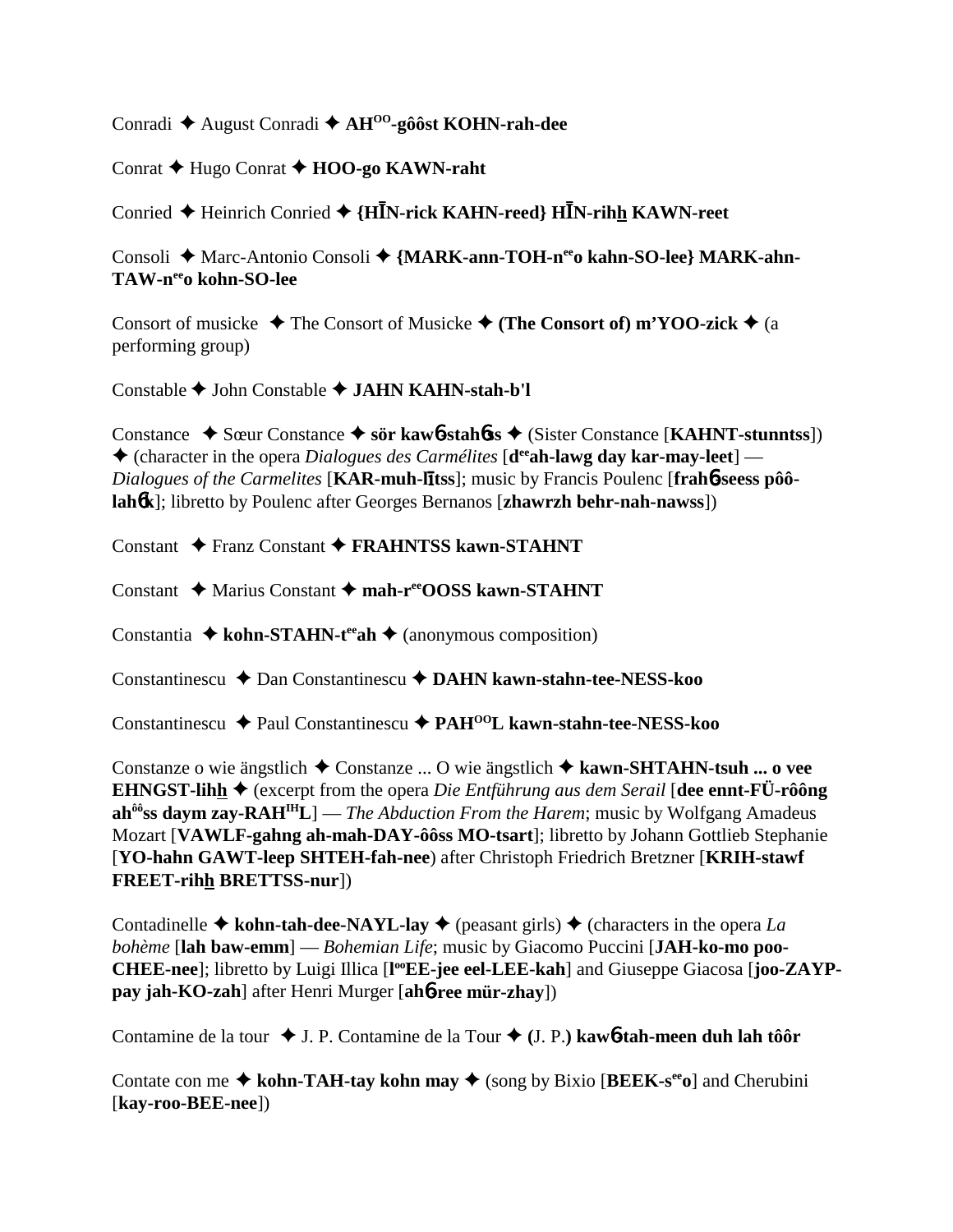Contate domino  $\triangle$  Contate Domino  $\triangle$  kohn-TAH-tay DAW-mih-naw  $\triangle$  (sacred composition by Hans Leo Hassler **HAHNSS LAY-o HAHSS-lur**

Conte Christian Conte **kreess-teeah**6 **kaw**6**t**

Conte David Conte **DAY-vudd KAHN-tee**

Conte ah che mai sento **→** Il Conte! Ah, che mai sento **→ eel KOHN-tay! AH, kay mah<sup>ee</sup> SAYN-toh**  $\blacklozenge$  (excerpt from the opera *Il barbiere di Siviglia* [eel **bar-b<sup>ee</sup>AY-ray dee see-VEE**l<sup>ee</sup>ah] — *The Barber of Seville* [suh-VILL]; music by Gioachino Rossini [j<sup>oh</sup>ah-KEE-no rohss-**SEE-nee**]; libretto by Cesare Sterbini [**chay-ZAH-ray stayr-BEE-nee**] after Pierre-Augustin Caron de Beaumarchais [p<sup>ee</sup>ehr-o-güss-teh**6** kah-raw**6** duh bo-mar-sheh] and Giuseppe Petrosellini [**joo-ZAYP-pay pay-tro-zayl-LEE-nee**])

Conte dalmaviva **→ Il Conte d'Almaviva → eel KOHN-tay d'ahl-mah-VEE-vah →** (Conte = Count) (character in the opera *Le nozze di Figaro* [**lay NOHT-tsay dee FEE-gah-ro**] — *The Marriage of Figaro*; music by Wolfgang Amadeus Mozart [**VAWLF-gahng ah-mah-DAY-ôôss MO-tsart**]; libretto by Lorenzo da Ponte [**lo-RAYN-tso dah POHN-tay**] after Pierre-Augustin Caron de Beaumarchais [p<sup>ee</sup>ehr-o-güss-teh**o** kah-rawo duh bo-mar-sheh])

Conte dalmaviva **→ Il Conte d'Almaviva → eel KOHN-tay d'ahl-mah-VEE-vah →** (Conte = Count)  $\triangle$  (character in the opera *Il barbiere di Siviglia* [**eel bar-b<sup>ee</sup>AY-ray dee see-VEE-l<sup>ee</sup>ah**] — *The Barber of Seville* [suh-VILL]; music by Gioachino Rossini [j<sup>oh</sup>ah-KEE-no rohss-SEE**nee**]; libretto by Cesare Sterbini [**chay-ZAH-ray stayr-BEE-nee**] after Pierre-Augustin Caron de Beaumarchais [p<sup>ee</sup>ehr-o-güss-teh**6** kah-raw**6** duh bo-mar-sheh] and Giuseppe Petrosellini [joo-**ZAYP-pay pay-tro-zayl-LEE-nee**])

Conte di ceprano ◆ Il Conte di Ceprano ◆ eel KOHN-tay dee chay-PRAH-no ◆ (character in the opera *Rigoletto* [**ree-go-LAYT-toh**]; music by Giuseppe Verdi [**joo-ZAYP-pay VAYR-dee**]; libretto by Francesco Maria Piave [**frahn-CHAY-sko mah-REE-ah peeAH-vay**] after Victor Hugo [**{VICK-tur h'YOO-go} veek-tawr ü-go**])

Conte di lerma  $\blacklozenge$  Il Conte di Lerma  $\blacklozenge$  **eel KOHN-tay dee LAYR-mah**  $\blacklozenge$  (character in the opera *Don Carlo* [**dohn KAR-lo**]; music by Giuseppe Verdi [**joo-ZAYP-pay VAYR-dee**]; libretto by François Méry [**frah**6**-swah may-ree**] and Camille Du Locle [**{kah-meel dü law-kl'} kah-meey' dü law-kl'**] after Friedrich von Schiller [**FREET-rihh fawn SHILL-lur**])

Conte di libenskof ◆ Conte di Libenskof ◆ KOHN-tay dee lee-BENN-skohf ◆ (character in *Il viaggio a Reims* [eel v<sup>ee</sup>AHD-jo ah rehbss] — *The Journey to Rheims* [REEMZ] — a stage cantata [**kunn-TAH-tuh**] with ballet [**BAL-lay**]; music by Gioachino Rossini [**j ohah-KEE-no rohss-SEE-nee**] and libretto by Luigi Balocchi [**l ooEE-jee bah-LOHK-kee**])

Conte di luna  $\triangle$  Il Conte di Luna  $\triangle$  eel KOHN-tay dee LOO-nah  $\triangle$  (character in the opera *Il trovatore* [**eel tro-vah-TOH-ray**] — *The Troubadour*; music by Giuseppe Verdi [**joo-ZAYP-pay VAYR-dee**]; libretto by Salvadore Cammarano [**sahl-vah-DOH-ray kahm-mah-RAH-no**] and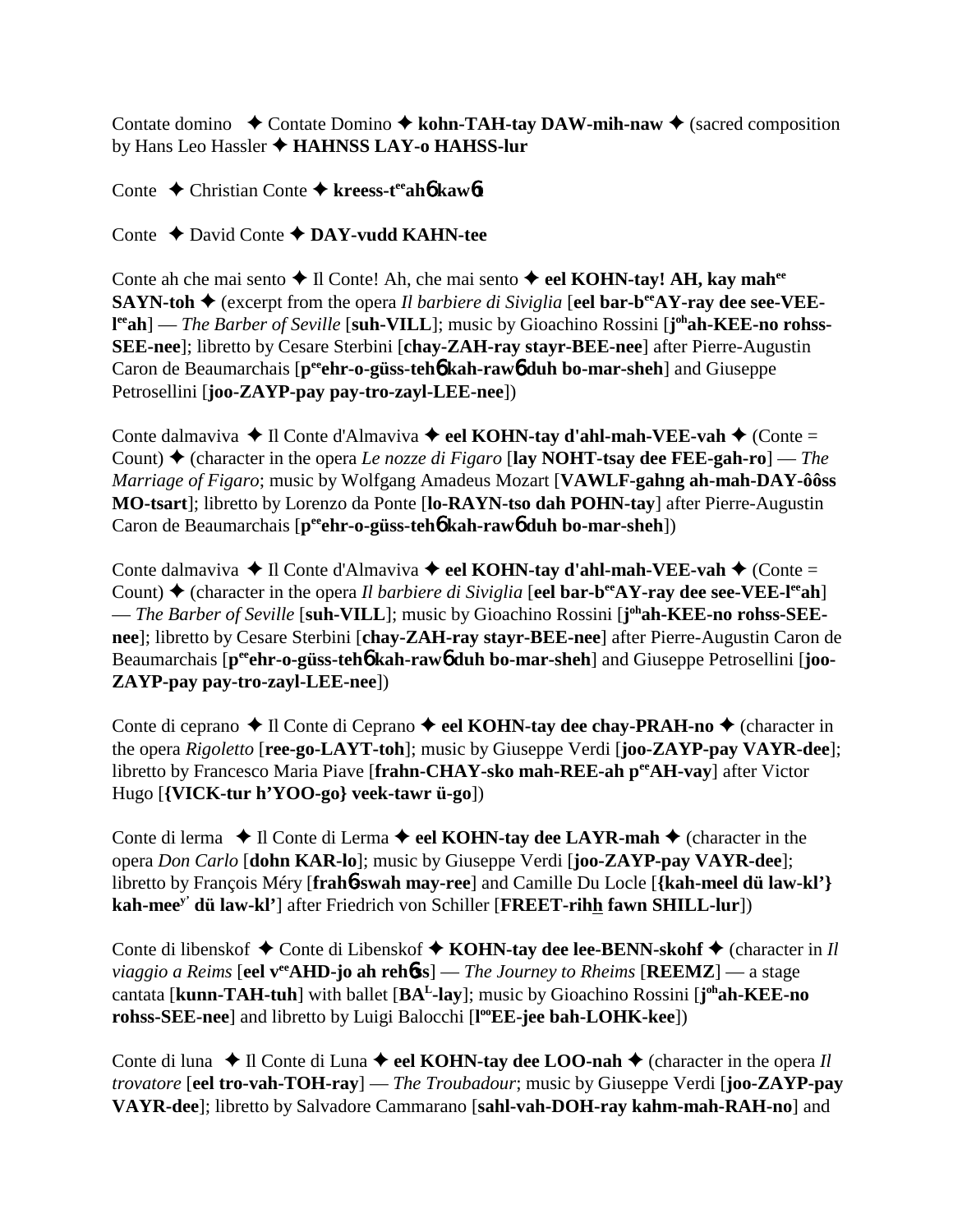Leone Emanuele Bardare [lay-O-nay ay-mah-n<sup>oo</sup>AY-lay bar-DAH-ray] after Antonio García Gutiérrez [ahn-TOH-n<sup>ee</sup>o gar-THEE-ah goo-t<sup>ee</sup>AYR-rehth]

Conte di monterone  $\triangle$  Il Conte di Monterone  $\triangle$  **eel KOHN-tay dee mohn-tay-RO-nay** ◆ (character in the opera *Rigoletto* [**ree-go-LAYT-toh**]; music by Giuseppe Verdi [**joo-ZAYP-pay VAYR-dee**]; libretto by Francesco Maria Piave [**frahn-CHAY-sko mah-REE-ah peeAH-vay**] after Victor Hugo [**{VICK-tur h'YOO-go} veek-tawr ü-go**])

Contemptus mundi ◆ Contemptus Mundi ◆ kohn-TAYMP-tôôss MOON-dih ◆ (character in *Ordo virtutum* [**OHR-doh veer-TOO-tôôm**], a musical drama by Hildegard von Bingen [**HILLtuh-gahrt fawn BIHNG-unn**])

Contentatevi o fidi pensieri ◆ Contentatevi, o fidi pensieri ◆ kohn-tayn-tah-TAY-vee, o FEEdee payn-s<sup>ee</sup> AY-ree  $\triangle$  (Be content, oh faithful thoughts)  $\triangle$  (aria from the cantata [**kunn-TAHtuh**] *Su le sponde de Tebro* [**soo lay SPOHN-day day TAY-bro**] — *On the Banks of the Tiber* — by Alessandro Scarlatti [**ah-layss-SAHN-dro skar-LAHT-tee**])

Contento amor y paz  **←** Contento, amor y paz ← kohn-TAYN-toh, ah-MAWR ee PAHTH ← (excerpt from *Sonetos Sagrados* [**so-NAY-tawss sah-GRAH-thawss**] by Héctor Campos Parsi [**ECK-tor KAHM-pawss PAR-see**])

Contes dhoffmann **→** Les contes d'Hoffmann **→ leh kaw6t dawf-mahn →** (The Tales of Hoffmann)  $\triangle$  (an opera, with music by Jacques Offenbach [**ZHACK AWF-funn-bahk**]; libretto by Jules Barbier [**zhül bar-beeay**] and Michel Carré [**mee-shell kar-ray**])

Contes espagnol  $\triangle$  Contes Espagnol  $\triangle$  **kaw6t ess-pah-n'yawl**  $\triangle$  (Tales of Spain)  $\triangle$  (stories by Jean Richepin [**zhah**6 **reesh-peh**6], which served as the conceptual source of the series of songs entitled *Coplas* [**KAWP-lahss**] by Mario Castelnuovo-Tedesco [**{MEH-reeo kass-t'l-nôôO-vo** tuh-DESS-ko} MAH-r<sup>ee</sup>o kah-stayl-n<sup>oo</sup>O-vo tay-DAY-sko])

Contessa dalmaviva  **←** La Contessa d'Almaviva **← lah kohn-TAYSS-sah dahl-mah-VEE-vah**  $\triangle$  (Contessa = Countess)  $\triangle$  (character in the opera *Le nozze di Figaro* [**lay NOHT-tsay dee FEE-gah-ro**] — *The Marriage of Figaro*; music by Wolfgang Amadeus Mozart [**VAWLFgahng ah-mah-DAY-ôôss MO-tsart**]; libretto by Lorenzo da Ponte [**lo-RAYN-tso dah POHN**tay] after Pierre-Augustin Caron de Beaumarchais [peen**-o-güss-teh6 kah-raw6 duh bo-marsheh**])

Contessa di almaviva ◆ La Contessa di Almaviva ◆ lah kohn-TAYSS-sah dee ahl-mah-VEE**vah**  $\triangle$  (Contessa = Countess)  $\triangle$  (character in the opera *Le nozze di Figaro* [**lay NOHT-tsay dee FEE-gah-ro**] — *The Marriage of Figaro*; music by Wolfgang Amadeus Mozart [**VAWLFgahng ah-mah-DAY-ôôss MO-tsart**]; libretto by Lorenzo da Ponte [**lo-RAYN-tso dah POHN**tay] after Pierre-Augustin Caron de Beaumarchais [peen**-o-güss-teh6 kah-raw6 duh bo-marsheh**])

Contessa di ceprano ◆ La Contessa di Ceprano ◆ lah kohn-TAYSS-sah dee chay-PRAH-no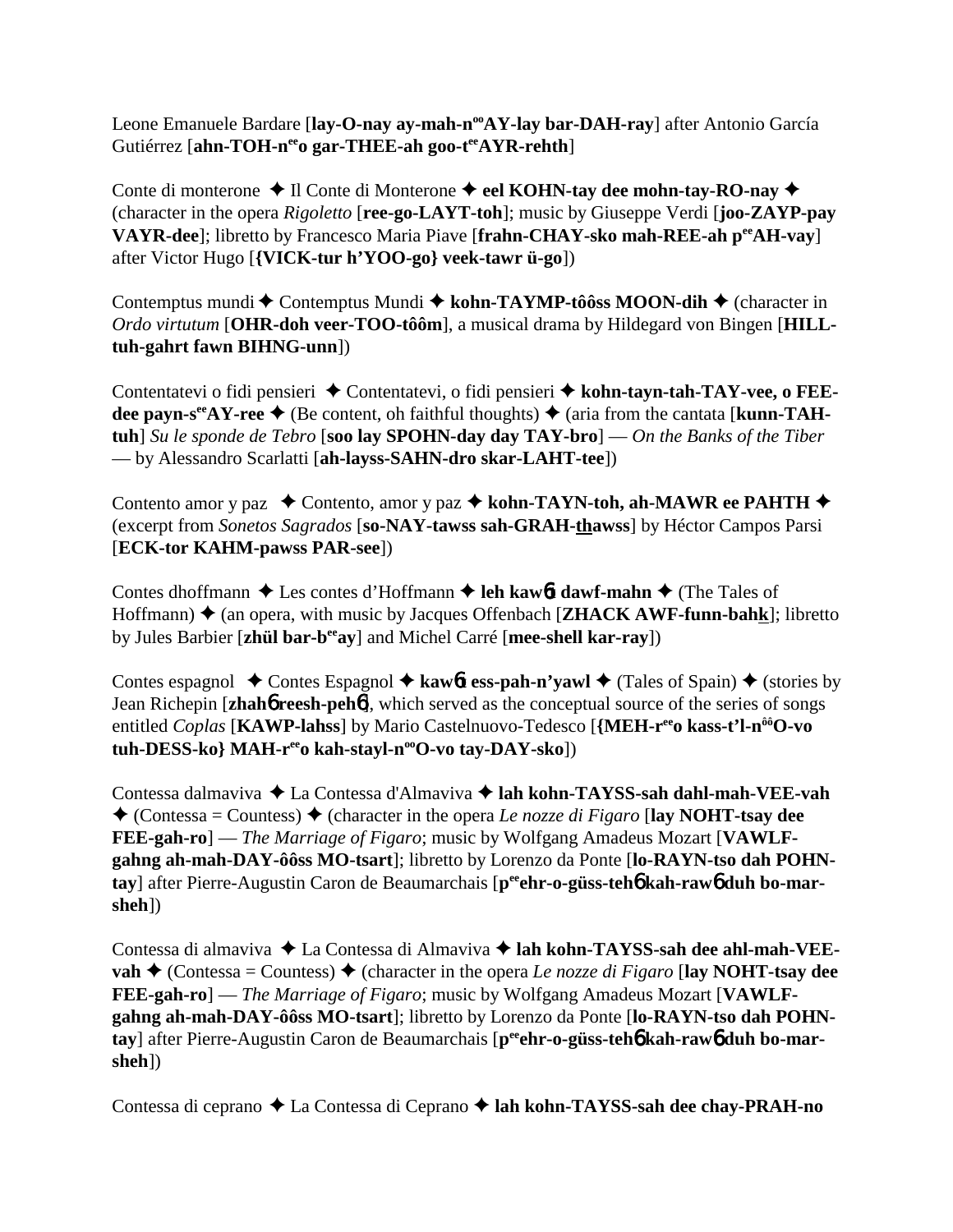(character in the opera *Rigoletto* [**ree-go-LAYT-toh**]; music by Giuseppe Verdi [**joo-ZAYPpay VAYR-dee**]; libretto by Francesco Maria Piave [**frahn-CHAY-sko mah-REE-ah peeAHvay**] after Victor Hugo [**{VICK-tur h'YOO-go} veek-tawr ü-go**])

Contessa di folleville ◆ Contessa di Folleville ◆ kohn-TAYSS-sah dee fawl-veel ◆ (character in *Il viaggio a Reims* [**eel v<sup>ee</sup>AHD-jo ah reh6ss**] — *The Journey to Rheims* [**REEMZ**] — a stage cantata [**kunn-TAH-tuh**] with ballet [**BAL-lay**]; music by Gioachino Rossini [**j ohah-KEE-no rohss-SEE-nee**] and libretto by Luigi Balocchi [**l ooEE-jee bah-LOHK-kee**])

Conti **←** Carlo Conti ← **KAR-lo KOHN-tee** 

Conti Francesco Bartolomeo Conti **frahn-CHAY-sko bar-toh-lo-MAY-o KOHN-tee**

Conti Gioacchino Conti **j ohahk-KEE-no KOHN-tee**

Conti **→** Max Conti → mahkss kaw6-tee

Conti guglia ◆ John Conti-Guglia ◆ **JAHN KAHN-tee-GOO-l<sup>ee</sup>ah** ◆ (the family name is known also as Contiguglia [**kahn-tee-GOO-leeah**])

Conti guglia ◆ Richard Conti-Guglia ◆ **RIH-churd KAHN-tee-GOO-l<sup>ee</sup>ah** ◆ (the family name is known also as Contiguglia [**kahn-tee-GOO-leeah**])

Contiguglia **→** John Contiguglia **→ JAHN kahn-tee-GOO-l<sup>ee</sup>ah** → (the family name is known also as Conti-Guglia [**KAHN-tee-GOO-leeah**])

Contiguglia  $\blacklozenge$  Richard Contiguglia  $\blacklozenge$  **RIH-churd kahn-tee-GOO-l<sup>ee</sup>ah**  $\blacklozenge$  (the family name is known also as Conti-Guglia [**KAHN-tee-GOO-leeah**])

Contilli Gino Contilli **JEE-no kohn-TEEL-lee**

Continuo ◆ kohn-TEE-n<sup>oo</sup>o (Italian pronunciation) ◆ kaw6-tee-n<sup>ü</sup>o (French pronunciation) ◆ **kunn-TIH-n'yuh-wo** (American pronunciation) **kawn-TEE-nôôo** (German pronunciation: spelling *Kontinuo*)

Contrabass  $\triangle$  **KAHN-truh-bayss**  $\triangle$  (string bass, American spelling and pronunciation)

Contrabasso  $\triangle$  **KOHN-trah-bahss-so**  $\triangle$  (string bass, Italian spelling and pronunciation)  $\triangle$ (sometimes shown as contrabbasso [**KOHN-trahb-bahss-so**])

Contre dolour ◆ kaw6-tr' daw-lôôr ◆ (Against Pain) ◆ (anonymous rondo [RAHN-doh] from medieval Cyprus)

Contrebasse  $\triangle$  kawb-tr'-bahss  $\triangle$  (string bass, French spelling and pronunciation)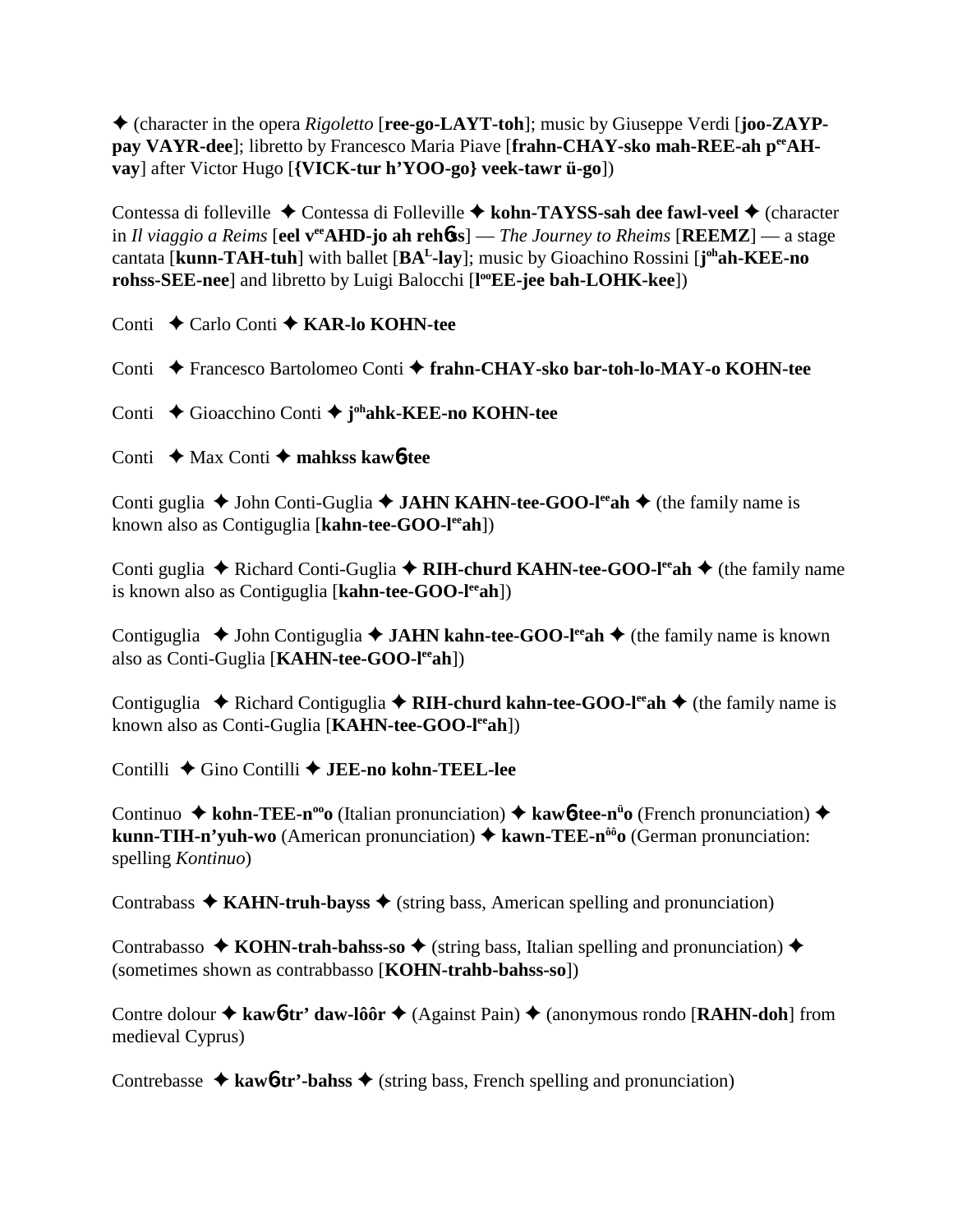Contredanses  $\triangle$  kaw<sup>6</sup>-tr'-dah*b*ss  $\triangle$  (Contradances)  $\triangle$  (excerpts from the orchestral suite from the opera-ballet [**BAL-lay**] *Les Indes galantes* [**leh-zeh**6**d gah-lah**6**t**] — *The Amorous Indies*; music by Jean-Philippe Rameau [**zhah**6**-fee-leep rah-mo**] and libretto by Louis Fuzelier [**l ôôee füz'l**ee<sub>ay</sub>])

Contro un cor che accende amore  **KOHN-tro oon KOHR kay ah-CHAYN-day ah-MO-ray** ◆ (Against a Heart Where Love Burns) ◆ (aria from the opera *Il barbiere di Siviglia* [eel bar**beeAY-ray dee see-VEE-leeah**] — *The Barber of Seville* [**suh-VILL**]*;* music by Gioachino Rossini [j<sup>oh</sup>ah-KEE-no rohss-SEE-nee]; libretto by Cesare Sterbini [chay-ZAH-ray stayr-**BEE-nee**] after Pierre-Augustin Caron de Beaumarchais [peehr-o-güss-tehb kah-rawb duh bo**mar-sheh**] and Giuseppe Petrosellini [**joo-ZAYP-pay pay-tro-zayl-LEE-nee**])

Conus Georgi Conus **gay-AWR-ghee KAW-nôôss** (known also as Georgi Eduardovich [**eh-dôôAR-duh-vihch**] Conus and Georgi Konius [**KAW-nihôôss**])

Conus Julius Conus **YOO-lihôôss KAW-nôôss**

Conus ◆ Sergei Conus ◆ {sehr-GAY KO-nuss} sehr-GAY<sup>EE</sup> KAW-nôôss

Conyngham  $\triangle$  Barry Conyngham  $\triangle$  **BA<sup>R</sup>-ree KUH-nihng-umm**  $\triangle$  (known also as Barry Ernest [**UR-nusst**] Conyngham)

Cooke  $\triangle$  Deryck Cooke  $\triangle$  **DEH-rick KÔÔK**  $\triangle$  (known also as Deryck Victor [**VICK-tur**] Cooke)

Cools Eugène Cools **ö-zhenn kôôl**

Cooper **→** Emil Cooper **→ yeh-MEEL KOO-per** → (known also as Emil Albertovich Cooper [**yeh-MEEL ahl-BEHR-tuh-vihch KOO-per**])

Cooper  $\triangle$  Martin Cooper  $\triangle$  **MAR-t'n KOO-pur**  $\triangle$  (known also as Martin Du Pré [**doo pray**] Cooper)

Coperari **←** Giovanni Coperari ← jo-VAHN-nee ko-pay-RAH-ree

Coperario **←** Giovanni Coperario ← jo-VAHN-nee ko-pay-RAH-r<sup>ee</sup>o ← (known also as Giovanni Coprario [**ko-PRAH-reeo**])

Copla **→ KO-plah →** (poem by Luís Franco [l<sup>oo</sup>EESS FRAHN-ko] set to music by Abraham Jurafsky [**ah-br'AHM hoo-RAHF-skee**])

Copland **←** Aaron Copland ← **A-runn KOHP-lunnd** 

Coplas **KAWP-lahss**  (a series of compositions by Mario Castelnuovo-Tedesco [**{MEH-reeo** kass-t'l-n<sup>ôô</sup>O-vo tuh-DESS-ko} MAH-r<sup>ee</sup>o kah-stayl-n<sup>oo</sup>O-vo-tay-DAY-sko])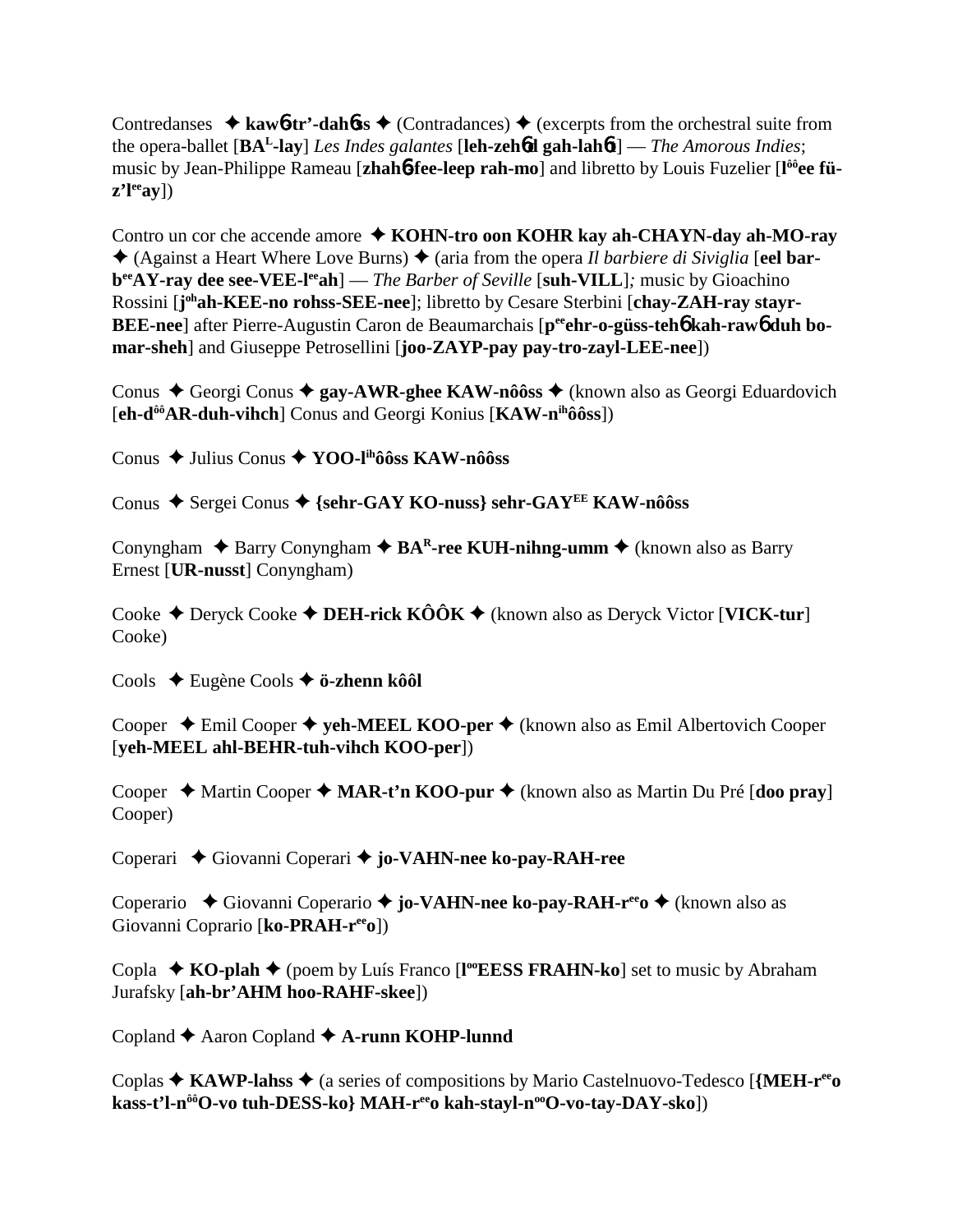Copley  $\blacklozenge$  John Copley  $\blacklozenge$  **JAHN KAHP-lee**  $\blacklozenge$  (known also as John Michael [M**I**-kull] Copley)

Coppee François Coppée **frah**6**-swah kawp-pay**

Coppelia  $\triangle$  Coppélia  $\triangle$  kawp-pay-l<sup>ee</sup>ah  $\triangle$  (ballet [BA<sup>L</sup>-lay] by Léo Delibes [lay-o duh-leeb]

Coppelius Coppélius **kawp-pay-leeüss** (character in the opera *Les contes d'Hoffmann* [**leh kaw**6**t dawf-mahn**] — *The Tales of Hoffmann*; music by Jacques Offenbach [**ZHACK AWF-funn-bahk**]; libretto by Jules Barbier [**zhül bar-beeay**] and Michel Carré [**mee-shell karray**])

Coppens Claude A. Coppens **klohd (**A.**) kawp-pennss** (known also as Claude Albert [**ahl-behr**] Coppens)

Coppet Edward J. de Coppet **EDD-wurd J. dee KAHP-putt**

Coppock Bruce Coppock **BROOSS KAHP-puck**

Coppola Piero Coppola **peeAY-ro kohp-PO-lah**

Coppola **→** Pietro Antonio Coppola → p<sup>ee</sup>AY-tro ahn-TAW-n<sup>ee</sup>o kohp-PO-lah → (known also as Pierantonio [**peeayr-ahn-TAW-neeo**] Coppola)

Coprario ◆ Giovanni Coprario ◆ jo-VAHN-nee ko-PRAH-r<sup>ee</sup>o ◆ (known also as Giovanni Coperario [**jo-VAHN-nee ko-pay-RAH-reeo**])

Coptishes lied **←** Coptishes Lied ← KAWP-tih-shuss LEET ← (Coptic [KAHP-tick] Song) ← (two different poems by Johann Wolfgang von Goethe [**YO-hahn VAWLF-gahng fawn GÖtuh**] set to music by Hugo Wolf [**HOO-go VAWLF**])

Coquard Arthur Coquard **ar-tür kaw-kar** (known also as Arthur-Joseph [**ar-tür-zhozeff**] Coquard)

Coquette  $\triangle$  **kaw-kett**  $\triangle$  (excerpt from the suite *Carnaval* [**kar-nah-vahl**] — *Carnival* — by Robert Schuman [**ROHOH-bert SHOO-mahn**])

Coquina francesa **→** La coquina francesa → lah ko-KEE-nah frahn-THAY-sah → (excerpt from the suite *Marizápalos* [**mah-ree-THAH-pah-lawss**] by Gaspar Sanz [**gahss-PAR SAHNTH**])

Cor anglais  $\triangle$  **kawr ah<sub>6</sub>-gleh**  $\triangle$  (English horn)

Cor mio deh non languire ◆ Cor mio, deh non languire ◆ kohr MEE-o, day nohn lahn-g<sup>oo</sup>EE**ray** (madrigal [**MADD-rih-gull**] by Johann Grabbe [**YO-hahn GRAHB-buh**])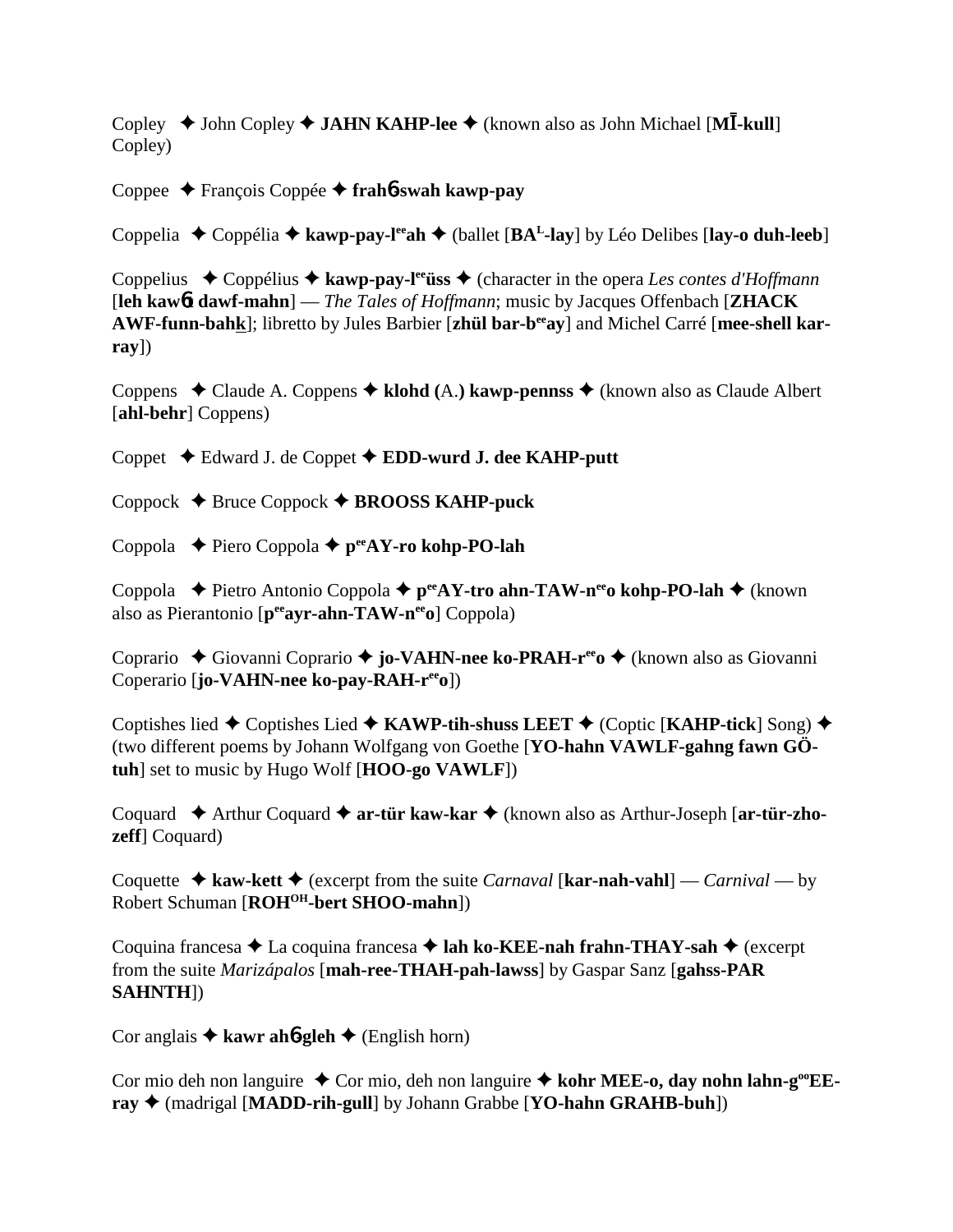Cor mio mentre vi miro **↓ kohr MEE-o MAYN-tray vee MEE-ro ◆** (Dear heart while I gaze at you) ◆ (madrigal [MADD-rih-gull] by Claudio Monteverdi [KLAH<sup>00</sup>-d<sup>ee</sup>o mohn-tay-**VAYR-dee**])

Coral ◆ ko-RAHL ◆ (number from the *Suite Compostelana* [s<sup>ü</sup>eet kawm-pawss-tay-LAH**nah**], pertaining to the people of Santiago de Compostela [**sahn-tee-AH-go day kawm-pawss-TAY-lah**], a small administrative district in northwestern Spain, by Federico Mompou [**feh-theh-REE-ko** mawm-PO<sup>OO</sup>l)

Coral salve de laredo ◆ Coral Salvé de Laredo ◆ ko-RAHL sahl-VAY day lah-RAY-tho ◆ (Laredo Chorus)

Corale  $\triangle$  ko-RAH-lay  $\triangle$  (hymn or sacred song)  $\triangle$  (Italian spelling, pronunciation, and meaning)

Coranda  **↑ KO-rahn-dah ◆** (dance from *Pargamasca* [par-gah-MAHSS-kah] — Anonymous 17th Hungarian Dances)

Corant **→ KAW-rahnt** → (dance from *Pargamasca* [par-gah-MAHSS-kah] — Anonymous 17th Hungarian Dances)

Corato Luigi De Corato **l ooEE-jee day ko-RAH-toh**

Corazon porque pasais Corazón, porqué pasáis ...? **ko-rah-THAWN, pawr-KAY pah-SAH-eess ...? ♦ (Why, Oh Heart?) ♦ (composition by Fernando Obradors [fehr-NAHN-doh o-VRAH-thawrss**])

Corbeau et le renard  $\triangle$  Le corbeau et le renard  $\triangle$  luh kawr-bo ay luh ruh-nar  $\triangle$  (song by André Caplet [**ah**6**-dray kahp-leh**])

Corbeil  $\triangle$  Richard Corbeil  $\triangle$  RIH-churd KAWR-bil

Corbelli Alessandro Corbelli **ah-layss-SAHN-dro kohr-BAYL-lee**

Corboz ◆ Michel Corboz ◆ mee-shell kawr-baw ◆ (known also as Michel-Jules Corboz [**mee-shell-zhül kawr-baw**])

Corcoran Frank Corcoran **FRANGK KAWR-k'runn**

Cordero Roque Cordero **RO-kay kawr-DAY-ro**

Cordero de dios bulerias ◆ Cordero de Dios — bulerías ◆ kawr-DAY-ro day DEE-awss **boo-lay-REE-ahss** (section of the *Misa flamenca* [**MEE-sah flah-MAYN-kah**] — *Flamenco* [**flah-MENN-ko**] *Mass* — set to music by Paco Peña [**PAH-ko PAY-n'yah**])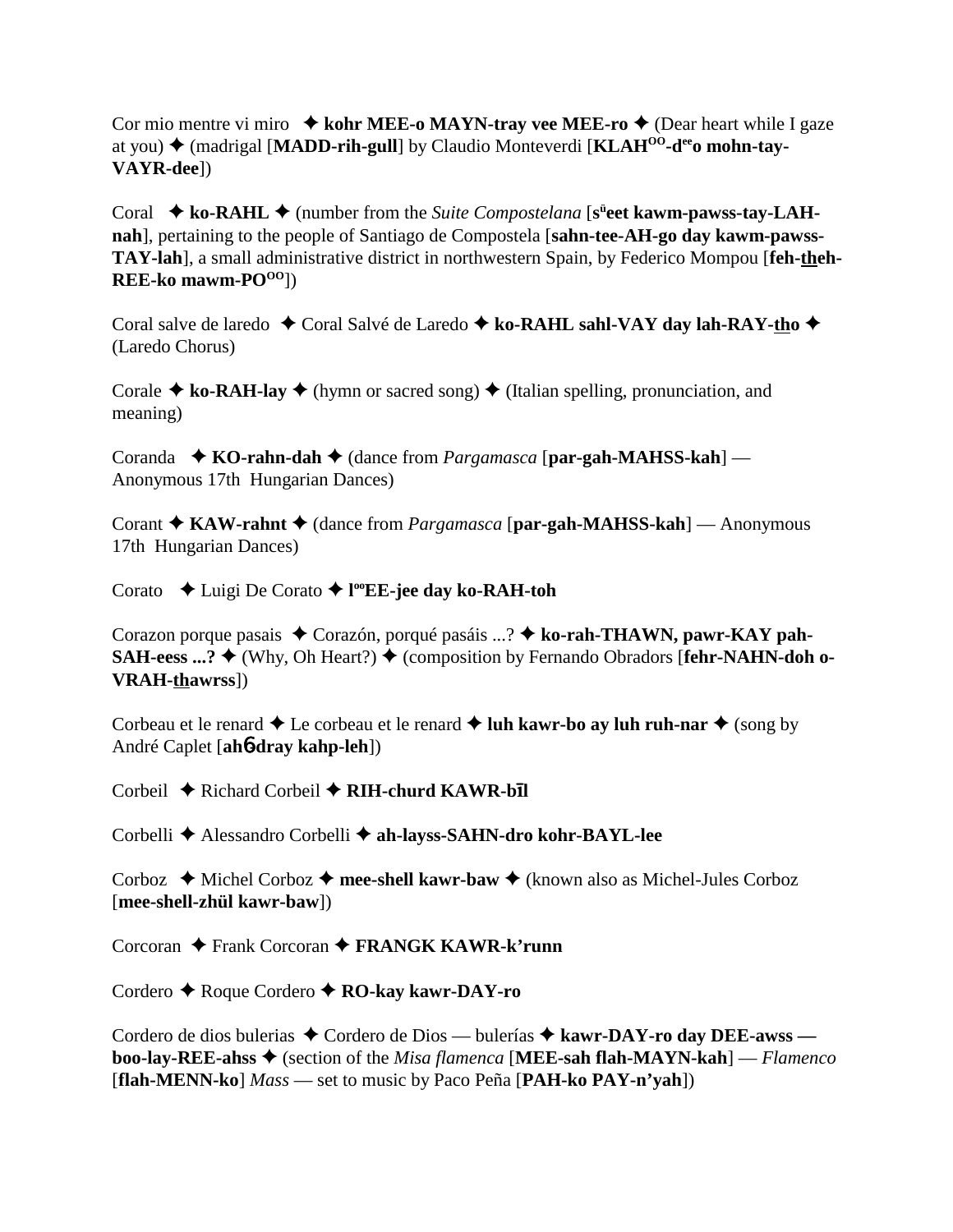Cordier **→** Baude Cordier **→ bohd kawr-d<sup>ee</sup>av** 

Cordier  $\triangle$  David Cordier  $\triangle$  dah-veed kawr-d<sup>ee</sup>av

Cordiferro R. Cordiferro **(**R.**) kohr-dee-FAYR-ro**

Cordoba **←** Córdoba ← **KAWR-doh-vah** ← (excerpt from *Cantos de España* [**KAHN-tawss day ayss-PAH-n'yah**] by Isaac Albéniz [**ee-SAHK ahl-VAY-neeth**])

Cordoba  **◆** Sebastián de Córdoba ◆ say-vahss-t<sup>ee</sup>AHN day KAWR-doh-vah

Core ngrato  $\triangle$  Core 'ngrato  $\triangle$  **KO-ray n'GRAH-toh**  $\triangle$  (Ungrateful Heart)  $\triangle$  (lyric by R. Cordiferro [**kohr-dee-FAYR-ro**] set to music by Salvatore Cardillo [**sahl-vah-TOH-ray kar-DEEL-lo**])

Corea ◆ Chick Corea ◆ CHICK kaw-REE-uh ◆ (known also as Armando Anthony Corea [**ar-MANN-doh ANN-thuh-nee kaw-REE-uh**])

Corelli ◆ Arcangelo Corelli ◆ ar-KAHN-jay-lo ko-RAYL-lee

Corelli Franco Corelli **FRAHN-ko ko-RAYL-lee** (known also as Franco Dario [**DAHreeo**] Corelli)

Corena Fernando Corena **fayr-NAHN-doh ko-RAY-nah**

Corentin  $\triangle$  Saint Corentin  $\triangle$  seh**6** kaw-rah**6**-teh**6**  $\triangle$  (character in the opera *Le Roi D'Ys* [luh **r'wah deess**] — *The King of Ys* [**EESS**]; music by Édouard Lalo [**av-d<sup>ôô</sup>ar lah-lo**] and libretto by Édouard Blau [**ay-dôôar blo**])

Corera ◆ Pascual Juan Emilio Arrieta y Corera ◆ pahss-k<sup>oo</sup>AHL h<sup>oo</sup>-AHN ay-MEE-l<sup>ee</sup>o ar**reeAY-tah ee ko-RAY-rah**

Corette Michel Corrette **mee-shell kawr-rett**

Corey Giles Corey **JLZ KAW-ree**

Coria ◆ Miguel Angel Coria ◆ mee-GHELL ahn-HELL ko-REE-ah

Corigliano ◆ John Corigliano ◆ **JAHN kaw-rih-l<sup>ih</sup>AH-no** 

Corigliano ◆ John Paul Corigliano ◆ JAHN PAWL kaw-rih-l<sup>ih</sup>AH-no

Corinna **→ ko-REEN-nah →** (character in *Il viaggio a Reims* [eel v<sup>ee</sup>AHD-jo ah reh6ss] — *The Journey to Rheims* [**REEMZ**] — a stage cantata [**kunn-TAH-tuh**] with ballet [**BAL-lay**]; music by Gioachino Rossini [*j*<sup>oh</sup>ah-KEE-no rohss-SEE-nee] and libretto by Luigi Balocchi [l<sup>oo</sup>EE-jee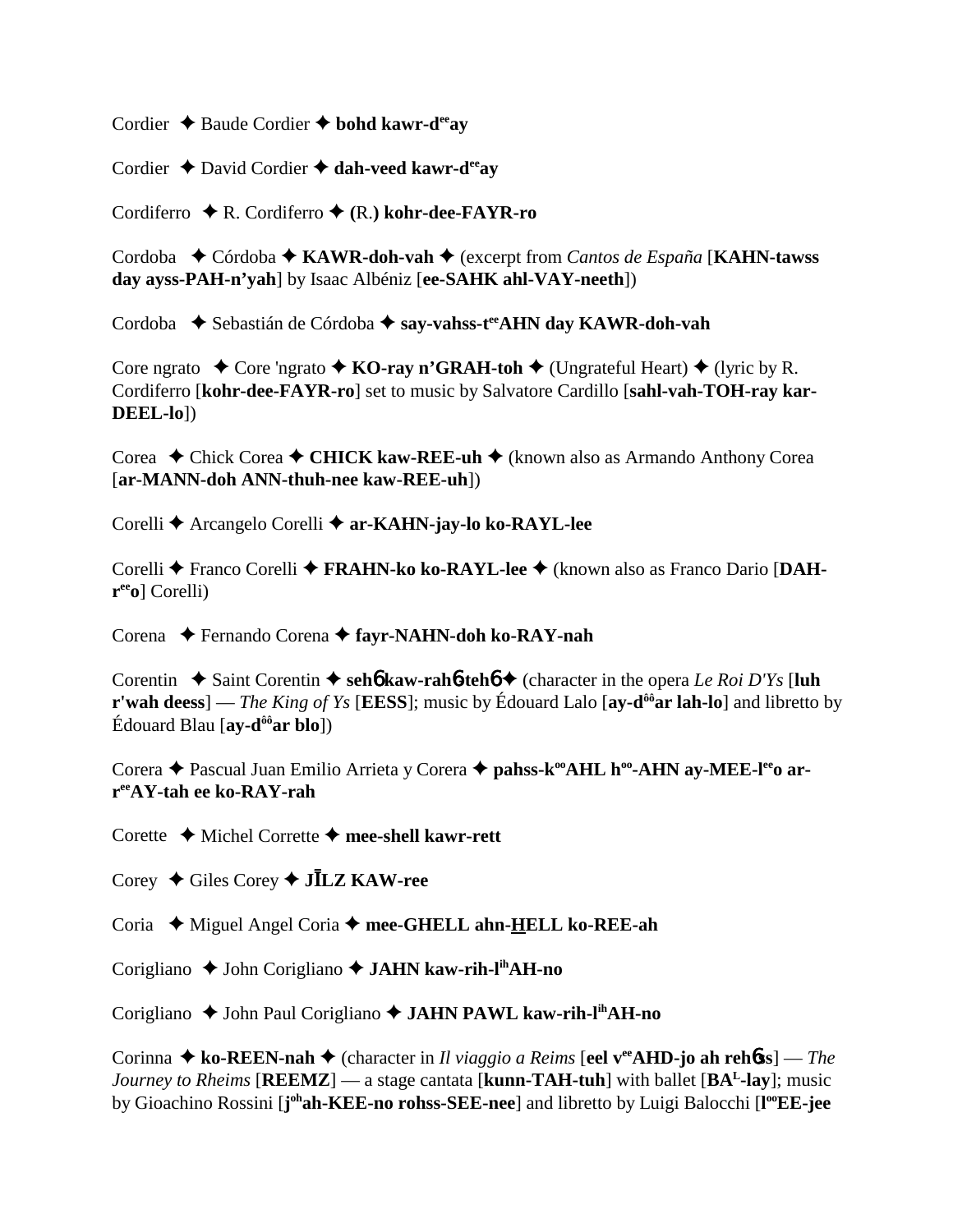## **bah-LOHK-kee**])

Cormier ◆ Robert de Cormier ◆ ro-behr duh kawr-m<sup>ee</sup>av

## Cormon **kawr-maw**6

Corneille  $\triangle$  Pierre Corneille  $\triangle$  p<sup>ee</sup>ehr kawr-neh<sup>y'</sup>

Corneille ◆ Thomas Corneille ◆ taw-mah kawr-neh<sup>y</sup>

Cornelis Evert Cornelis **AY-vert kawr-NAY-liss**

Cornelius  $\triangle$  Peter Cornelius  $\triangle$  **PAY-tur kawr-NAY-l<sup>ih</sup>ôôss**  $\triangle$  (German composer and writer)

Cornelius Peter Cornelius **PEE-tuh kaw-NEE-lihôôss** (Danish tenor)

Cornet Severin Cornet  **seh-v'reh**6 **kawr-neh**

Cornett  $\triangle$  **kawr-NETT**  $\triangle$  (a wood, lip-vibrated wind instrument with finger holes and a cupshaped mouthpiece)

Cornetto  $\triangle$  **kohr-NETT-toh**  $\triangle$  (a cornett (Italian name) — a wood, lip-vibrated wind instrument with finger holes and a cup-shaped mouthpiece)

Cornford Frances Cornford **FRANNT-suss KAWRN-furd**

Corno da caccia **KOHR-no dah KAH-chah**

Cornopean  $\triangle$  **kawr-NO-p<sup>ee</sup>unn**  $\triangle$  (early name for the cornet)

Cornysh William Cornysh **WILL-lihumm KAWR-nihsh**

 $\text{Coro} \triangleleft \text{KO-ro} \triangleleft (\text{chorus})$ 

Coro a bocca chiusa  $\triangle$  **KO-ro ah BOHK-kah k<sup>ee</sup>OO-zah**  $\triangle$  (*Humming Chorus* from the opera *Madama* [**mah-DAH-mah**] *Butterfly — Madam* [**MA-dumm**] *Butterfly*; music by Giacomo Puccini [JAH-ko-mo poo-CHEE-nee]; libretto by Luigi Illica [l<sup>oo</sup>EE-jee eel-LEE-kah] and Giuseppe Giacosa [**joo-ZAYP-pay jah-KO-zah**] after David Belasco [**DAY-vudd buh-LASSko**] and John Luther Long [**JAHN LOO-thur LAWNG**])

Coro dei malammogliati  $\triangleq$  Il coro dei malammogliati  $\triangleq$  eel KO-ro DAY mah-lahm-mo-l<sup>ee</sup>AHtee **→** (The Chorus of Unhappy Wives) ◆ (poem by Michelangelo Buonarroti il Giovane [**meekay-LAHN-jay-lo b<sup>oo</sup>o-nar-RO-tee eel jo-VAH-nay**] — Michelangelo Buonarroti the younger — set to music by Luigi Dallapiccola [**l ooEE-jee dahl-lah-PEEK-ko-lah**])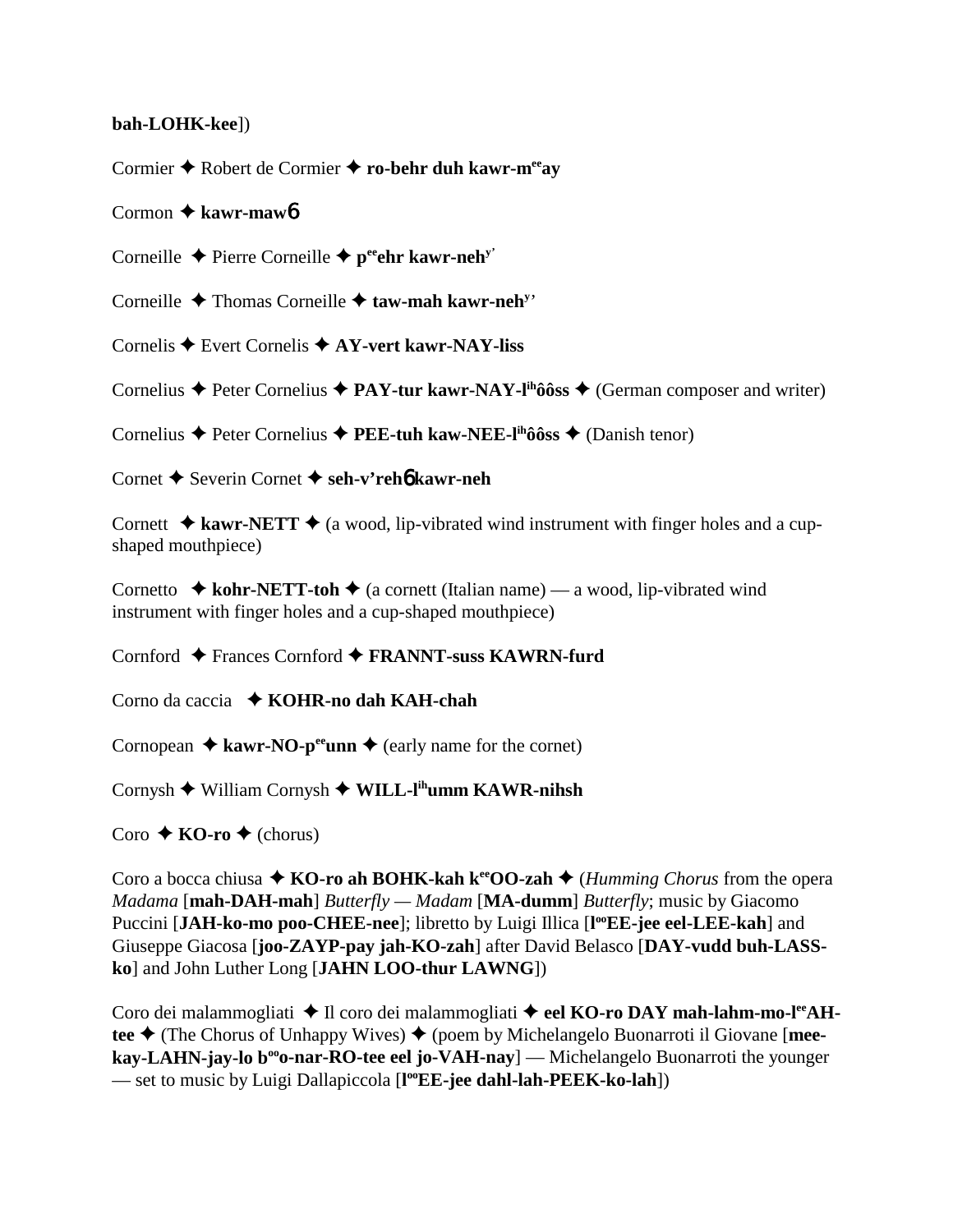Coro del gran teatro de cordoba ◆ Coro del Gran Teatro de Córdoba ◆ KO-ro dell GRAHN **tay-AH-tro day KAWR-doh-vah** Córdova [**KAWR-doh-vah**] Theater Chorus)

Coro del teatro alla scala milano  $\triangle$  Coro del Teatro alla Scala, Milano  $\triangle$  KO-ro dayl tay-AH**tro AHL-lah SKAH-lah, mee-LAH-no**  (chorus of the La Scala [**lah SKAH-luh**] Theater, Milano [**mee-LAH-no**] — called Milan [**muh-LANN**] in the United States)

Coro delle malmaritate ◆ Il coro delle malmaritate ◆ eel KO-ro DAYL-lay mahl-mah-ree-**TAH-tay**  $\triangle$  (The Chorus of Unhappy Husbands)  $\triangle$  (poem by Michelangelo Buonarroti il Giovane [mee-kay-LAHN-jay-lo b<sup>oo</sup>o-nar-RO-tee eel jo-VAH-nay] — Michelangelo Buonarroti the younger — set to music by Luigi Dallapiccola [l<sup>oo</sup>EE-jee dahl-lah-PEEK-ko**lah**])

Coro e orchestra del teatro alla scala  $\triangle$  Coro e orchestra del Teatro alla Scala  $\triangle$  KO-ro ay or-**KAY-strah dayl tay-AH-tro AHL-lah SKAH-lah** ♦ (Chorus and Orchestra of the La Scala [**lah SKAH-luh**] Theater)

Coro filarmonico di praga ◆ Coro filarmonico di Praga ◆ **KO-ro fee-lar-MO-nee-ko dee PRAH-gah ♦ (Prague [PRAHG] Philharmonic Chorus)** 

Coro titular del teatro lirico nacional la zarzuela  $\triangle$  Coro titular del Teatro Lírico Nacional "La Zarzuela" ◆ KO-ro tee-too-LAR dell tay-AH-tro LEE-ree-ko nah-s<sup>ee</sup>o-NAHL "lah thar**th<sup>∞</sup>AY-lah'' ◆** (National Zarzuela [**thar-th<sup>∞</sup>AY-lah**] Lyric Theater Chorus)

Coronaro ◆ Gellio Coronaro ◆ **JAYL-l<sup>ee</sup>o ko-ro-NAH-ro** ◆ (known also as Gellio Benvenuto [**bayn-vay-NOO-toh**] Coronaro)

Coronini ◆ Carl Coronini ◆ KARL ko-ro-NEE-nee

Corpus christi ◆ Corpus Christi ◆ KOHR-pôôss KREESS-tih ◆ (Latin pronunciation) ◆ (U.S. city, **KAWR-puss KRISS-tee**)

Correa ◆ Roberto Falabella Correa ◆ ro-VEHR-toh fah-lah-VEH-l'yah kawr-RAY-ah ◆ (known also as Roberto Falabella)

Correa de araujo ◆ Francisco Correa de Araujo ◆ frahn-THEESS-ko kawr-RAY-ah day ah**rahOO-ho** (known also as Francisco Araujo, Francisco Arauxo [**ah-rahOOK-so**], Francisco Correa de Arauxo, and Francisco Correa de Azavedo [**ah-thah-VAY-tho**])

Correa de arauxo ◆ Francisco Correa de Arauxo ◆ frahn-THEESS-ko kawr-RAY-ah day ah**rahOOK-so** (known also as Francisco Arauxo, Francisco Araujo [**ah-rahOO-ho**], Francisco Correa de Araujo, and Francisco Correa de Azavedo [**ah-thah-VAY-tho**])

Correa de azavedo Francisco Correa de Azavedo **frahn-THEESS-ko kawr-RAY-ah day ah-thah-VAY-tho** (known also as Francisco Correa de Araujo [**ah-rahOO-ho**], Francisco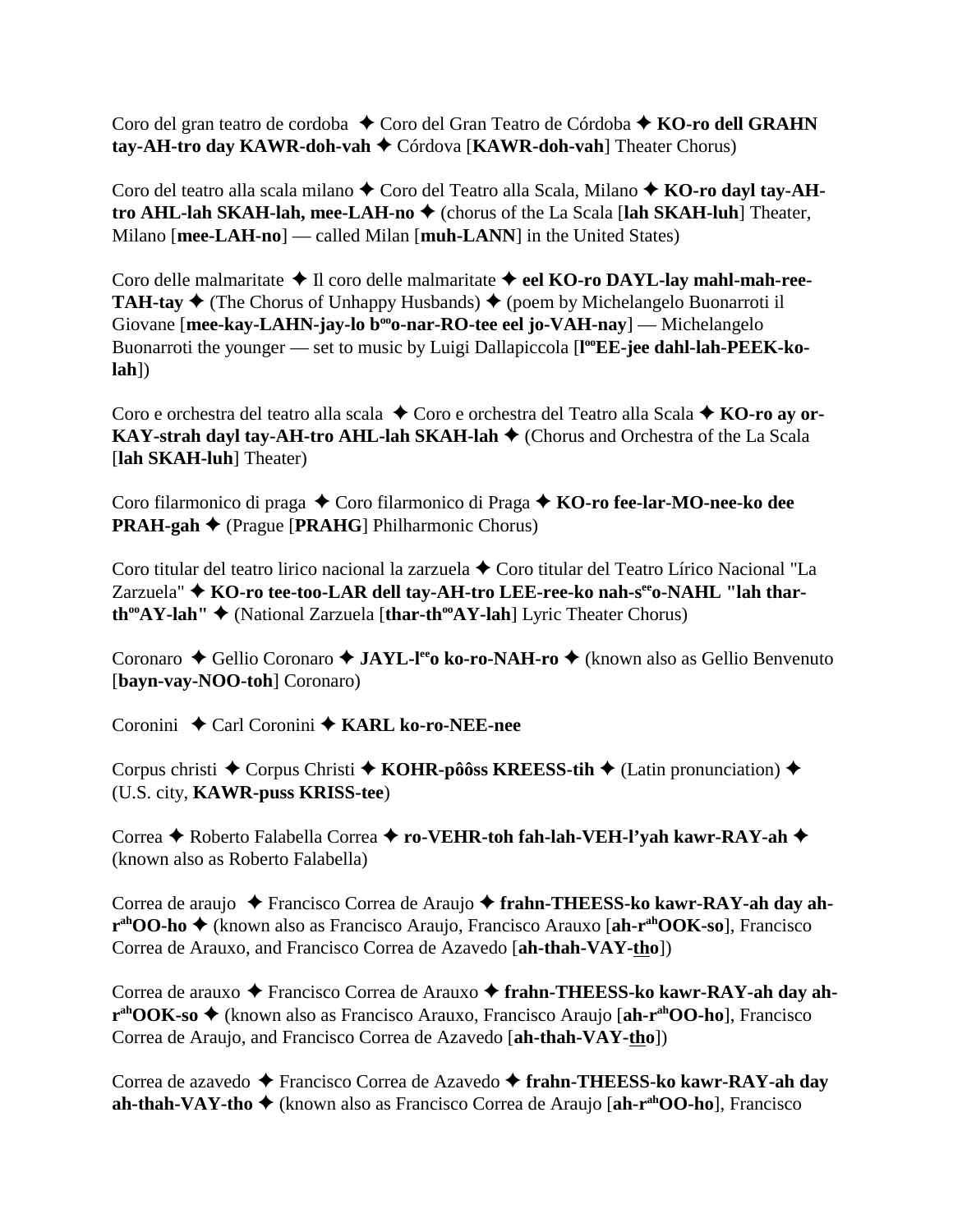Correa de Arauxo [**ah-rahOOK-so**], Francisco Arauxo, and Francisco Araujo)

Correa de azevedo ◆ Luis Heitor Correa de Azevedo ◆ l<sup>oo</sup>WEEZ ay-TAWR ko-HAY-uh jah**zeh-VAY-dôô**

Correas Jérôme Corréas **zhay-rohm kawr-ray-ah**

Corrente  $\triangleleft$  **kohr-RAYN-tay**  $\triangleleft$  (composition from *Partitas No. 1, 3, 5, and 6 by Johann* Sebastian Bach [**YO-hahn** {suh-BASS-t<sup>ee</sup>unn BAHK} zay-BAH-st<sup>ih</sup>ahn BAHK]) ◆ (composition by Michelangelo Galilei [**mee-kay-LAHN-jay-lo gah-lee-LAYEE**])

Correte amanti ◆ Correte, amanti ◆ kohr-RAY-tay, ah-MAHN-tee ◆ (madrigal [MADD**rih-gull**] by Carlo Gesualdo ♦ [**KAR-lo jay-z<sup>oo</sup>AHL-doh**])

Corri ◆ Domenico Corri ◆ doh-MAY-nee-ko KOHR-ree

Corsaire  $\triangle$  Le corsaire  $\triangle$  luh kawr-sehr  $\triangle$  (The Corsair [kawr-sa<sup>uh</sup>r)  $\triangle$  (overture, orchestral composition by Hector Berlioz [**eck-tawr behr-leeawz**])

Corsaro ◆ Il corsaro ◆ eel kohr-SAH-ro ◆ (The Corsair [KAWR-sa<sup>uh</sup>r]) ◆ (an opera, with music by Giuseppe Verdi [**joo-ZAYP-pay VAYR-dee**]; libretto by Francesco Maria Piave [**frahn-CHAY-sko mah-REE-ah p<sup>ee</sup>AH-vay**] after Byron [**BI**-runn])

Corselli Francesco Corselli **frahn-CHAY-sko kohr-SAYL-lee**

Corsi **→** Antonio Pini-Corsi → ahn-TAW-n<sup>ee</sup>o PEE-nee-KOHR-see

Corsi ◆ Giuseppe Corsi ◆ **joo-ZAYP-pay KOHR-see** ◆ known also as Giuseppe Corso [**joo-ZAYP-pay KOHR-so**])

Corsi Jacopo Corsi **YAH-ko-po KOHR-see**

Corso ◆ Giuseppe Corso ◆ **joo-ZAYP-pay KOHR-so** ◆ known also as Giuseppe Corsi [**joo-ZAYP-pay KOHR-see**])

Cortazar Ernesto M. Cortázar **ehr-NAYSS-toh (**M.**) kawr-TAH-thar**

Corte Andrea della Corte **ahn-DRAY-ah DAYL-lah KOHR-tay**

Corteccia Francesco Bernardo Corteccia **frahn-CHAY-sko bayr-NAR-doh kohr-TAYchah**

Cortege  $\triangle$  cortège  $\triangle$  kawr-tehzh  $\triangle$  (Procession)  $\triangle$  (excerpt from the *Petite suite* [**p'teet sü eet**] by Claude Debussy [**klohd deh-büss-see**])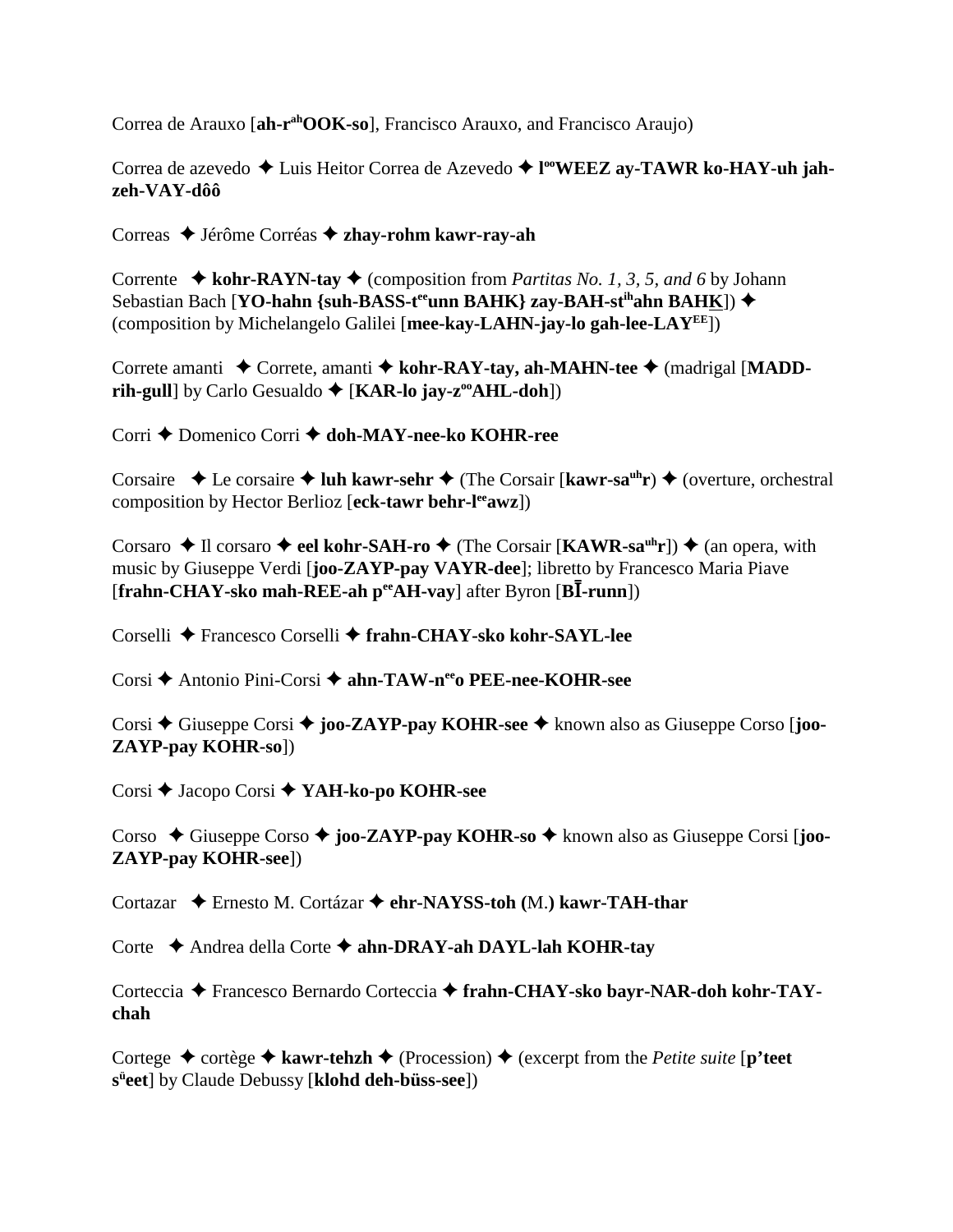Cortege des marionettes **→** Cortège des marionettes **→ kawr-tehzh day mah-r<sup>ee</sup>-aw-nett →** (Procession of the Marionettes)  $\triangleq$  (excerpt from *Three Pieces for Flute and Piano* by Rosy  $\overrightarrow{\text{Wertheim [RO-zee WERT-hīm]}}$ 

Corten espadas afiladas ◆ KOHR-tay-nayss-PAH-thahss ah-fee-LAH-thahss ◆ (anonymous song)

Cortes Ramiro Cortés, Jr. **rah-MEE-ro kawr-TAYSS, JOO-n'yur**

Cortese Luigi Cortese **l ooEE-jee kohr-TAY-zay**

Cortesi Francesco Cortesi **frahn-CHAY-sko kohr-TAY-zee**

Cortigiani ◆ kohr-tee-JAH-nee ◆ (aria featuring Rigoletto [ree-go-LAYT-toh] in the opera *Rigoletto;* music by Giuseppe Verdi [**joo-ZAYP-pay VAYR-dee**]; libretto by Francesco Maria Piave [frahn-CHAY-sko mah-REE-ah peeAH-vay] after Victor Hugo [{VICK-tur h'YOO-go} **veek-tawr ü-go**])

Cortigiani del principe e dame **kohr-tee-JAH-nee dayl PREEN-chee-pay ay DAH-may** (Ladies and gentlemen of the Prince's Court) (excerpt from the opera *La cenerentola* [**lah** chay-nay-RAYN-toh-lah] — *Cinderella*; music by Gioachino Rossini [j<sup>oh</sup>ah-KEE-no rohss-**SEE-nee**]; libretto by Jacopo Ferretti [**YAH-ko-po fayr-RAYT-tee**] after Perrault [**pehr-ro**])

Cortigiani vil razza dannata ◆ Cortigiani, vil razza dannata ◆ kohr-tee-JAH-nee, veel RAHT**tsah dahn-NAH-tah ♦** (aria featuring Rigoletto [**ree-go-LAYT-toh**] in the opera *Rigoletto*; music by Giuseppe Verdi [**joo-ZAYP-pay VAYR-dee**]; libretto by Francesco Maria Piave [**frahn-CHAY-sko mah-REE-ah peeAH-vay**] after Victor Hugo [**{VICK-tur h'YOO-go} veek-tawr ü-go**])

Cortis ◆ Antonio Cortis ◆ ahn-TOH-n<sup>ee</sup>o KAWR-teess

Cortolezis Fritz Cortolezis **FRITTSS kawr-toh-LAY-tsiss**

Cortot  $\triangle$  Alfred Cortot  $\triangle$  ahl-fredd kawr-toh  $\triangle$  (known also as Alfred Denis [deh-nee] Cortot)

Corydon singers ◆ Corydon Singers ◆ KAH-rih-dunn (Singers)

Cosi a poc a poco  $\blacklozenge$  E così a poc' a poco  $\blacklozenge$  ay ko-ZEE ah POHK ah PO-ko  $\blacklozenge$  (So, gradually I flutter) (madrigal [**MADD-rih-gull**] by Claudio Monteverdi [**KLAHOO-deeo mohn-tay-VAYR-dee**])

Cosi amor mi fai languir ◆ Così amor mi fai languir ◆ ko-ZEE ah-MOR mee fah<sup>ee</sup> lahn**gooEER** (song by Alessandro Stradella [**ah-layss-SAHN-dro strah-DAYL-lah**])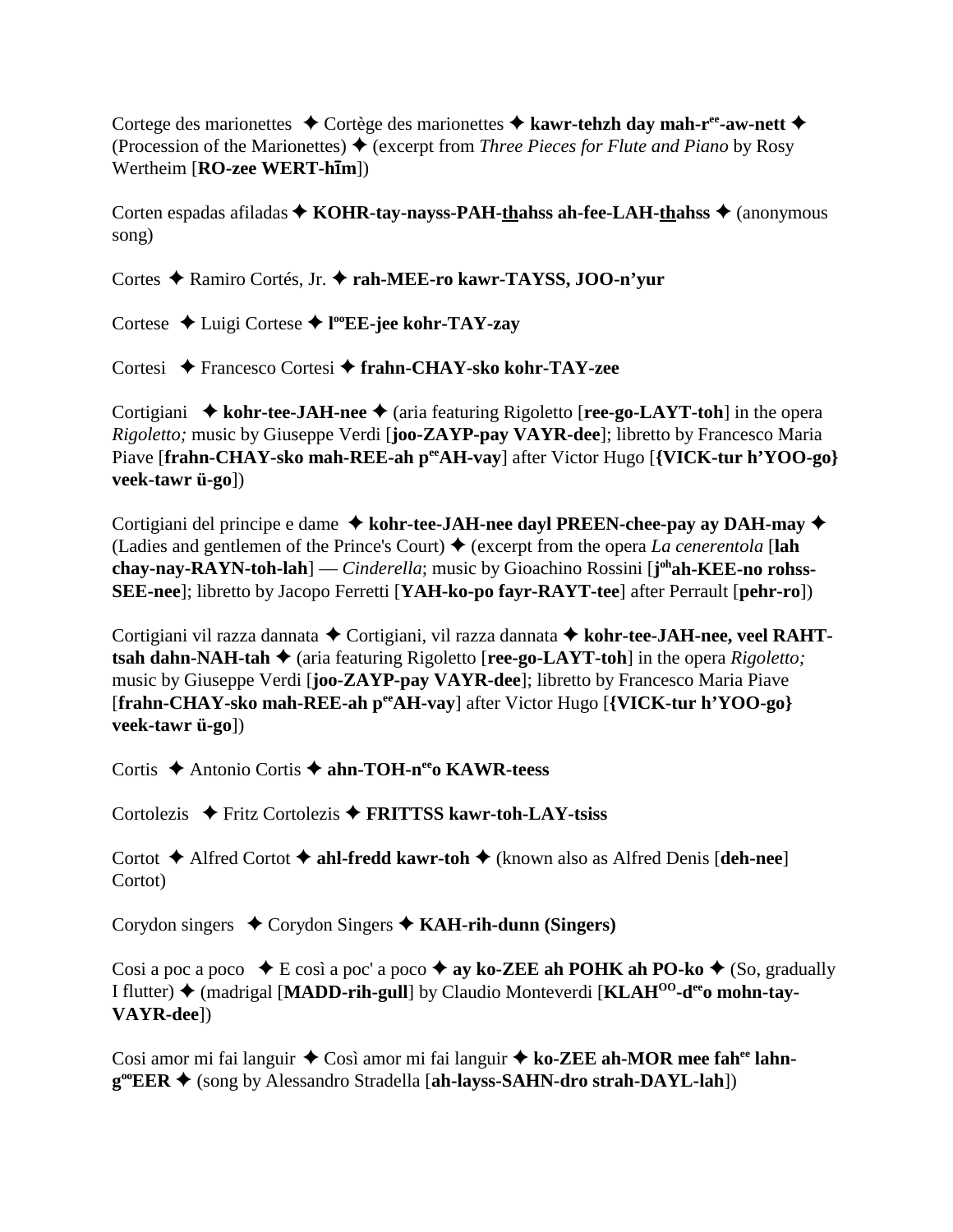Cosi fan tutte ossia la scuola degli amanti  $\triangle$  Così fan tutte, ossia la scuola degli amanti  $\triangle$  ko-**ZEE fahn TOOT-tay, OHSS-s<sup>ee</sup>ah lah sk<sup>oo</sup>O-lah DAY-l'yee ah-MAHN-tee**  $\blacklozenge$  **(All Women)** Do the Same, or 'The School for Lovers')  $\blacklozenge$  (an opera, with music by Wolfgang Amadeus Mozart [**VAWLF-gahng ah-mah-DAY-ôôss MO-tsart**] and libretto by Lorenzo da Ponte [**lo-RAYN-tso dah POHN-tay**])

Cosma ◆ Viorel Cosma ◆ v<sup>ee</sup>o-RELL KAWSS-mah

Cosroe  $\triangle$  kohss-RO-ay  $\triangle$  (character in the opera *Siroe* [see-RO-ay]; music by George Frideric Handel; libretto by Pietro Metastasio [ $p^{ee}AY$ -tro may-tah-STAH-z<sup>ee</sup>o], revised by Nicola Francesco Haym [**NEE-ko-lah frahn-CHAY-sko M**])

Cossa ◆ Dominic Cossa **◆ DAH-mih-nick KAHSS-sah** 

Cossetto Emil Cossetto **AY-mill kawz-ZETT-taw**

Cossmann  $\triangle$  Bernhard Cossmann  $\triangle$  BEHRN-hart KAWSS-mahn

Cossotto **←** Fiorenza Cossotto ← f<sup>ee</sup>o-RAYN-tsah kohss-SOHT-toh

Cossutta Carlo Cossutta **KAR-lo kohss-SOOT-tah**

Costa **← Don Costa ← DAHN KAW-stuh** 

Costa Fernanda Costa **fayr-NAHN-dah KOHSS-tah**

Costa ◆ Mary Costa ◆ MEH<sup>UH</sup>-ree KAW-stuh

Costa **→** Sir Michael Costa ◆ (Sir) M**I**-kull KAW-stuh ◆ (known also as Sir Michael Andrew Agnus Costa [**M-kull ANN-droo AG-nuss KAW-stuh**] and Michele Andrea Agniello Costa [**mee-KAY-lay ahn-DRAY-ah ah-neeAYL-lo KO-stah**])

Costales ◆ Luis Alfonso de Pablo Costales ◆ l<sup>oo</sup>EESS ahl-FAWN-so day PAHV-lo kawss-**TAH-layss**  $\triangle$  (known also as Luis de Pablo)

Costeley Guillaume Costeley **ghee-yohm kaw-tuh-lay**

Costello Elvis Costello **ELL-vuss kaw-STELL-lo**

Coster  $\triangle$  C. De Coster  $\triangle$  (C.) duh kawss-tay

Costume est bien  $\triangle$  kawss-tüm esst b<sup>ee</sup>ah**6**  $\triangle$  (13th dance song by Thibaut de Navarre [tee-bo **duh nah-var**])

Cotapos ◆ Acario Cotapos ◆ ah-KAH-r<sup>ee</sup>o ko-TAH-pawss ◆ (known also as Acario Cotapos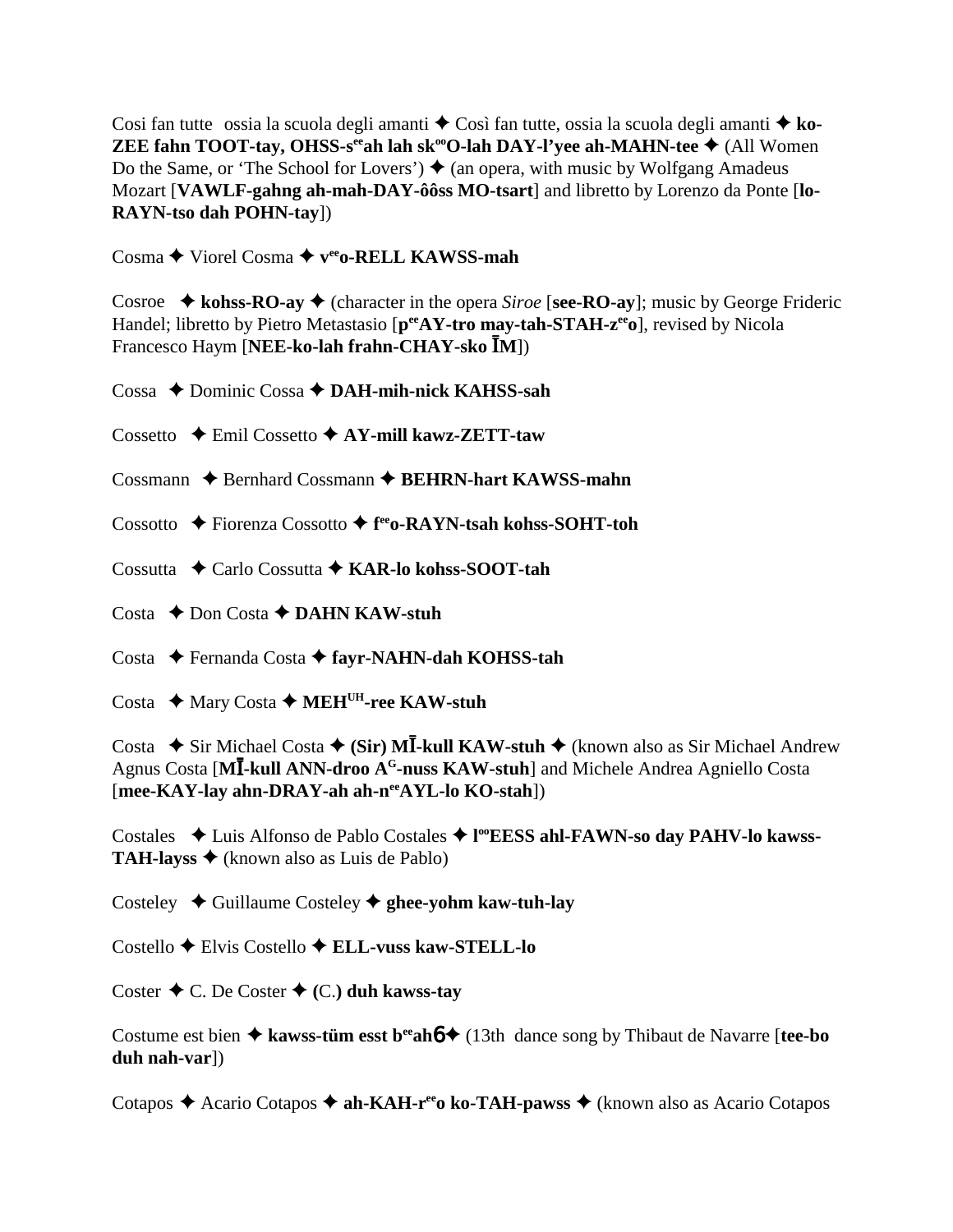Baeza [**bah-AY-sah**])

Cotek **→** Pavel Čotek **→ PAH-vell CHAW-teck** 

Cotogni ◆ Antonio Cotogni ◆ ahn-TAW-n<sup>ee</sup>o ko-TOH-n'yee

Cotrubas ◆ Ileana Cotrubaş ◆ ee-l<sup>ee</sup>AH-nah kaw-troo-BAHSH

Cottet **→** Olivier Cottet ◆ aw-lee-v<sup>ee</sup>ay kawt-teh

Cottonis **→** Johannis Cottonis ◆ yo-HAHN-niss kawt-TOH-niss ◆ (known also as John Cotton [**JAHN KAHT-t'n**], Joannes Musica [**yo-AHN-nuss MOO-zee-kah**], Johannes filius Dei [**yo-HAHN-nuss FEE-lihôôss DAYEE**], and Johannes of Afflighem [**yo-HAHN-nuss (of) AHF-flih-ghemm**])

Cottrau ◆ Guglielmo Louis Cottrau ◆ goo-l<sup>ee</sup>AYL-mo LOO-ee KOHT-trah<sup>oo</sup>

Cottrau ◆ Teodoro Cottrau ◆ tay-o-DOH-ro KOHT-trah<sup>oo</sup>

Coucher du soleil reverie ♦ Le coucher du soleil (rêverie) ♦ luh kôô-shay dü saw-leh<sup>y'</sup> (reh- $\mathbf{v'ree} \rightarrow (\text{The Setting of the Sun (Dream)}) \rightarrow \text{poem by Thomas Gounet [taw-mah gôô-neh]},$ after Thomas Moore [**TAH-muss MÔÔUHR**]; set to music by Hector Berlioz [**eck-tawr behrl eeawz**])

Coucut **→** Lou coucut → **lôô kôô-kü** → (The Cuckoo) → (excerpt from *Chants d'Auvergne* [**shah**6 **doh-vehrny'**] — *Songs of the Auvergne* [**o-vehrny** '], French folk songs collected by Joseph Canteloube [**zho-zeff kah**6**-t'lôôb**])

Coulthard Jean Coulthard **zhah**6 **kôôl-tar**

Count carnero  $\triangle$  Count Carnero  $\triangle$  (Count) kar-NAY-ro  $\triangle$  (character in the operetta *Der Zigeunerbaron* [**dayr tsee-GOY-nur-pah-rohn**] — *The Gypsy Baron*; music by Johann Strauss II [**YO-hahn SHTRAHÔÔSS II**]; libretto by Ignaz Schnitzer [**IGG-nahtss SHNITT-tsur**] after Mor Jókai [MOHR YOH<sup>OH</sup>-kahih<sub>]</sub>)

Count gil  $\triangle$  Count Gil  $\triangle$  (Count) zheel

Count tomsky ◆ Count Tomsky ◆ (Count) TAWM-skee ◆ character in the opera *Pique dame* [**peek dahm**] — *The Queen of Spades*; music by Peter Ilyich Tchaikovsky [**p'YAW-t'r ill-YEECH {chahih-KAWF-skee} chay-KAWF-skee**]; libretto by Modest Tchaikovsky [**mah-DYESST {chahih-KAWF-skee} chay-KAWF-skee**] after Alexander Sergeyevich Pushkin [**uhl y ick-SAHN-d'r sehr-GAY-yeh-vihch POOSH-kinn**])

Coupe  $\triangle$  In un coupé?  $\triangle$  een oon kôô-PAY?  $\triangle$  (duet from the opera *La bohème* [lah baw**emm**] — *Bohemian Life*; music by Giacomo Puccini [**JAH-ko-mo poo-CHEE-nee**]; libretto by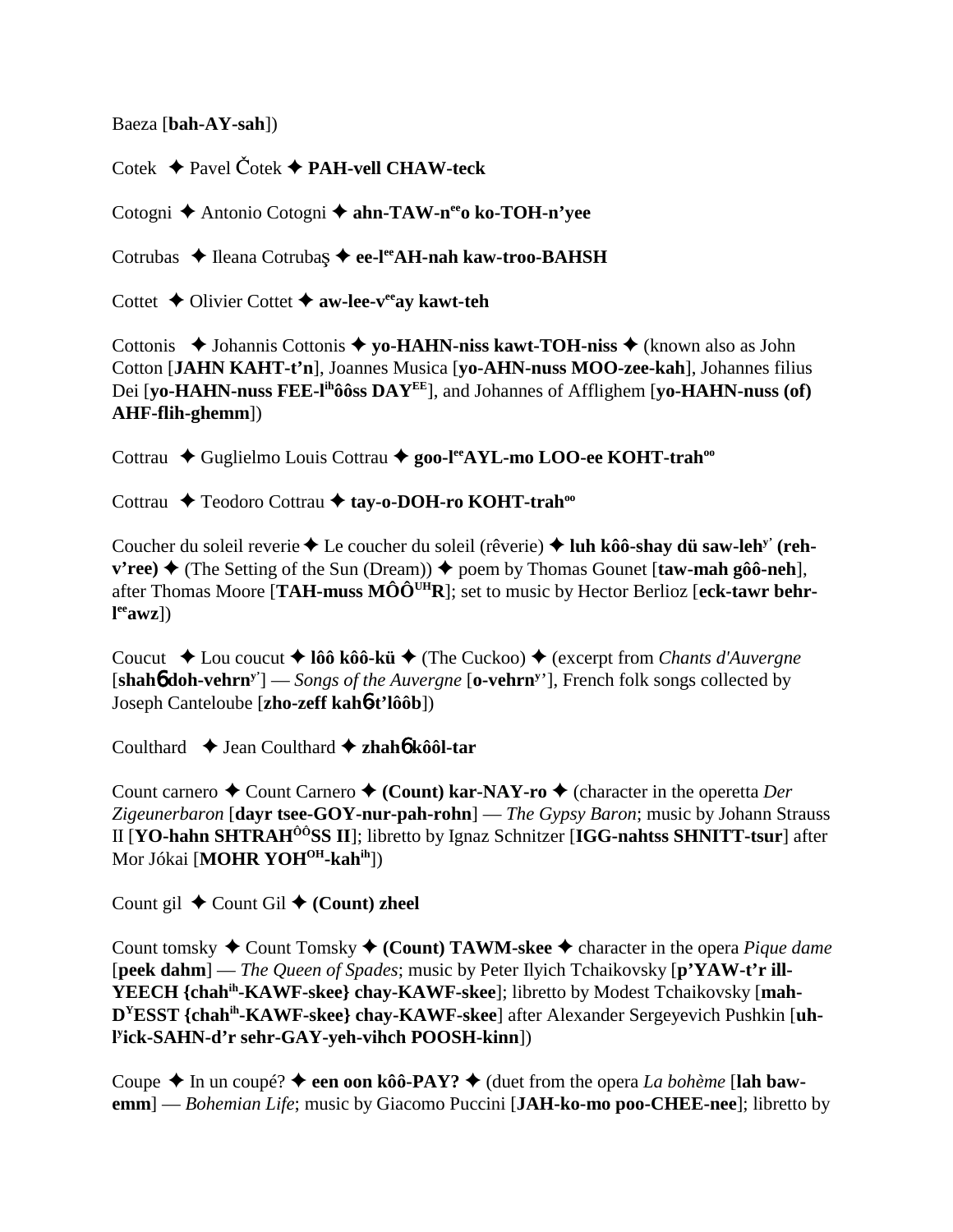Luigi Illica [**l ooEE-jee eel-LEE-kah**] and Giuseppe Giacosa [**joo-ZAYP-pay jah-KO-zah**] after Henri Murger [**ah**6**-ree mür-zhay**])

Coupe o mimi tu piu ◆ In un coupé? ... O Mimì, tu più ◆ een oon kôô-PAY? ... o mee-MEE, **too p<sup>ee</sup>OO**  $\blacklozenge$  (duet from the opera *La bohème* [lah baw-emm] — *Bohemian Life*; music by Giacomo Puccini [JAH-ko-mo poo-CHEE-nee]; libretto by Luigi Illica [l<sup>oo</sup>EE-jee eel-LEE-kah] and Giuseppe Giacosa [**joo-ZAYP-pay jah-KO-zah**] after Henri Murger [**ah**6**-ree mür-zhay**])

Couperin Armand-Louis Couperin **ar-mah**6**-lôôee kôô-p'reh**6

Couperin Charles Couperin **sharl kôô-p'reh**6

Couperin François Couperin **frah**6**-swah kôô-p'reh**6

Couperin Gervais-François Couperin  **zhehr-veh-frah**6**-swah kôô-p'reh**6

Couperin Louis Couperin **l ôôee kôô-p'reh**6

Couperin **←** Nicolas Couperin ← nee-ko-lah kôô-p'reh**6** 

Couperin **←** Pierre-Louis Couperin ← p<sup>ee</sup>ehr-l<sup>ôô</sup>ee kôô-p'reh**6** 

Couppey Félix Le Couppey **fay-leekss luh kôôp-pay**

Cour **→** Niels la Cour ◆ NEELSS lah KOO<sup>UH</sup>

Cour damour  $\rightarrow$  Cour d'amour  $\rightarrow$  kôôr dah-môôr  $\rightarrow$  (Court of Love)  $\rightarrow$  (a group of poems from the 13th manuscript *Carmina Burana* [**kar-MEE-nah boo-RAH-nah**] set to music by Carl Orff [**KARL AWRF**])

Cour damours  $\triangle$  Cour d'amours  $\triangle$  kôôr dah-môôr  $\triangle$  (Court of Love)  $\triangle$  (a group of poems from the 13th manuscript *Carmina Burana* [**kar-MEE-nah boo-RAH-nah**] set to music by Carl Orff [**KARL AWRF**])

Courante  $\triangle$  **kôô-rahót**  $\triangle$  (composition from *Suite No. 5 in g Minor* by Matthew Locke  $(\text{[MATH-} \, \text{voo LAHK]}) \triangleq$  (composition from *Suite in g Minor* by Johann Sebastian Bach [YO**hahn {suh-BASS-t<sup>ih</sup>unn BAHK} zay-BAH-st<sup>ih</sup>ahn BAHK) ♦ (composition from** *Ouvertüre nach französischer Art* [**ôô-vehr-TÜ-ruh nahk frahn-TSÖ-zih-shur ART**] — *Overture in the French Style* — by Johann Sebastian Bach [YO-hahn {suh-BASS-t<sup>ih</sup>unn BAHK} zay-BAHst<sup>ih</sup>ahn BAH<u>K</u>]) ◆ (composition by George Frideric Handel [**JAW-urj FRIH-duh-rick HANN-d'l**])  $\blacklozenge$  (composition from *Partitas 2 and 4* by Johann Sebastian Bach [**YO-hahn** {suh-**BASS-t<sup>ih</sup>unn BAHK} zay-BAH-st<sup>ih</sup>ahn BAHK])**  $\blacklozenge$  **(third number in each of** *Suites 1-6 for Unaccompanied Cello* by Johann Sebastian Bach [**YO-hahn {suh-BASS-tihunn BAHK} zay-BAH-st<sup>ih</sup>ahn BAHK**])  $\blacklozenge$  (excerpt from each of *Suites V, VII, XI, and XIX* by Dietrich Buxtehude [DEE-trihh  $\angle B\hat{O}\hat{O}K$ -stuh-hoo-duh])  $\blacklozenge$  (excerpt from each of *Englische* [EHNG-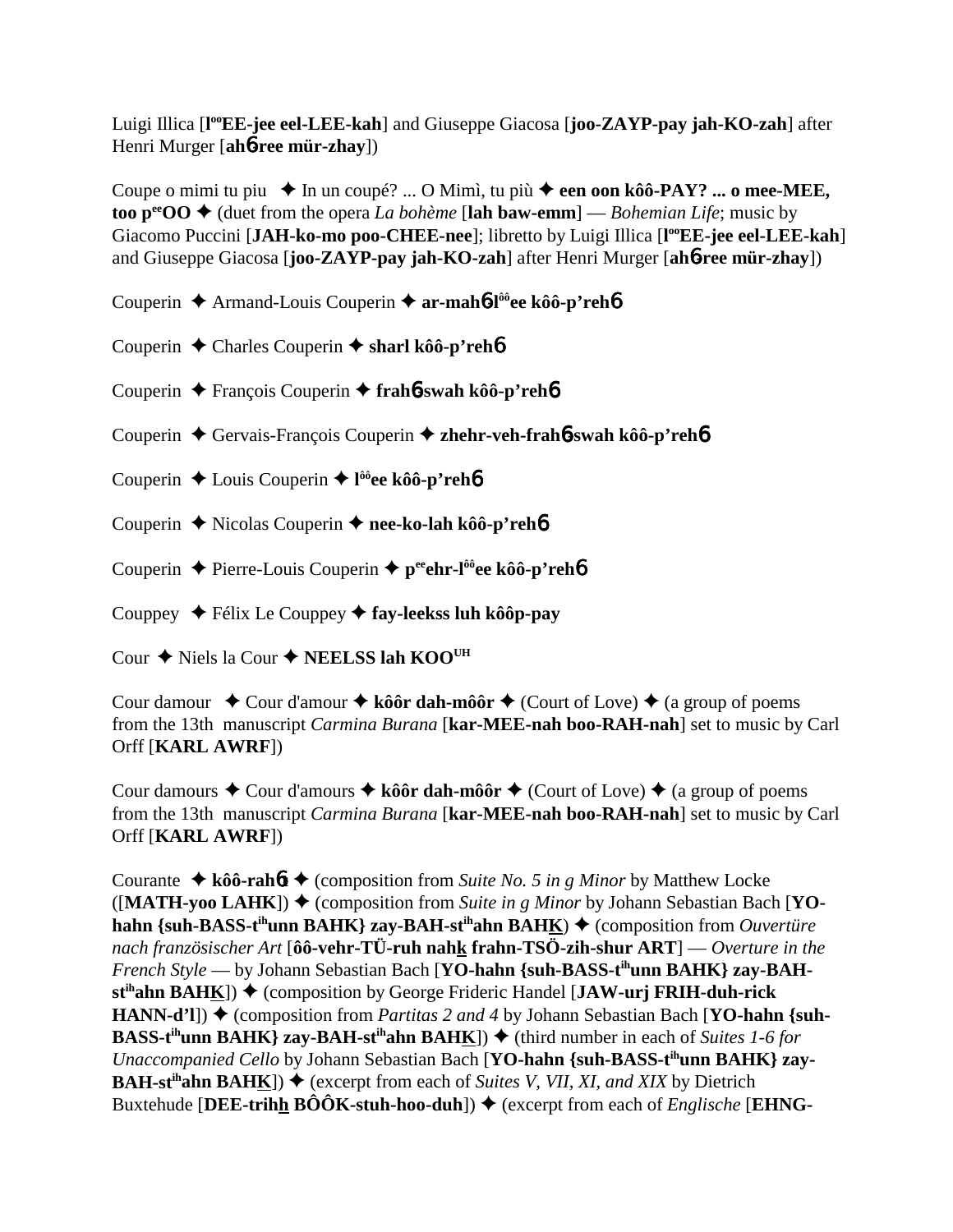**lih-shuh**] *suites — English Suites* — No. 2 and 3 by Johann Sebastian Bach [**YO-hahn {suh-BASS-t<sup>ih</sup>unn BAHK**} zay-BAH-st<sup>ih</sup>ahn BAH<u>K</u>])  $\blacklozenge$  (excerpt from the *Suite en mi mineur* [s<sup>ü</sup>eet **ah**6 **mee mee-nör**]— *Suite in e Minor* — by Jean-Philippe Rameau [**zhah**6**-fee-leep rah-mo**])

Courante de mars **→** Courante de mars ◆ kôô-rah6t duh mar ◆ (excerpt from *Suite* [s<sup>ü</sup>eet] by Nicolas Vallet [**nee-kaw-lah vahl-leh**])

Couraud Marcel Couraud **mar-sell kôô-ro**

Courboin ◆ Charles Courboin ◆ {CHAH-rullz koor-BOYN} sharl kôôr-bweh6 ◆ (known also as Charles Marie [**mah-ree**] Courboin)

Courreges Mireille Courrèges **mee-rehy' kôôr-rehzh**

Court il court le furet **↓** Il court, il court le furet **→ eel kôôr, eel kôôr luh fü-reh →** (children's song)

Courtis ◆ Jean-Philippe Courtis ◆ zhah**6-fee-leep kôôr-tee** 

Courtisans ◆ Les courtisans ◆ leh kôôr-tee-zah6 ◆ (The Courtesans [**KOHR-tuh-zunnz**]) ◆ (characters in the opera *L'amour des trois oranges* [**lah-môôr day tr'wah aw-rah**6**zh**] *— The Love for Three Oranges;* music by Serge Prokofiev [**sehr-GAY prah-KAW-fiheff**]; libretto by Prokofiev after Carlo Gozzi [**KAR-lo GOHT-tsee**])

Courtois Jean Courtois  **zhah**6 **kôôr-twah**

Courtoisie  $\triangle$  **kôôr-twah-zee**  $\triangle$  (Courtesy)  $\triangle$  (excerpt from the suite *Trois variations* [**tr'wah vah-r<sup>ee</sup>ah-s<sup>ee</sup>aw<sub>6</sub>**] — *Three Variations* — by Federico Mompou [feh-theh-REE-ko mawm-**POOO**])

Courvoisier **→ Karl Courvoisier → KARL kôôr-vwah-s<sup>ee</sup>ay** 

Courvoisier Walter Courvoisier **VAHL-tur kôôr-vwah-seeay**

Coussemaker Edmond de Coussemaker  **edd-maw**6 **duh kôôss-suh-mah-kur** (known also as Charles-Edmond-Henri de Coussemaker [**shar-ledd-maw**6**-ah**6**-ree duh kôôss-suh-mahkur**])

Cousser ◆ Johann Sigismund Cousser ◆ **YO-hahn ZEE-gheess-môônt KÔÔSS-sur** ◆ (known also as Johann Sigismund Kusser [**KÔÔSS-sur**])

Couture Jean Papineau-Couture **zhah**6 **pah-pee-no-kôô-tür**

Covent garden **→** Covent Garden **→ KAH-vunnt (Garden)**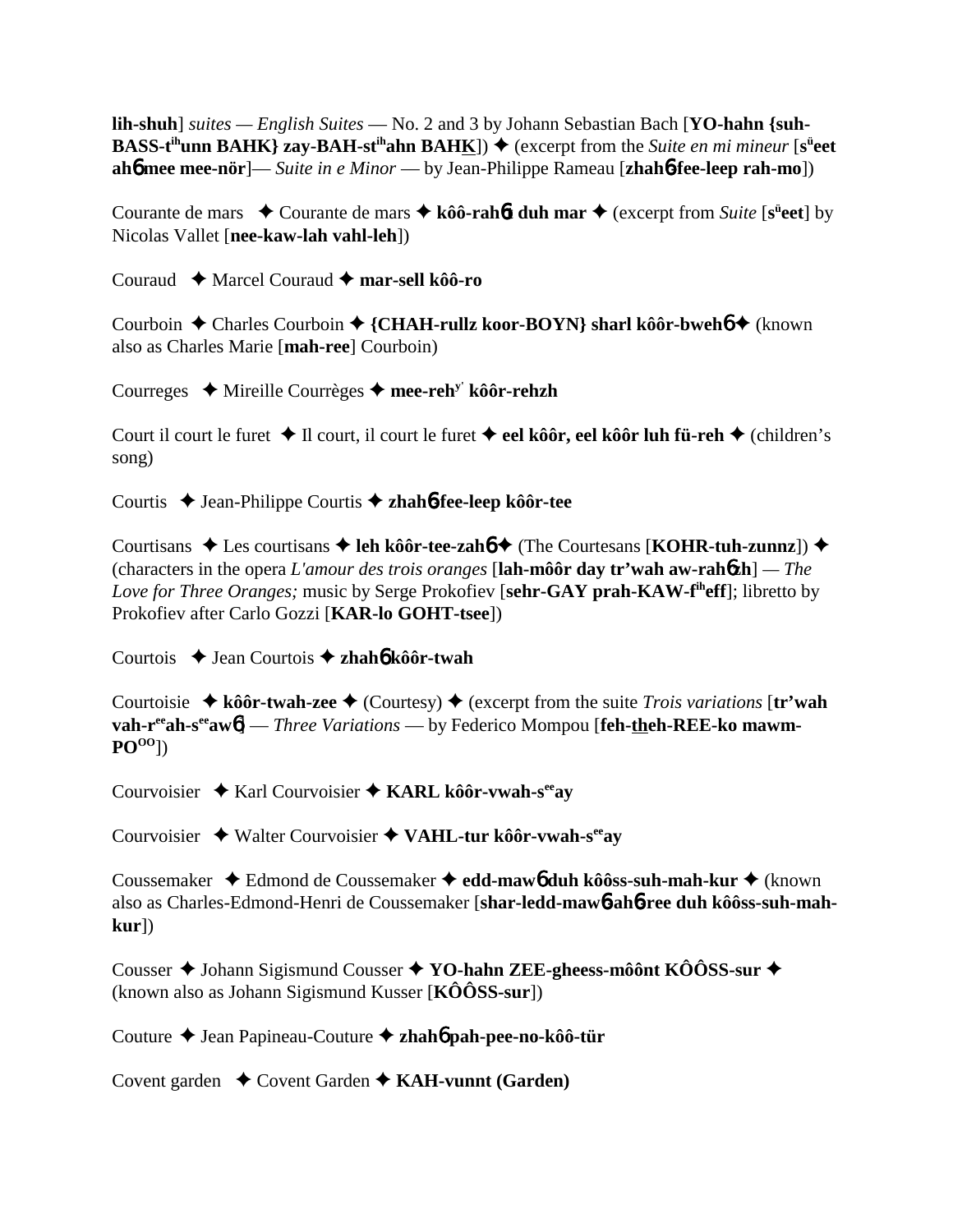Coverdale Miles Coverdale **MLZ KUH-vur-dayl**

Coverly Robert Coverly  **RAH-burt KUH-vur-lee**

Covey crump ◆ Rogers Covey-Crump ◆ RAH-jurz KUH-vee-KRUMMP

Coviello **←** Roberto Coviello ← ro-BAYR-toh ko-v<sup>ee</sup>AYL-lo

Cowan **→** Richard Cowan → RIH-churd KOW-unn

Coward  $\blacklozenge$  Noel Coward  $\blacklozenge$  **NO-ull KOW-urd** 

Cowdery Jim Cowdery **JIMM KW-d'ree**

Cowdery Lauren Cowdery **LAW-runn KW-d'ree**

Cowell Henry Cowell **HENN-ree KW-uhl** (known also as Henry Dixon [**DICK-s'n**] Cowell)

Cowen **→** Sir Frederic Cowen ◆ (Sir) FREH-duh-rick KOW-unn ◆ (known also as Sir Frederic Hymen [**H-munn**] Cowen)

Cowie Edward Cowie **EDD-wurd KW-ee**

 $\cos \triangleleft \text{ Jean Cox} \triangleleft \text{ JEEN KAHKSS}$ 

 $\cos \phi$  Nigel Coxe  $\phi$  N**I**-j'l KAHKSS

Cozette Michael Cozette **M-kull kaw-ZETT**

Crabbe Armand Crabbé **ar-mah**6 **krahb-bay** (known also as Armand Charles [**sharl**] Crabbé)

- Crabbe George Crabbe **JAW-urj KRABB**
- Cracow  $\triangle$  **KRAH-kawf**  $\triangle$  (Polish City)

Cracow boys choir  $\triangle$  Cracow Boys' Choir  $\triangle$  **KRAH-kawf (Boys' Choir)** 

Crader Jeannine Crader **juh-NEEN KRAY-dur**

Cramer ◆ Johann Baptist Cramer ◆ YO-hahn BAHP-tisst KRAH<sup>AH</sup>-mur

Cramer Wilhelm Cramer **VILL-hellm KRAHAH-mur**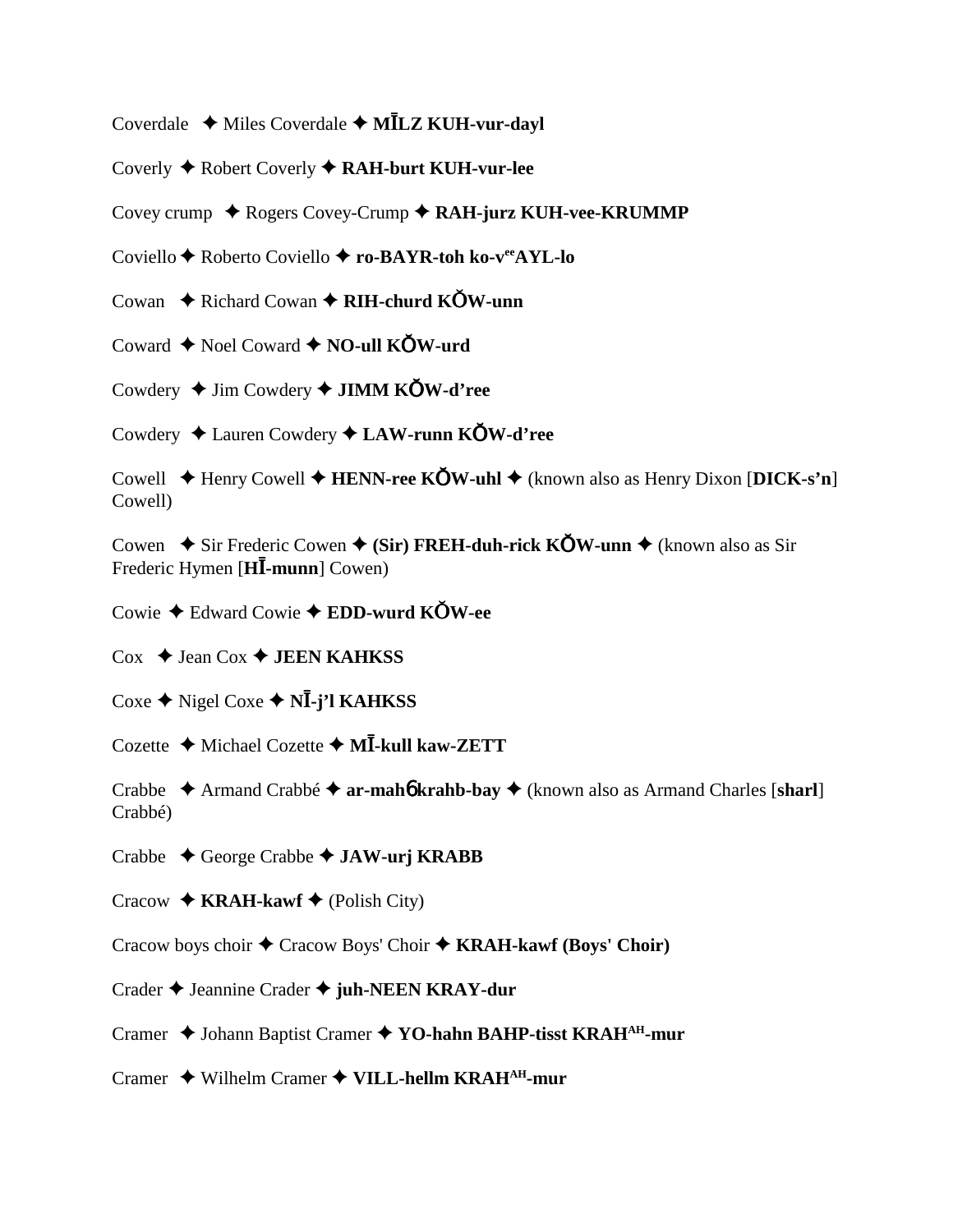Craney Trudy Ellen Craney **TROO-dee ELL-lunn KRAY-nee**

Cranz August Cranz **AHOO-gôôst KRAHNTSS**

Cras ◆ Jean Émile Paul Cras ◆ zhah**6-nay-meel pohl krah** 

Crashaw Richard Crashaw  **RIH-churd KRA-shaw**

Crass  $\rightarrow$  Franz Crass  $\rightarrow$  **FRAHNTSS KRAHSS** 

Crasselius Bartolomäus Crasselius **bar-toh-lo-MAY-ôôss krahss-SAY-lihôôss**

Creatore Giuseppe Creatore **{joo-SEPP-pee kree-TAWR} joo-ZAYP-pay kray-ah-TOH-ray**

Crecquillon **→** Thomas Crécquillon **→ taw-mah kray-k<sup>ee</sup>aw<sub>6</sub> →** (known also as Thomas Créquillon [**kray-k<sup>ee</sup>aw6**])

Credea mirarti **→** Ah! Non credea mirarti **→ AH, nohn kray-DAY-ah mee-RAR-tee** → (aria from the opera *La sonnambula* [**lah sohn-NAHM-boo-lah**] — *The Sleepwalker*; music by Vincenzo Bellini [**veen-CHAYN-tso bayl-LEE-nee**] and libretto by Felice Romani [**fay-LEEchay ro-MAH-nee**])

Credete al mio dolore  $\triangle$  kray-DAY-tay ahl MEE-o doh-LO-ray  $\triangle$  (Believe this suffering of mine) (excerpt from the opera *Alcina* [**ahl-CHEE-nah**]; music by George Frideric Handel [**JAW-urj FRIH-duh-rick HANN-d'l**]; libretto adapted from *L'isola di Alcina* [**lee-ZO-lah dee ahl-CHEE-nah**], after Ariosto [**ah-reeO-stoh**])

Credico **→** Oslavio di Credico → **o-SLAH-v<sup>ee</sup>o dee KRAY-dee-ko** 

Credo  $\triangle$  **KRAY-doh**  $\triangle$  (section of the Latin mass set to music by various composers)

Credo in un dio crudel ◆ Credo in un Dio crudel ◆ KRAY-doh een oon DEE-o kroo-DAYL (excerpt from the opera *Otello* [**o-TAYL-lo**]; music by Giuseppe Verdi [**joo-ZAYP-pay VAYR-dee**]; libretto by Arrigo Boito [**ar-REE-go bo-EE-toh**] after William Shakespeare [**WILL-lihumm SHAYK-spihuhr**])

Credo messe  $\triangle$  Credo-Messe  $\triangle$  **KRAY-doh-MAYSS-suh**  $\triangle$  (section of the Latin mass set to music by Wolfgang Amadeus Mozart [**VAWLF-gahng ah-mah-DAY-ôôss MO-tsart**])

Credo peteneras jaleos Credo — Peteneras — Jaleos **KRAY-doh — pay-tay-NAY-rahss — hah-LAY-ohss** (section of the *Misa flamenca* [**MEE-sah flah-MAYN-kah**] — *Flamenco* [**flah-MENN-ko**] *Mass* — set to music by Paco Peña [**PAH-ko PAY-n'yah**])

Crees Eric Crees **EH-rick KREEZ**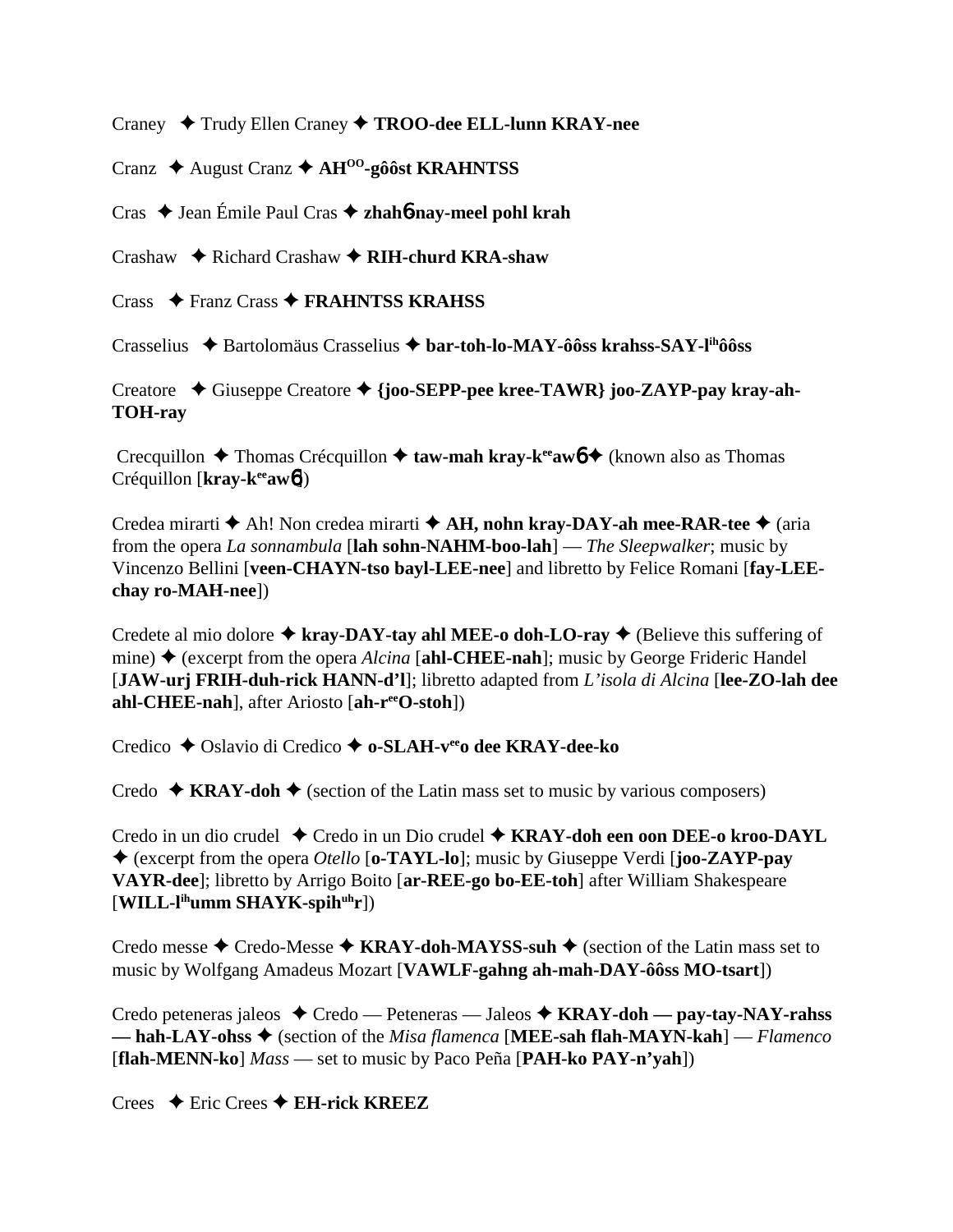#### Cremona **kray-MO-nah**

Creole love call  $\blacklozenge$  Creole Love Call  $\blacklozenge$  **KREE-ohl (Love Call)**  $\blacklozenge$  (composition by Duke Ellington [**d'YOOK ELL-lihng-tunn**])

Creon  $\triangle$  Créon  $\triangle$  kray-aw**6**  $\triangle$  (character in the opera *Médée* [may-day]; music by Marc Antoine Charpentier [mark ah**6**-twahn shar-pah**6**-t<sup>ee</sup>ay] and libretto by Pierre Corneille [p<sup>ee</sup>ehr] **kawr-nehy** '])

Crepuscule Crépuscule **kray-püss-küll** (Twilight) (poem by Charles van Lerberghe [**SHARL vunn LEHR-ber-kuh**] set to music by Gabriel Fauré [**gah-breeell fo-ray**])

Crepuscule matinal **→** Crépuscule matinal → kray-püss-küll mah-tih-nahl → (Early Dusk) → (excerpt from *Heures séculaires et instantanées* [**ör say-kü-lehr ay eh**6**-stah**6**-tah-nay**] — *Secular and Instantaneous Hours* — by Erik Satie [**ay-reek sah-tee**])

Crequillon **→** Thomas Créquillon **→ taw-mah kray-k<sup>ee</sup>aw<sub>0</sub> →** (known also as Thomas Crecquillon [**kray-k<sup>ee</sup>aw6**])

Crescentini Girolamo Crescentini **jee-RO-lah-mo kray-shayn-TEE-nee**

Crescenzo Vincenzo de Crescenzo **veen-CHAYN-tso day kray-SHAYN-tso**

Creser William Creser **WILL-lihumm KREE-zur**

Crespel  $\triangle$  kress-puhl  $\triangle$  (character in the opera *Les contes d'Hoffmann* [leh kaw6t dawf**mahn**] — *The Tales of Hoffmann;* music by Jacques Offenbach [**ZHACK AWF-funn-bahk**]; libretto by Jules Barbier [**zhül bar-beeay**] and Michel Carré [**mee-shell kar-ray**])

Crespin Régine Crespin **ray-zheen kress-peh**6

Creuse  $\rightarrow$  Créuse  $\rightarrow$  krayüz  $\rightarrow$  (character in the opera *Médée* [**may-day**]; music by Marc Antoine Charpentier [mark ah**6**-twahn shar-pah6-t<sup>ee</sup>ay] and libretto by Pierre Corneille [p<sup>ee</sup>ehr **kawr-nehy'**])

Creuziger Elisabeth Creuziger **ay-LEE-zah-bett KROY-tsih-gur**

Crimi Giulio Crimi **JOO-leeo KREE-mee**

Crimond **kree-maw**6

Cris dans la rue  $\triangle$  (*see* "Bris dans la rue" [**bree dah<sup>6</sup> lah rü**])

Crisafulli Robert Crisafulli **ro-behr kree-zah-füll-lee**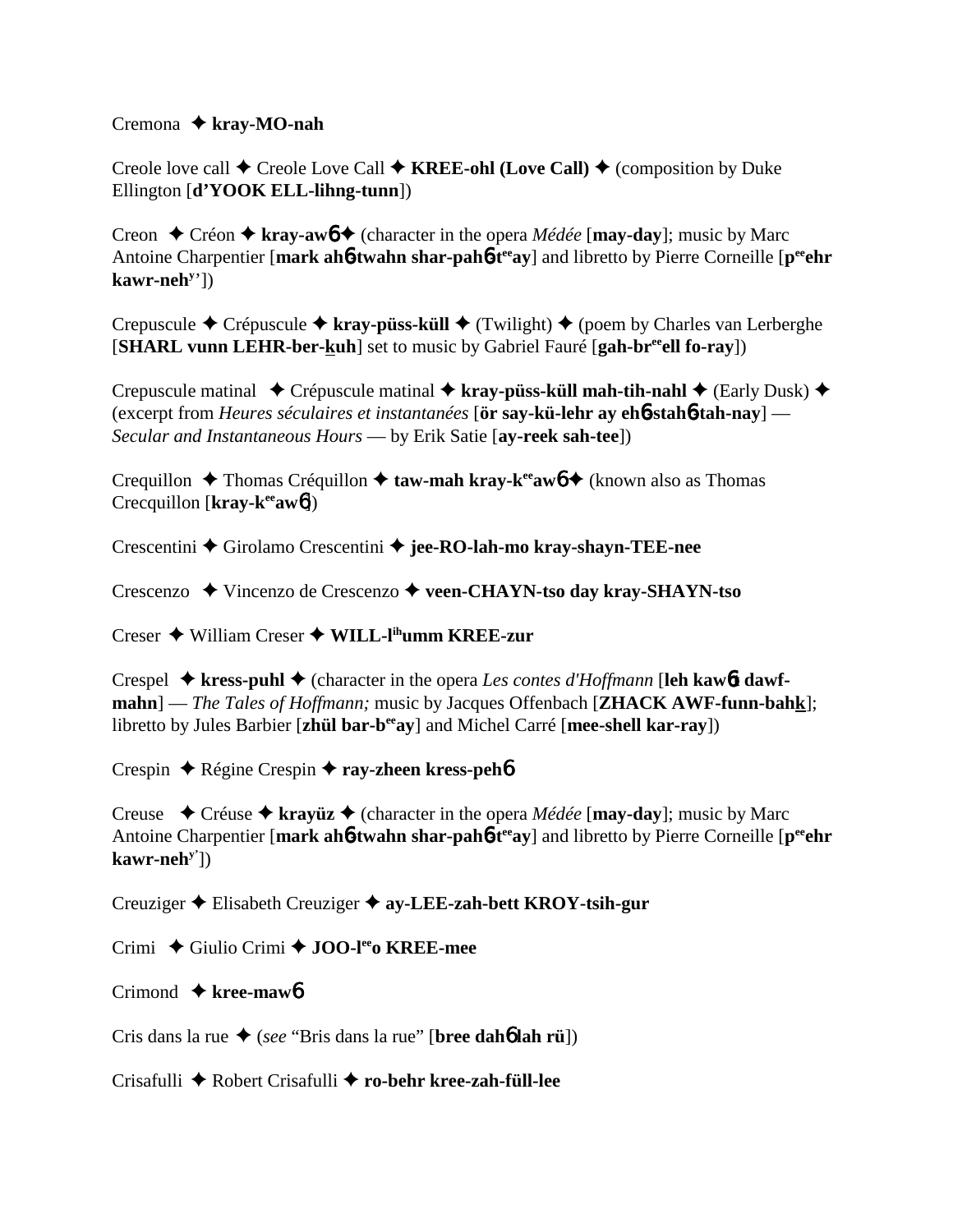Crist Bainbridge Crist **BAYN-briddj KRISST**

Criste eleison  $\triangle$  **KREE-stay eh-LAY<sup>IH</sup>-zahn**  $\triangle$  (section of the *Messa solenne* [**MAYSS-sah so-LAYN-nay**] — *Solemn Mass* — by Giovanni Baptista Pergolesi [**jo-VAHN-nee bahp-TEEstah payr-go-LAY-zee**])

Cristoforeanu Florica Cristoforeanu **flaw-REE-kah kreess-taw-faw-ray-AH-noo**

Cristofori Bartolomeo Cristofori **bar-toh-lo-MAY-o kree-stoh-FO-ree**

Crivelli Giovanni Battista Crivelli **jo-VAHN-nee baht-TEE-stah kree-VAYL-lee**

Croce Giovanni Croce **jo-VAHN-nee KRO-chay**

Croce Jim Croce **JIMM KRO-chee**

Crocodile la bonne odile  $\triangle$  Le crocodile (la bonne odile)  $\triangle$  luh kraw-kaw-deel (lah bawn awdeel) ♦ (poem by Maurice Carême [mo-reess kah-remm] set to music by Jacques Chailley [**zhack shahee-yee**])

Croes Henri-Jacques de Croes **ah**6**-ree-zhack deh krohss**

 $Corotut \triangleleft$  Bill Crofut  $\triangleleft$  **BILL KRO-futt** 

Croissy  $\triangleleft$  Madame de Croissy  $\triangleleft$  **mah-dahm duh kr'wahss-see**  $\triangleleft$  (Mother Superior of Carmel  $\lceil \textbf{kar-mell} \rceil$ )  $\blacklozenge$  (character in the opera *Dialogues des Carmélites*  $\lceil \textbf{d}^{ee} \textbf{ah-lawg day kar-may-leet} \rceil$  $\overline{\text{E}}$  *Dialogues of the Carmelites* [**KAR-muh-litss**]; music by Francis Poulenc [**frahb-seess pôôlah**6**k**]; libretto by Poulenc after Georges Bernanos [**zhawrzh behr-nah-nawss**])

Crolius Ross Crolius **RAWSS KRO-lihuss**

Crone Tan Crone **TAHN KRO-nuh**

Croner de vasconcelos ◆ Jorge Croner de Vasconcelos ◆ **ZHAWRZH KRAH-ner duh vahsh-koh**6**-SEH-lôôsh**

Croonenborgh  **◆** Dirk van Croonenborgh **◆ DIHRK funn KROH<sup>OH</sup>-nunn-bawrk** 

Crosse  $\triangle$  Gordon Crosse  $\triangle$  GAWR-d'n KRAWSS

Crotales  $\triangle$  kro-TAH-layss  $\triangle$  (small cymbals)

Crowleys reel Crowley's Reel **KRW-leez REEL**

Crozier Catharine Crozier **KA-thuh-runn KRO-zhur**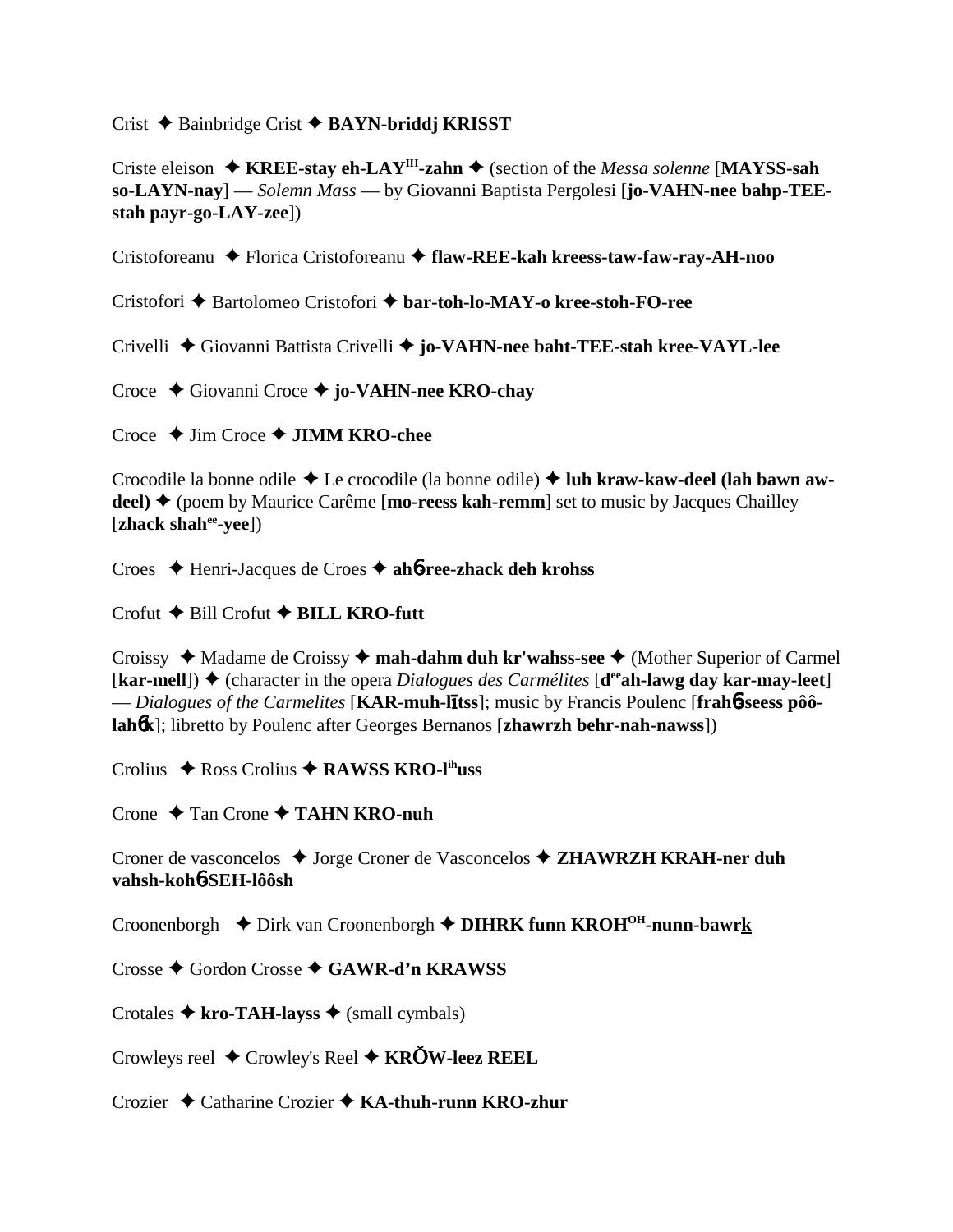Crucem tuam  $\rightarrow$  KRÔÔ-chemm TOO-umm  $\rightarrow$  (Gregorian chant — antiphon [ANN-tuh**funn**])

Crucifigat omnes  $\triangleq$  krôô-CHIH-fih-gaht OHM-ness  $\triangleq$  (Our Lord's New Cross)  $\triangleq$  (excerpt from the 13th manuscript *Carmina Burana* [**kar-MEE-nah boo-RAH-nah**])

Crucifixus  $\triangle$  krôô-chih-FEEK-sôôss  $\triangle$  (section of the Latin mass, set to music by various composers)

Cruda amarilli ◆ Cruda Amarilli ◆ KROO-dah ah-mah-REEL-lee ◆ (Cruel Amaryllis) ◆ (madrigal [**MADD-rih-gull**] by Claudio Monteverdi [**KLAHOO-deeo mohn-tay-VAYR-dee**])

Crudel perche finora ◆ Crudel! Perché finora ◆ kroo-DAYL! payr-KAY fee-NO-rah ◆ (arrangement for woodwinds and string bass by Johann Nepomuk Wendt [**YO-hahn NAY-pomôôk VENNT**] of an excerpt from the opera *Le nozze di Figaro* [**lay NOHT-tsay dee FEEgah-ro**] — *The Marriage of Figaro*; music by Wolfgang Amadeus Mozart [**VAWLF-gahng ahmah-DAY-ôôss MO-tsart**]; libretto by Lorenzo da Ponte [**lo-RAYN-tso dah POHN-tay**] after Pierre-Augustin Caron de Beaumarchais [p<sup>ee</sup>ehr-o-güss-teh**6** kah-raw6 duh bo-mar-sheh])

Crudel perche finora ◆ Crudel! Perchè finora ◆ kroo-DAYL! PAYR-kay fee-NO-rah ◆ (duet from the opera *Le nozze di Figaro* [**lay NOHT-tsay dee FEE-gah-ro**] — *The Marriage of Figaro*; music by Wolfgang Amadeus Mozart [**VAWLF-gahng ah-mah-DAY-ôôss MO-tsart**]; libretto by Lorenzo da Ponte [**lo-RAYN-tso dah POHN-tay**] after Pierre-Augustin Caron de Beaumarchais [**peeehr-o-güss-teh**6 **kah-raw**6 **duh bo-mar-sheh**])

Crudele acerba **↓ kroo-DAY-lay ah-CHAYR-bah ♦** (O Cruel Bitter) ♦ (madrigal [MADD**rih-gull**] by Luca Marenzio [**LOO-kah mah-RAYN-ts<sup>ee</sup>O**])

Crudele non mi dir ◆ Crudele? ... Non mi dir ◆ kroo-DAY-lay? ... nohn mee deer ◆ (You call me cruel? ... Do not tell me ) (excerpt from the opera *Don Giovanni* [**dohn jo-VAHN-nee**]; music by Wolfgang Amadeus Mozart [**VAWLF-gahng ah-mah-DAY-ôôss MO-tsart**] and libretto by Lorenzo da Ponte [**lo-RAYN-tso dah POHN-tay**])

Cruger Johann Crüger  **YO-hahn KRÜ-gur**

Crump Rogers Covey-Crump **RAH-jurz KUH-vee-krump**

Crusaders in pskov  $\triangle$  The Crusaders in Pskov  $\triangle$  (The Crusaders in) p'SKAWF  $\triangle$  (excerpt from the cantata [**kunn-TAH-tuh**] *Alexander Nevsky* [**uh-ly ick-SAHN-d'r NYEFF-skee**] by Sergey Prokofiev [**sehr-GAY prah-KAW-fiheff**])

Crusell Bernhard Henrik Crusell **BAYRN-hart HAYN-rick KROO-sayl**

Crux  $\triangle$  O crux  $\triangle$  O KROOKS  $\triangle$  (Hail, O Cross)  $\triangle$  (motet [**mo-TETT**] by Marc Antoine Charpentier [mark ah**6**-twahn shar-pah**6**-t<sup>ee</sup>ay]  $\triangle$  (same title used by other composers)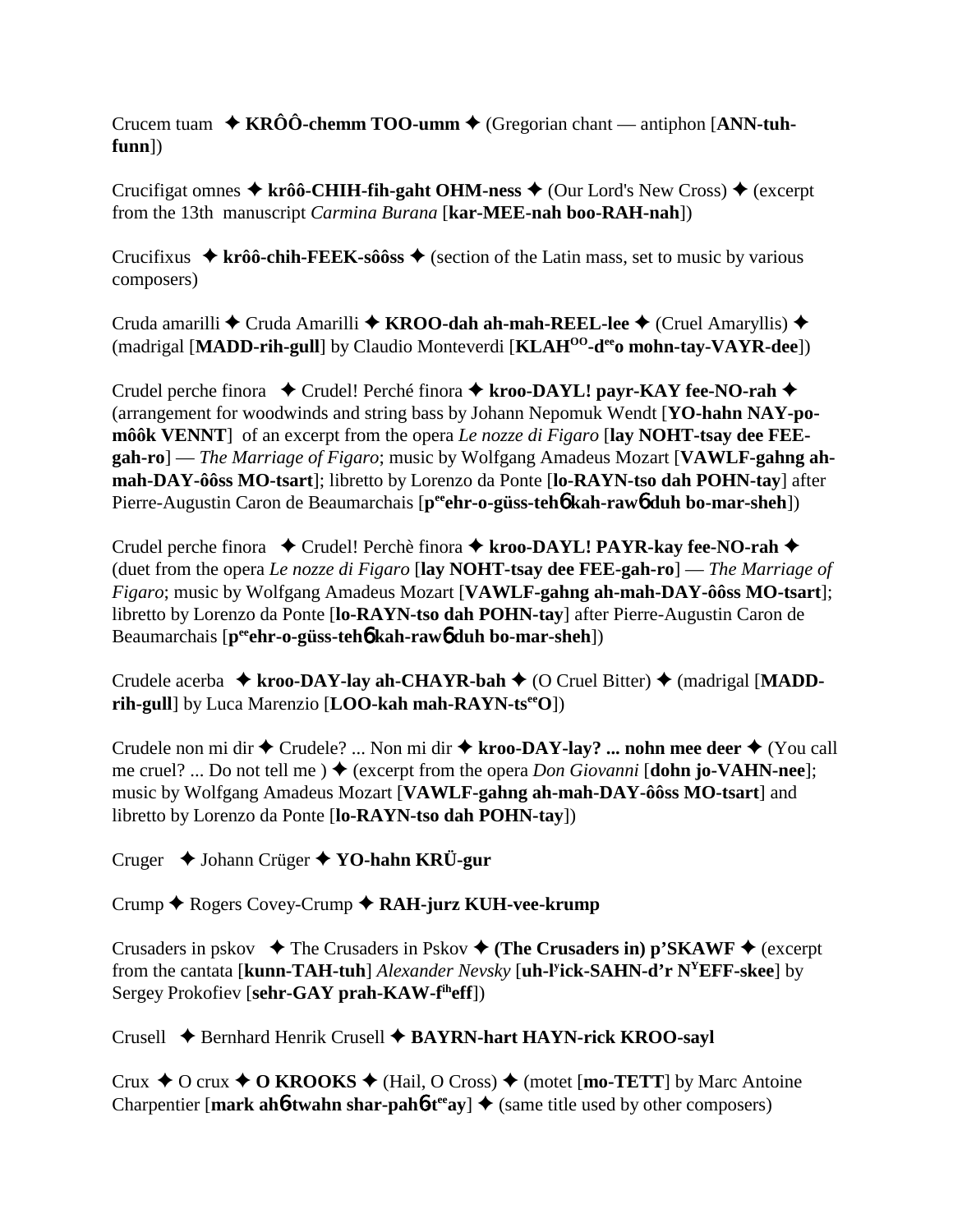Crux fidelis pange lingua  $\triangle$  Crux fidelis/Pange lingua  $\triangle$  KROOKS fih-DAY-liss/PAHN-jeh **LEEN-g<sup>ôô</sup>uh**  $\triangle$  (Gregorian chant)

## $Cruz \triangleleft$  Celia Cruz  $\triangleleft$  SEE-lee ah KROOSS

Cruz ◆ Domingo Santa Cruz ◆ doh-MEEN-go SAHN-tah KROOSS ◆ (known also as Domingo Santa Cruz Wilson [WILL-sunn])

 $Cruz \triangleleft Ivo Cruz \triangleleft E E-vôô KROOZH$ 

Cruz romo ◆ Gilda Cruz-Romo ◆ HEEL-dah KROOSS-RO-mo

Crzellitzer ◆ Franz Crzellitzer ◆ FRAHNTSS kur-TSELL-litt-tsur

Csanvi ◆ Tamás Csányi ◆ tah-MAH<sup>AH</sup>SH CHAH<sup>AH</sup>-n'yee

Csardas ◆ Csárdás ◆ CHAH<sup>AH</sup>R-dah<sup>ah</sup>sh ◆ (excerpt from the operetta *Die Fledermaus* [dee **FLAY-dur-mah<sup>** $\hat{\omega}$ **</sup>ss**] — *The Bat*; music by Johann Strauss II [**YO-hahn SHTRAH** $\hat{\omega}$ **SS II**]; libretto by Carl Haffner [KARL HAHF-nur] and Richard Genée [RIH-hart zhuh-nay] after Henri Meilhac [ah6-ree meh-yack] and Ludovic Halévy [lü-daw-veek ah-lay-vee])

Csardas furstin ◆ Die Csárdás Fürstin ◆ dee CHAH<sup>AH</sup>R-dah<sup>ah</sup>sh FÜR-stinn ◆ (The Gypsy Princess)  $\triangle$  (an operetta, with music by Emmerich Kálmán [EMM-meh-rihh KAH<sup>AH</sup>Lmah<sup>ah</sup>n]; lyrics by Stein [SHT**IN**] and Jenbach [YENN-bahk])

 $\text{Csibi} \triangleq \text{Elizabeth Csibi} \triangleq \text{ih-LIH-zuh-buth CHIH-bee}$ 

Csiky ◆ Boldizsár Csiky ◆ BOHL-dih-zhah<sup>ah</sup>r CHIH-kee

Ctesibius  $\triangleq$  k'tee-SEE-v<sup>ih</sup>ôôss

Cuando daifo fueron salidos  $\triangle$  Cuando d'Aifo Fueron Salidos  $\triangle$  k<sup>oo</sup>**AHN-doh DAH**<sup>EE</sup>-fo f<sup>oo</sup>AY-rawn sah-LEE-thawss ♦ (Sephardic [seh-FAR-dick] song)

Cuando el juez me demando  $\star$  k<sup>oo</sup>AHN-doh ell h<sup>oo</sup>EHTH may day-MAHN-doh  $\star$  (When the judge asked me)  $\triangleq$  (excerpt from *Coplas* [KAWP-lahss] by Mario Castelnuovo-Tedesco [{MEH-r<sup>ee</sup>o kass-t'l-n<sup>ôô</sup>O-vo-tuh-DESS-ko} MAH-r<sup>ee</sup>o kah-stayl-n<sup>oo</sup>O-vo-tay-DAY-sko])

Cuando el rey nimrod  $\triangle$  Cuando el rey Nimrod  $\triangle$  k<sup>oo</sup>AHN-doh ell ray NEEM-rawd  $\triangle$  (When King Nimrod)  $\blacklozenge$  (traditional song of the Spanish Jews)

Cuberli ◆ Lella Cuberli ◆ LAYL-lah koo-BAYR-lee

Cubiles  $\triangle$  José Cubiles  $\triangle$  ho-SAY koo-VEE-layss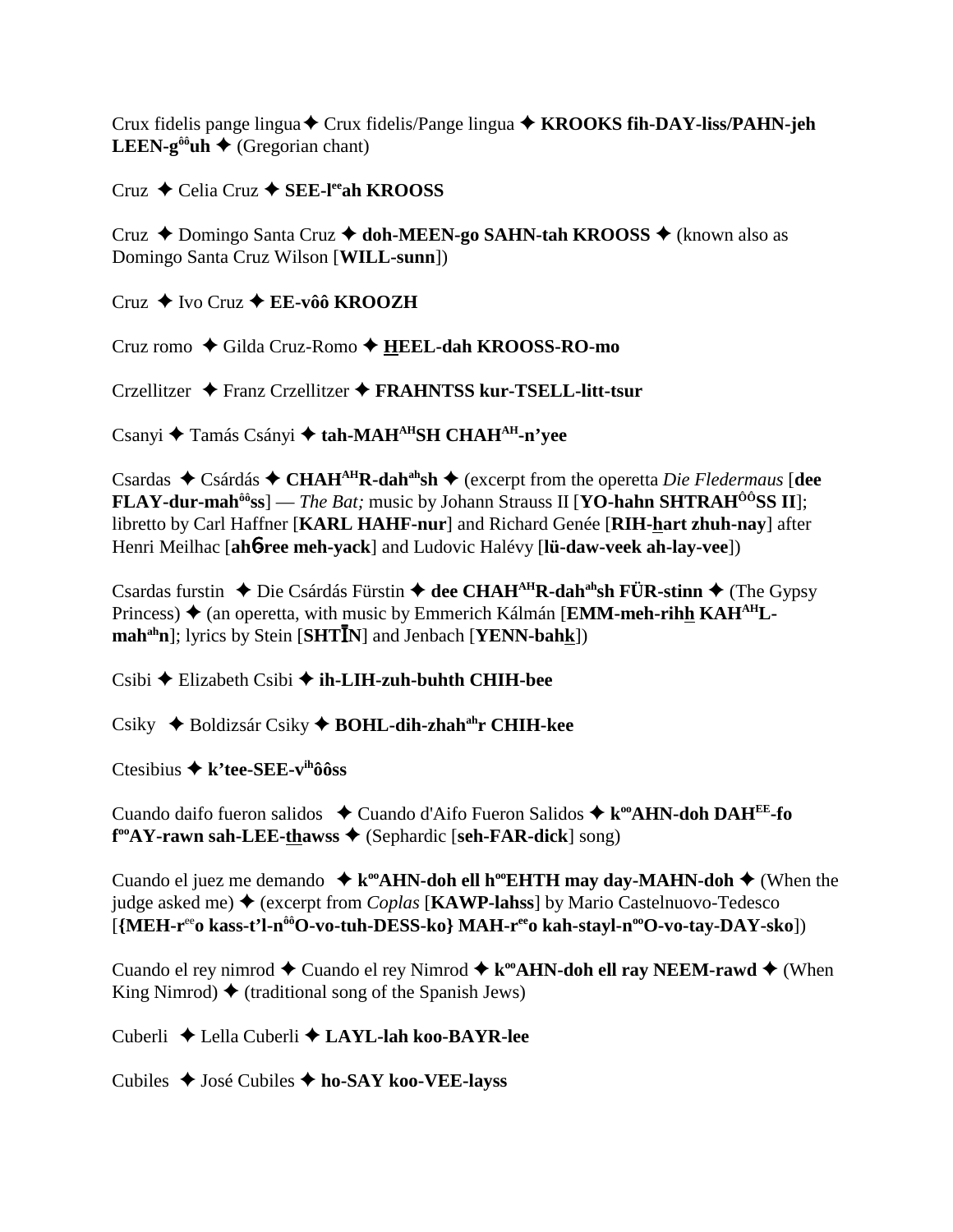Cuclin **→** Dimitrie Cuclin → dee-MEE-treeh kook-LEEN

Cudek Mark Cudek **MARK KOO-deck**

Cudworth **←** Charles Cudworth ← CHAH-rullz KUDD-wôôrth ← (known also as Charles Cyril Leonard Cudworth [**CHAH-rullz SIH-rull LEH-nurd KUDD-wôôrth**])

Cuenod Hugues Cuénod **üg' kü ay-no** (known also as Hugues-Adhémar [**üg'-ah-daymar**] Cuénod)

Cuer me fait tous dis penser **→** Mon cuer me fait tous dis penser **→ maw6 kör muh feh tôô dee pah<sup>6</sup>-say**  $\blacklozenge$  **(My heart makes me think continually)**  $\blacklozenge$  **(rondeau [<b>RAHN-doh**] by Guillaume **D**ufay [**ghee-yohm dü-fī**])

Cuesta Dom Ismael Fernández de la Cuesta **dohm eess-mah-ELL fehr-NAHN-dehth day lah k<sup>oo</sup>AYSS-tah**  $\blacklozenge$  ("Dom" = dominus (lord), i.e., the head of the monastery in this case)

Cuesta Ismael Fernandez de la Cuesta **eess-mah-ELL fehr-nahn-DEHTH day lah kooAYSS-tah**

Cuesta abajo  $\blacklozenge$  Cuesta Abajo  $\blacklozenge$  **k**<sup>oo</sup>**AYSS-tah ah-VAH-ho**  $\blacklozenge$  (composition by C. Gardel [(C.) **gar-DELL**] and A. Le Pera [**(**A.**) lay PAY-rah**])

Cugat **→** Xavier Cugat ◆ KSAH-v<sup>ee</sup>ur KOO-gaht

Cugley ◆ Ian Cugley ◆ **EE-unn KUGG-lee** ◆ (known also as Ian Robert Cugley [**EE-unn RAH-burt KUGG-lee**])

Cui ◆ Cesar Cui ◆ (*see* César Cui)

Cui César Cui **say-zar kü ee** (known also as César Antonovich [**ahn-tah-NAW-vihch**] Cui )

Cui ◆ Sasha Cui ◆ SAH-shah k<sup>ü</sup>ee ◆ (son of César Cui)

Cuidad juarez **→** En Cuidad Juarez → (erroneous spelling of En Ciudad Juarez [ayn see<sup>oo</sup>-THAHD h<sup>oo</sup>ah-RESS])

Cuiller Daniel Cuiller **dah-neeell kü ee-yay**

Cuisiniere **→** La cuisinière → lah k<sup>ü</sup>ee-zee-n<sup>ee</sup>ehr → (The cook) → (character in the opera *L'amour des trois oranges* [**lah-môôr day tr'wah aw-rah**6**zh**] *— The Love for Three Oranges*; music by Serge Prokofiev [**sehr-GAY prah-KAW-fiheff**]; libretto by Prokofiev after Carlo Gozzi [**KAR-lo GOHT-tsee**])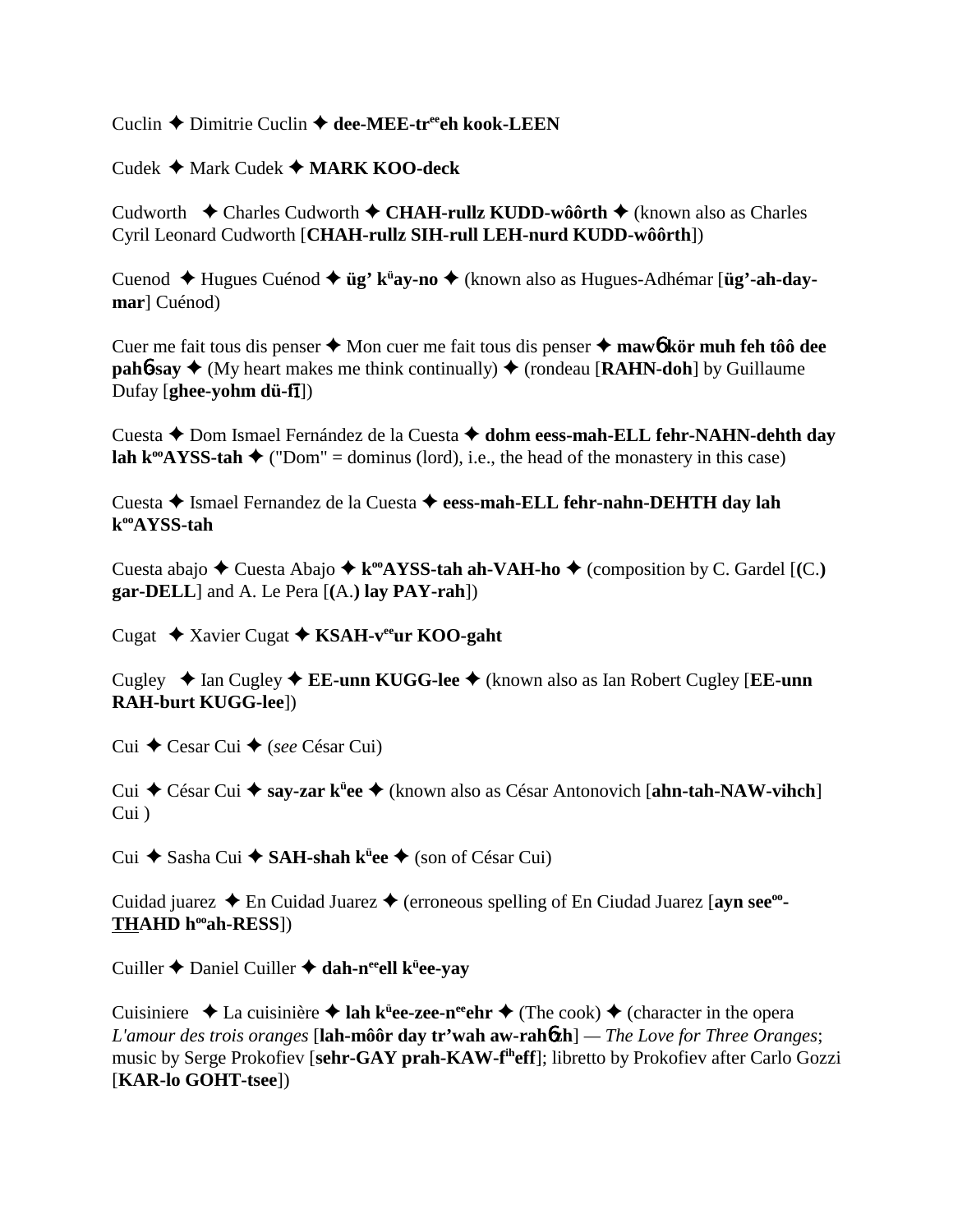Cujus animam gementem  $\triangle$  KOO-yôôss UH-nih-mumm jeh-MENN-temm  $\triangle$  (section of the *Stabat Mater* [**STAH-baht MAH-tehr**] set to music by various composers)

Cullis  $\triangle$  Rita Cullis  $\triangle$  REE-tuh KULL-liss

Cullivan **←** Tom Cullivan ← TAHM KULL-luh-vunn

Culmell ◆ Joaquín Nin-Culmell ◆ ho-ah-KEEN NEEN-kool-MELL ◆ (known also as Joaquín María [**mah-REE-ah**] Nin-Culmell)

Culp Julia Culp **YÜ-lihah KÜLP**

Cum fabricator mundi ◆ koom fah-brih-KAH-tawr MOON-dee ◆ (Gregorian chant antiphon [**ANN-tuh-funn**])

Cum sanctis tuis  $\triangle$  koom SAHNK-tiss TÔÔ-iss  $\triangle$  (section of the Latin requiem [{REH-k<sup>ôô</sup>ee**umm} REH-kôôih-emm**] set to music by Wolfgang Amadeus Mozart [**VAWLF-gahng ah-mah-DAY-ôôss MO-tsart**])

Cum sancto spiritu  $\triangle$  koom SAHNK-toh SPEE-rih-tôô  $\triangle$  (section of the Latin mass set to music by various composers)

Cumdebat **→** Et cumdebat → ett KOOM-deh-baht → (excerpt from *Laudate Pueri* [lah<sup>oo</sup>-**DAH-tay pôôEH-rih**] by Giovanni Baptista Pergolesi [**jo-VAHN-nee bahp-TEE-stah payr-go-LAY-zee**])

Cuna ◆ KOO-nah ◆ (Cradle) ◆ (an excerpt from the *Suite compostelana* [s<sup>ü</sup>eet kawm-pawss**tay-LAH-nah**], pertaining to the people of Santiago de Compostela [**sahn-tee-AH-go day kawm-pawss-TAY-lah**], a small administrative district in northwestern Spain, by Federico Mompou [**feh-theh-REE-ko mawm-PO<sup>OO</sup>])**  $\blacklozenge$  (excerpt from the suite *Impresiones intimas* [**eem-pray-seeO-nayss een-TEE-mahss**] — *Intimate Impressions* — by Federico Mompou [**fehtheh-REE-ko** mawm-PO<sup>OO</sup>])

Cuncti simus concanentes **↓ KOONK-tih SEE-môôss kohn-kuh-NAYN-tayss ◆** (excerpt from the *Llibre vermell of Montserrat* [**l'YEE-vray vehr-MELL (of) mawnt-sehr-RAHT**] pilgrim songs and dances associated with the Shrine to the Virgin at Montserrat [**mahnt-sehr-RAHT**])

Cundell Edric Cundell **EDD-rick KUNN-d'l**

Cundick Robert Cundick **RAH-burt KUNN-dick**

Cunegonde **kü-nuh-gaw**6**d** (character in *Candide* [**kahn-DEED**], an operetta with music by Leonard Bernstein [LEH-nurd BURN-st**In**]; libretto by R. Wilbur [R. WILL-bur], J. Latouche [**J. lah-TOOSH**], D. Parker [**D. PAR-kur**] and Leonard Bernstein after L. Hellman [**L.**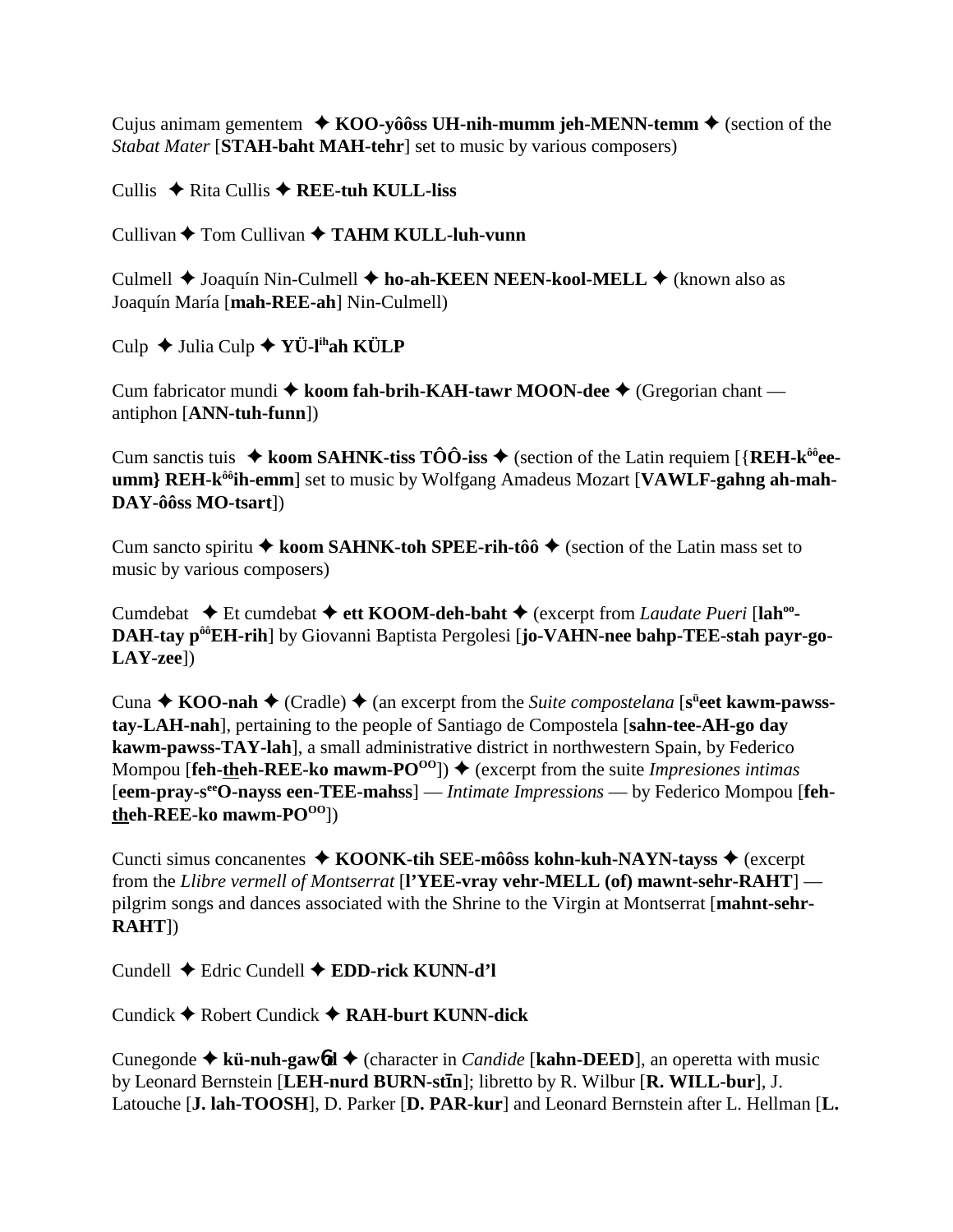**HELL-munn**] after Voltaire [vawl-tehr])

Cura ◆ Domingo Cura ◆ doh-MEEN-go KOO-rah

Curas hominum  $\triangle$  O curas hominum  $\triangle$  O KOO-russ HAW-mih-nôôm  $\triangle$  (O careworn mankind)  $\blacklozenge$  (excerpt from the 13th manuscript *Carmina Burana* [kar-MEE-nah boo-RAH-**])** 

Curci  $\div$  Giuseppe Curci  $\div$  joo-ZAYP-pay KOOR-chee

Curiel ◆ Nicoletta Curiel ◆ nee-ko-LAYT-tah koo-r<sup>ee</sup>AYL

Curlew  $\div$  The Curlew  $\div$  (The) KUR-l'yoo  $\div$  (poems by William Yeats [WILL-l<sup>ih</sup>umm YAYTSS] set to music in a song cycle by Peter Warlock [PEE-tur WAWR-lahk])

Curra  $\bullet$  KOOR-rah  $\bullet$  (character in the opera *La forza del destino* [lah FOHR-tsah dayl]  $day\text{-}STEE\text{-}no$  – *The Force of Destiny*; music by Giuseppe Verdi [joo-ZAYP-pay VAYRdee]; libretto by Francesco Maria Piave [frahn-CHAY-sko mah-REE-ah perAH-vay] after Angel P. De Saavedra [ahn-HELL (P.) day sah-VAY-drah])

Curran  $\blacklozenge$  J. P. Curran  $\blacklozenge$  J. P. KUR-runn

Curritur ad vocem  $\triangle$  KOOR-rih-tôôr ahd VAW-chemm  $\triangle$  (Everyone's running)  $\triangle$  (excerpt from the 13th manuscript *Carmina Burana* [kar-MEE-nah boo-RAH-nah] set to music)

Curschmann  $\triangle$  Karl Friedrich Curschmann  $\triangle$  KARL FREET-rihh KÔÔRSH-mahn

Curti ← Franz Curti ← FRAHNTSS KÔÔR-tee

Curtis  $\blacklozenge$  B. G. de Curtis  $\blacklozenge$  (B. G.) day KOOR-teess

Curtis  $\triangle$  Edward De Curtis  $\triangle$  AYD-ward day KOOR-teess

Curtis  $\triangle$  Ernesto de Curtis  $\triangle$  ayr-NAY-stoh day KOOR-teess

Curzio ♦ Don Curzio ♦ dohn KOOR-ts<sup>ee</sup> o♦ (character in the opera Le nozze di Figaro [lay **NOHT-tsay dee FEE-gah-ro**] — The Marriage of Figaro; music by Wolfgang Amadeus Mozart [VAWLF-gahng ah-mah-DAY-ôôss MO-tsart]; libretto by Lorenzo da Ponte [lo-RAYN-tso] dah POHN-tay] after Pierre-Augustin Caron de Beaumarchais [pee ehr-o-güss-teho kah-rawo duh bo-mar-sheh])

Curzon → Henri de Curzon → aho-ree duh kür-zawo → (known also as Emmanuel-Henri-Parent de Curzon  $\triangleq$  emm-mah-nü-ell ah $\phi$ -ree-pah-rah $\phi$  duh kür-zaw $\phi$ ])

Curzon  $\bullet$  Sir Clifford Curzon  $\bullet$  (Sir) KLIFF-furd KUR-zunn / (known also as Sir Clifford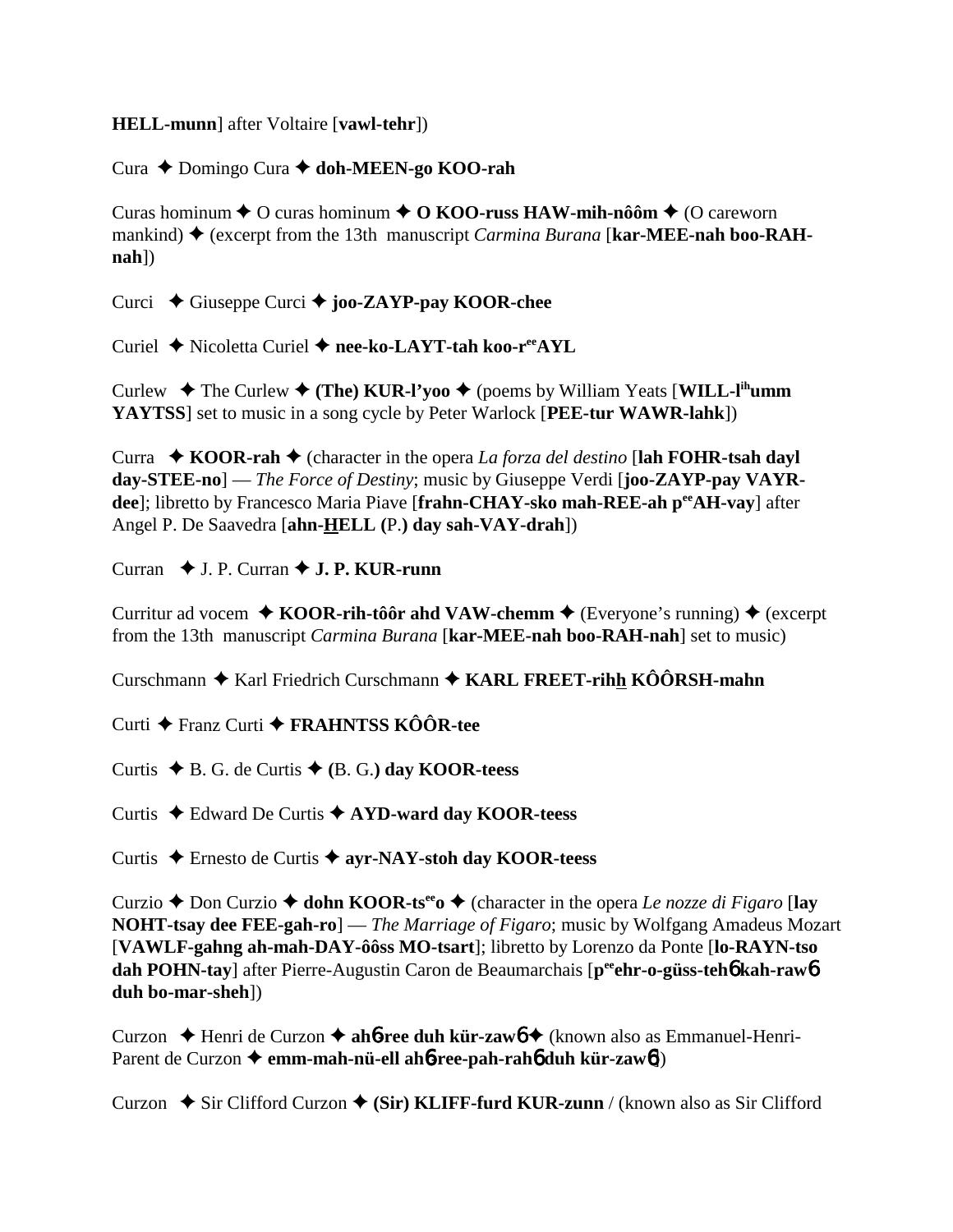# Michael [**M-kull**] Curzon

Cusins **→** Sir William Cusins ◆ (Sir) WILL-l<sup>ih</sup>umm KOO-sinnz ◆ (known also as Sir William George [**JAW-urj**] Cusins)

Cuvillier  $\triangle$  Charles Cuvillier  $\triangle$  sharl kü-vee-yay  $\triangle$  (known also as Charles Louis Paul Cuvillier [**sharl lôôee pohl kü-vee-yay**])

Cuyler Louise Cuyler **lôô-EEZ K-lur** (known also as Louise Elvira [**ell-V-ruh**] Cuyler)

Cuzzoni Francesca Cuzzoni **frahn-CHAY-skah koot-TSO-nee**

Cybele  $\triangle$  Cybèle  $\triangle$  see-bell  $\triangle$  (character in the opera *Atys* [ah-teess]; music by Jean-Baptiste Lully [**zhah**6**-bah-teest lüll-lee**] and libretto by Philippe Quinault [**fee-leep kee-no**])

Cyclopes rondeau  $\triangle$  Les cyclopes. Rondeau  $\triangle$  leh see-klawp. rawb-doh  $\triangle$  (excerpt from the *Suite en ré majeur* [s<sup>ü</sup>eet ah**6 ray mah-zhör**] — Suite in D Major — by Jean-Philippe Rameau [**zhah**6**-fee-leep rah-mo**]

Cygne  $\triangle$  Le cygne  $\triangle$  luh seen<sup>y'</sup>  $\triangle$  (The Swan)  $\triangle$  (composition by Camille Saint-Säens [{kah**meel seh**6**-sah**6**ss} kah-meey' seh**6**-sah**6**ss**])

Cygne sur leau  $\bullet$  Cygne sur l'eau  $\bullet$  seen<sup>y</sup>' sür lo  $\bullet$  (Swan on the Water)  $\bullet$  (excerpt from the song cycle *Mirages* [**mee-rahzh**] by Gabriel Fauré [**gah-breeell fo-ray**])

Cymbales  **seh**6**-bahl**

Czapek Leupold Eustache Czapek **LOY-pawlt oyss-TAH-kuh CHAH-peck**

Czardas **TSAHAHR-dahahsh** (excerpt from the operetta *Die Fledermaus* [**dee FLAY-durmahôôss**] — *The Bat;* music by Johann Strauss II [**YO-hahn SHTRAHÔÔSS II**]; libretto by Carl Haffner [**KARL HAHF-nur**] and Richard Genée [**RIH-hart zhuh-nay**] after Henri Meilhac [**ah**6**-ree meh-yack**] and Ludovic Halévy [**lü-daw-veek ah-lay-vee**])

Czarskoye selo ◆ The Statue of Czarskoye-Selo ◆ (The Statue of) SAR-skuh-yuh-sih-LAW (poem by Alexander Sergeyevich Pushkin [**uh-ly ick-SAHN-d'r sehr-GAY-yeh-vihch POOSH-kinn**] set to music by César Antonovich Cui [**say-zar unn-tah-NAW-vihch kü ee**])

Czarth  $\blacklozenge$  Georg Czarth  $\blacklozenge$  GAY-awrk CHART  $\blacklozenge$  (Bohemian violinist with a nonbohemian name, Germanized to Georg Tzarth  $[TSART] \leftrightarrow$  (known also as Georg Zarth  $[TSART] \leftrightarrow$  (the last name is also spelled Czard, Szarth, Tzarth, and Zardt)

### Czeczot Jan Czeczot **YAHN CHEH-chawt**